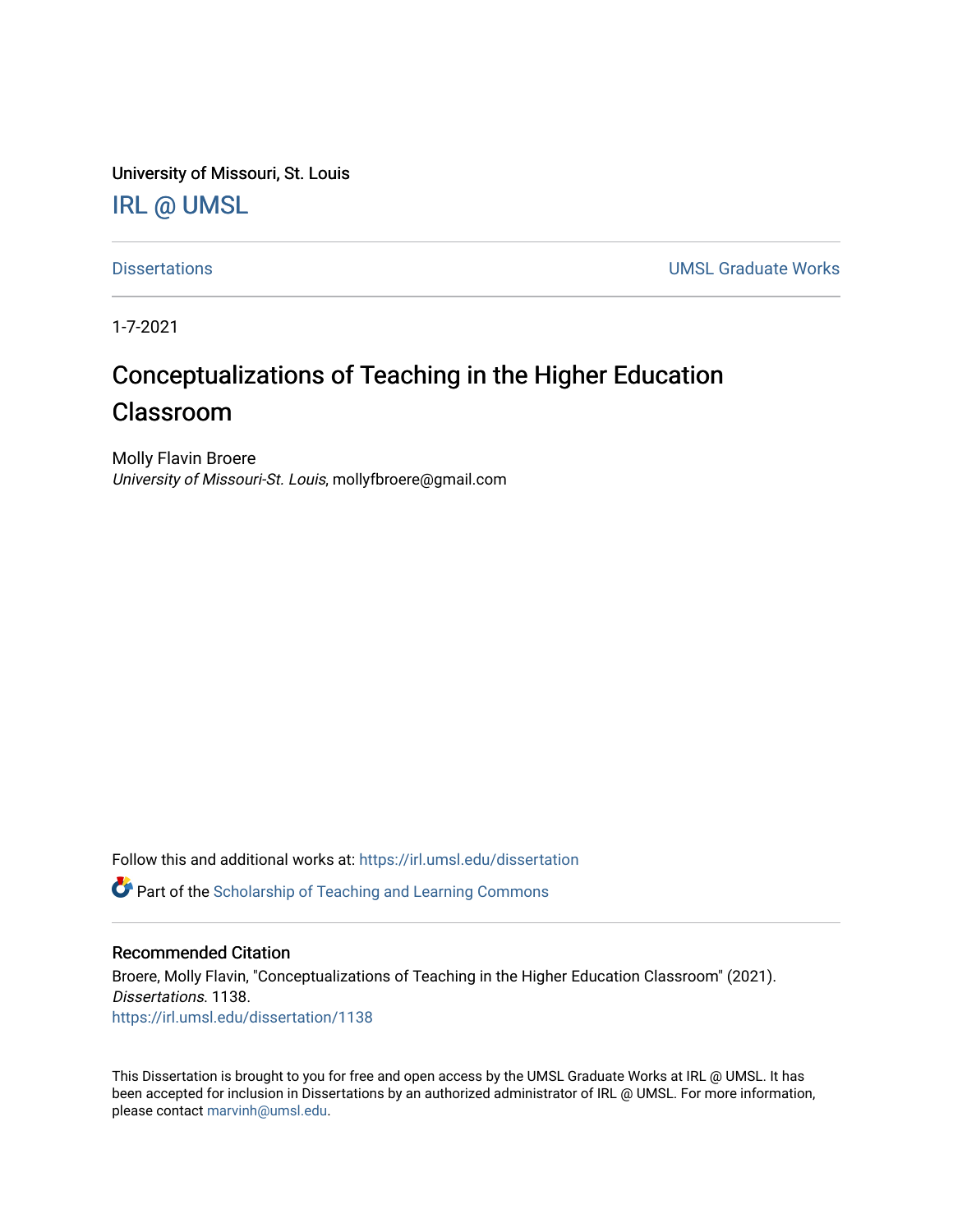Conceptualizations of Teaching in the Higher Education Classroom

Molly F. Broere

M.Ed., Reading, Mercer University-Atlanta, 2011 B.A., Education and Sociology, Principia College-Elsah, 2007

A Dissertation Submitted to The Graduate School of the University of Missouri-St. Louis in partial fulfillment of the requirements for the degree Doctor of Philosophy in Education with an emphasis in Teaching and Learning Processes

May 2022

Advisory Committee

Nancy Singer, Ph.D. Chairperson

Shea Kerkhoff, Ph.D.

Libby Scheiern, Ph.D.

Suellynn Duffey, Ph.D.

© Copyright, Molly F. Broere, 2022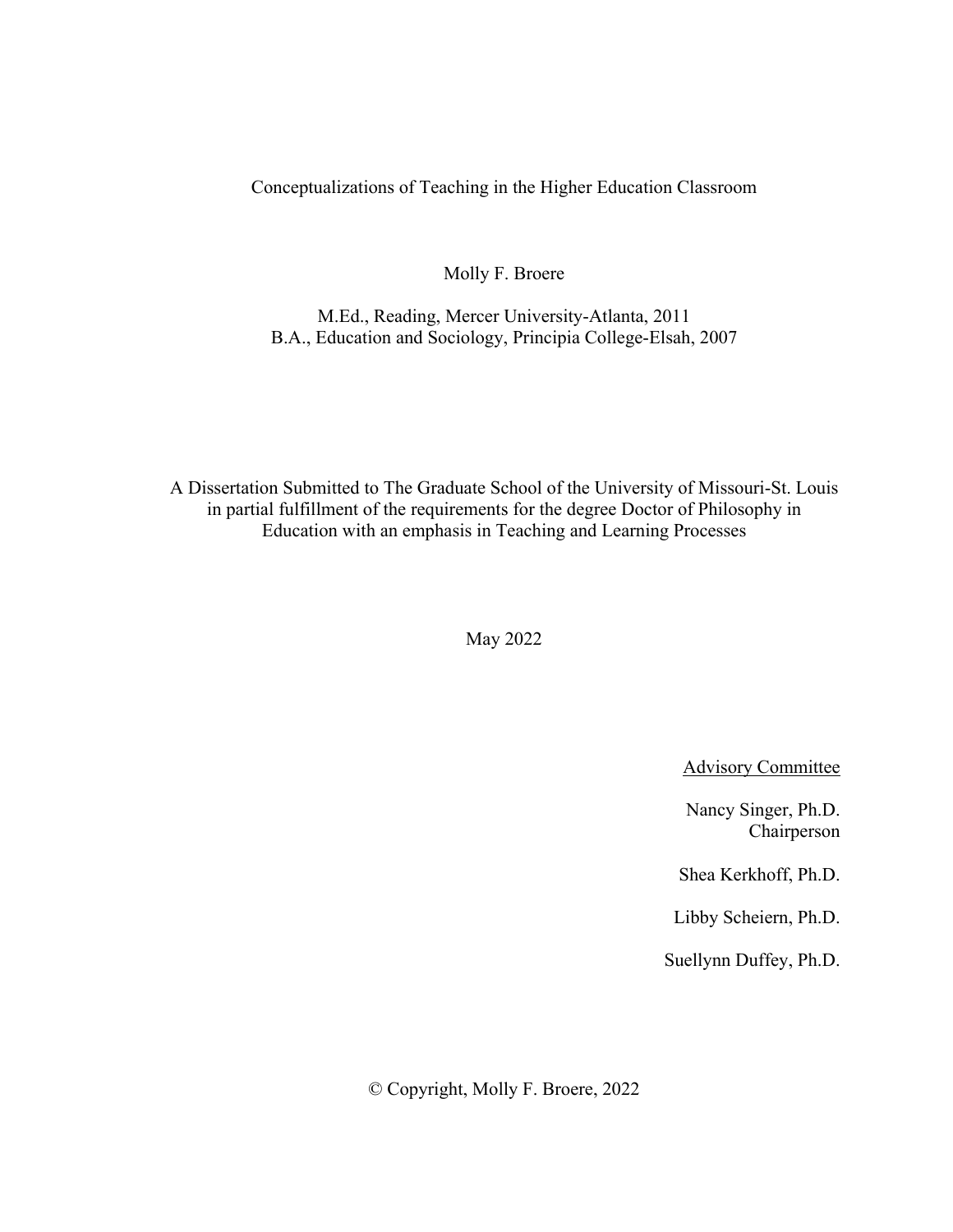| Table of Contents |  |
|-------------------|--|
|                   |  |
|                   |  |
|                   |  |
|                   |  |
|                   |  |
|                   |  |
|                   |  |
|                   |  |
|                   |  |
|                   |  |
|                   |  |
|                   |  |
|                   |  |
|                   |  |
|                   |  |
|                   |  |
|                   |  |
|                   |  |
|                   |  |
|                   |  |
|                   |  |
|                   |  |
|                   |  |
|                   |  |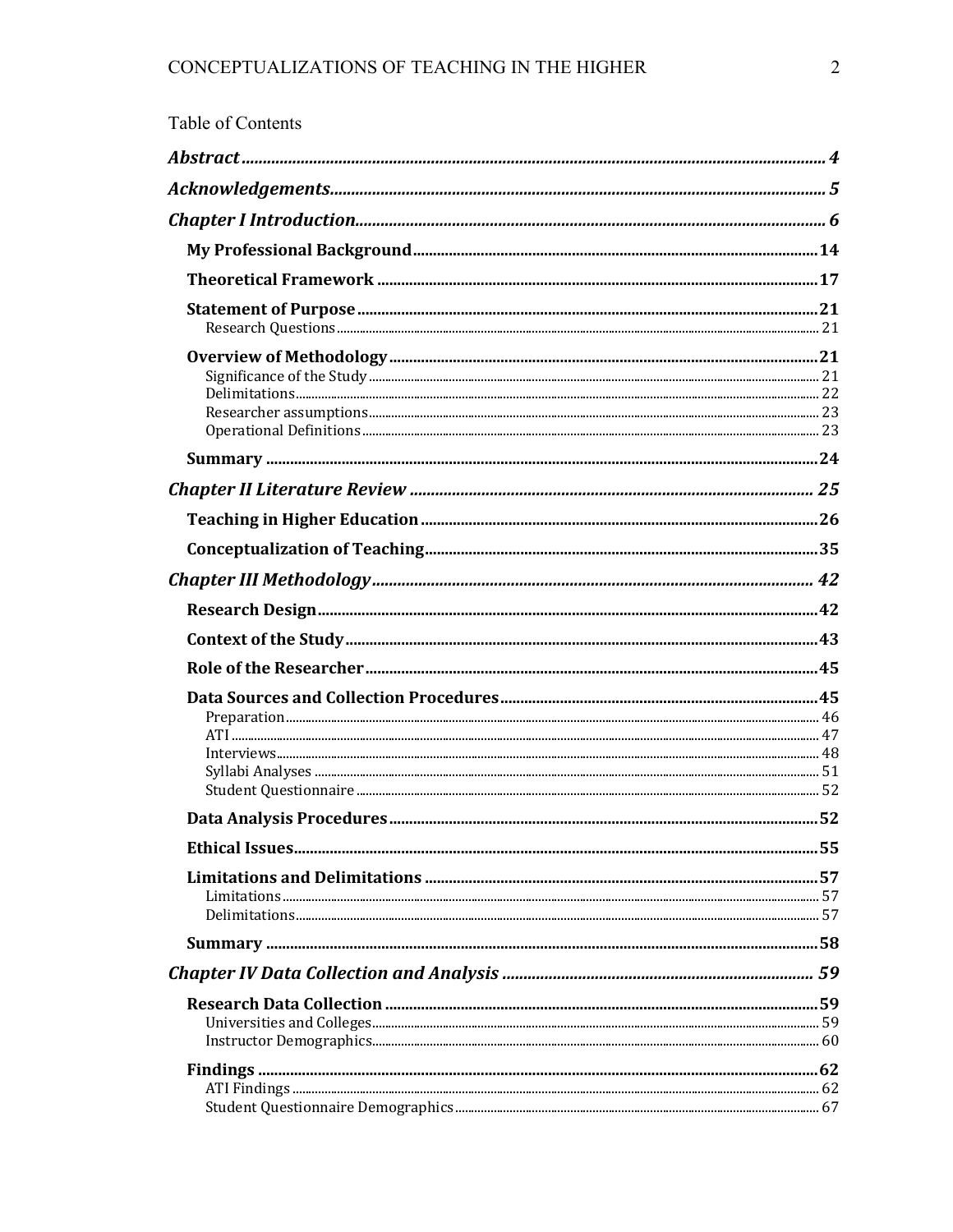# CONCEPTUALIZATIONS OF TEACHING IN THE HIGHER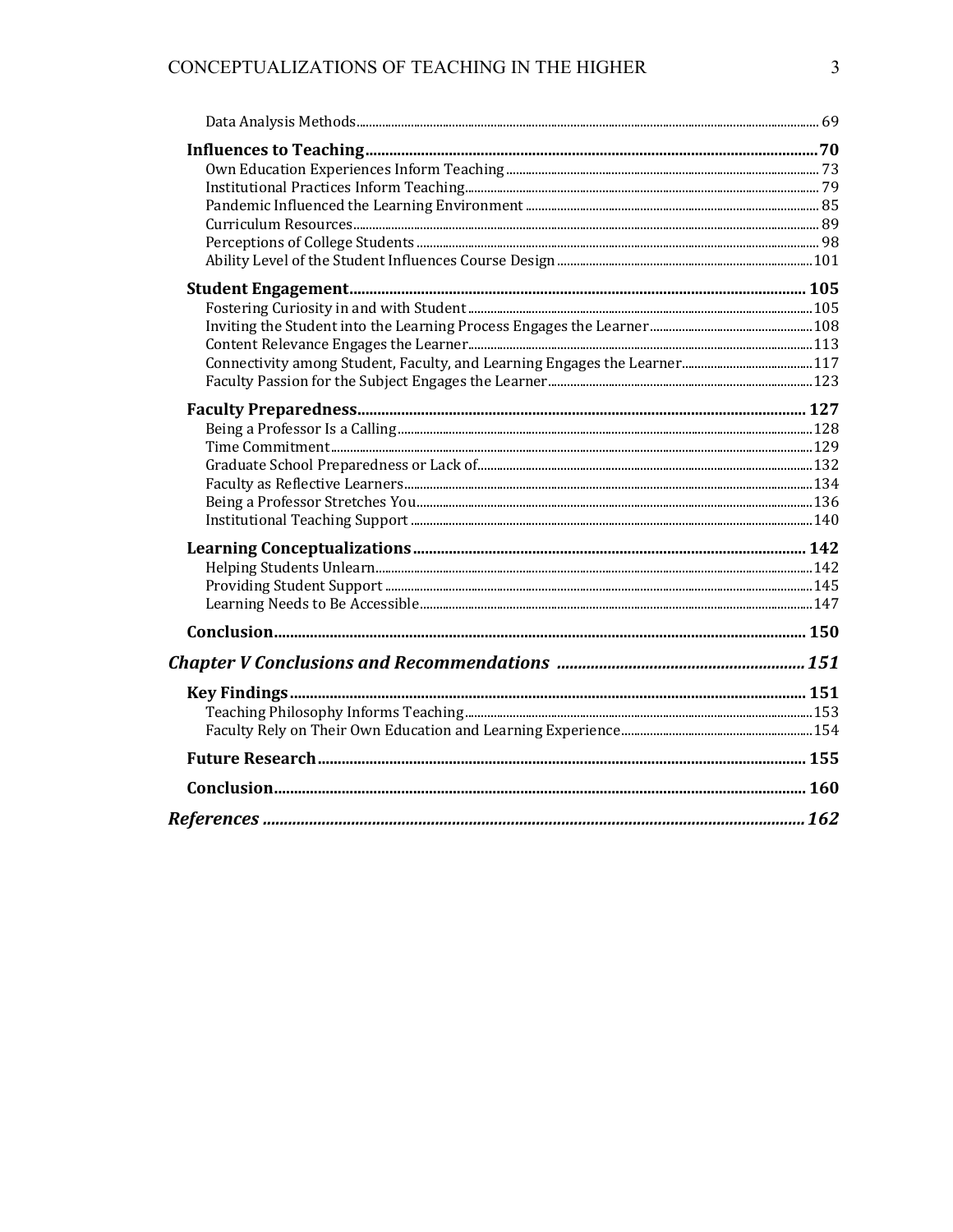#### **Abstract**

The purpose of this multi-method study was to explore how faculty members, who teach at higher education institutions that deliver a liberal arts experience, view teaching and how those views inform their teaching practice. Teaching beliefs can feel like a messy construct (Pajares, 1992) but are important in determining what informs teaching practice. Pratt (1994) also explains beliefs inform conceptions of teaching practice. The conceptualizations of faculty, more specifically their teaching beliefs, were the focus of this study. Thus, this study investigated the following research questions: Given the context of a liberal arts institution, what are faculty members' conceptualizations of teaching? How does the faculty's conceptualization inform their teaching practices? Participants completed an Approach to Teaching Inventory (ATI), answered oral interview questions, shared their course syllabi for analysis, and sent their students an anonymous student questionnaire. Data was analyzed to find patterns and themes to address the research questions using thematic analysis. Findings from this study have implications for higher education institutions and faculty to foster, support, and develop teaching beliefs and practices throughout the faculty member's teaching career.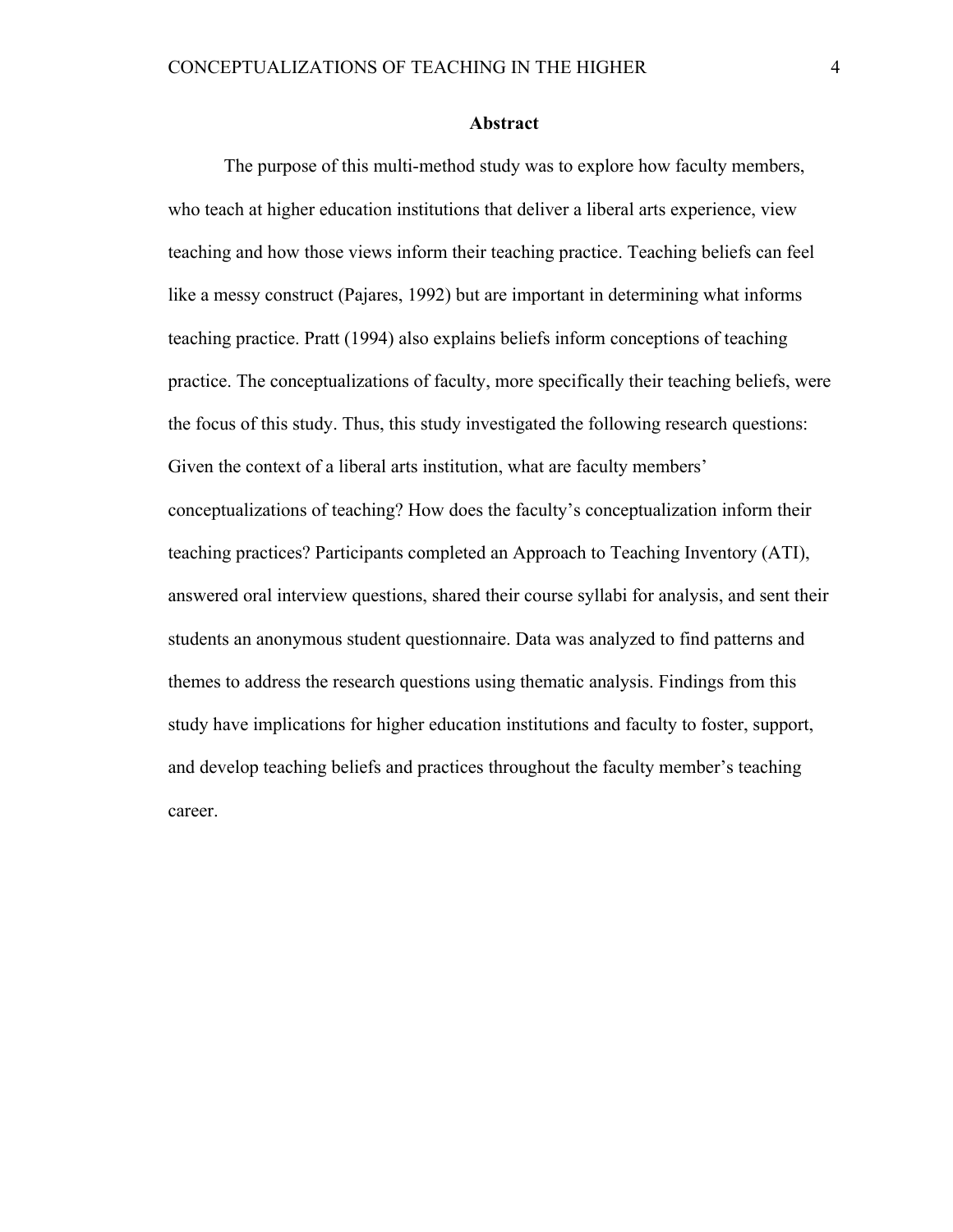# **Acknowledgements**

I would like to thank my advisor, Dr. Nancy Singer. I appreciated her patience and support throughout this entire process. In addition, I am grateful for her availability and willingness to connect anytime I had a question or concern.

I am extremely grateful for all my committee members who pushed and challenged me in ways that only made me better. Dr. Shea Kerkhoff, thank you for your guidance and throughout this entire process; I always appreciated your feedback and suggestions and how you made every moment a teachable moment. Dr. Libby Scheiern, I appreciated your encouragement to help move me forward as well as your continued support from the time when I was an undergraduate to now. Dr. Suellynn Duffey, thank you for being a willing member of my committee. I treasured your course and knew you would bring a unique perspective to the group. I am so grateful for each of you.

Thank you to my husband who patiently supported me through this process; you are my rock. To my family and friends who supported me throughout this journey and only expected the best from me.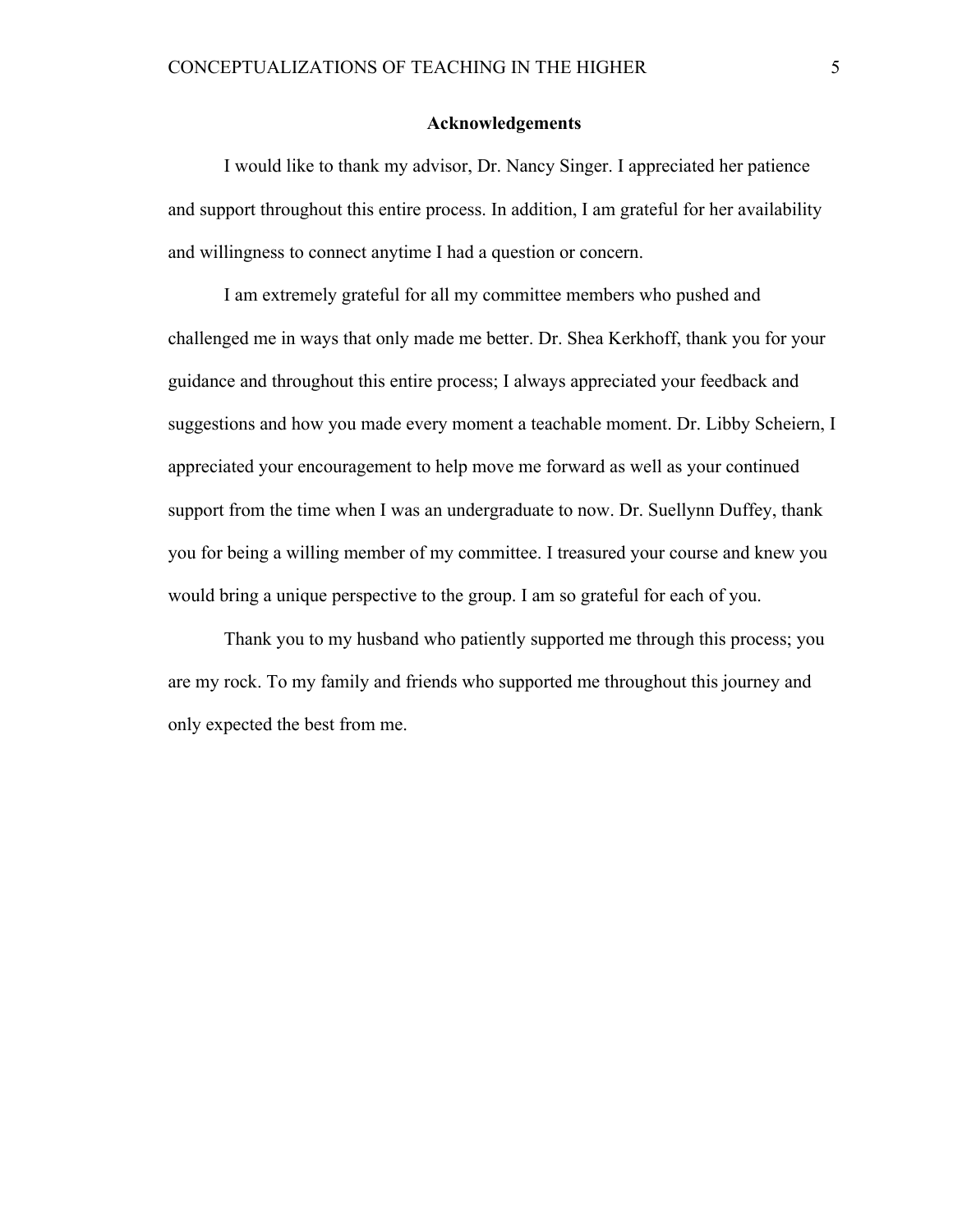#### **Chapter I Introduction**

Historically, higher education has been about attending a university or college where professors impart their disciplinary knowledge to the students because the professors are the experts in the discipline (Ramsden, 1984; Morrison, 2014; Trautwein, 2018). This depiction of education, where the professor holds all the knowledge, is often referred to as "sage on the stage" (King, 1993). The sage on the stage is based on the notion that professors are at the center of education and the only bearers of knowledge. There is an assumption that higher education is still practiced this way where the faculty are the sole bearers of knowledge. However, faculty in the 2020s and beyond need to innovate their teaching. Three key reasons for this needed change are these: students' needs are beyond information acquisition, they are more aware of teaching methods, and they are a more diverse population coming to college.

Learning in higher education is no longer just about learning facts. Because information is now easily accessible via the Internet and mobile devices and society has become more democratic in that student knowledge is more acknowledged and valued, the stage on the sage approach needs to shift to a more inclusive instructional model where the student is a part of the learning experience. This shift in teaching is called the "guide on the side" approach where faculty are facilitators in the learning process (Morrison, 2014; Mohr & Mohr, 2016; Trautwein, 2018). With knowledge at their fingertips via the Internet and mobile devices, students want more from their education than facts and information they can locate on their own, and they want to know how this knowledge applies to their lives.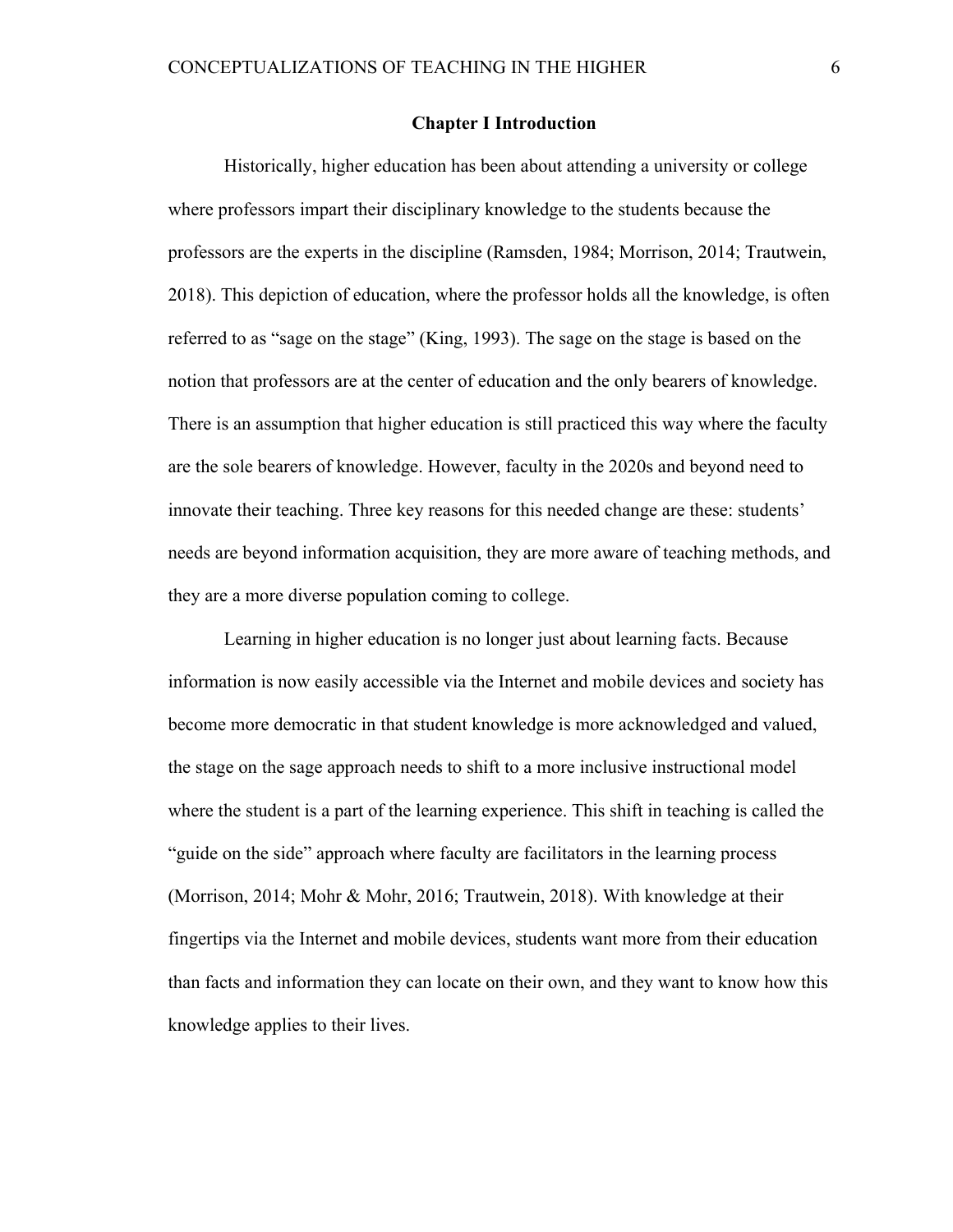Today's higher education students have more expectations when it comes to their education. In fact, today's students are aware of diverse approaches to teaching instruction that students 15 years ago were not aware of (The Chronicle of Higher Education, 2018). This awareness impacts the students' experiences in the classroom. Prior to attending college, many students were exposed to a variety of teaching methods in P-121 schools (Shulman, 1987; Hockings et al., 2009). Since students have experienced more diversified teaching approaches, and they are also aware that one type of teaching will not meet all their needs, expectations of learning in the higher education classroom are different today than from previous years. This means that when students attend college, they expect their professors to know and use a variety of teaching approaches, too. Students want an education where professors engage them in the learning process and explain the relevance and importance of the concepts and learning (Mohr & Mohr, 2016; Seemiller, 2017; Seemiller & Grace, 2017; Chicca & Shellenbarger, 2018; Seemiller et al., 2019). Higher education faculty members may not be aware of this change and thus may not be meeting the needs of the current learner.

In addition to knowing more teaching methods, today's students are a more exposed student population than previous generations. Seemiller and Grace (2017), who surveyed 1,100 Generation Z college students from 15 various U.S. higher education institutions, found that:

generation Z [Gen Z] has been profoundly shaped by the advancement of technology, issues of violence, a volatile economy, and social justice movements. While these issues also have affected those in other generations, the historical

 $<sup>1</sup>$  P-12 preschool through high school</sup>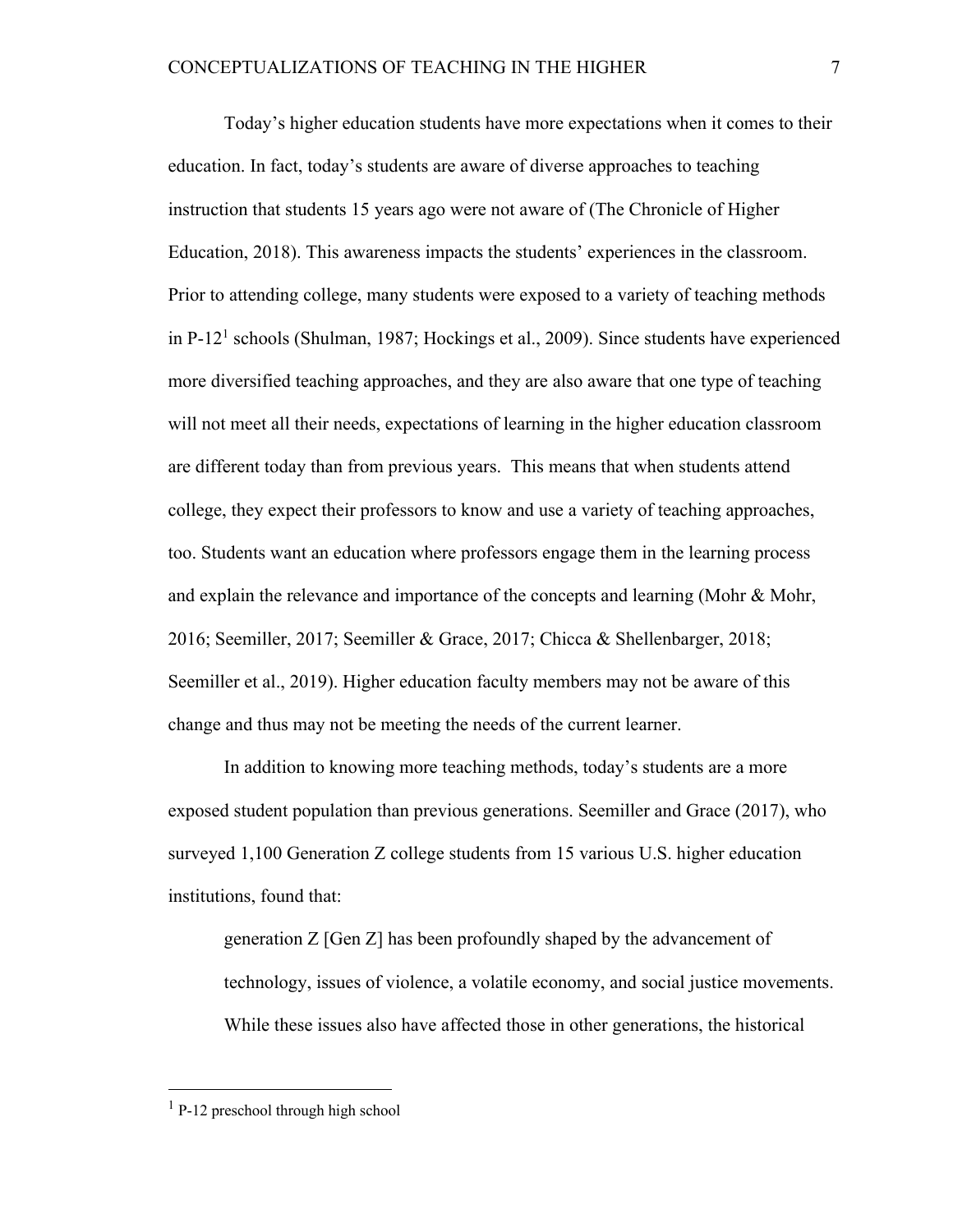context of these individuals is much deeper than those in Generation Z, who may have never known anything different. Through smartphones, broadband Internet access at home, or an online connection at school, Generation Z students have had access to more information than any other generation at their age. (p. 22)

Generation Z students have had more exposure to racism, sexism, poverty, global climate issues, and economic disparity because of advancement in technology. Since Gen Z has more access to information about these tribulations, they also need and want support and direction for how to care for the world (Mohr & Mohr, 2016; Seemiller & Grace, 2017; Chicca & Shellenbarger, 2018; Seemiller et al., 2019). The support can come from a variety of places, but one of those places is their education. Since today's students have had diverse and rich life experiences and the students are more savvy "consumers" of their educational needs, faculty members these days additionally have to learn how to best support the students to maximize retention, persistence, and degree completion (Mohr & Mohr, 2016; Chicca & Shellenbarger, 2018; Gooblar, 2019). When faculty are more aware of what today's students are exposed to and have experienced, they can better help the students navigate their education and lives. Lindholm, professor and associate director of the Higher Institution Research Institute's Cooperative Institutional Research Program, studied 36 faculty and their experience with teaching in higher education at a research-focused institution. Lindholm (2004) writes, "Calls for a new generation of faculty that is more demographically inclusive of the diverse populations higher education serves are also intensifying" (p. 603). Lindholm identified there was a need for faculty to be diverse but to also be more aware of the various needs of learners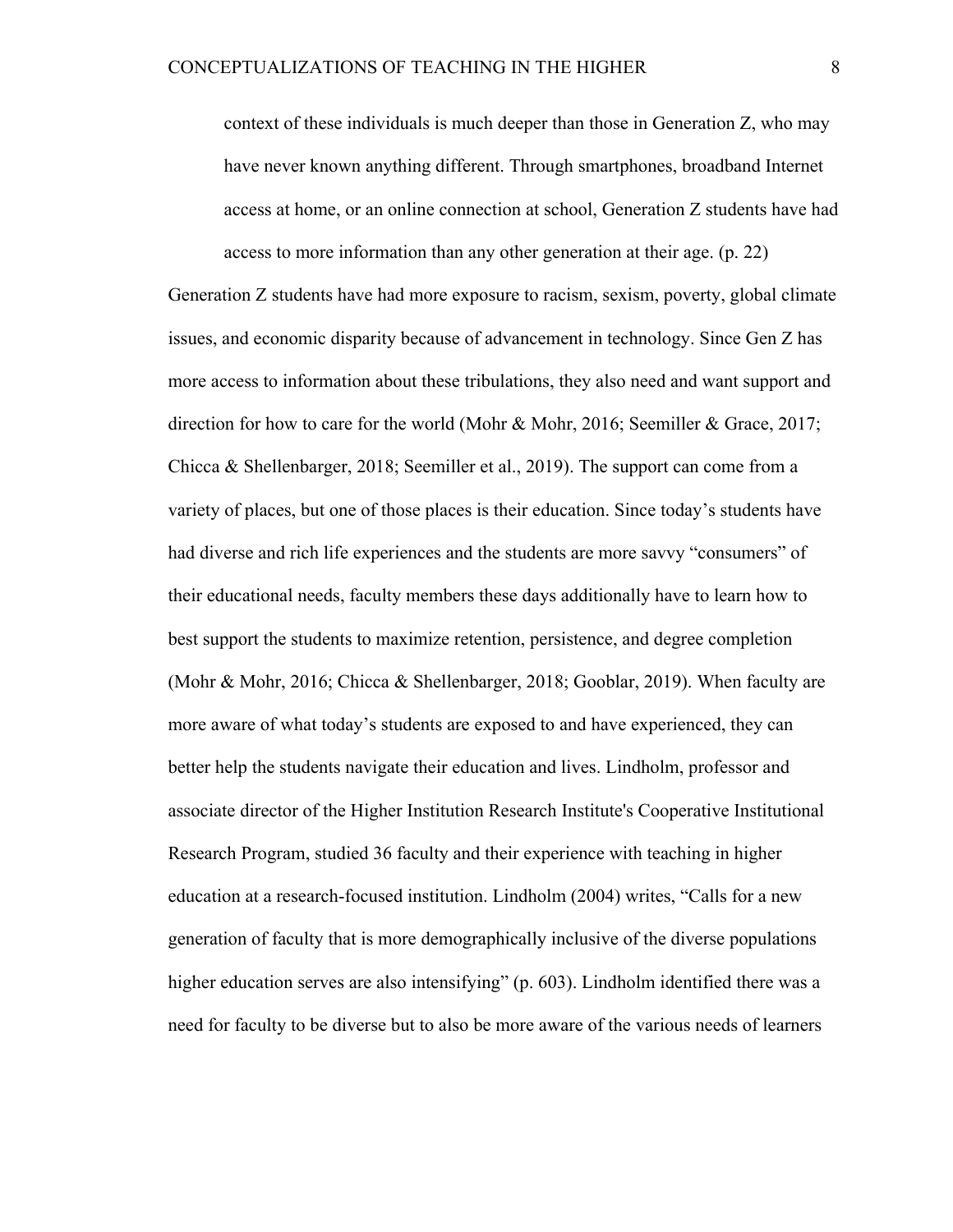to best support their education. Faculty, however, may come from a different vantage point than students.

According to qualitative research by several scholars, when faculty earn a graduate degree, many view themselves as academics and not as teachers because much of their own post-secondary education and experience focuses on research and not on learning how to teach (Austin, 2002; Brown; Reybold, 2008; Nevgi & Löfström, 2015). In graduate schools, there is not as much emphasis placed on teaching as there is on learning the content of the discipline (Hockings et al., 2009; Sutherland & Markauskaite, 2012; Gooblar, 2019). However, education theory posits that content knowledge and teaching knowledge should be held in equal value (Shulman, 1987; Alsup, 2006). Even though graduate programs do not often provide teaching methodology courses, some faculty may have had some form of teaching experience or exposure to teaching in their graduate or undergraduate education, such as a teaching assistantship (Austin, 2002; Lindholm, 2004). When faculty attend graduate school, most of their education about teaching comes from their experience of observing their professors as graduate students, but faculty observing teaching from a student perspective is different from observing teaching from a teacher's perspective. Oftentimes students are not aware of what happens when faculty are preparing their courses or what planning lessons looks like, so the students (future faculty members in graduate school) might not have an adequate picture for all aspects of teaching, including have an adequate understanding or awareness of how to teach their own students using pedagogically sound approaches to teaching.

Since faculty were taught in a different era than current students, what worked for them as learners may not work for their current students, and the methods by which they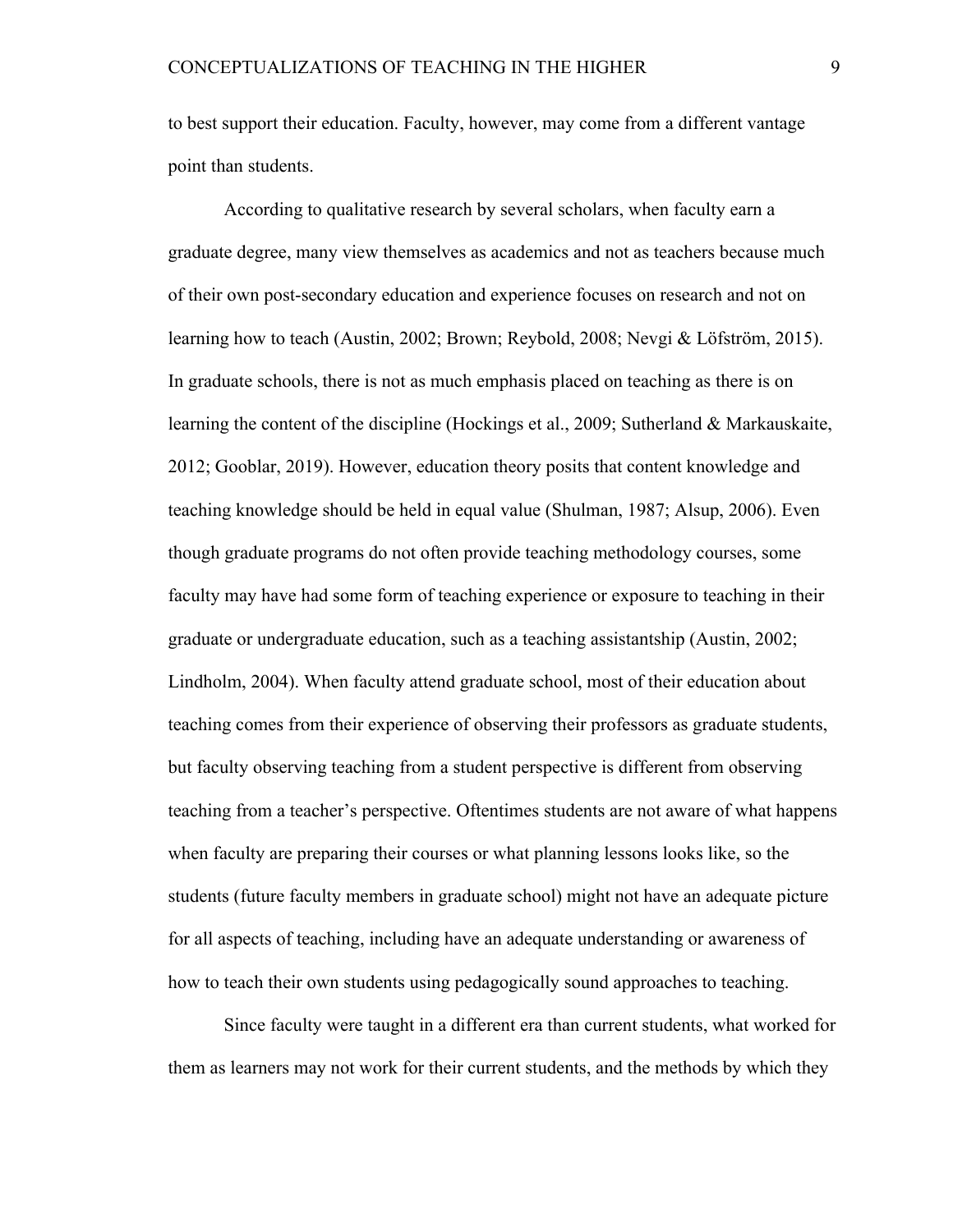learned may not be as effective as more current models. Traditionally, faculty in higher education have used the "transmittal model" of education where the faculty impart their knowledge of their subject or content onto the student, who memorizes and regurgitates this knowledge later (King, 1993; Morrison, 2014). This professor-centric model is prevalent in colleges across the nation (Weimer, 2013; Morrison, 2014). Even within the advancement of technology and resources, faculty may still teach from a standpoint of authority and expertise and may not employ teaching methods that allow for students to discover and process rather than just "receive" information. King (1993), known as the individual to coin the phrase "sage on the stage" in her work as an education professor for many years, says that to encourage student autonomy, faculty would need to shift from the teacher-centric "sage on the stage" to learner-centric "guide on the side" where faculty are facilitators of learning. When faculty move away from a teacher-centric perspective, their courses are centered around the learning and the learner and not the facts or the professor.

One way faculty may approach teaching is with a perception that content knowledge is the only knowledge requisite to teach in the higher education classroom (Morrison, 2014; Nevgi & Löfström, 2015; Trautwein, 2018). This approach, called teacher- or content-centered teaching, is when teaching is a transmission of learning from the professor to the student, similar to the sage on the stage approach (Samuelowicz  $\&$ Bain, 2001; Lindblom-Ylänne, Trigwell, Nevgi, A, & Ashwin, 2006; Weimer, 2013). Conversely, a student-centered approach to teaching is when teaching is seen "as facilitating student learning or students' knowledge-construction processes or as supporting students' conceptual change" (Lindblom-Ylänne, Trigwell et al., 2006, p.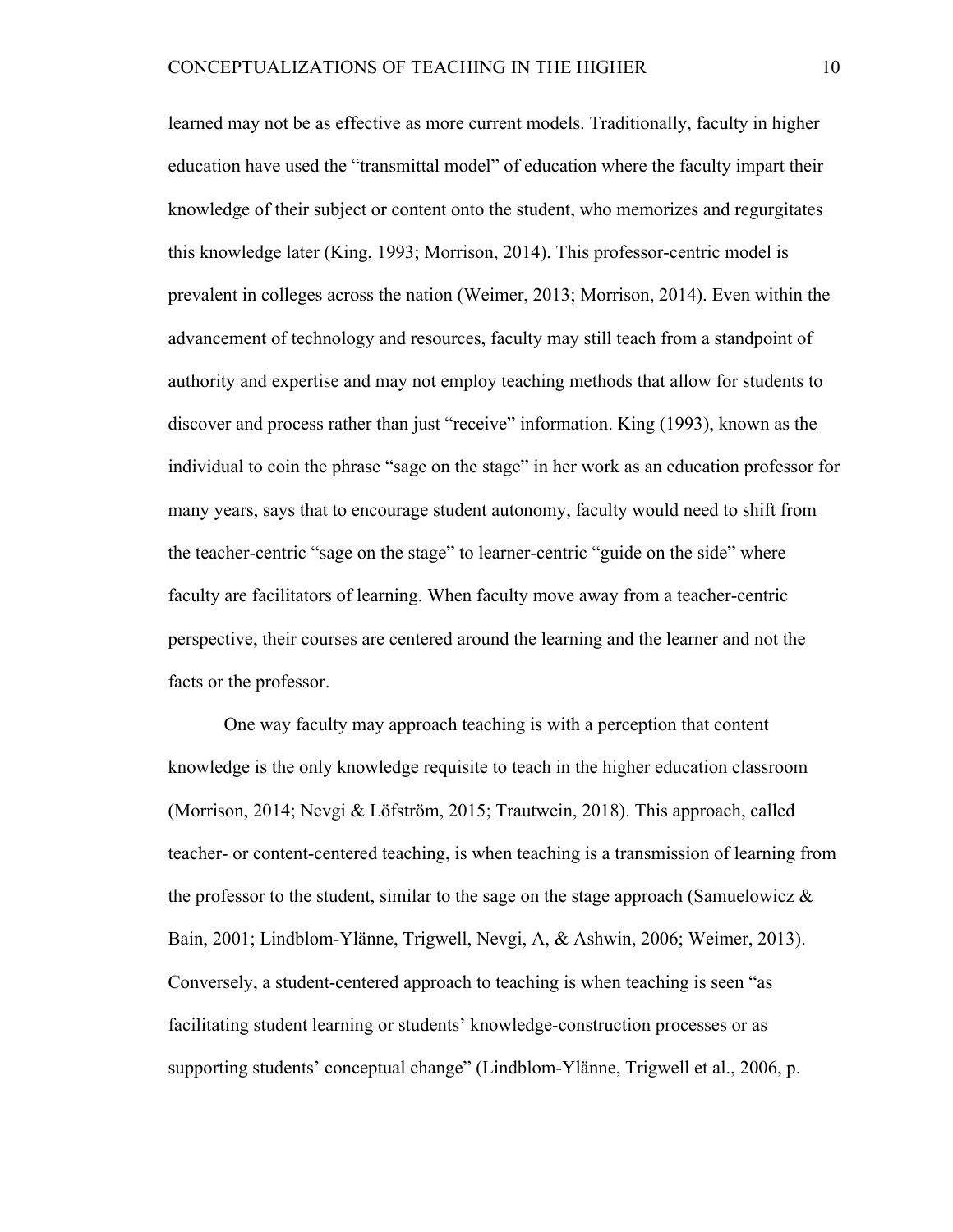286). A student-centered approach to teaching focuses more on the learning and the student and less on the content and professor. Further along what might be considered a spectrum is learner-centered teaching, which is about the learning being at the center of the classroom. Like the student-centered model, that approach to learning may be somewhat different from how faculty were trained or what they know about teaching. Maryellen Weimer, an experienced educator for 35 years, the author of several books, and editor of The Teaching Professor (a monthly newsletter on teaching in higher education), states that learner-centered teaching "produce[s] a different kind of learning, developing learning skills, and move[s] students in the direction of autonomy and independence as learners" (Weimer, 2013, p. viii). Another distinction between studentcentered teaching and learner-centered teaching is recognizing that faculty are also learners in the classroom, thus learner-centered teaching includes the faculty in the learning process with the students. Experts in teaching in higher education contexts are calling for a shift from the sage on the stage to guide on the side (King, 1993; Trowler and Cooper, 2002; Morrison, 2014; Weimer, 2013; Trautwein, 2018; Matthews, 2019). The experts are asking faculty to be more aware of the students' needs as learners and consider adjusting their teaching approach accordingly.

Before digging deeper into various approaches of teaching, the concept of learning should be defined. Lattuca and Creamer (2005), professors whose research pertains to higher education faculty, define learning as "the personal and shared construction of knowledge. Learners are active participants in their worlds who seek to create personal meanings of their experiences" (p. 4). Lattuca and Creamer explain that learning is a construction of ideas, and information is shared between students and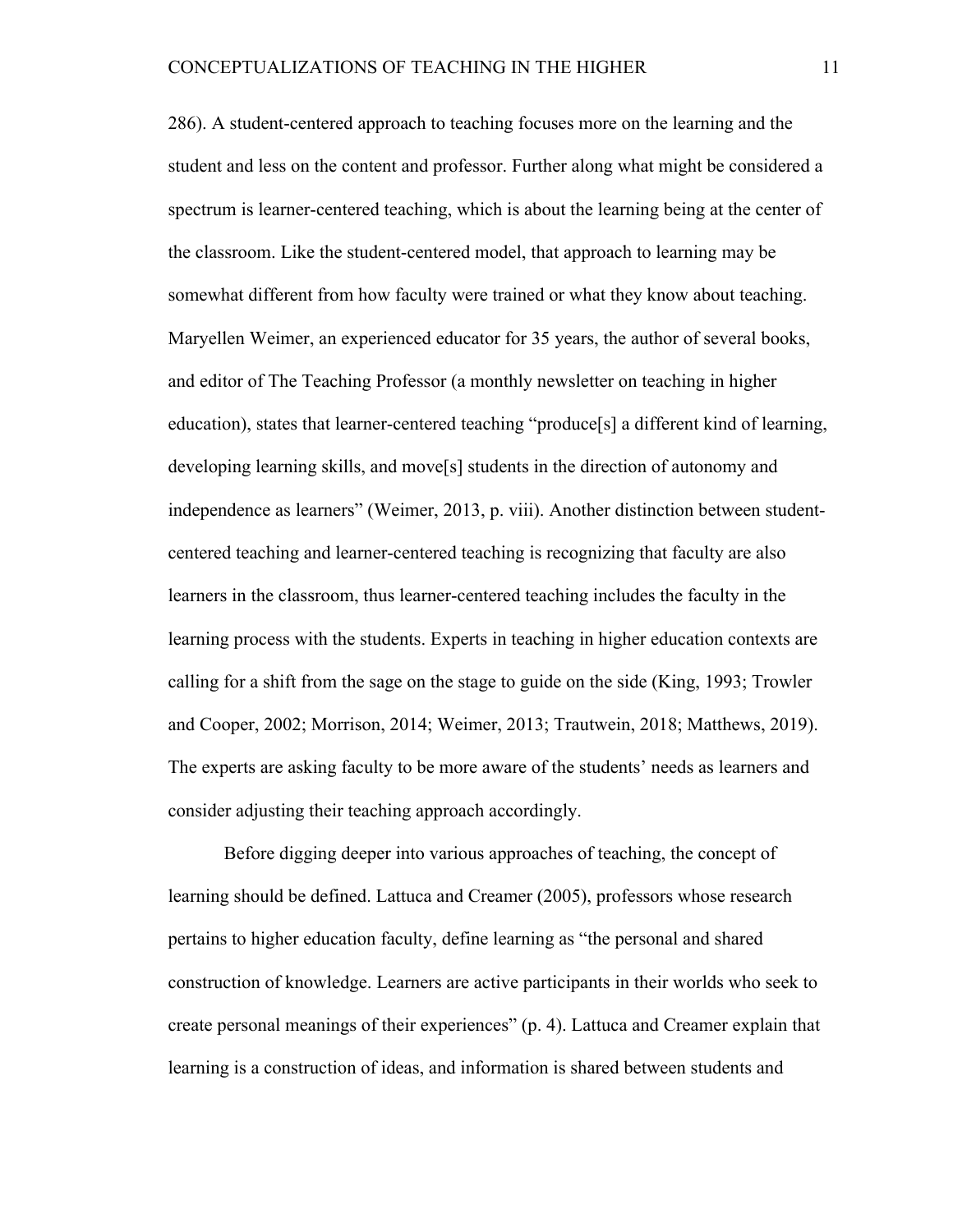faculty. Faculty need to think through their expectations of learning because their view of learning impacts their pedagogy and this perspective might shape how they see their students, deliver their content, and value their courses (Samuelowicz & Bain, 2001; Kreber, 2010).

Traditionally, professors in higher education teach with a lecture-based approach (King, 1993; Lindblom-Ylänne, Trigwell et al., 2006), and solely lecturing has not been found to be a best practice approach to learning (Shulman, 2006; Weimer, 2013; Morrison, 2014). Since information is no longer controlled by one individual as the sage on the stage and is easily accessible, faculty need to shift their approach to teaching in higher education for a few reasons (Morrison, 2014; Trautwein, 2018). First, in the past university education was for the elite, but education today is for the masses and more accessible. Second, there are more and more students being classified as underprepared for college who need more emphasis on how to learn. Encouraging faculty to change their teaching is somewhat of a tricky situation because a change in teaching implies that the way professors were taught was not the best or most effective, and it could inadvertently communicate that faculty have been teaching wrong (Steinert, Cruess, Cruess, & Snell, 2005; Postareff, Lindblom-Ylänne, & Nevgi, 2007; Brownell & Tanner, 2012).

Austin (2002), who contributed to a longitudinal study of about 100 participants that focused on the graduate student experience, states that "Although teaching and research responsibilities surely can provide training opportunities for the future faculty, these assistantship roles sometimes are structured more to serve institutional, or faculty needs than to ensure a high-quality learning experience for graduate students" (p. 95).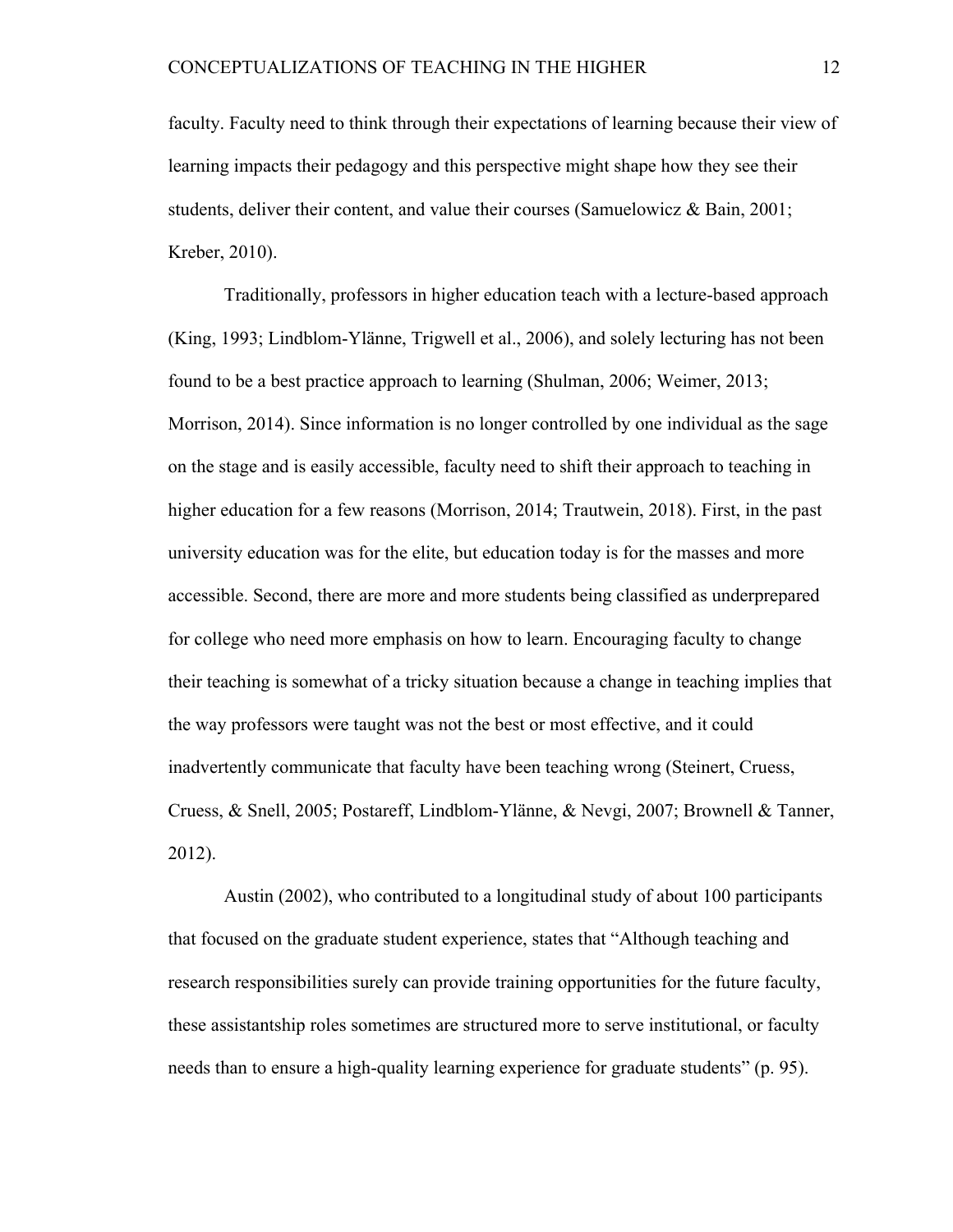Austin continues to say that if a graduate student continues to teach the same class, they will never experience (or be taught) how to differentiate their approach to teaching. If the graduate school professors did not differentiate their approaches to teaching, then the graduate students may not be adopting differentiated teaching methods. Since many faculty members were taught solely in lecture-style classes (Nevgi & Löfström, 2015; Hermanonwicz, 2016), they may emulate only that style of teaching, use this methodology in their own classes, and continue the cycle of not meeting the needs of every learner because they do not know or have not learned how to vary their approaches to teaching.

Because of the faculty's varied experiences with, exposure to, and approaches to teaching, it is important to first learn how faculty view themselves as instructors. Depending on the institution where they work, faculty might consider themselves academics and researchers before identifying as teachers. As stated in Marrs' (2009) work in the International Electronic Journal for Leadership in Learning, the focus on institutions that deliver a liberal arts experience is a focus on "undergraduate teaching rather than the production of scholarly research. Course teaching loads are heavier than at most larger universities, and research expectations are minimal." Those liberal arts colleges that, by definition, prioritize teaching in the faculty workload should theoretically hire faculty who have more knowledge, experience, or exposure to teaching.

Conceptualization of teaching is complex, and beliefs about teaching are as unique as the individual teaching. For this study, I explored how faculty's conceptualizations and beliefs of teaching inform their teaching approaches and methods, in the classroom. Do faculty solely teach to deliver their content and impart knowledge to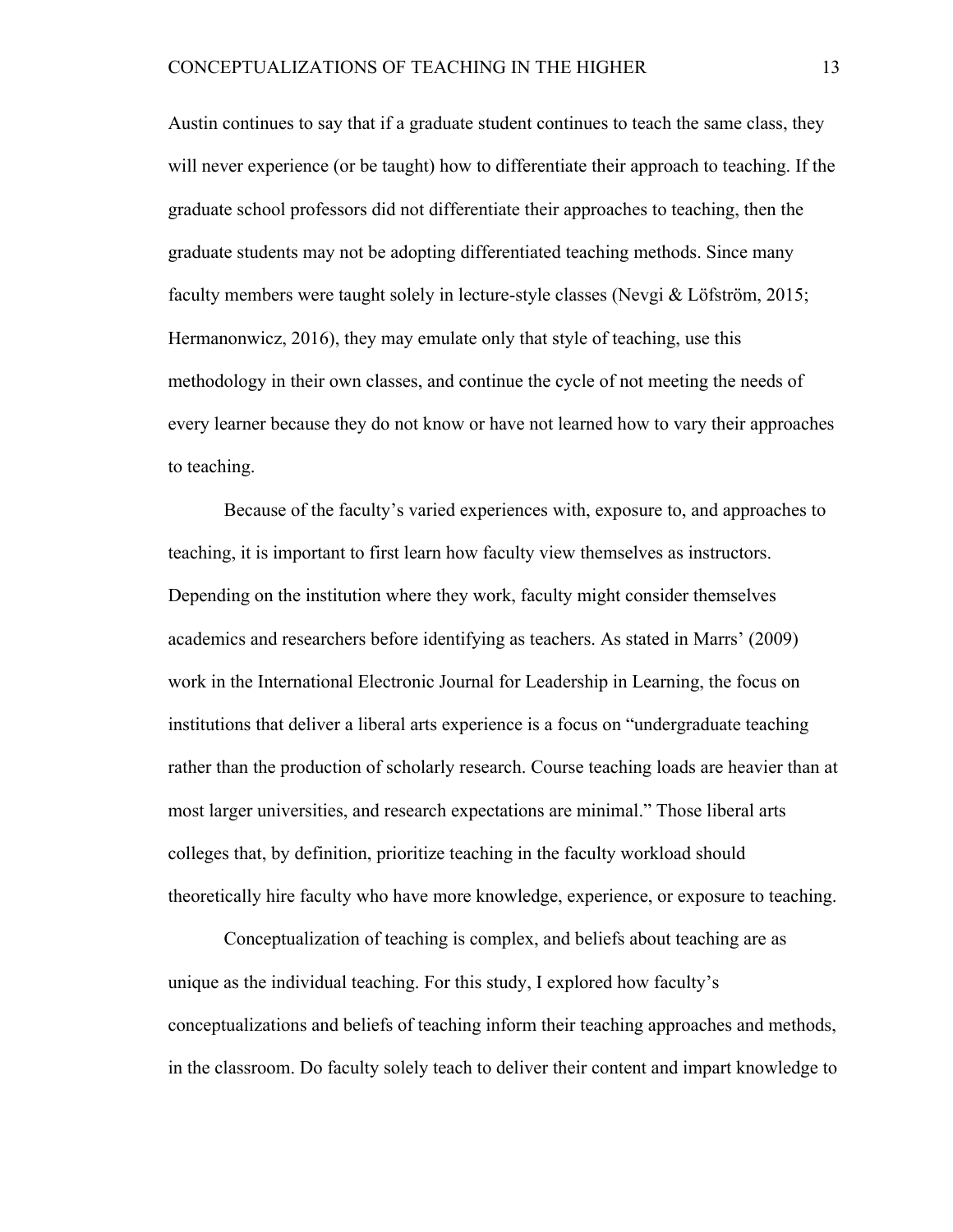their students instead of teaching to help students learn (King, 1993; Reybold, 2008; Clarke, Hyde, and Drennan, 2013)? Since professors are not expected to have had formal education surrounding best practices for teaching in higher education, I wanted to learn more about how they approach teaching and what they believe about teaching and learning. To understand more about how faculty view teaching in higher education, I studied how faculty conceptualize teaching and how this conceptualization informed their teaching—specifically in liberal arts institutions.

#### **My Professional Background**

As I investigated how experiences may have helped to form a faculty member's teaching practice, it was also relevant for me to acknowledge my own experiences. I have taught for 13 years. I started my teaching career in elementary education and then moved into higher education. My undergraduate degree is a BA as a double major in Education (K-12) and Sociology, and my master's degree is an MEd in Education with a special emphasis in teaching reading K-12. Both of my degrees have provided me with formal training in education to teach students in K-12. When I started working at a Center for Teaching and Learning at a small liberal arts institution, I was surprised to learn that faculty are not required to have prior teaching experience or formal training to be hired to teach in higher education.

This realization was a big driving force in my interest to explore how faculty learn how to teach, particularly if they received no formal training. While working in the center, I heard students share their frustrations about faculty who do not teach like the students think teachers should, and I heard faculty share their frustrations about today's students as not being the same type of studious students they had been themselves or like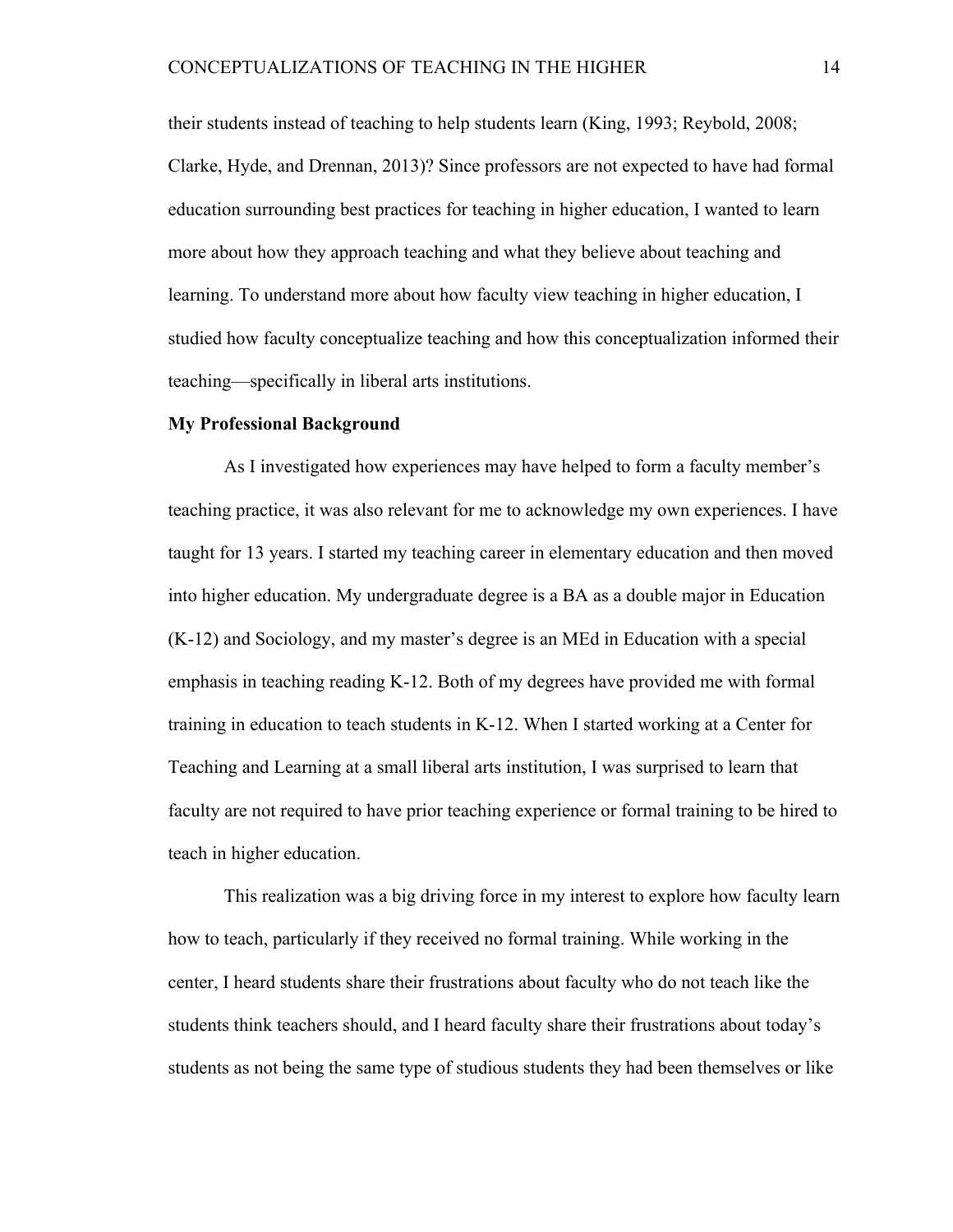students were in the past. Both perspectives have led me to explore more about what teaching means for faculty and students.

These experiences have also led me to want to explore more about how perceptions of learning and experiences with teaching inform faculty's approach to teaching. If faculty have had no formal training, how have they developed what teaching looks like in their classrooms? How do faculty, who are not expected to have formal training in education, teach students who, prior to entering the higher education sector, have had teachers that have been formally trained in education? Since I have been formally educated as a P-12 teacher, I believe this training might be a missing piece in higher education. Faculty are not always provided with explicit opportunities to identify and reflect on teaching practices or approaches to teaching like I have had as an undergraduate student or as a practicing elementary teacher.

I have never conducted a formal study on this topic, but I became interested in learning more about the faculty's conceptions of teaching because of my own work in a Center for Teaching and Learning (CTL) and because of my background in teaching. I have worked in a CTL for seven years in various positions directly and indirectly working with faculty and students. While there, I have seen various approaches to teaching and have wondered how faculty form their approach to teaching, especially if they have never been formally taught how to teach. In addition to working with faculty, I have worked with students. The students have confided in me about being frustrated by how the faculty teach and do not engage them or meet their needs as learners.

Prior to working in higher education, I taught in an elementary school for six years in various roles as an assistant and lead teacher. Prior to that I earned my bachelor's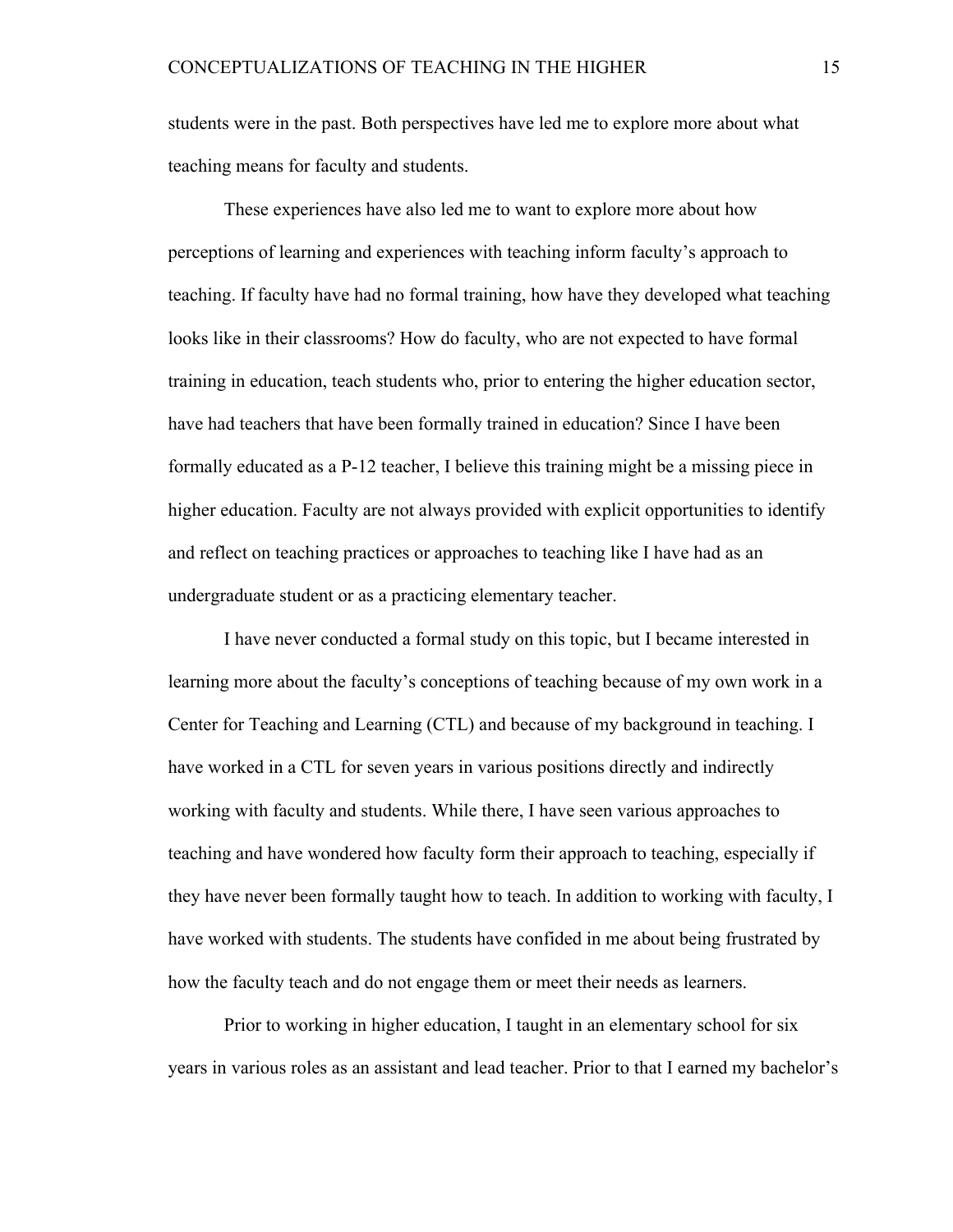and master's degrees, both in Education. These experiences inform my perspective and understanding of how to teach and the way I conceptualize teaching. I have been formally trained as an educator which, in turn, has formed my teaching philosophy and approach. My teaching philosophy is based on my years of teaching experience and academic study. Because I have found that students learn best in a community where they feel safe and comfortable in my years of teaching both elementary and college-aged students, I believe it is important to foster a learning environment where students feel valued and respected. I also believe this learning environment should challenge and encourage each student to meet personal goals, as well as my, the educator's, expectations. To achieve this supportive and inclusive learning environment, I believe in a hands-on and learnercentered teaching approach.

Since faculty at my institution are not expected or required to have formal teaching training, I noticed they had a range of teaching experiences. Some faculty members did not begin their careers in academia but rather came into teaching after working in the industry; thus, they often had little or no prior knowledge of teaching practices. Some faculty have been formally trained in education, specifically those who came from the field of education, and teach their field of study to college students. Other faculty worked in a career, went to graduate school for another discipline, and now teach in the new discipline. Due to the variety of teaching backgrounds, I wondered: What informs a faculty member's approach to teaching? This study aimed to learn what faculty believe about teaching and instruction and how these perspectives inform their approaches to teaching.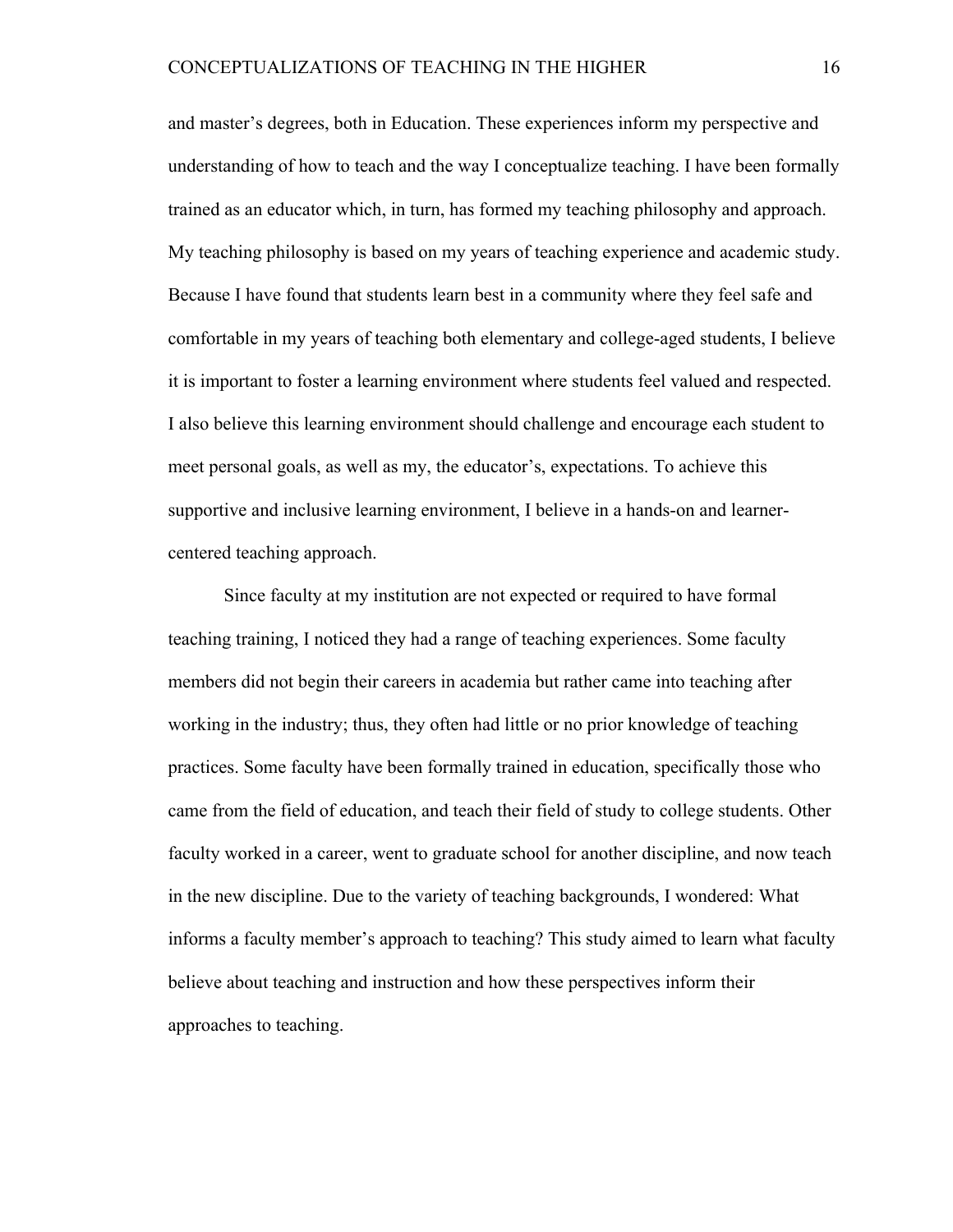# **Theoretical Framework**

When learning about faculty and their concepts of teaching, I explored various theories, including influences and impacts using Vygotsky's sociocultural theory. Vygotsky, in particular, was appropriate since his work focuses on the impact that social construction has on an individual. Vygotsky believed in the sociocultural approach to construction of self in that the individual's identity is shaped and structured by the environment, other people, or the surroundings of the individual (Vygotsky, 1978; Vygotsky, 1986; Penuel and Wertsch, 1995; Holland and Lachicotte, 2007). Vygotsky's work provided nuanced interpretations of influences and factors that impacted how faculty have in how their own beliefs about teaching were and are formed, as well as the faculty's approach to teaching.

The second part of my theoretical framework was based on Trautwein's, Pratt's, and Pajares' works. To understand more about what it means to be a faculty member in higher education, Trautwein and Pratt provided context of what it means to be a faculty member in higher education. Trautwein, who conducted a study about professors' identity as teachers, argued that it is important to understand the three traditional roles for faculty: research, teaching, and service (Trautwein, 2018). Trautwein's work focuses on the evolution of faculty from the first year of teaching to becoming a seasoned professor. Using Trautwein's work, I explored these various roles of faculty to inform data collection and analysis and understand more about faculty's stance on teaching. In addition to Trautwein, I referenced Pratt (1992) because Pratt states "that conceptions of teaching inform, and are informed by, the practice of teaching" (p. 206). Pratt discusses the reciprocal relationship of teaching and believes that what one believes about teaching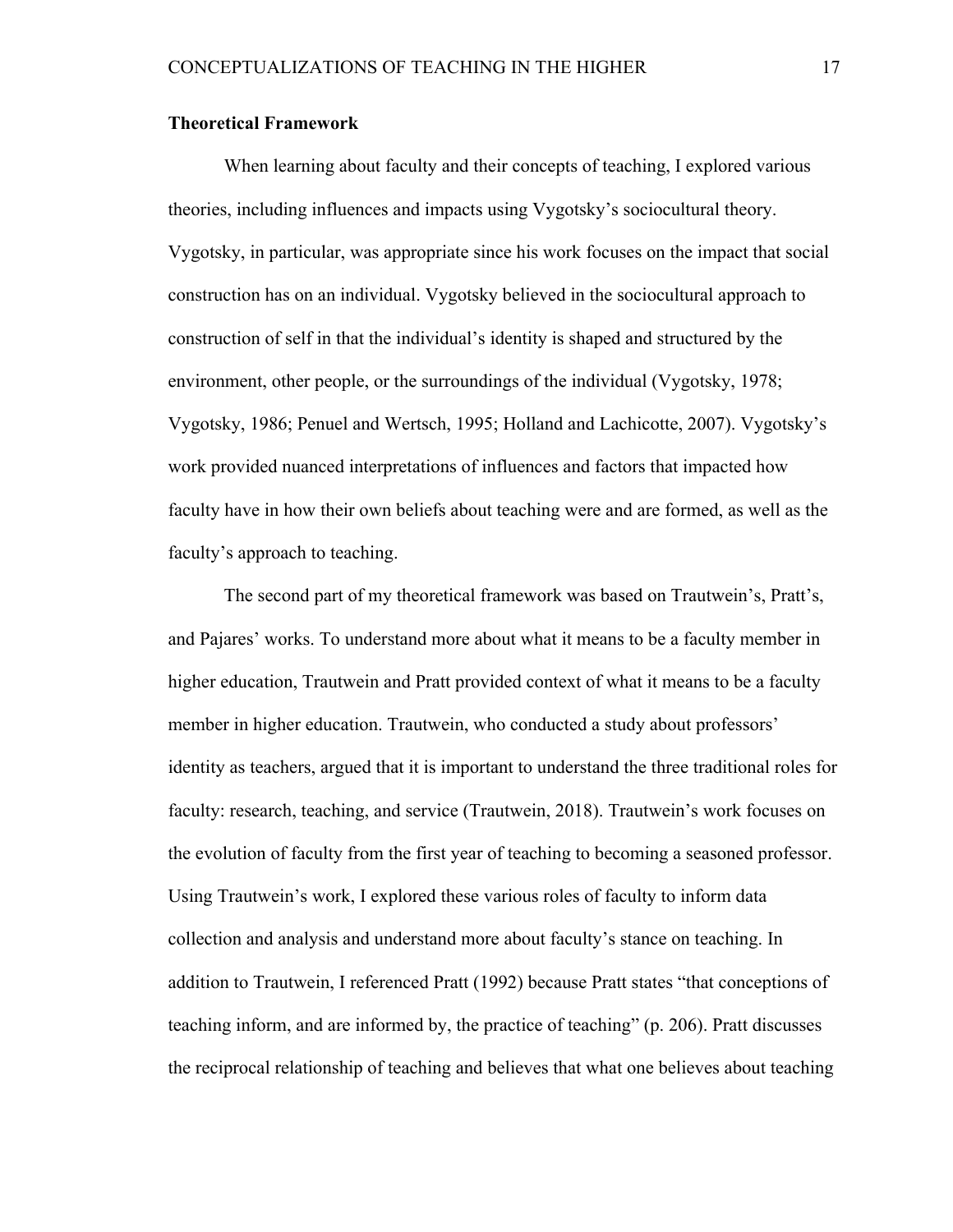influences the teaching practice and the teaching experiences influence what one believes about teaching. Also, Pratt discusses the evolution of teaching in that as faculty learn more about teaching, their practice of teaching changes. Pratt (1992) also says, "To 'teach' means different things depending upon one's values, beliefs, and intentions" (p. 203). Here Pratt acknowledges the various influences that inform faculty's teaching. For example, if a faculty member teaches at a private, religious institution, there could be influence from the institution that informs how the faculty teaches, or there could be influence from the faculty's own religious beliefs about how they view students which in turn informs the way they view students and thus ultimately, how the faculty teach. From a study of interviewing 253 adults and teachers around the world, Pratt concluded that the five components of teaching are: content (what has to be learned); learners (nature of the adult learners and the learning process); teachers (roles, functions, and responsibilities); ideals (purpose of adult education); and context (external factors that influence teaching and/or learning). Pajares (1992), a scholar who focuses on teacher and preservice teachers (PST), explored the construct of teaching beliefs and the importance of knowing what the beliefs are and where they come from. Pajares' work defined teaching beliefs and unpacked the notion that teaching beliefs can be a messy construct, and he argues that teaching beliefs need to be understood to be an effective teacher.

To further this study, I used Alsup's (2006) work which explored the layered complexity of becoming a teacher and the importance of education professional development in identifying beliefs about teaching from a PST perspective. Alsup (2006) wrote how discourses impact the development of how a PST sees themselves as a teacher. While Alsup's work focused on PST's, her work provided a framework to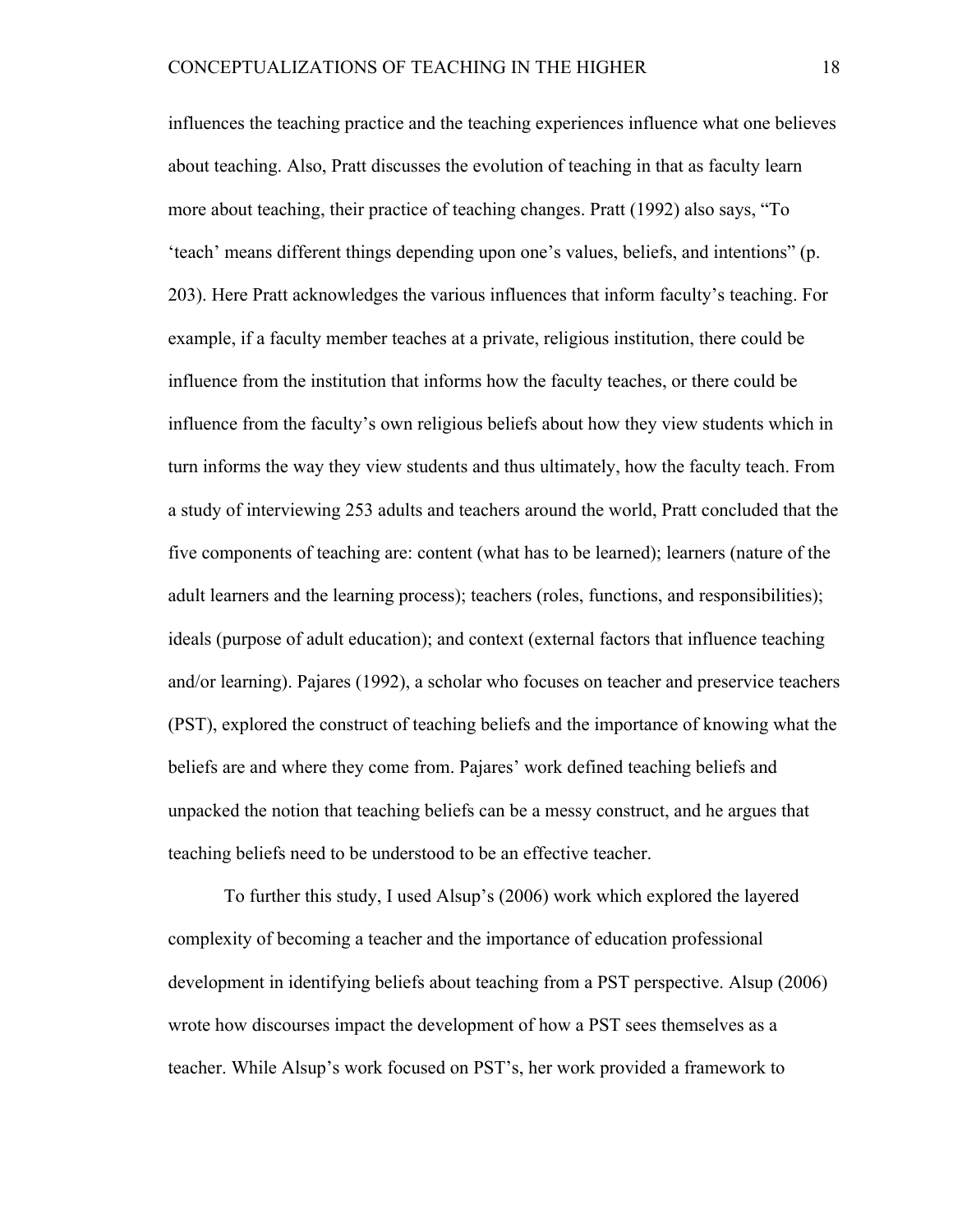analyze how faculty view teaching and learning. Alsup (2006) discusses how a professional teaching identity is not fully developed until an individual engages in discourse about their teaching. When discussing teaching philosophy, Alsup (2006) realized that she, as do many PST's, generated a teaching philosophy that used appropriate discipline specific language that sounded like the philosophy of a teaching professional, but she recognized that the philosophy cemented for her when she had to engage in discourse about her teaching philosophy and experience. What Alsup (2006) discussed could provide a context for how faculty develop and see themselves as teachers. In addition, Alsup's work could provide structure and information in how the discourses we have with those surrounding us, whether it is our colleagues, family, or friends, impact the way we develop, or structure, our beliefs about teaching and learning.

The final theory that is part of my theoretical framework is using the work of Lee S. Shulman, a professional who structures much of his work on the importance of understanding that teaching is a profession and not just a practice. Discussing the complexities of teaching and the professional field, Shulman (2005) states, "In the work of a professional, the performances of practice must not only be skilled and theoretically grounded; they must be characterized by integrity, by a commitment to responsible, ethical service" (p. 18). He argues that professionals do more than practice their craft. In fact, Shulman (2005) says:

Professional education is about developing pedagogies to link ideas, practices, and values under conditions of inherent uncertainty that necessitate not only judgment in order to act, but also cognizance of the consequences of one's action. In the presence of uncertainty, one is obligated to learn from experience. (p.19)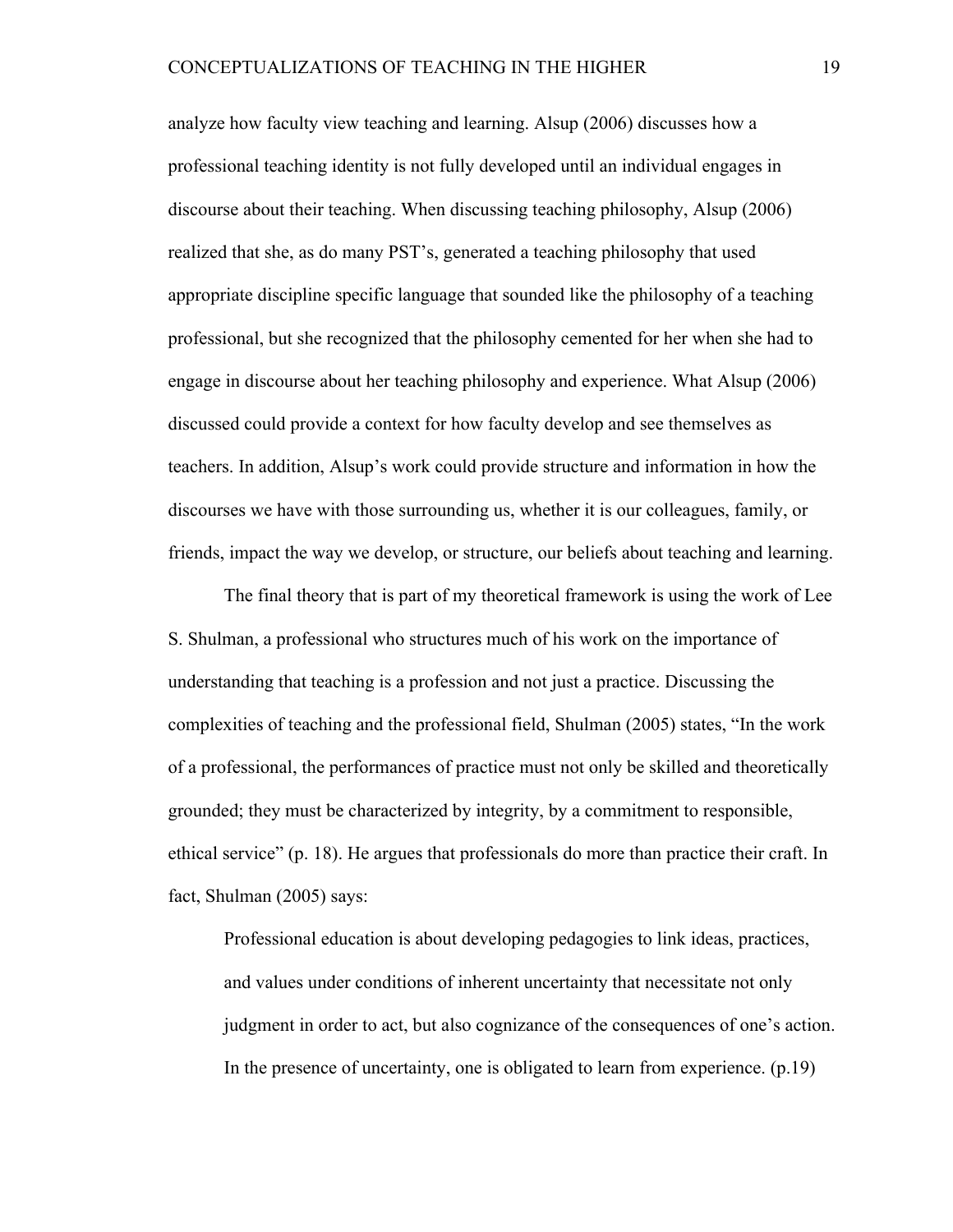Shulman also defines professional teaching as part content knowledge, part general pedagogical knowledge, as well as content-specific pedagogical knowledge. Shulman (1986, 1987) termed "pedagogical content knowledge" to explore how teachers use content within their teaching regardless of the grade level. He also discusses how knowledge is an integral part of teaching regardless of the level of learner. Shulman's works consist of the complexity of teaching where the professional has to know their craft, apply the theory, and be pedagogically sound. By applying what Shulman explains about the professionalism of teaching to the dataset, I explore whether faculty approach their teaching with more emphasis on teaching, content, or both.

Vygotsky, Trautwein, Pratt, Pajares, Alsup, and Shulman all provide different but complementary perspectives of exploring faculty's conceptualizations on teaching in higher education because they each explore the complexity of teaching. Each of these perspectives provides insight into how teaching is not solely about standing in front of students and sharing content knowledge, but rather teaching is about recognizing the diversity of the learner and learning style, knowing the content, understanding the physical learning environment, realizing the impact of the knowledge, engaging in discourse as an educator, and recognizing the learner's educational experiences. These frameworks helped me analyze the data, find connections to faculty's perceptions of teaching and who they are as educators in addition to how they view learning, and provide a deeper understanding of how faculty identify themselves as educators, how they approach teaching, and what they believe about teaching.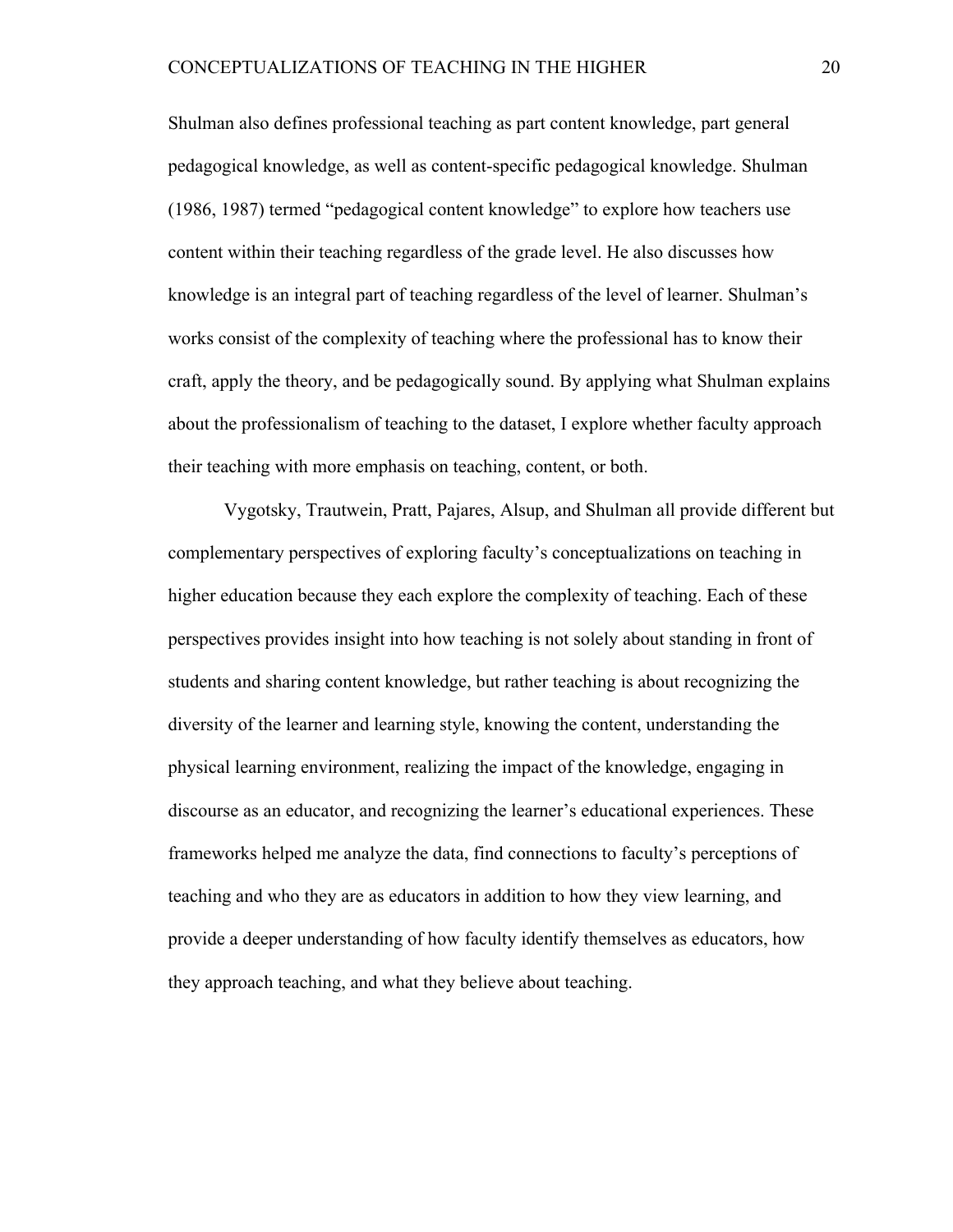# **Statement of Purpose**

The purpose of this study was to explore the teaching beliefs and styles of teaching of faculty who work at institutions in the United States that deliver a liberal arts experience. This study investigates what faculty think about teaching and how what they think about teaching and the influences that inform their teaching practice.

# *Research Questions*

The research questions guiding my study are:

- Given the context of a liberal arts institution, what are faculty members' conceptualizations of teaching?
- How does the faculty's conceptualization inform their teaching practices?

#### **Overview of Methodology**

This mixed method research study (Onwuegbuzie et al., 2011), which used qualitative and quantitative data collection, explored conceptualizations of teaching among faculty in liberal arts colleges and universities. Data sources included interviews, an Approach to Teaching Inventory (ATI), course syllabi, and student questionnaire. Descriptive statistics and thematic analysis were used to analyze the data.

#### *Significance of the Study*

The significance of this study was to learn more about how faculty, who have had limited exposure to pedagogical scholarship and formal teacher training about researchbased best teaching practices, explain and describe their understanding and how they approach teaching their students and the subject within their courses. In addition, this study sought to explore if and how an instructor's understanding of teaching might frame the students' learning, specifically at a liberal arts college where more emphasis is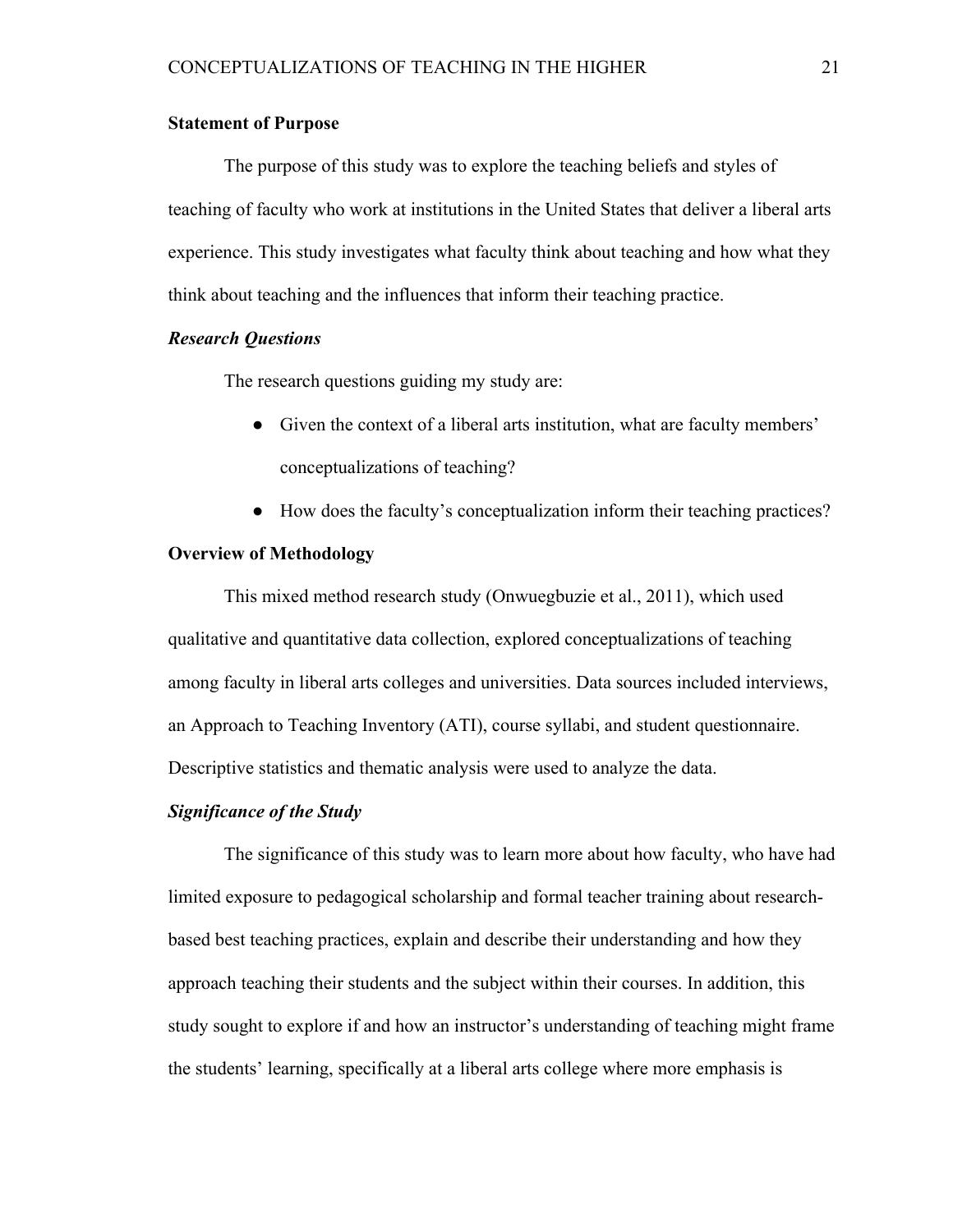traditionally placed on an instructor's teaching performance rather than on their scholarly efforts. Finally, learning more about how faculty conceptualize teaching can offer an understanding to their teaching, especially with students who have most likely had experiences with P-12 teachers who used active, engaging learning techniques in their teaching.

The exploration of how some faculty view teaching to better understand what happened in their classes and how that view might impact students' learning and experiences is worthy of further study (Kember, 2000). The Approaches to Teaching Inventory (ATI) by Trigwell and Prosser (2004; 2006) was the data collection point for faculty's perceptions of teaching. In addition to the ATI, interviews of faculty were conducted and their course syllabi were collected and analyzed to provide more of an understanding about how faculty conceptualize teaching. To grasp the students' perspectives about teaching and learning, student questionnaires were distributed to the participants' students. Ultimately, my study explored the faculty's perspectives of teaching in higher education and their approaches to teaching.

Given the lack of research about what faculty believe about teaching in higher education and the growing demands of students' perception of what they need as learners, exploring more about faculty's understanding of teaching and their own approaches to teaching was imperative.

# Delimitations

Delimitations are factors or parameters that I can control within the scope of my study (Roberts & Hyatt, 2019). The boundaries that I set for my study are: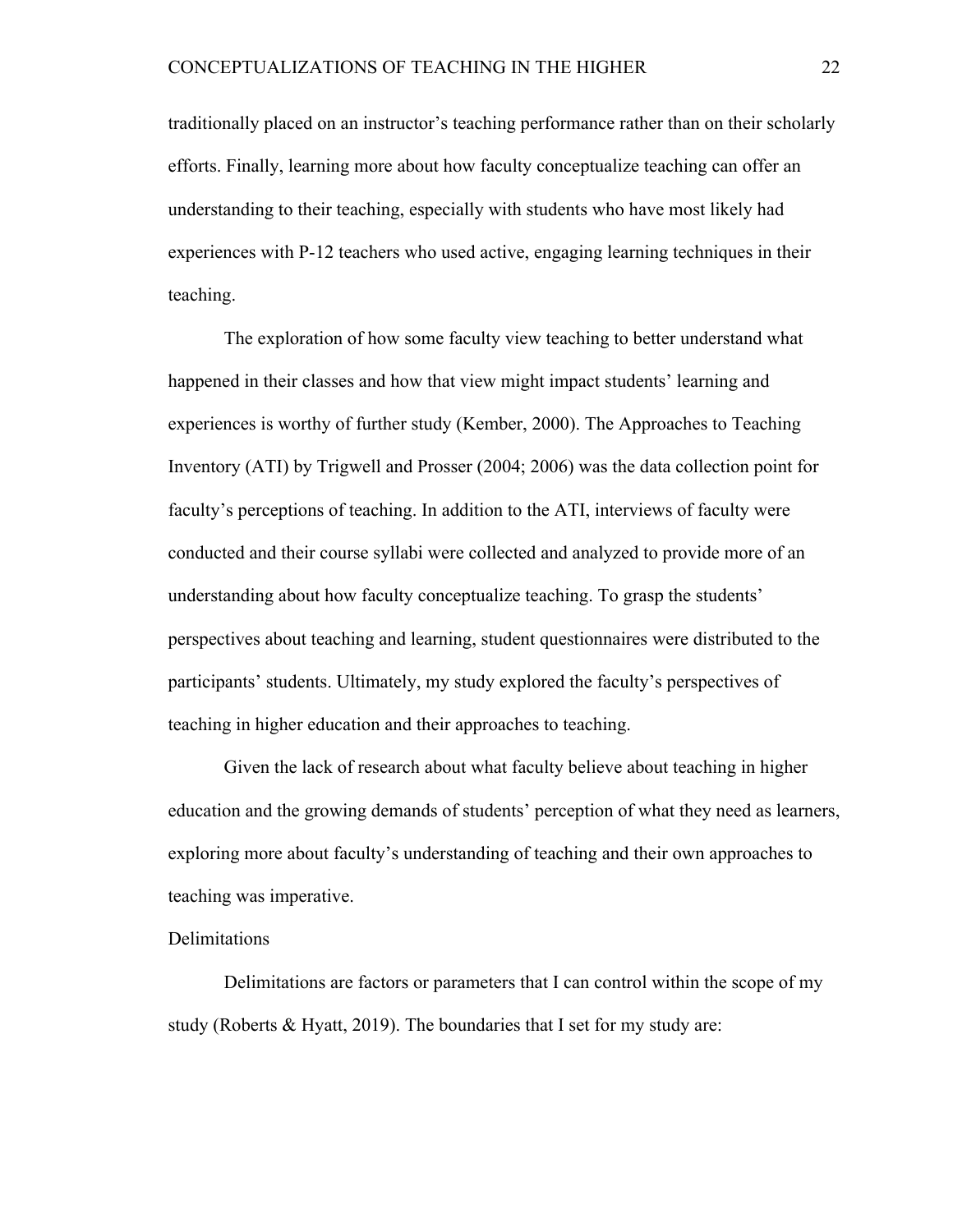- The study was confined to higher education institutions that deliver a liberal arts experience.
- The participants were tenured and non-tenured, full-time faculty, or visiting or adjunct faculty.
- The research collection occurred January 2021 through May 2021.

# *Researcher assumptions*

Since I hold a bachelor and master's degree in education and have extensive professional development and formal training in educational scholarship and pedagogy, I recognize that other

higher education faculty members may not share my same background and therefore may not have had the same training in classroom management, teaching pedagogy, and best teaching practices. However, this does not mean that faculty who have not had formal training as a teacher do not have effective teaching practices, so I remained open to alternate pedagogies and methods of student engagement when I collected and analyzed the data.

I also assumed that the picture a faculty member shared during an interview may or may not reflect the actual teaching practice. It is, after all, human nature to want to put one's best foot forward. Ultimately, I am aware that there may have been a disconnect between what participants reported and how I interpreted the data.

#### *Operational Definitions*

● CTL – Center for Teaching and Learning that supports faculty in their professional development.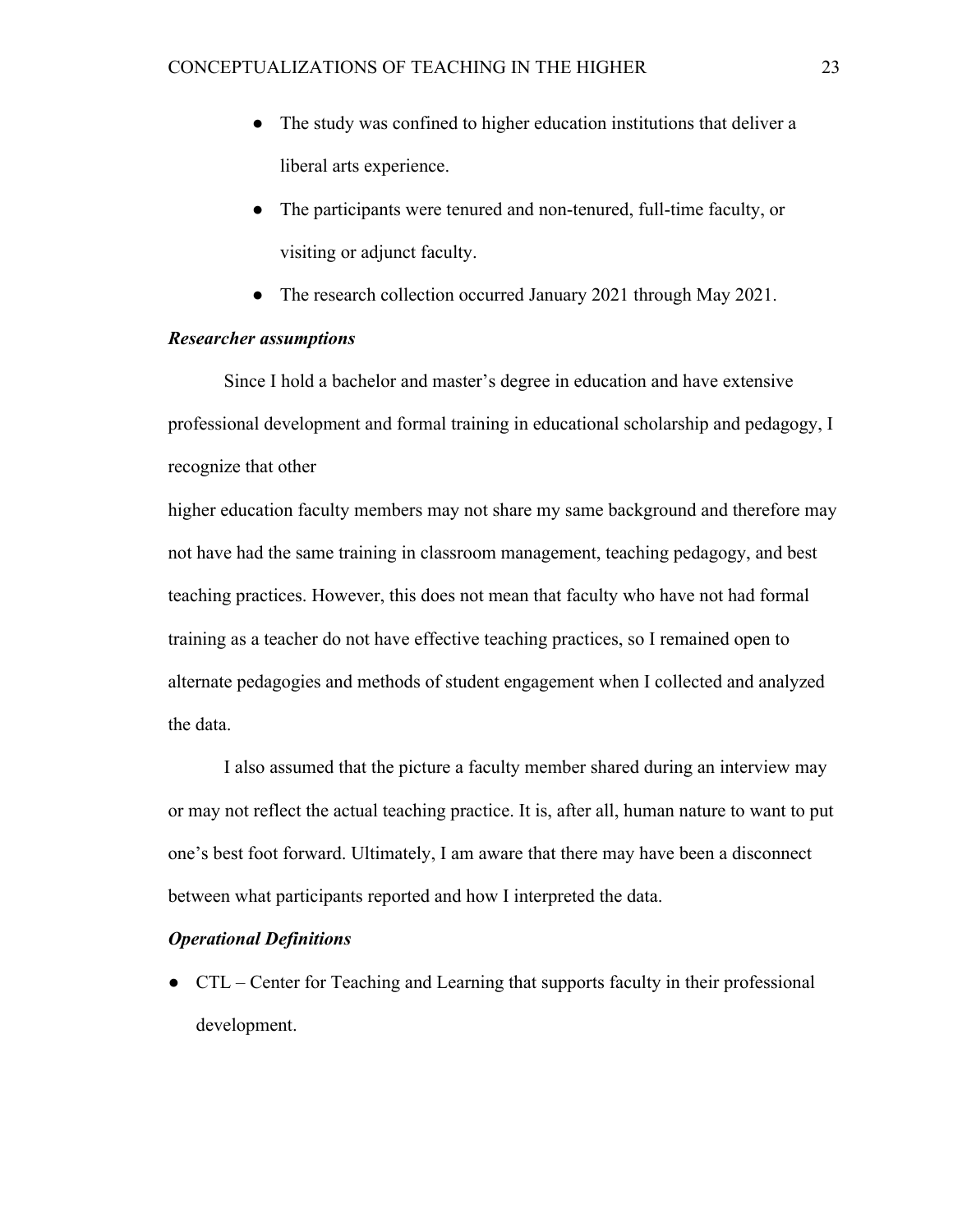- Faculty or Professor is used to describe an individual who teaches in higher education.
- Liberal arts college is an institution where students seek a 4-year Bachelor of Arts (BA) or Bachelor of Science (BS) degree where teaching is a priority before research.
- Teacher in this study, is an individual who teaches in  $P-12$  schools.

# Summary

This study aimed to explore conceptualizations of teaching in the higher education classroom by collecting and analyzing data from faculty and students. This data was collected through interviews, an ATI, syllabi analysis, and a student questionnaire. The data was analyzed using thematic analysis. The purpose of this study was to learn more about how faculty view teaching and how this view informs their approach to teaching.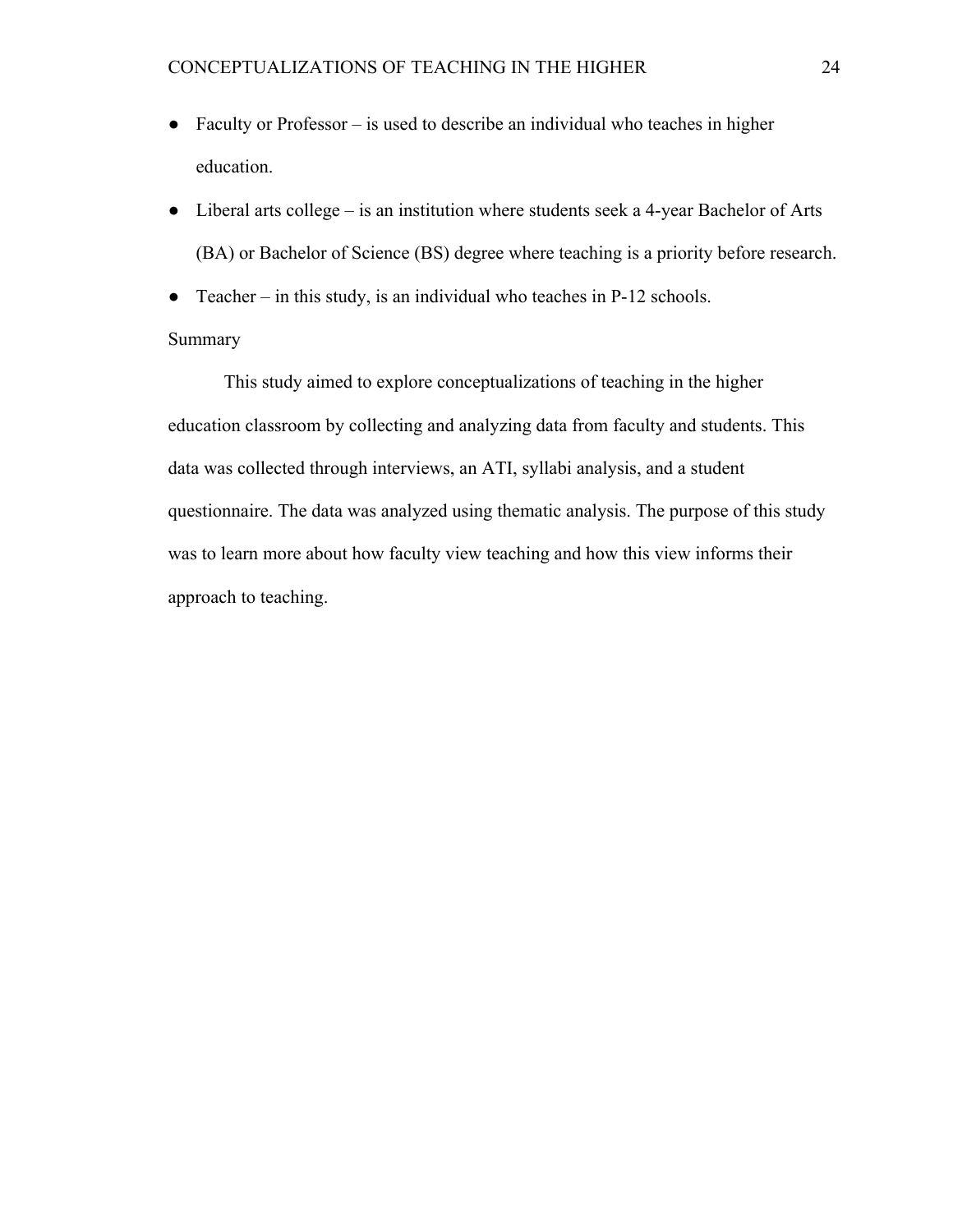#### **Chapter II Literature Review**

A picture of a 14th-century classroom depicts a professor standing in front of students conveying information to them (Austin, 2015). The professor is the center of the learning while the students face the professor waiting to hear the next piece of information. Knowledge has been passed from the professor to the students. Fast forward to today's higher education classrooms, over 700 years later, and there is often the same scenario. The faculty are still in the front of the room dispensing the information. So, if knowledge of learning and access to knowledge has changed, how have faculty and students evolved?

Today's students prefer intrapersonal learning (Mohr & Mohr, 2016; Seemiller & Grace, 2017; Seemiller et al., 2019). In a study comparing U.S. and Brazilian students, which included over 1,000 participants from 32 institutions, Seemiller, Grace, Dal Bo Campagnolo, Mara Da Rosa Alves, and Severo De Borba (2019) found U.S. Generation Z students preferred methods of learning that were intrapersonal and experiential (handson). Since today's students tend to learn more independently, often while observing someone do something first and then trying it out, faculty need to be aware of today's current learner preferences in order to be the most effective professors. If, on the one hand, students perceive learning methods as varied, and if on the other hand, faculty only teach the way they were taught or think they should teach, there is a disconnect between faculty and students about teaching. Literature and research which identify this disconnection between student perception of learning and faculty's approach to effective teaching is limited, especially in relation to how faculty view teaching and how that may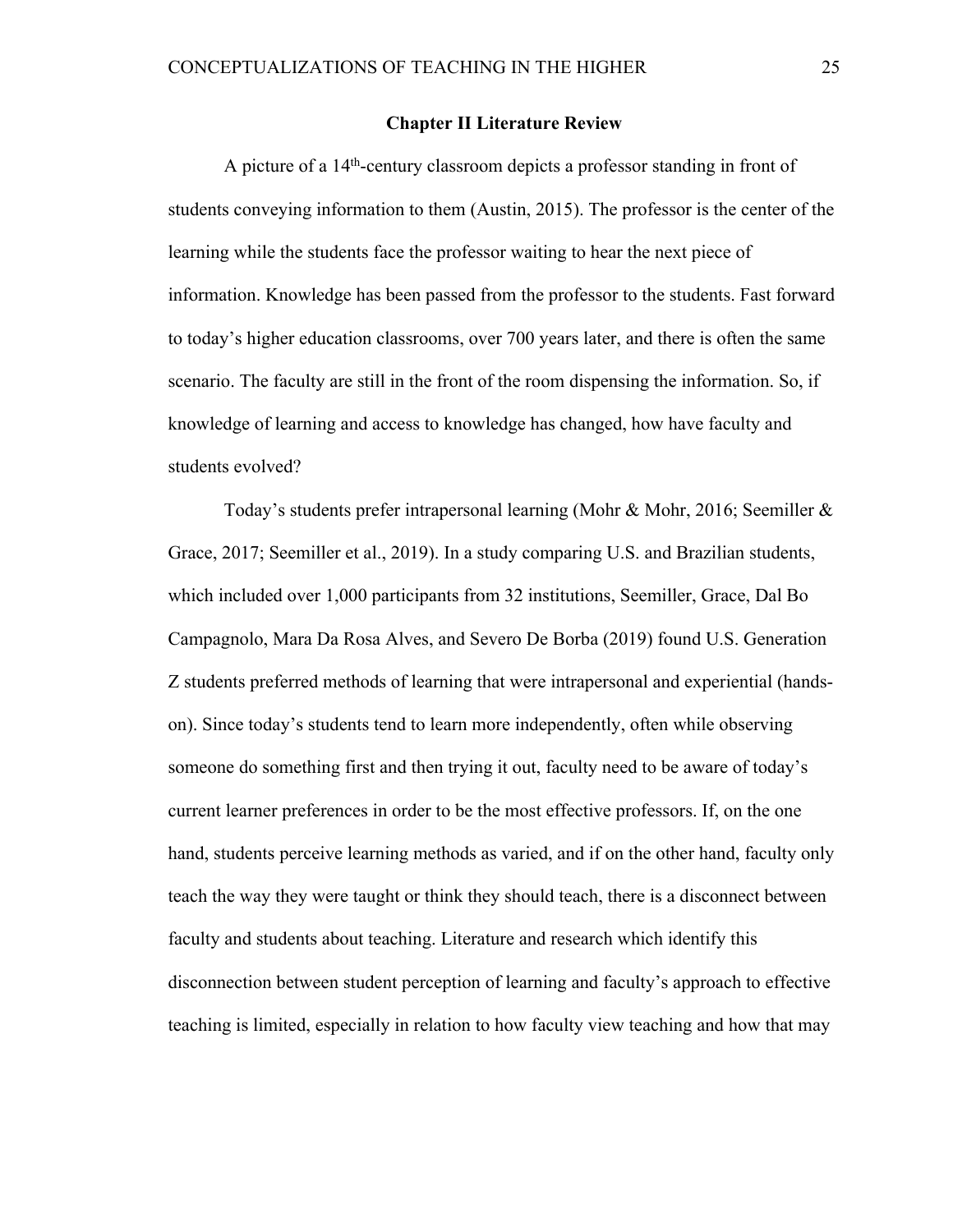inform their teaching. Thus, this study provides key insight into a gap present in the literature.

# **Teaching in Higher Education**

In higher education, there are several types of institutions. Two distinct and mainstream models are research institutions and institutions that provide a liberal arts experience. A research institution emphasizes research, and faculty are expected to produce new knowledge that supports society and the planet (Dyer & Keller-Cohen, 2000; Austin, 2002; Darby & Newman, 2014). According to the Association of American Colleges & Universities website, a liberal arts institution is an "undergraduate education that promotes integration of learning across the curriculum and co-curriculum, and between academic and experiential learning, in order to develop specific learning outcomes that are essential for work, citizenship, and life." The focus of the institution is on the education of its students. Therefore, one would expect a liberal arts institution to focus more on teaching to provide a better learning experience for its students.

While the literature does not clearly define the word "faculty," since there are so many classifiers, there are three distinguishing roles that are associated with faculty position in higher education: teaching, researching, and service [administration] (Kreber, 2010; Darby & Newman, 2014; Trautwein, 2018; Gooblar, 2019). Each of these roles' definitions differ for each institution, and the emphasis of each role is dependent on the institution as well, but for the purpose of this study, the roles are defined in the following manner. The role of teaching means instructing college courses. Research includes conducting studies internally or externally, publishing books or journal articles, and presenting at conferences and/or to the institution community. Service includes the work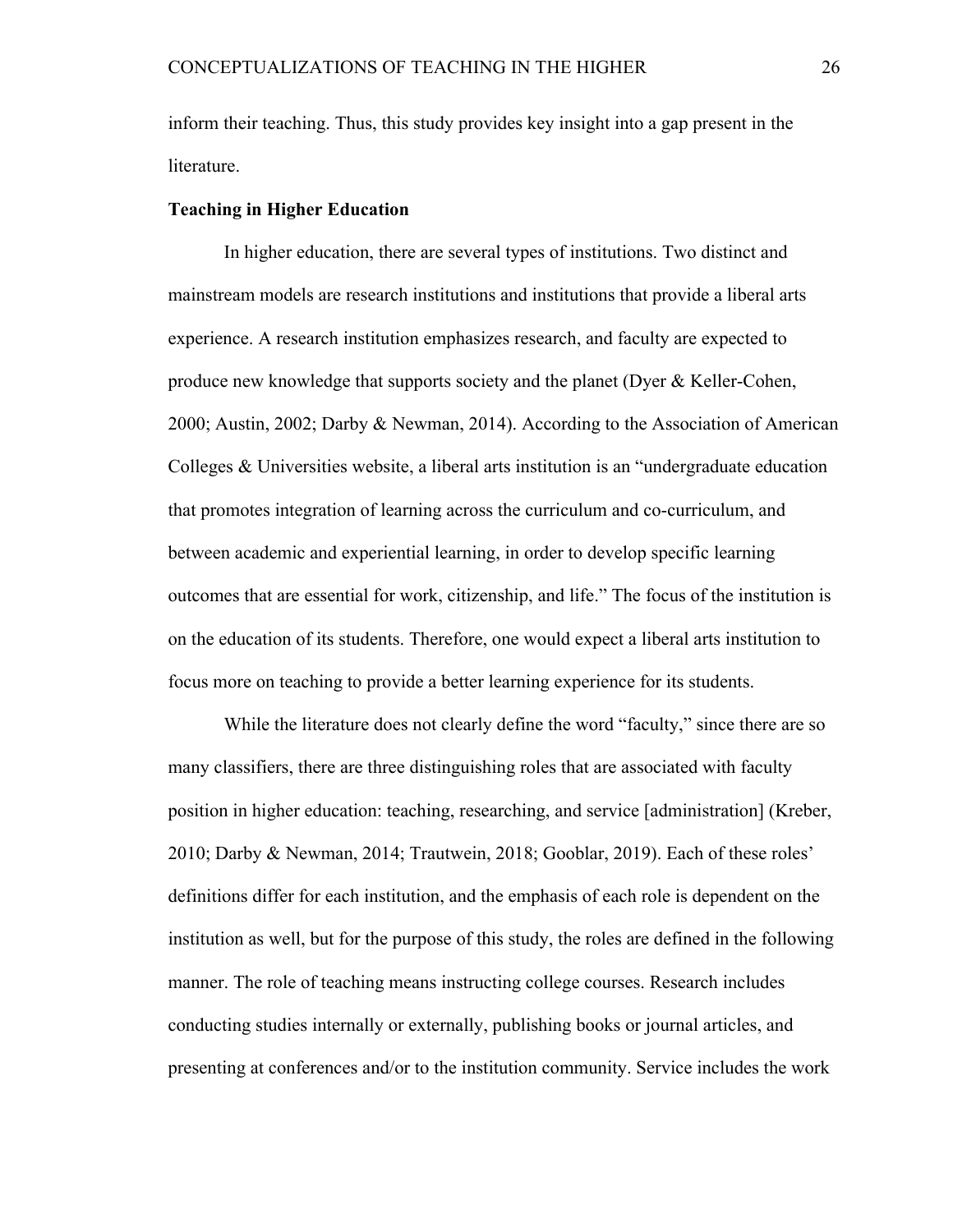faculty do to support the institution, whether that is to serve on a committee, attend internal workshops, participate in institution assessment, or work on institutional projects.

The priority of the three roles can be influenced by the university or college where faculty work. For example, at a large research institution, faculty might be expected to conduct more research than teaching and may have a teaching assistant or graduate student to assist with the teaching of courses (Austin, 2002; Darby & Newman, 2014). By having this support to teach their courses, faculty would be able to focus on their research and to publish and/or present. While faculty at a liberal arts college would still be expected to research and publish, the priority of the institution would be encouraging teaching and, therefore, making sure the education programming meets the needs of the students (Lindholm, 2004; Brownell & Tanner, 2012). At a liberal arts institution, teaching is often the primary role of faculty, so faculty members would be the individuals present in the classes teaching the content. Theoretically, an institution that provides a liberal arts experience would support and develop faculty members' teaching beliefs and potentially help them develop this perspective.

Prior to working in higher education, faculty might have been in the industry workforce, and they would have earned their graduate degrees in their field. A future career in academia may not have been a known career path at the time of the faculty member's graduate schooling; thus, their education may not have adequately prepared them for each of the three roles (Hilton, 2014; Trautwein, 2018). There is research and debate about the need for graduate programs to include teaching methods courses or have more socialization into the professoriate field (Austin, 2002; Reybold, 2003; Hemanowicz, 2016), but this is challenging because many individuals who become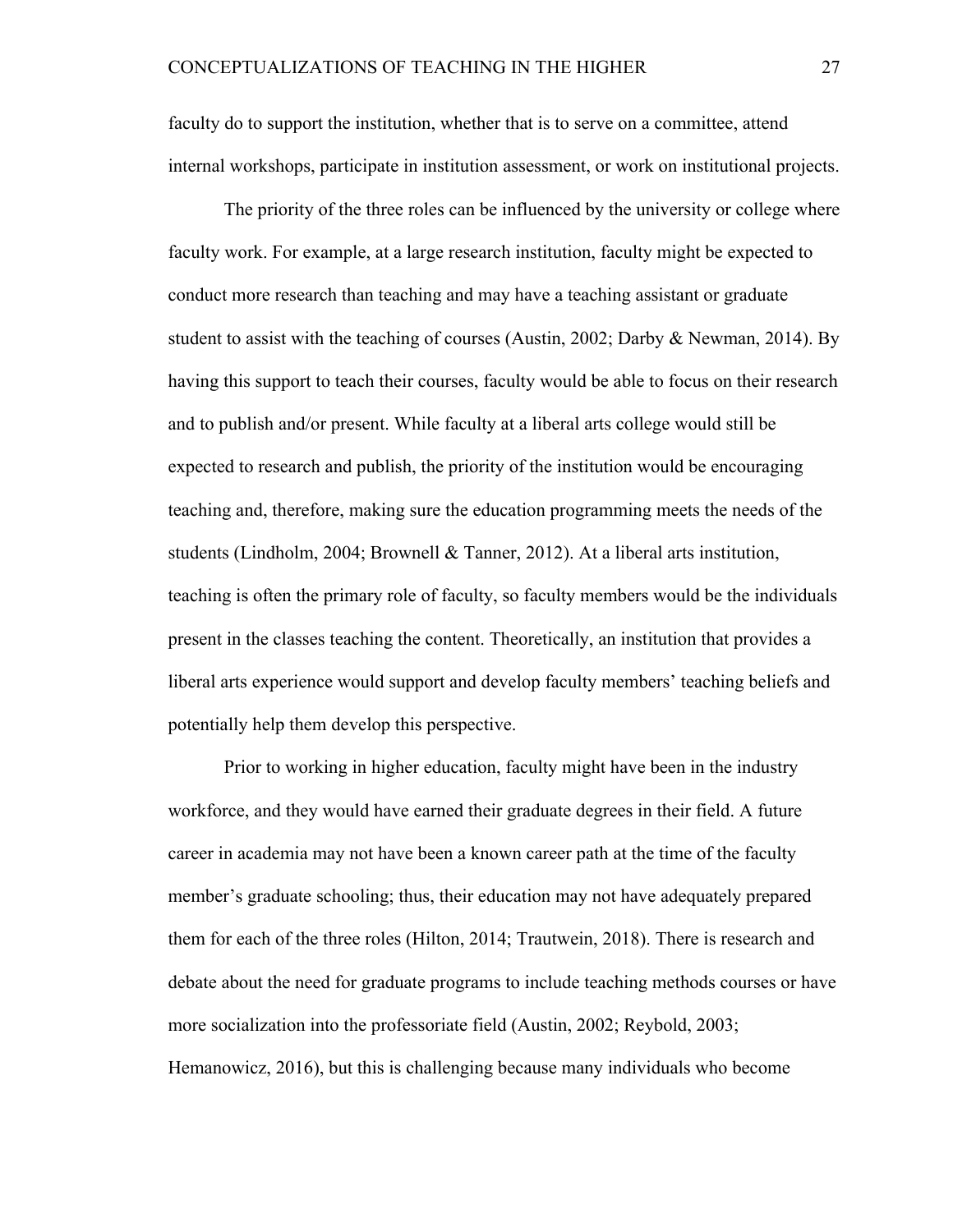higher education faculty are not aware that they will take this career path when they are in graduate school.

When P-12 teachers learn how to teach, they often take courses in their undergraduate or graduate programs that provide a foundation of theorists, pedagogies, methodologies, and perspectives about best practices and strategies for teaching. Upon completion of their programs, P-12 teachers should have insights, strategies, and theories about effective teaching and classroom management (Shulman, 1986; Fanghanel, 2007). However, when they go into a classroom, the practices they learned are often overpowered by stress or hardships during the first-year teacher experiences, so the teacher then reverts to how they were taught (Alsup, 2003; Brownell & Tanner, 2012; Nesje et al., 2018; Trautwein, 2018). This "retrospection" happens when teachers are so stressed that they cannot remember all they learned in their undergraduate and graduate programs. But as first-year teachers continue to teach and grow, they begin implementing the methods they learned and improve their teaching practice. The difference for P-12 teachers and higher education professors is that P-12 teachers have continuous pedagogical development in teaching philosophy and pedagogy, and professional development is often an expectation of their schools (National Board for Professional Teaching Standards). Professional development is often required of teachers to maintain their certification, and sometimes the professional development is provided by the institution or incentives are given to individuals who seek professional development elsewhere.

Higher education faculty are not always aware that teaching students means meeting the needs of the student beyond teaching them content and the classroom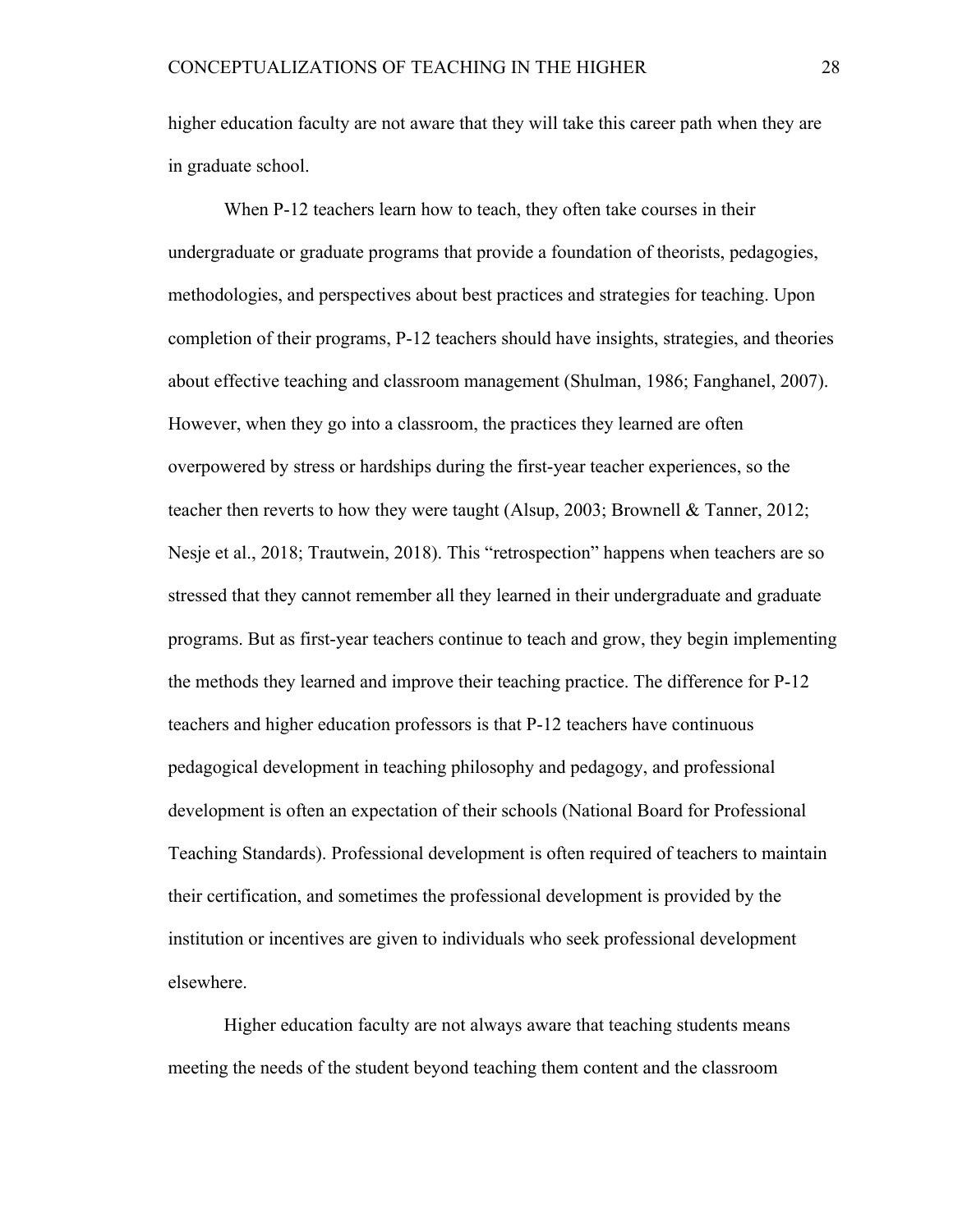environment. Alsup (2006), a teacher research educator, studied six preservice teachers and learned how the significance of having a teaching philosophy impacted the effectiveness of the PST. Alsup (2006) stated that teaching "involves the emotional, spiritual, and even physical aspects of the individual" (p. 19). Alsup explains that teaching extends beyond sharing facts and information with the students. Teaching includes recognizing that students are multifaceted; therefore, the teacher needs to recognize all parts of educating students' social, emotional, spiritual, and physical wellbeing. While Alsup's study focused on PST's, her work relates to teaching in higher education in that it links to the professors' need to be aware that teaching is not just about delivering content. If faculty are teaching the students in the same way they were taught when they were students and in ways that are not relevant to current learners' needs, there may be a disconnect between what is being taught in the classroom and the students' perception of what learning looks like.

Without formal education about how and why to teach, faculty members may go through the motions of teaching without focusing on, or being aware of, the needs of the learner (King, 1993; Chicca & Shellenbarger, 2018). If faculty do not have a strong understanding of how to teach effectively by diversifying their teaching approach or how to work with all student levels (honors or underprepared) students, then faculty may have a "knowledge gap" (Severs, 2017) that hinders their teaching and the students' learning. An assistant professor of English, Severs has contributed to the field of teaching underprepared students. Severs (2017) argues that even if faculty do not teach a course specifically for underprepared or developmental students, faculty will still have to teach developmental students as underprepared and developmental students take a range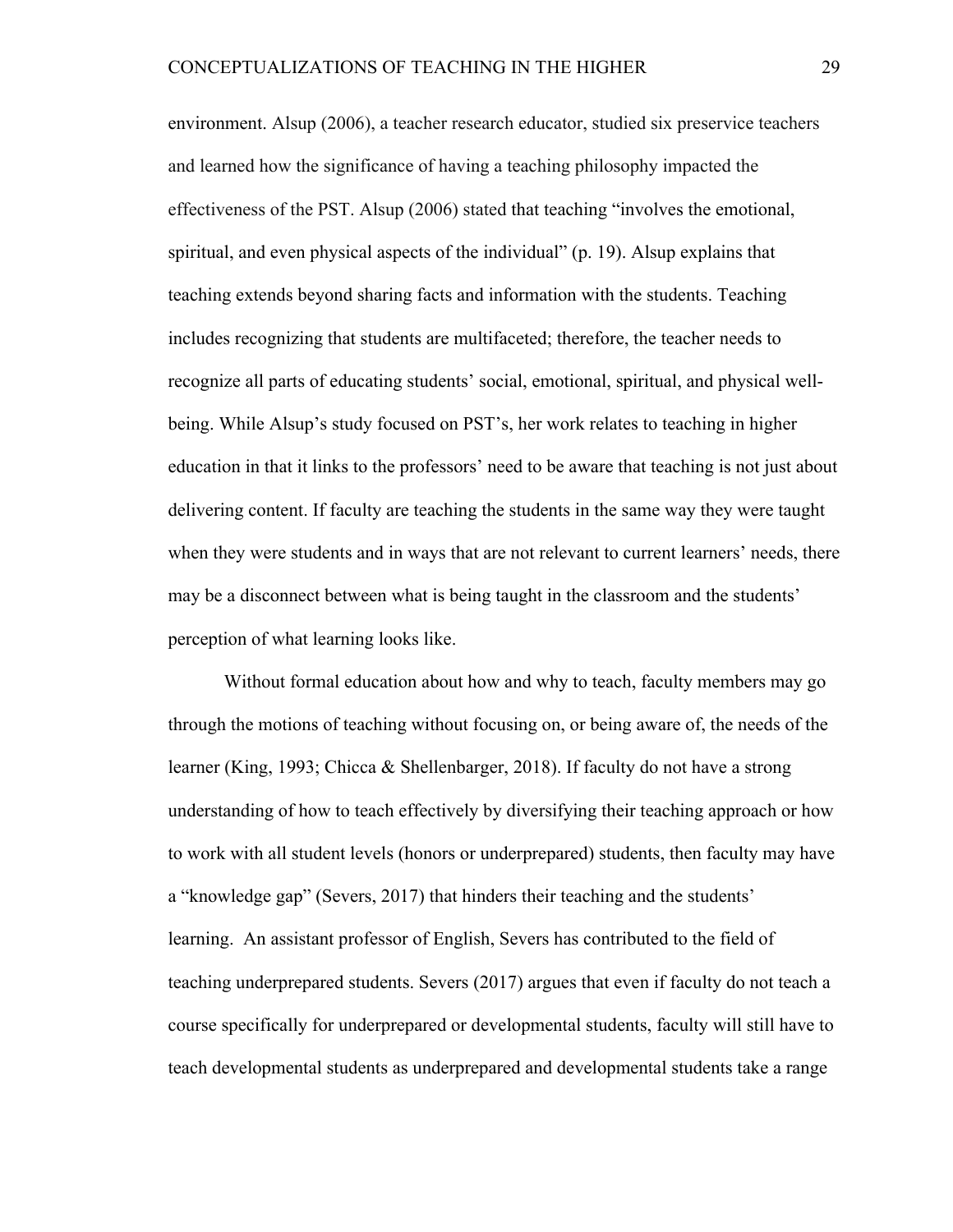of courses. Thus, Severs argues the importance of faculty learning how to vary their teaching to include all learners.

The Approaches to Teaching Inventory (ATI), created by Trigwell and Prosser (2004), was created as a way to learn more about whether faculty use a teacher-centered or learner-centered approach to teaching in higher education. Trigwell and Prosser (2004) surveyed faculty to complete 16 statements on a scale of 1 (only rarely) to 5 (almost always) that included guiding questions relating to various categories identifying particular phases of instruction. They collected the data by asking faculty to complete the Approaches to Teaching Inventory. The questions were categorized into five categories of approaches to teaching. Those categories are: a teacher-focused strategy with the intention of transmitting the information to the students; a teacher-focused strategy with the intention that students acquire the concepts of the discipline; a teacher/student interaction strategy with the intention that students acquire the concepts of the discipline; a student-focused strategy aimed at students developing their conceptions; and a studentfocused strategy aimed at students changing their concepts (Trigwell & Prosser, 2004, p. 413). Further exploration of the impact of professors' approaches to teaching can be found in Trigwell and Prosser's (2004) work which explored what happened to faculty who took a more student-centered approach to teaching as opposed to a faculty-center approach. Trigwell and Prosser (2004) found that individuals who used a more studentcentered approach helped improve student learning. When faculty acknowledge their understanding of and approach to learning and teaching, they will gain a more informed perspective of how to work with students beyond just imparting their expertise to the students. How faculty view themselves as educators will impact their teaching methods,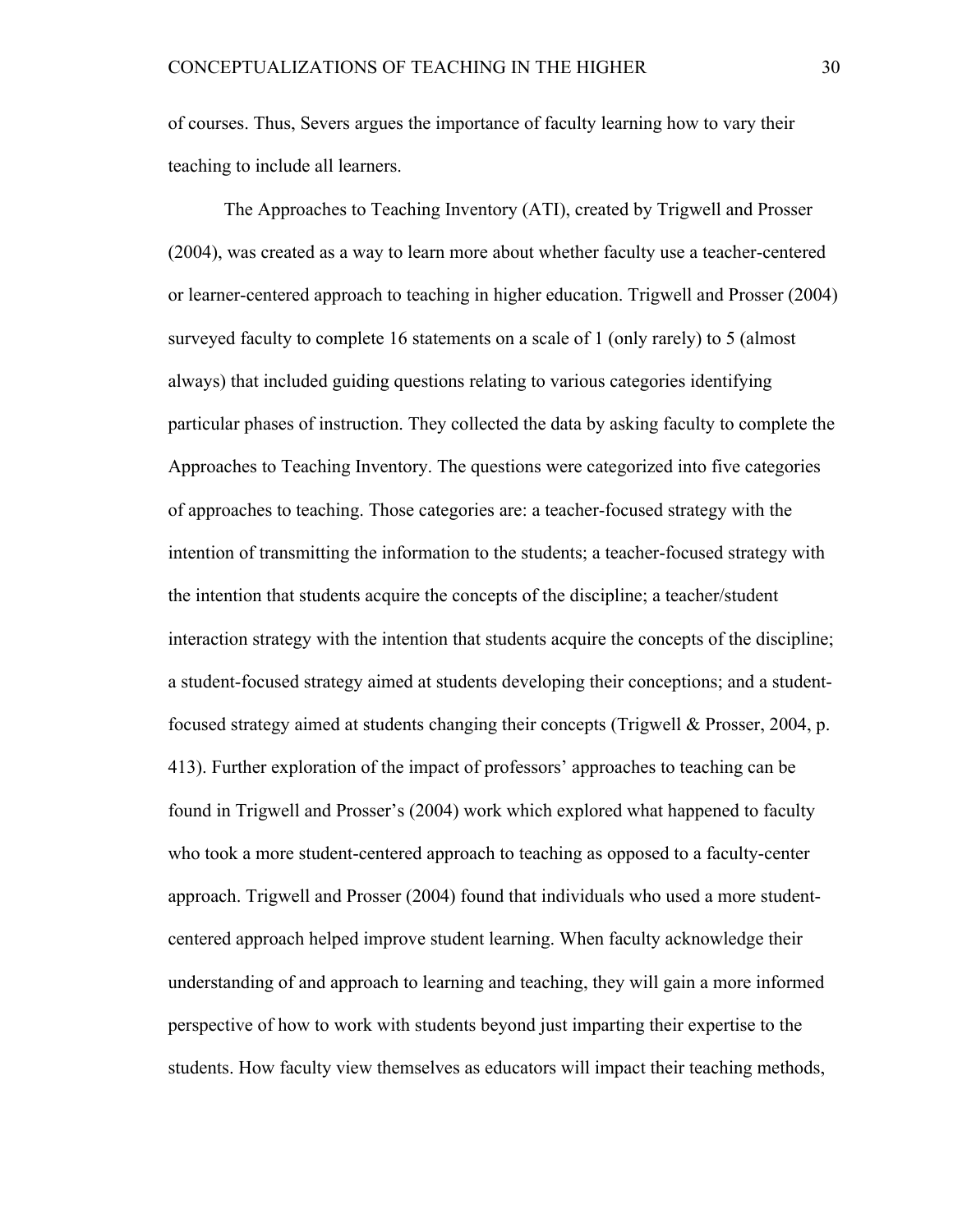their relationships with their students, and their ability to thrive in the classroom (Shulman, 1986; Trigwell & Prosser, 2004; Lattuca & Creamer, 2005; Lindblom-Ylänne, Trigwell et al., 2006; Fanghanel, 2007; Kreber, 2010; Morrison, 2014).

Because lecture may have been the only, or predominant, teaching method when faculty were students themselves, it is no surprise that they often rely heavily on this method (Trigwell, Prosser, & Waterhouse, 1999; Åkerlind, 2003). Lecture is not a bad or wrong way to teach; however, this approach to teaching needs to be updated and supplemented with other methods of instruction (King, 1993; Morrison, 2014). Since today's learners prefer observation and application (Mohr & Mohr, 2016; Seemiller & Grace, 2017; Chicca & Shellenbarger, 2018), they need opportunities to see and do the learning. Much of the work of Lee S. Shulman, an educational psychologist and educator who has been the president of the Carnegie Foundation for the Advancement of Teaching, has been centered on teaching. He argues that teaching is a profession and coined the phrase "pedagogical content knowledge" (Shulman and Shulman, 2004). To explicitly include students in the classroom experience in higher education courses, Shulman (2005) argues, in addition to adding hands-on education, faculty should teach more seminar style courses, so students can apply their learning and be more engaged, learn even more about the content, and connect with their peers while learning. When faculty members learn how to diversify their teaching from one method to various methods, they provide opportunities for the students to engage with the material and to create ways in which their students feel successful. Furthermore, Shulman (1986) states that an emphasis on content and knowledge communicates that pedagogy and classroom management do not seem pertinent or important. When the emphasis is placed on the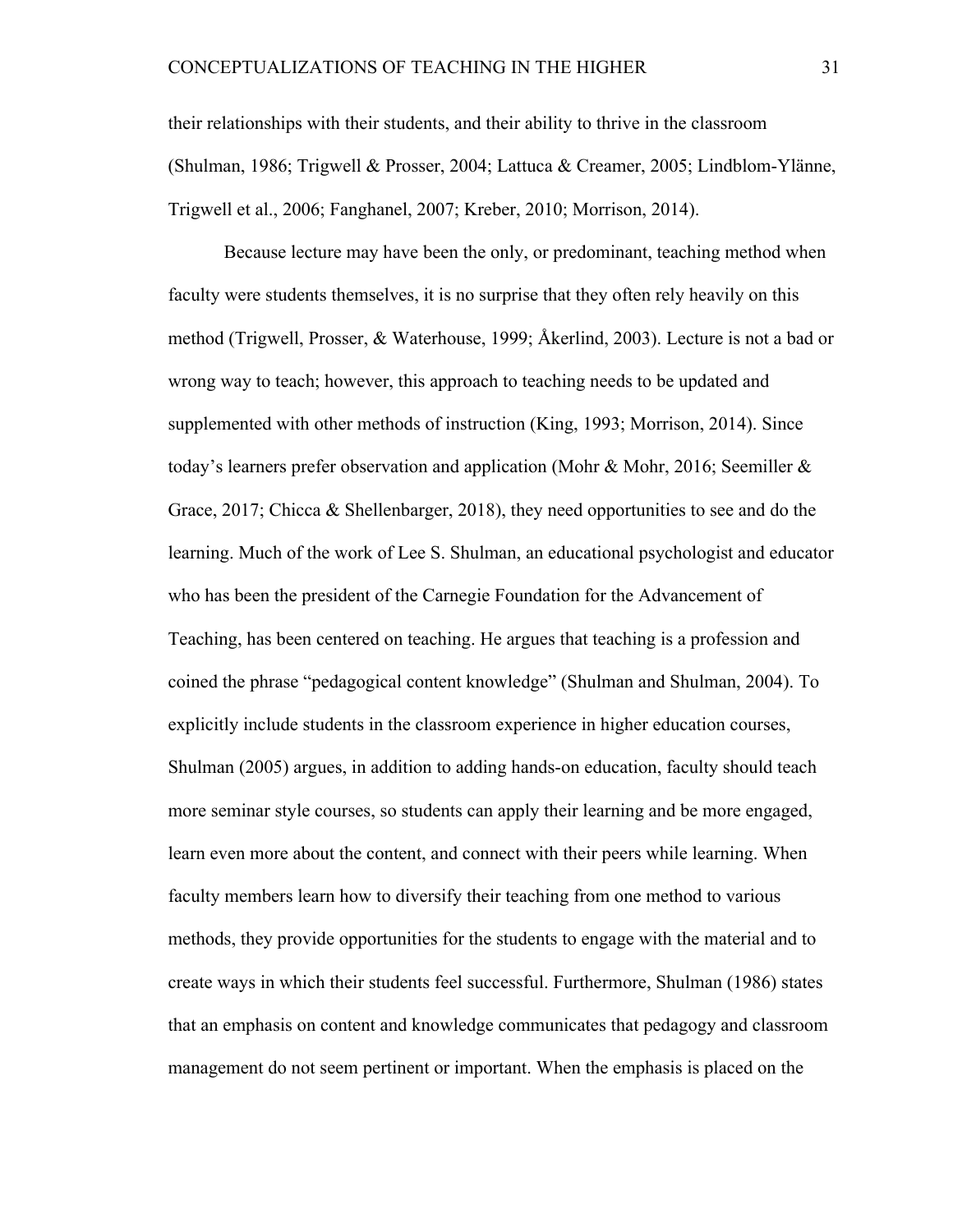amount of time an individual has had in the discipline and not on their ability to teach, then the question must be asked: Are they engaging as professors? Are they able to teach and reach the students to meet their needs as learners? If emphasis is placed more on the content and knowledge and less on the pedagogy or profession of education, then students' learning may suffer. Faculty need to have a balance of being experts in their field and having an identifiable and effective teaching approach to meet the needs of today's learners.

Within the balance between discipline expertise and engaging teaching, there also needs to be a balance between meeting the needs of the faculty as they develop their teaching beliefs while at the same time learning best practices as experts in their field. Alsup (2006) argues that the importance of training future educators is being aware of their needs as learners and states that "holistic teacher education advances the radical notion that teachers are people" (p.19). In her research about preservice teachers, Alsup (2006) explains that teachers should be treated as humans who have emotional, social, and physical needs which should be addressed during their teacher training instead of an emphasis on how to deliver content. Since there is limited research about higher education faculty's development of their teaching self or identity, Alsup's work is instrumental in learning how best to nurture faculty in developing their own professional teaching identity. For example, when faculty first enter a classroom, they should also have the support of being treated as humans first, while simultaneously learning about how to teach. Meeting these basic needs of the faculty would ensure they would be receptive to learning more about pedagogy and best teaching practices. Recognizing that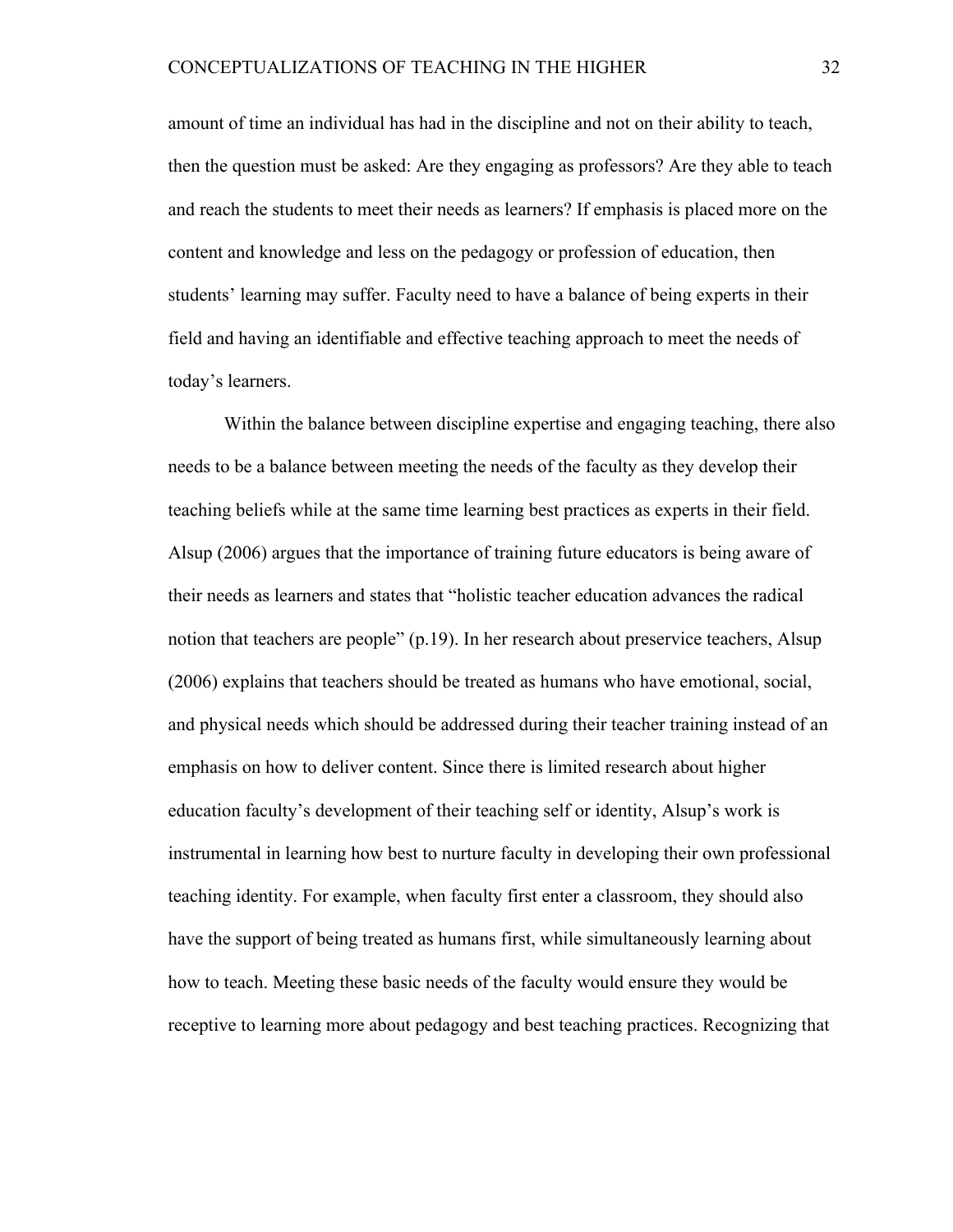the faculty are more than just research producers would support their own approach to teaching and learning which, ultimately, would support their students' learning.

Shulman and Shulman (2004), whose research focuses on teachers' professional development, identify that the balance between teaching content knowledge and having an effective pedagogy is called "pedagogical content knowledge" (p. 257). Pedagogical content knowledge includes practices that strike the balance between content knowledge and effective teaching strategies. The pedagogical content knowledge can appear when faculty and teachers apply methods of teaching within a classroom to provide real life learning opportunities for the students (Shulman, 2005). Pedagogies can be specific to a discipline, but faculty can learn from faculty in different disciplines as to best pedagogical practices.

To improve their approach to teaching, faculty have to be aware of the importance and relation of their approach to teaching and how they structure their courses and assignments. Without the understanding of their approach to teaching, faculty may not have been or be aware of their own philosophy about how and why they teach (Norton et al., 2005; Hockings et al., 2009). Many faculty members, as experts in their fields, have a philosophy behind why they do what they do, but unlike P-12 teachers (who are often encouraged and taught how to develop a teaching philosophy to support their beliefs about teaching and learning), many faculty members often do not have a teaching philosophy (Kreber, 2010; Nesje et al., 2018). In addition to supporting faculty promotion or tenure, teaching philosophies encourage faculty to reflect on their teaching practices and strengthen their identity as professors. Once their beliefs about learning and teaching are established, then faculty learn practices within their teaching and how to best support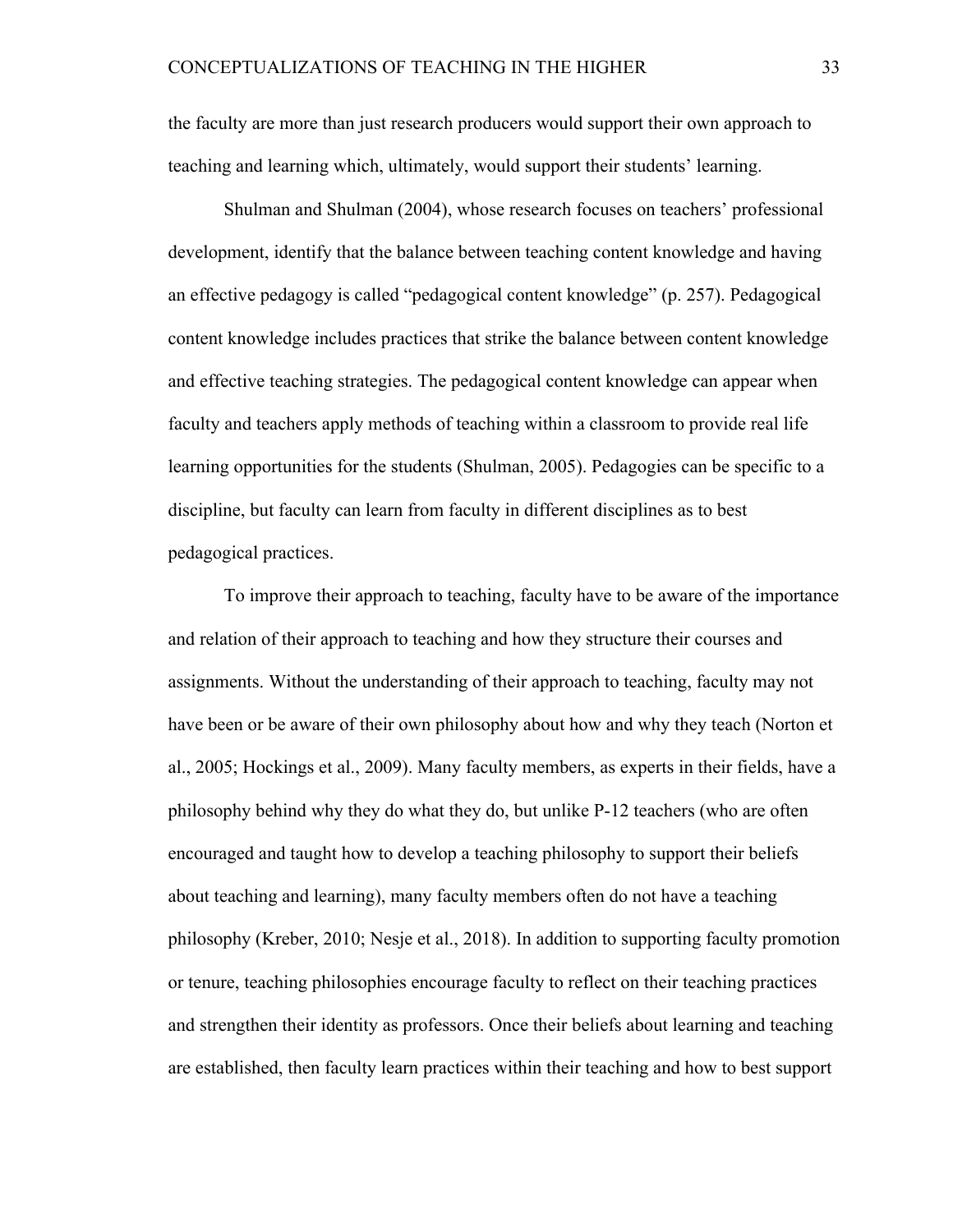learners. An example of this can be found in Kreber's (2010) work. In this research, semi-structured interviews were conducted with nine faculty members. According to Kreber (2010), the structure of constructive developmental pedagogy "is to intentionally involve students early on in their studies in an inquiry-based and dialogical process of learning" (p. 189). The how and why of teaching could be learned and established in a variety of ways, including method courses in formal education training, interactions with colleagues or Centers for Teaching and Learning, and professional development workshops and resources. If faculty are aware of how they view teaching and their approach to teaching, then the course, assignments, and instruction could be structured to include a more learner-centered perspective, which would potentially promote student learning and engagement.

There are professional development resources to help faculty members recognize and develop their beliefs about teaching. Such resources are available to assist faculty in understanding how they view teaching and learning and could shape their pedagogy or best practices. Lindblom-Ylänne, et al., (2006) conducted a study of 340 teachers from a variety of disciplines outside of the United States. Their study concluded that "there is evidence that teachers' approaches to teaching are connected with their conceptions of teaching" (Lindblom-Ylänne, et al., 2006, p. 285). Student classroom experience affects persistence, time to degree, and student learning outcomes. This suggests that the importance of faculty recognizing their beliefs about learning and teaching could help establish an effective teaching identity and could impact student retention, persistence, and completion.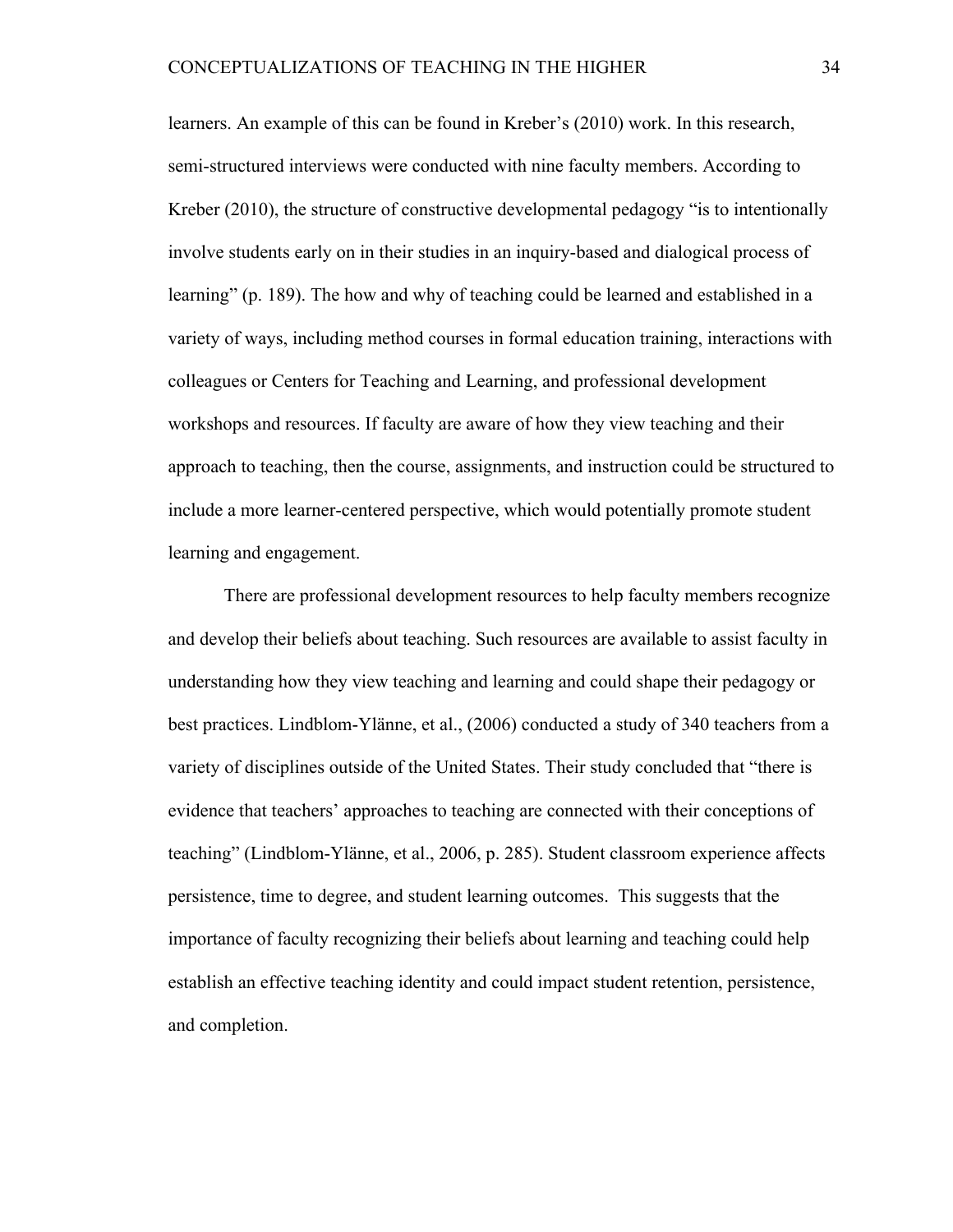### **Conceptualization of Teaching**

Prior to learning best teaching practices, faculty need to be aware of their own teaching approach and perspective of learning. Pratt, a researcher and professor in higher education, conducted a study of 253 teachers around the world to learn more about their view of teaching and learning. He found "that conceptions of teaching inform, and are informed by, the practice of teaching" (Pratt, 1992, p. 206). Pratt (1992) says that "To 'teach' means different things depending upon one's values, beliefs, and intentions'' (p. 203). Pratt (1992) also states, faculty "view the world through the lenses of [their] conceptions, interpreting and acting in accordance with our understanding of the world" (p. 204). Pratt says that faculty conceptualize their work from their experiences, and this has an influence on the role they play in students' learning and understanding. Pratt (1992) said that:

learners experience more than the mechanics of teaching activities, that is, the roles, rules, and procedures of teaching methods. They also experience the teacher's ideas and judgement as to which information will be examined, what sources will be respected, and whose frame of reference will guide the emergence of knowledge. In short, learners experience all aspects of a teacher's conceptions of teaching, that is, their beliefs and intentions as well as their actions. What is learned will be determined as much by those beliefs and intentions as by the activities used. (p. 217)

Because faculty design and structure courses, it is therefore even more important for them to be aware of what they believe about teaching since these beliefs inform their approach to teaching and the teaching itself. In other words, if the conceptions (beliefs about) of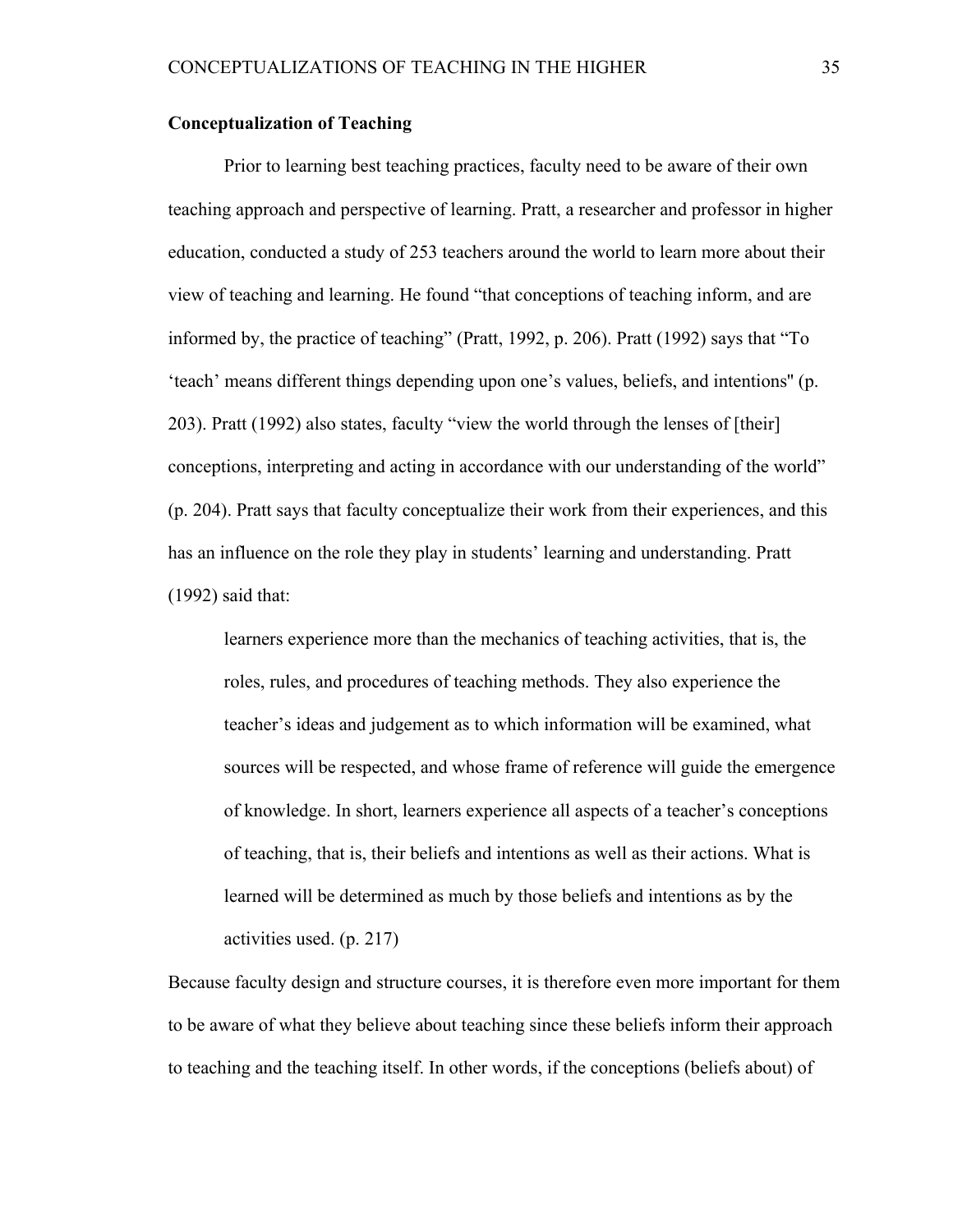teaching are informed by the practice of teaching, then faculty must practice teaching in order to learn how to teach.

Teaching beliefs can be a messy construct, but author and scholar, whose work focuses on teachers and pre-teachers, Pajares (1992) states, "researchers have demonstrated that beliefs influence knowledge acquisition and interpretation, task definition and selection, interpretation of course content, and comprehension monitoring" (1992, p. 327). Pajares says that teaching beliefs are fundamental in understanding education and educators. Furthermore, Pajares (1992) argues that "teachers often teach the content of a course according to the values held of the content itself" (309). What the faculty believe about their content informs how they teach and what they believe, which correlates with Pratt's work that concepts inform teaching and teaching informs concepts. There is a cyclical practice to teaching.

Furthermore, Pajares explains the importance of recognizing influencing factors that can inform teaching beliefs when he (1992) states, "attention to the beliefs of teachers and teacher candidates can inform educational practice in ways that prevailing research agendas have not and cannot" (p. 329). Studying faculty's teaching beliefs provides an opportunity to learn more about what informs their teaching and how they construct their teaching beliefs. In order to study their beliefs, faculty must be asked questions about what they believe about teaching and learning in order to better understand how faculty learn about teaching.

In addition, this learning can come from a variety of places, people, or experiences that shape how an individual learns. The famous educational philosopher Vygotsky (1978) claims learning begins before individuals attend school and the learner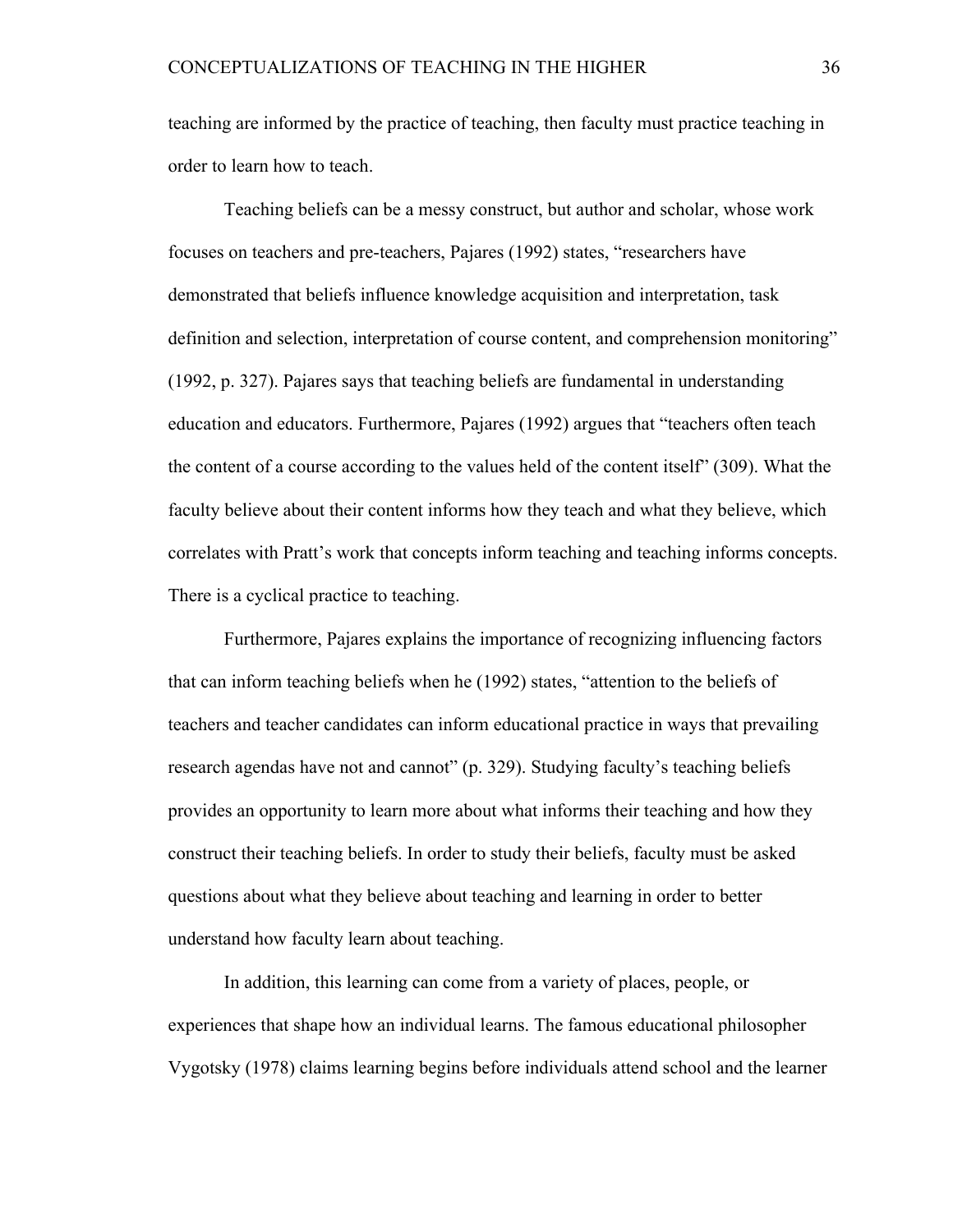brings a history of ideas, concepts, or experiences to the learning. Vygotsky also argues that individuals internalize their surroundings and the learned behaviors from the surroundings (Penuel and Wertsch, 1995). When faculty first begin to teach, they may have learned different ways to teach from their own schooling experiences, such as different teaching approaches in classes they enrolled in over their lifetime. Other influences could include their time spent in their industry, with their families, or in any social construct (Trigwell et al., 1999; Ponjuan et al., 2011). They bring their own experiences of what it was like to be a student throughout their lifetime. They bring interactions of working with family members, friends, coworkers, or colleagues to the classroom. All these experiences and relationships influence the faculty member's approaches to teaching.

A primary influence on a faculty member's concepts of teaching and learning comes from their discipline (Lindholm, 2004; Norton et al., 2005; Lindblom-Ylänne et al., 2006; Brownell & Tanner, 2012). As stated by Clarke, Hyde, and Drennan (2013), who are professors and researchers in higher education, graduate school is often "where individuals learn attitudes, actions, and values about the faculty group in their discipline and the profession at large" (p.11). The experiences faculty have during graduate school influence their beliefs about teaching and learning. During a study that analyzed transcriptions of faculty interviews, Dyer & Keller-Cohen (2000) discovered that within their discipline, faculty are expected to maintain status quo with research and continue to be experts in their fields. This means that the faculty's discipline has a significant influence in the faculty member's beliefs about teaching and learning because the faculty are pushed and pulled among the various roles of teaching, research, and service.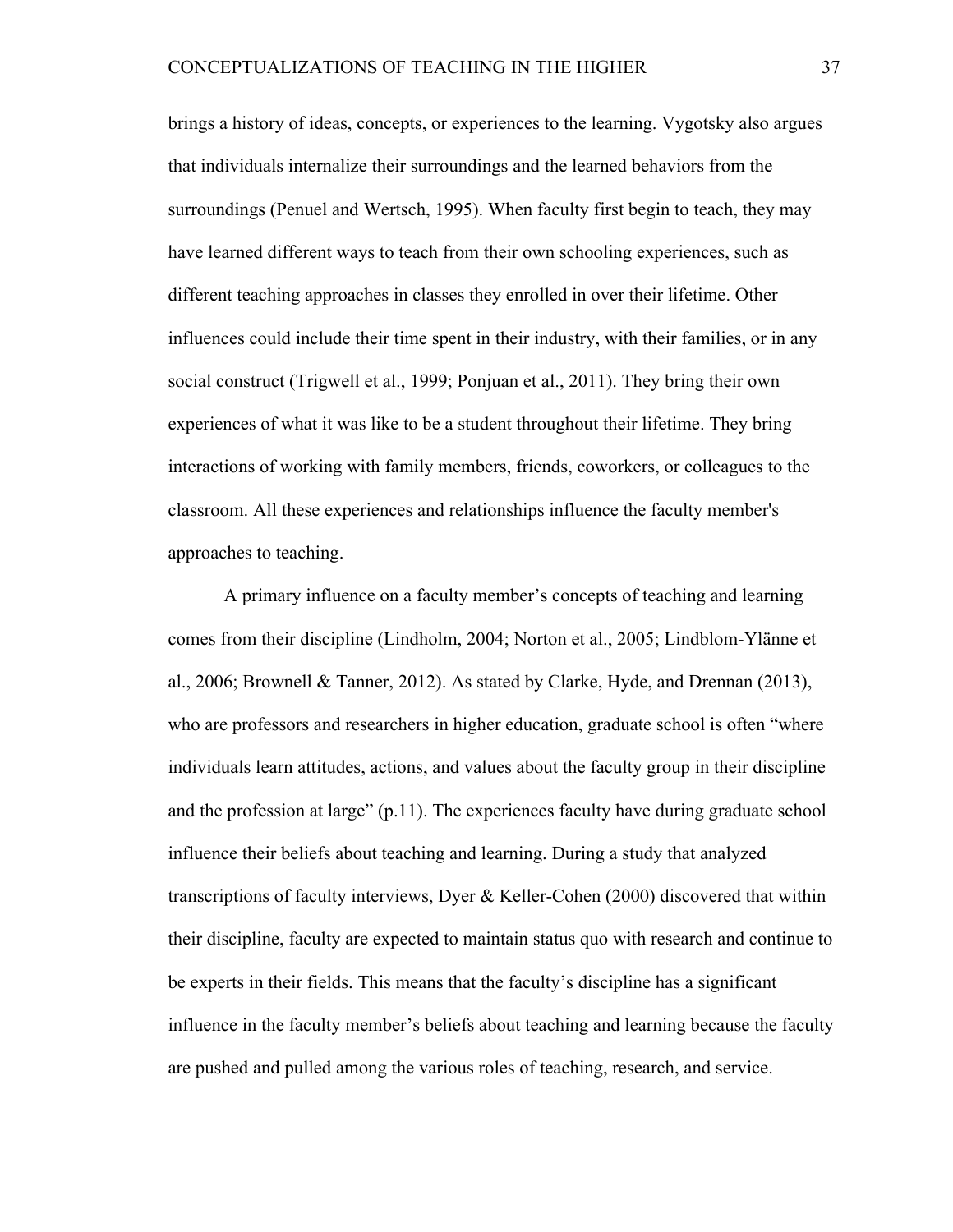Trautwein (2018) conducted a study that explored the professional teaching identity of eight faculty in higher education. To learn how faculty view themselves as teachers, Trautwein studied how faculty described or self-identified into each of these roles. The data was collected through interviews and faculty reflections. The data was analyzed by looking for "change-passages" and was coded using a grounded-theory approach (p. 1000). The codes were then placed into three phases in what Trautwein calls the "different phases in the identity development of academic teachers" (p. 1000). The three phases follow the natural evolution of the teaching identities from first-year professors to seasoned professors and are as follows: Taking on the teacher role, settling into the teacher role, and finding a new teacher role. Taking on the teacher role is at the beginning of a faculty member's teaching career and has several topics identified within the research that were identified as challenges: "feeling like a student," "searching for external confirmation," "challenged by conflict and critique," and "pretending confidence." The topics identified in Trautwein's (2018) research contributed to the idea of taking on the teacher role. Settling into the teacher role is the second phase Trautwein identifies in teaching. This phase is about the faculty becoming more aware of what Trautwein identified for the participants as their "private self" and "teaching self," one in which they felt more "at home" in the role of a teacher  $(p.1002)$ . The third phase, finding a new teacher role as a teacher, is where as Trautwein (2018) states, participants "described how they were confronted with the ideas and methods of a learning-centered teaching culture and the changes this brought to their teaching-identity" (p.1005). Trautwein's work begins to explore the connection between how the ways faculty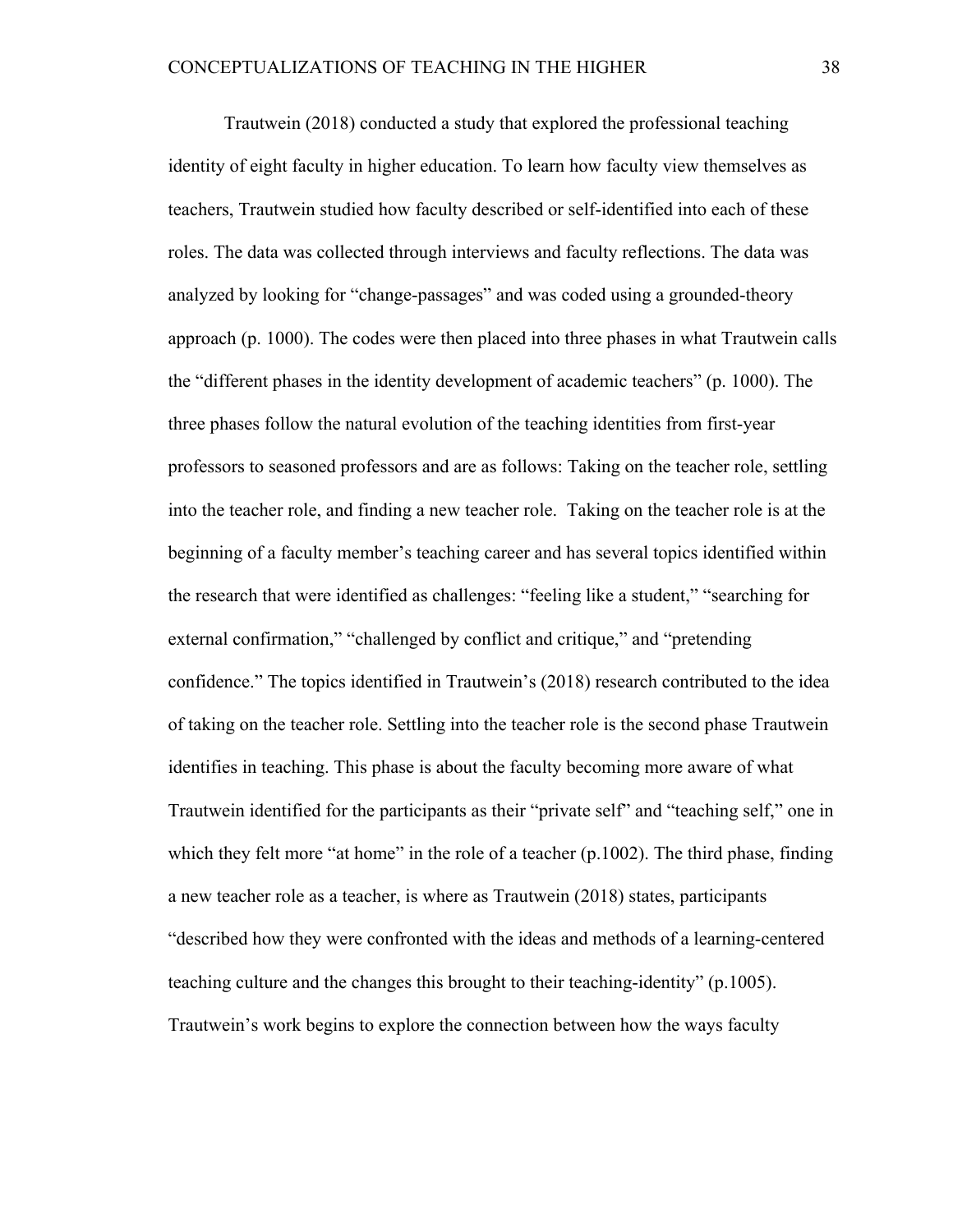identified themselves as educators affected their view of themselves as educators and potentially their approach to teaching.

As stated above, there are several influences that impact what a faculty member believes about themselves as teachers (their professional teaching identity) and their beliefs about teaching and these influences contribute to the fact that their teaching should not be stagnant and will constantly be shaped and reformed. Based on the research, faculty teaching approaches are not fixed and often adapt or change depending on the faculty member's job responsibilities, the institution where they work, and their own sense of teaching identity. According to Sutherland and Markauskaite (2012), who wrote about the development of a professional identity in relation to a graduate student's learning experience, "a professional identity develops over time and rather than being coherent and stable is more likely to be fragmented and prone to change" (p. 748). Other factors that influence or shape how the faculty construct their professional teaching identity include, but are not limited to, institutions' expectations, faculty's personal lives, and societal standards. The literature states that these forces may influence how a faculty member views themself as an educator and shapes their teaching beliefs.

Alsup's (2006) work focuses on how individuals do not recognize their teaching identity until they have had a chance to engage in discourse about the experience. For example, when faculty interact with various individuals, they are constructing their teaching beliefs from these interactions (Norton, Richardson, Hartley, Newstead, & Mayes, 2005; Sutherland & Markauskaite, 2012; Scartezini & Monereo, 2018). These interactions position the faculty member to create narratives which form their professional identities (Alsup, 2006; Sutherland & Markauskaite, 2012). At the root of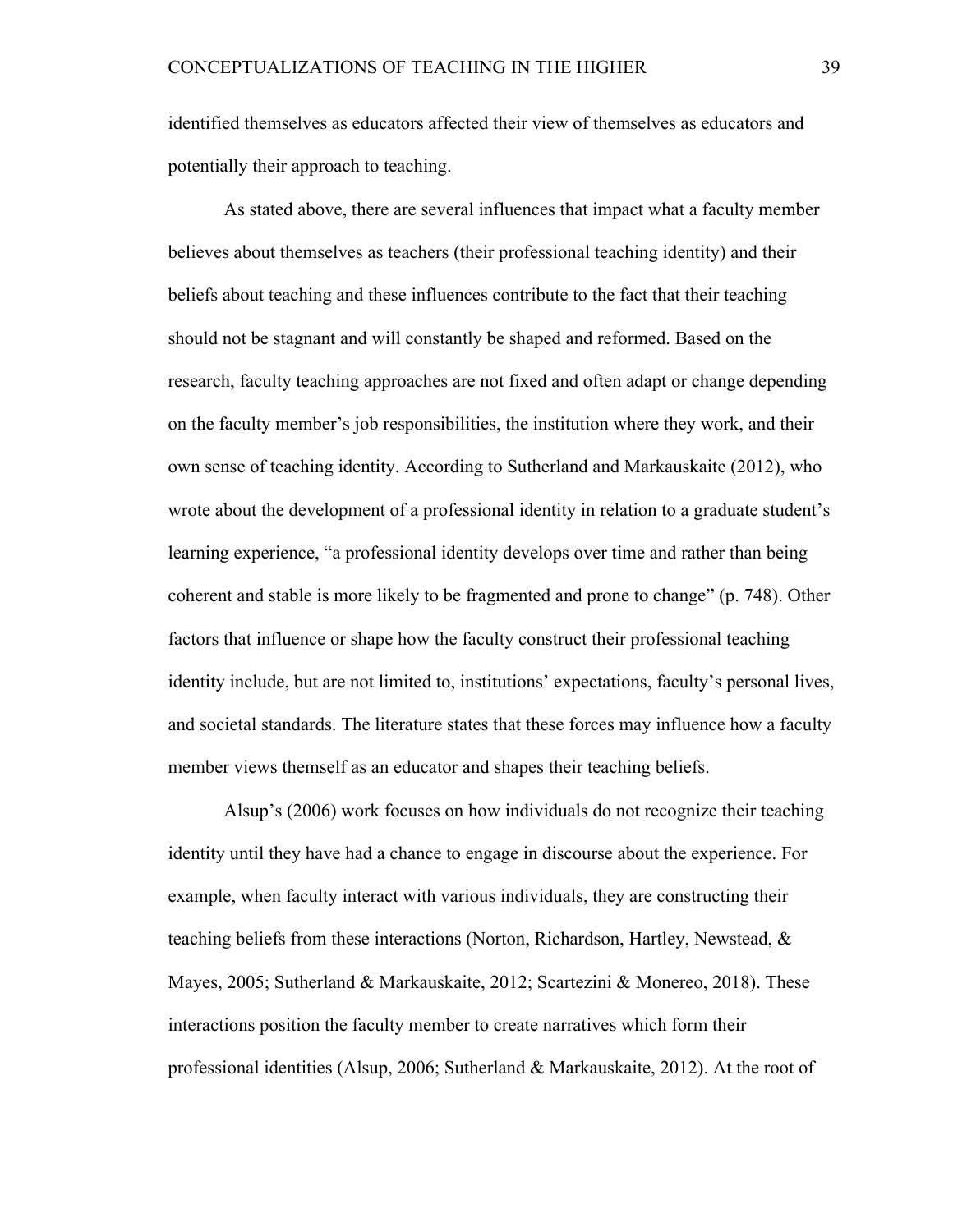faculty constructing their identity and the dialogical self-theory is social constructivism. Social constructivism is the premise that individuals construct their identity based on social interactions (Vygotsky, 1978). Without these influences, faculty would not be able to form their beliefs about teaching and possibly their teaching identity.

Even though there are three primary roles of being a faculty member, the demands placed on faculty are increasing as they are frequently being asked to hold a higher course load, complete more administrative tasks, and serve on more committees (Lindholm, 2004; Clark, Hyde, & Drennan, 2013). The higher demands impact faculty members' ability to be better teachers when they are stretched thin due to more institutional expectations, especially as student numbers rise and seasoned faculty retire. If faculty have more demands and expectations on them, what impact do these influences have on faculty's ability to teach well?

The decision as to which role they would prefer to focus on and in what type of institution they work at is ultimately the choice of the faculty member (Lindholm, 2004; Scartezini & Monereo, 2018). The question remains: What impact does a faculty's decisions about which role and type of institution have on the formation of their beliefs about teaching and learning? The literature shows that the choice or priority of role and the type of instruction where faculty work does influence how faculty teach. Since the institutions do have an impact, Lattuca and Creamer (2005) argue that universities and stakeholders need to transition from simply having faculty produce work to encouraging faculty learning. This learning could happen in a variety of ways whether by attending conferences, working with a Center for Teaching and Learning, or having a peer mentor. Summary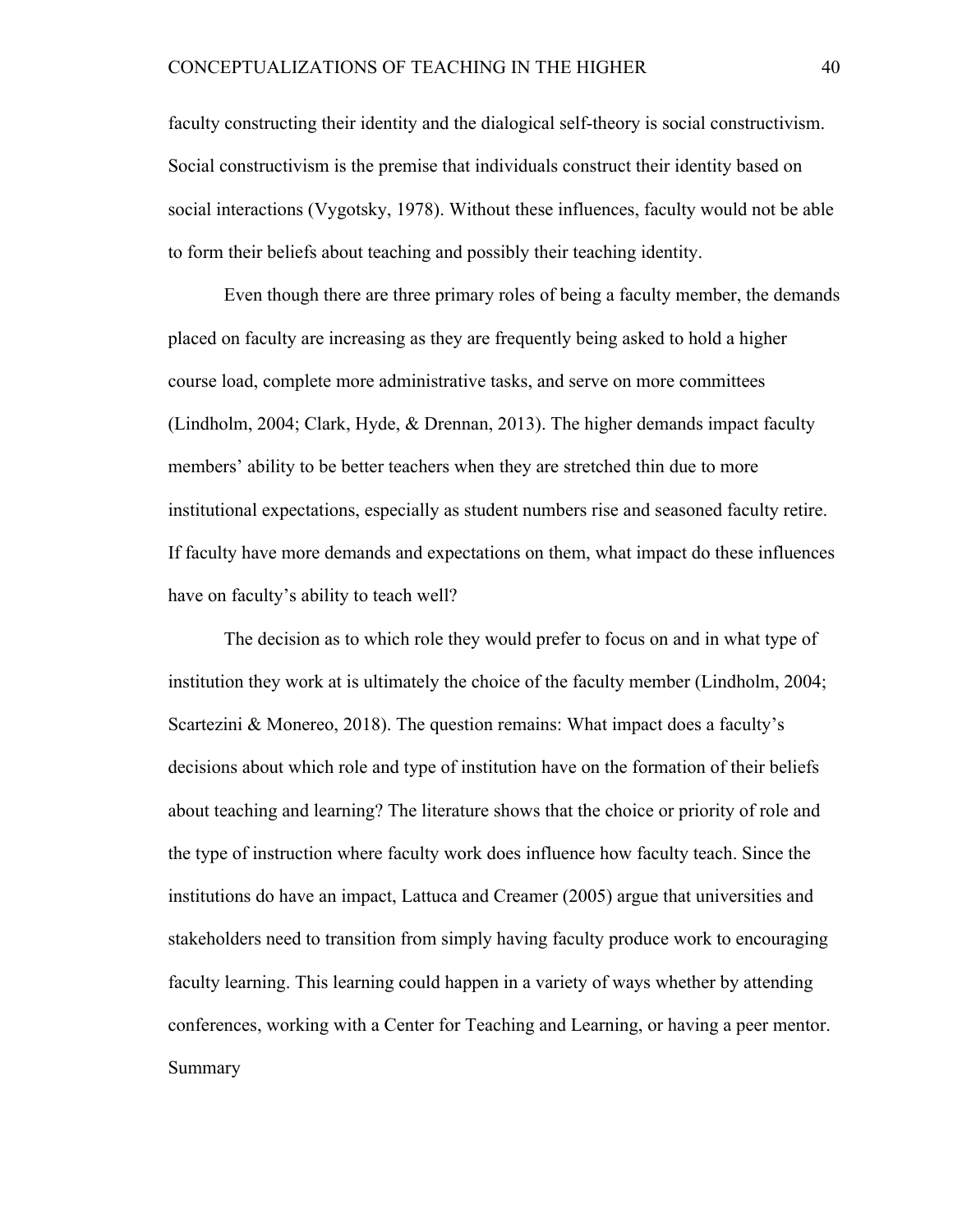As stated in the literature, teaching in higher education at a liberal arts institution means having more emphasis on and expectation of teaching instead of research. Theoretically, courses are more inclusive of the learner where a faculty member is teaching the concepts and including the learner in the process. The literature states that how faculty conceptualize learning and teaching impacts their design of their courses, daily classes, and assignments. This study explored how faculty conceptualized teaching in the higher education classroom at institutions that provide a liberal arts experience.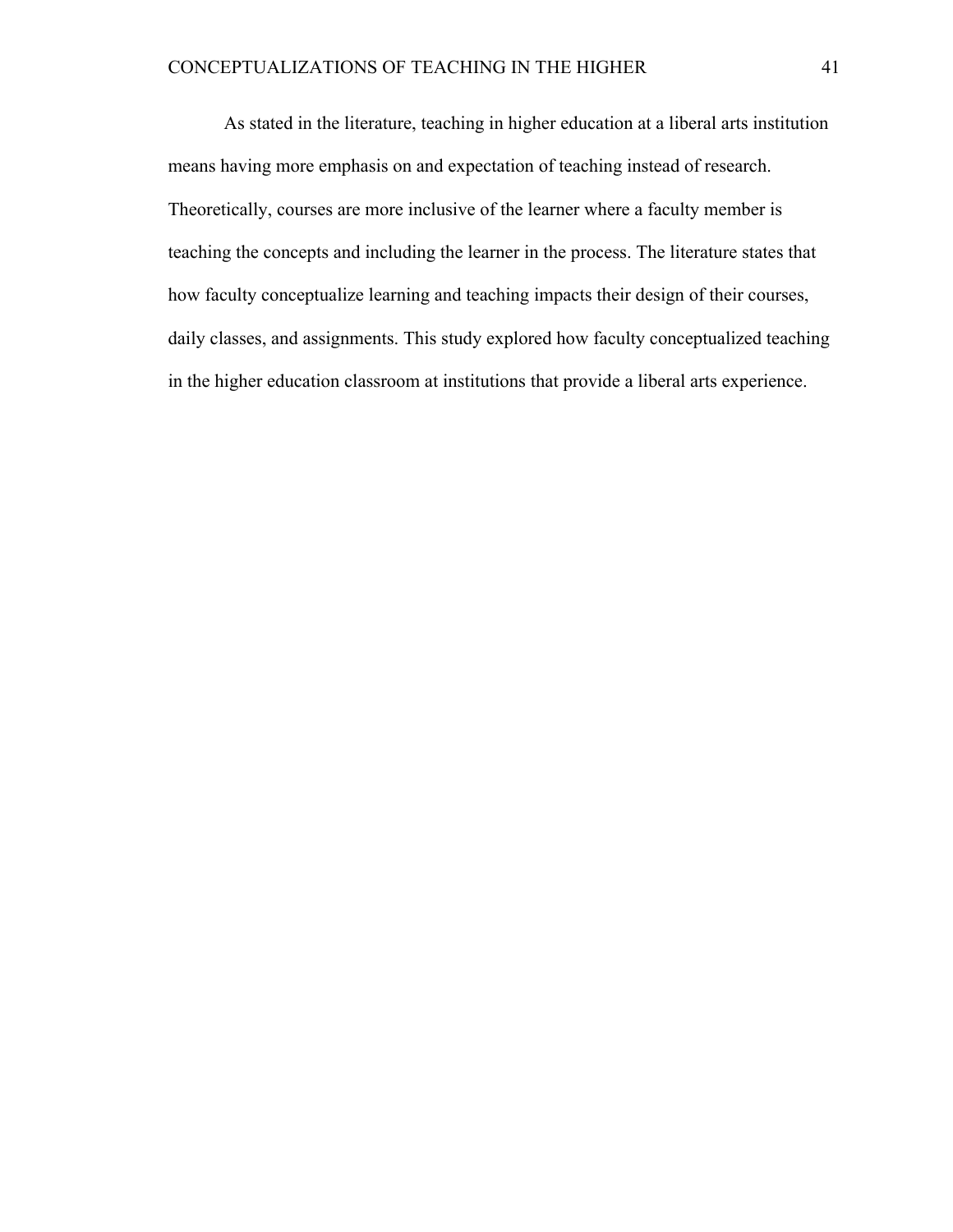#### **Chapter III Methodology**

The purpose of this multi-method study was to understand how faculty conceptualized their approaches to teaching, specifically studying faculty who work at institutions that deliver a liberal arts experience in the United States. The research questions were: Given the context of a liberal arts institution, what are faculty members' conceptualizations of teaching? How does the faculty's conceptualization inform their teaching practices?

Since I wanted to learn how faculty understand themselves as educators and how this understanding has impacted their teaching, I explored the way that faculty interacted and derived meaning from their interactions with forces around them (i.e., colleagues, family, institutions where they work). I wanted to know more about how faculty saw themselves as educators. Do they see themselves as teachers? What impact does their conceptions of teaching have on their course design and approaches to teaching? To learn more about the faculty's experience, I collected descriptive, qualitative data in the form of interviews, questionnaires, and syllabi. I also explored more about faculty's conceptualization of themselves as teachers by conducting an Approaches to Teaching Inventory (ATI) with quantitative data. In this chapter, I explain the methods I implemented to address the research questions. I also discuss where my research was conducted and how the data was collected and analyzed. Lastly, I discuss the trustworthiness and limitations of my study.

#### **Research Design**

Because of my work in a Center for Teaching and Learning, and my own training as an educator, I wanted to explore how faculty approach teaching. Merriam and Tisdell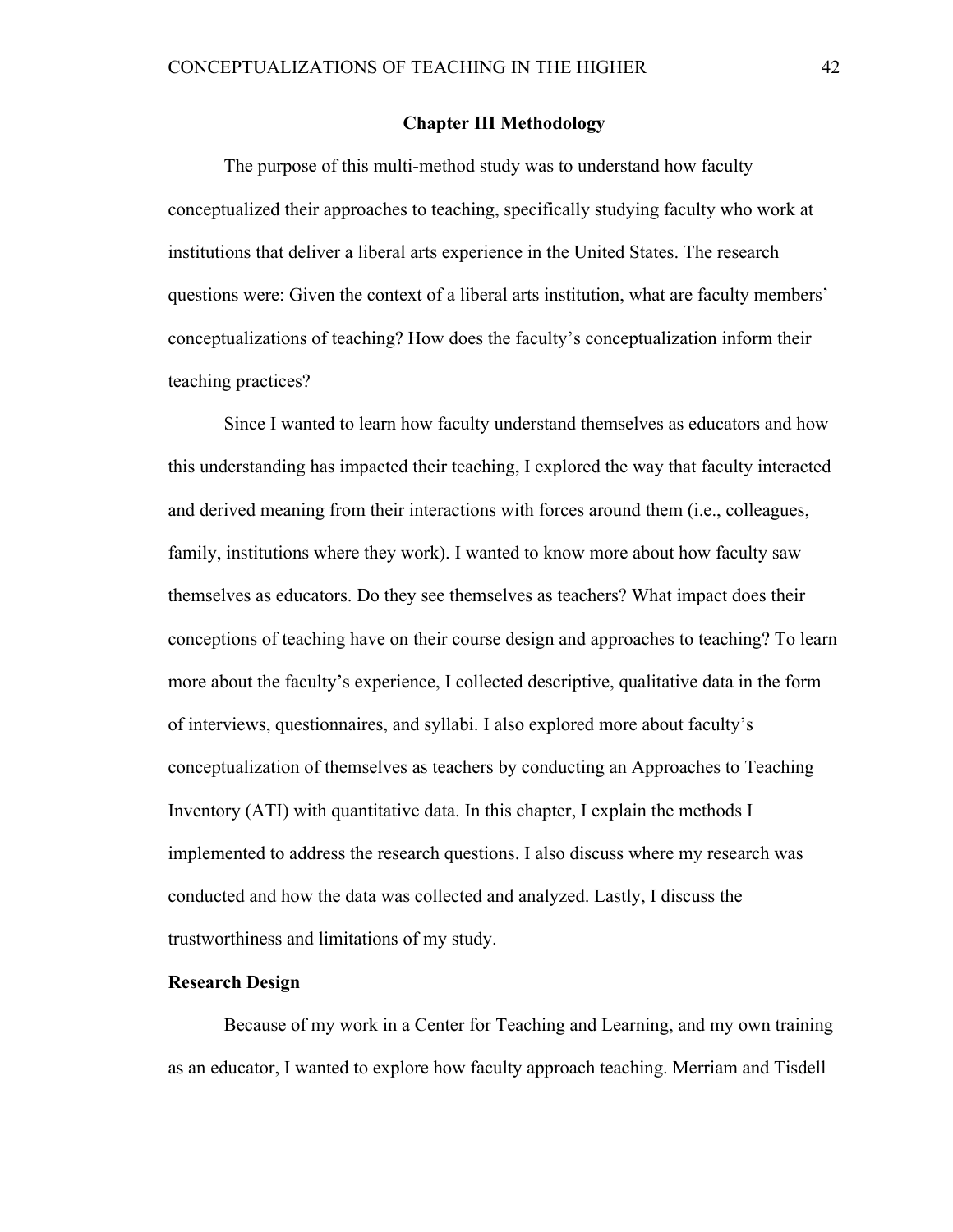(2016), researchers who write about qualitative research, state qualitative methods are appropriate for those who "are interested in understanding how people interpret their experiences, how they construct their worlds, and what meaning they attribute to their experiences" (p. 6). I wanted to know more about what the faculty believed about teaching and how they planned their lessons. I also explored how they professionally developed themselves as teachers. In order to do this, I studied individuals and their perceptions of teaching. By learning the faculty's perspectives through in-depth qualitative inquiry, I gained more insight into my interviewees' perspectives about teaching and learning. I was not able to generalize the results for all faculty because of the limited number of participants in this study, but I now have more of an understanding of the participants' experiences and their approaches to teaching.

As for the descriptive research in my study, I wanted to learn more about descriptors of the faculty to find any patterns within the data and descriptions. I wanted to learn more about who the participants were and what descriptors they used to identify themselves on the ATI.

#### **Context of the Study**

Since the focus of the liberal arts institution is on the education of its students and not on faculty research, then, in theory, the institution prioritizes the faculty's teaching and professional development in ways that research-intensive institutions may not. Liberal arts institutions tend to value teaching when hiring faculty. Therefore, I chose institutions that deliver a liberal arts experience as opposed to a research-intensive institution for this study.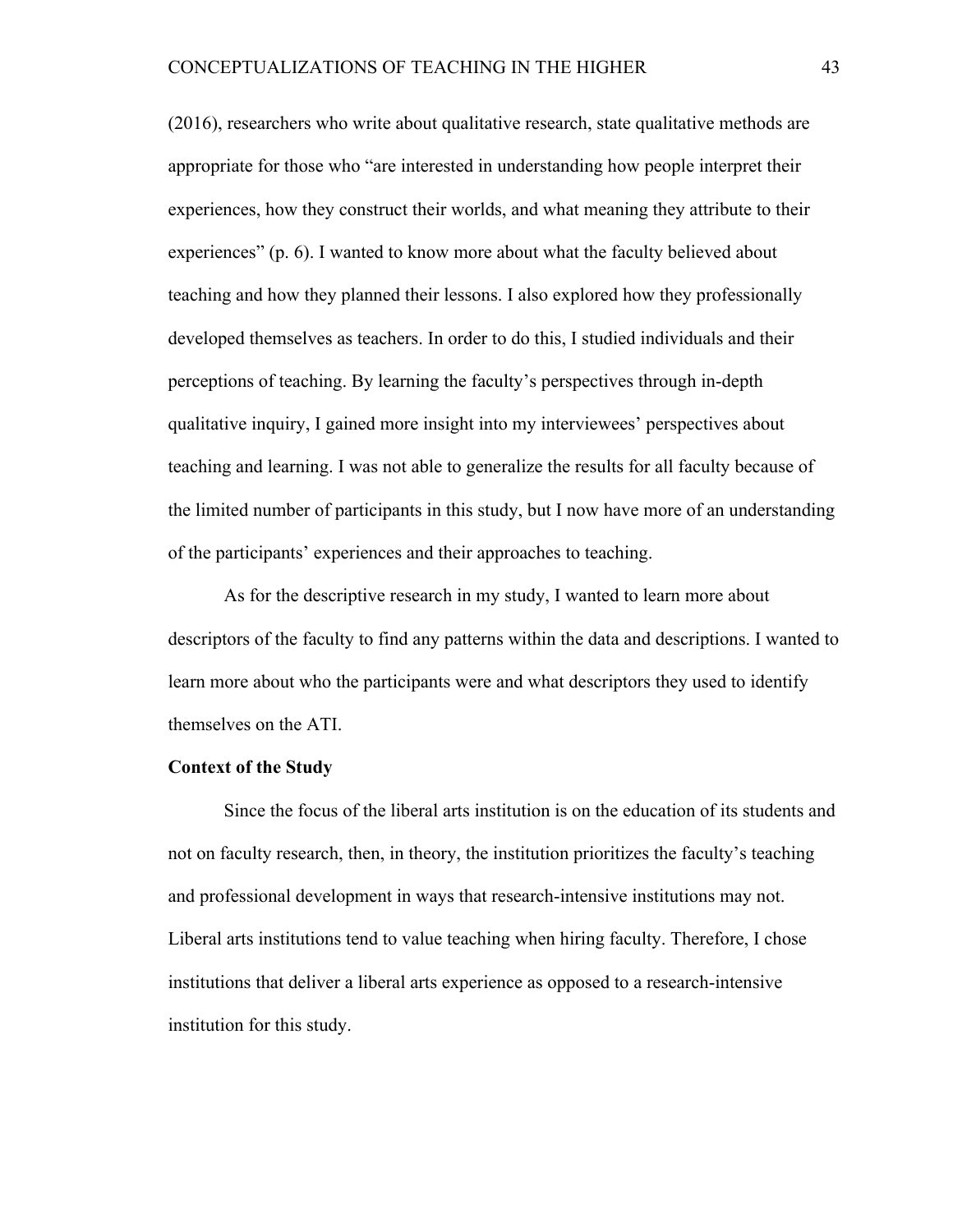As stated in Chapter II, there is limited research regarding faculty's conceptualization of self as teachers in higher education, so I focused the research on faculty who work at liberal arts higher education institutions in the United States. Narrowing the scope of the type of institution removed the context as a variable and allowed for data analysis to focus on the professors' views on learners and ideals.

The participants for this study were selected using nonprobability (Creswell, 1994) and purposeful (Patton, 1990) sampling. According to Creswell (1994), purposeful sampling is "based on the assumption that the investigator wants to discover, understand, and gain insight and therefore must select a sample from which the most can be learned" (p.61). Therefore, because I wanted to learn more about faculty's conceptualizations of teaching, the participants were faculty who had more than one year of experience, taught a range of students, and came from a variety of disciplines. To gather my participants, I first compiled a list of schools that fit the description of a liberal arts school in the United States and used the POD Network listserv to reach out to CTL directors to distribute my email to their faculty via email (Appendix 4). Once I had voluntary participants, I sought approval from those institutions' IRB departments. The participants represented a variety of disciplines including math and natural sciences, social sciences, humanities, and creative arts and communication.

This study occurred January 2021-May 2021 amid a global pandemic, so all data were collected online as it was difficult to travel or visit schools due to pandemic restrictions. The interviews were conducted in Zoom, and the ATI was created in Qualtrics and sent to the faculty via email. The student questionnaire was also created in Qualtrics and distributed via email. Lastly, not all the participants shared their syllabi as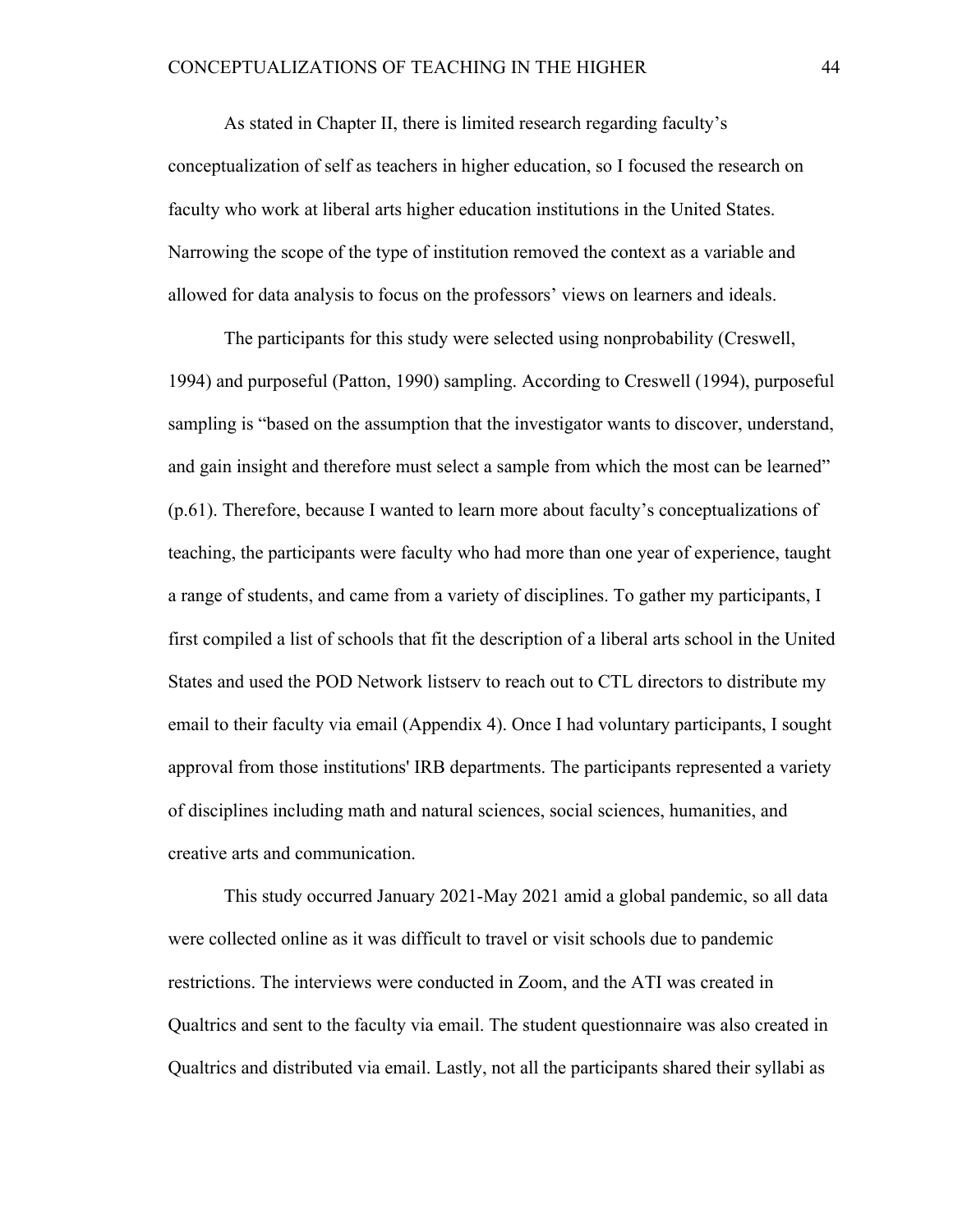many became busy, buried with teaching online. Teaching during the pandemic showed up in the data through the faculty emails and interviews as many faculty expressed they were overwhelmed with their workload while teaching online.

Because faculty interviews only present one part of the story, I sought to triangulate the interview with other data sources—namely the ATI, course syllabi, and student questionnaire responses. For this study, I collected data from institutions that offered a liberal arts experience to learn more about a faculty's conceptualization of teaching in institutions that place a high value on teaching.

#### **Role of the Researcher**

Creswell (1994) writes that the role of the researcher should include statements about past experiences of the researcher, steps for the study, and how the study will be secure and safe for the participants. Since I studied faculty's conceptions of teaching, I investigated their perspectives (Creswell, 1994; Merriam & Tisdell, 2016). To gain understanding of the faculty, I interpreted and evaluated the findings. Therefore, I was the primary instrument. I decided what questions to ask the participants and how to analyze the data. Because I was the primary instrument, I had to be aware of my biases, so I did not misinterpret the data. In addition to being aware of my assumptions, I needed to be aware of my biases so that if disconfirming evidence appeared in this study, I did not discount it.

## **Data Sources and Collection Procedures**

The data sources for this study include: an Approaches to Teaching Inventory (ATI), interviews, course syllabi, and a student questionnaire. All these artifacts provided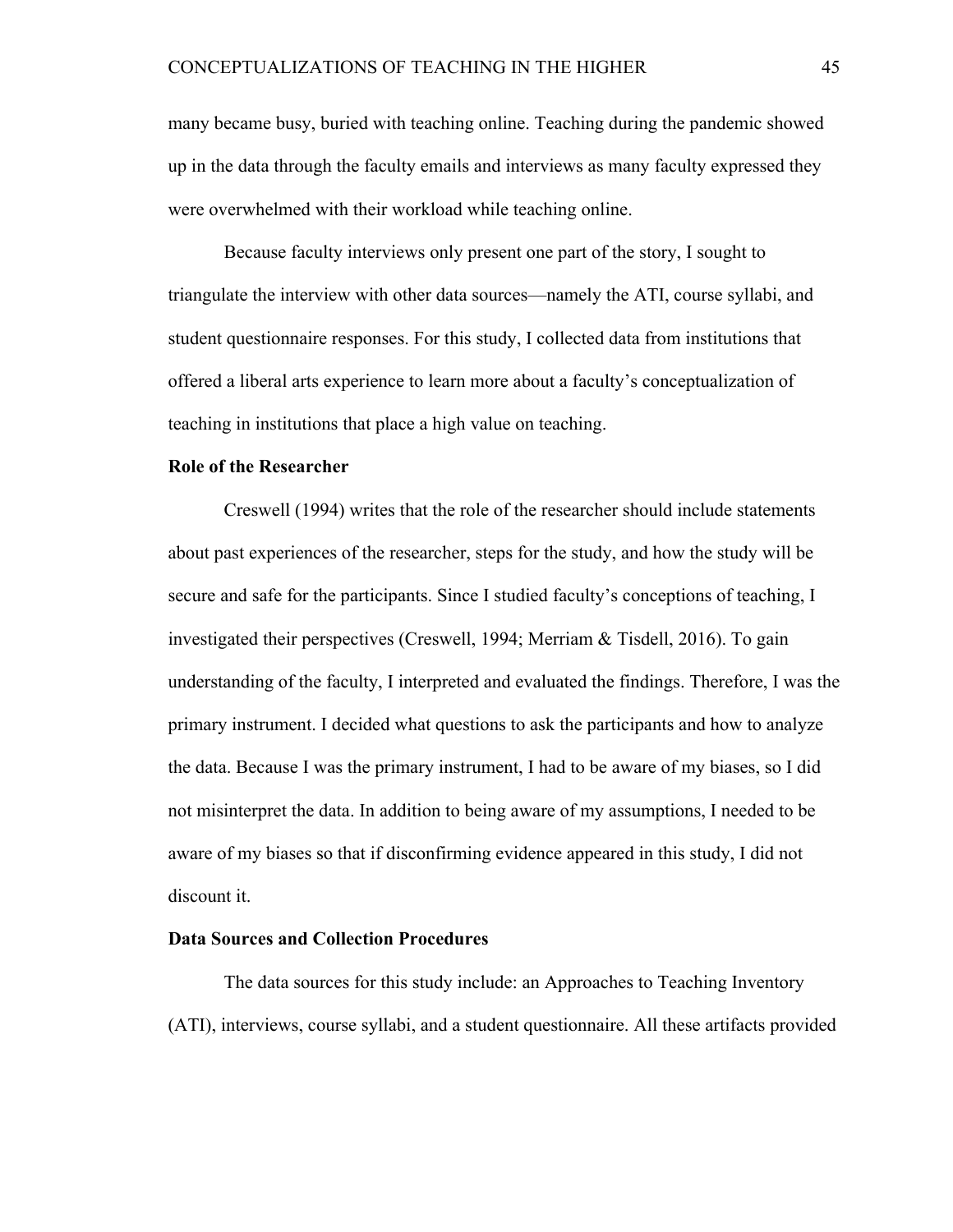triangulation during analysis as to how faculty view teaching and approach teaching in

their courses (Table 1).

## **Table 1**

|  | Data Collection Methods Grouped by Research Question |  |
|--|------------------------------------------------------|--|
|--|------------------------------------------------------|--|

| <b>Research Question</b>                                                                                         | Data Used to Address Research Question                                                                                                                                                    |
|------------------------------------------------------------------------------------------------------------------|-------------------------------------------------------------------------------------------------------------------------------------------------------------------------------------------|
| Given the context of a liberal arts<br>institution, what are faculty members'<br>conceptualizations of teaching? | • Interviews with participants<br>Compare the faculty's understanding to the<br>$\bullet$<br>students' perceptions of learning (student<br>questionnaire)<br>Analyze syllabi<br>$\bullet$ |
| How does the faculty's<br>conceptualization inform their teaching<br>practices?                                  | • Interviews with participants<br>ATI<br>Compare the faculty's understanding to the<br>$\bullet$<br>students' perceptions of learning (student<br>questionnaire)                          |

## *Preparation*

To recruit faculty, I compiled a list of institutions that are in the United States and provide a liberal arts experience, and I sent an email (Appendix 4) to individuals at institutions that meet the above criteria. Using the same email, I reached out to the Professional and Organizational Development (POD) Network and posted the email to the POD listserv for more participants. Using the snowball effect, I reached out to those institutions, finding a point person, like an individual who works in the Center for Teaching and Learning (or similar office), to email and ask if they would distribute my request seeking faculty who were willing to participate in my study. Once the participants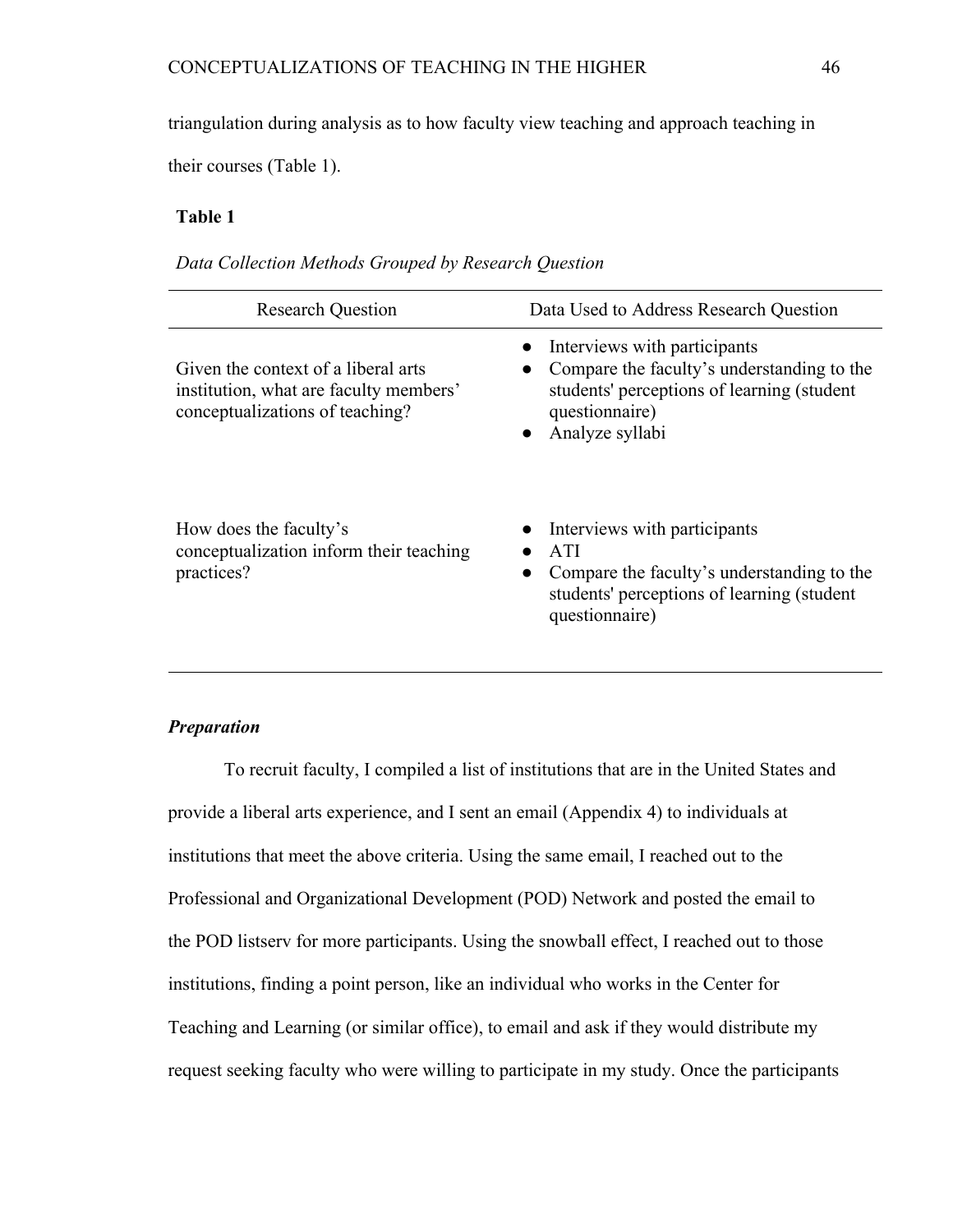were identified, I communicated with the institutions for approval to participate in the study. Once approval from the institution was gathered, the ATI was then distributed directly to the faculty member. The ATI was set up and analyzed using Qualtrics. I reminded participants that their participation was voluntary, and they could withdraw at any point by communicating to me by email or phone call.

When recruiting participants, I received a variety of responses from the institutions that were contacted. Some individuals willingly sent the email to some possible participants while other institutions requested I submit paperwork to apply to collect data and have a principal investigator (PI) from the institution. Several institutions agreed that since the participants were recruited from outside of the institution via the Professional Organizational and Developmental (POD) Network, those faculty could participate in the study. Finding a larger number of participants was challenging since several institutions shared that their faculty might not participate because data was being collected during a pandemic when faculty members were teaching online, and many were not able to devote extra time to a research initiative. Overall, I contacted at least 35 different institutions using the POD Network to find willing faculty participants. From the institutions that did approve this study, there were 15 faculty participants representing four different institutions that provide a liberal arts experience.

#### *ATI*

Once participants were gathered, I distributed an ATI (Appendix 1) to the faculty to collect self-reported data of their approaches to teaching. The survey consisted of 16 questions that faculty answered about their approaches to teaching.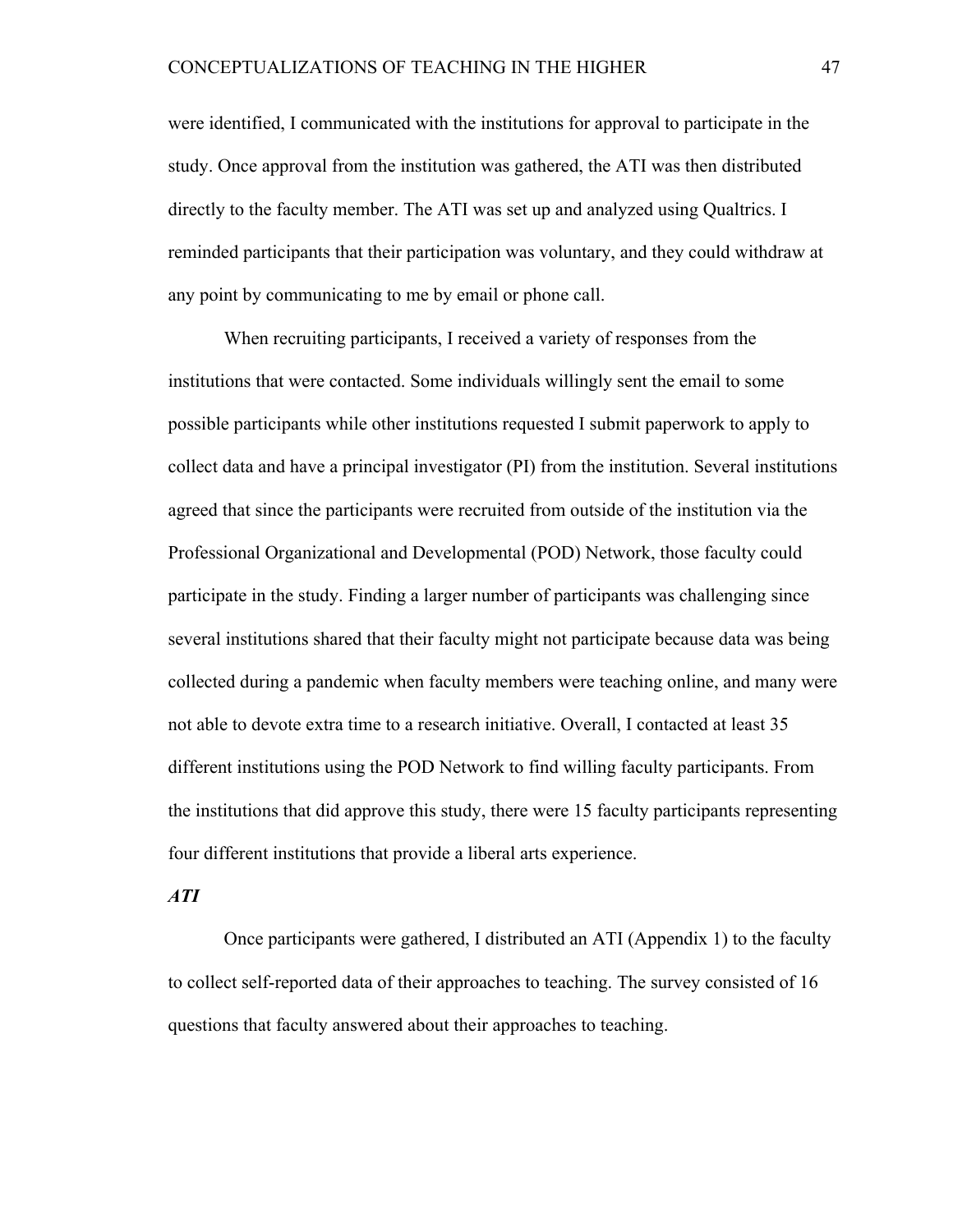This document provided faculty opportunities to identify their perspectives about teaching in higher education. This survey was collected as the first data point, and I used Qualtrics to generate and distribute it. As stated in Chapter II, the ATI provided additional information about what the faculty believe about themselves as teachers and how they approach teaching. The inventory directions included this statement: "This inventory is designed to explore the way that academics go about teaching in a specific context or subject or course" (Prosser & Trigwell, 2003, p. 424).

The ATI has 16 statements where the faculty indicate their rating on a 1-5 scale. The scale is as follows: 1—this item was only rarely true for me in this subject, 2—this item was sometimes true for me in this subject, 3—this item was true for me about half the time in this subject, 4—this item was frequently true for me in this subject, and 5 this item was almost always true for me in this subject.

#### *Interviews*

To learn more about the faculty's stance on teaching, I wanted to hear about their experiences and learn from their vantage point. Conducting interviews allowed for indepth data collection to come directly from the individuals who were being studied (Merriam, 2009; Merriam & Tisdell, 2016). In their own qualitative assessment work, Chism & Banta (2007) said interviews are a way "to reveal participants' thoughts on a topic and can be based on interchanges with a group or an individual" (p. 16). Therefore, interviews were the most direct way to collect data about faculty's own beliefs about teaching and learning because the participants are the experts of their own experience. There are several ways to conduct interviews. According to Merriam and Tisdell (2016), there are three types of interviews: highly structured/standardized, semi-structured, and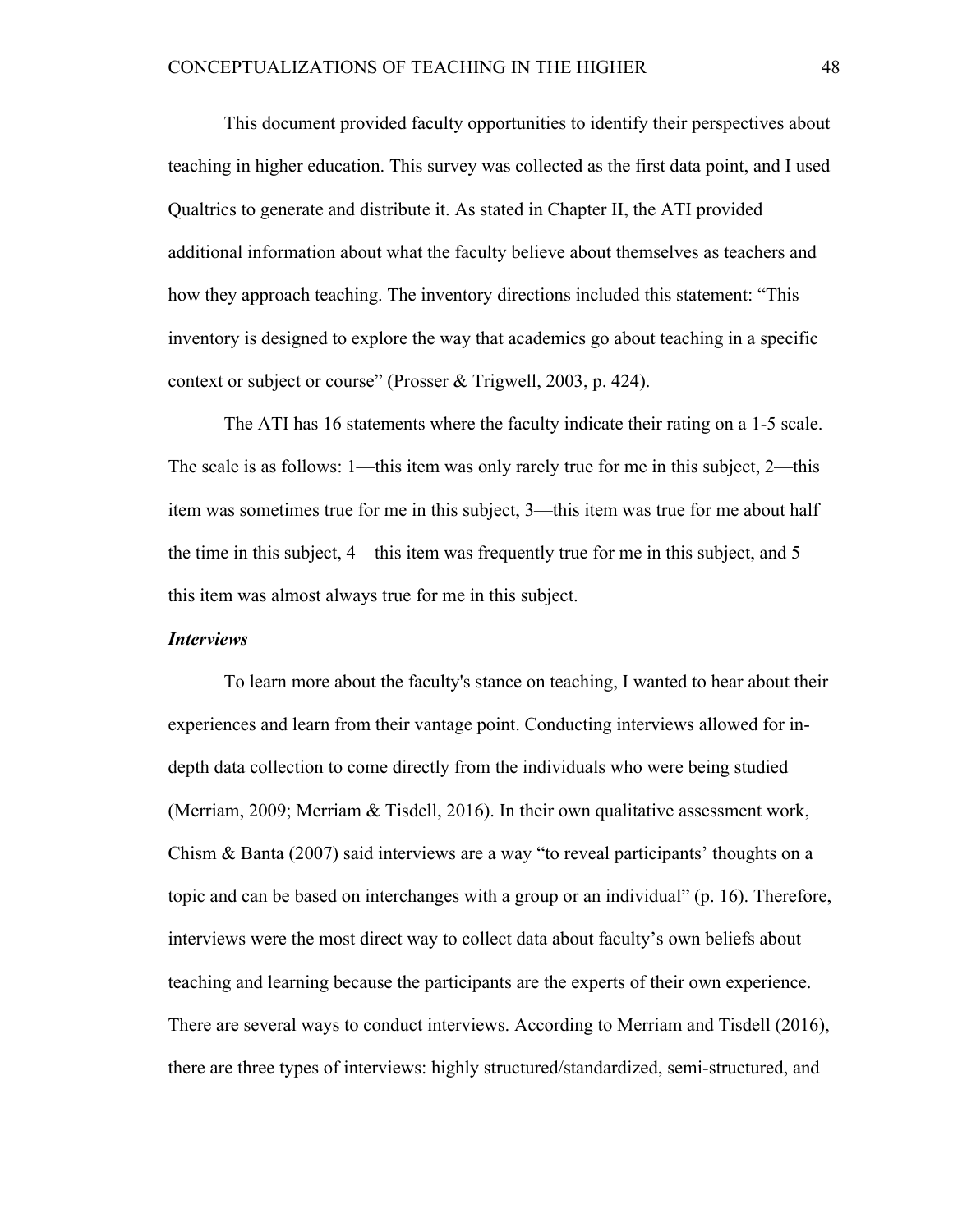unstructured/informal. This interview continuum allows the interviewer to have complete control of the questions and responses (closed responses) to little control as to how the respondents answer the interview questions (open-ended questions) during the interview process. Closed questions can lead the participant to only focus on what is being asked within the framework of the question, and open-ended questions encourage the participants to share more details about their experiences as opposed to closed questions, which limit the data being collected (Seidman, 2013). When the interviewer makes questions less structured and more open-ended, the interviewee has more rein as to how they respond, thus ultimately making data collection richer and more extensive. Since I wanted to learn as much from the faculty as I could about their perceptions of teaching, I conducted 15 semi-structured interviews (Merriam & Tisdell, 2016). Another reason I conducted semi-structured interviews was to have flexibility to ask follow-up questions when a participant's responses were vague or unclear. I used a list of questions to conduct the interview (Appendix 2), but I was flexible with the order in which the questions were presented and asked follow-up questions when needed. The interviews were conducted in three parts, at three different times, to build rapport with the participants and be able to dig deeper with each interviewee.

#### **First interview**.

The first interview was to learn about the participant as an individual and to build trust with them, so they would be more comfortable with me and answer their questions honestly. The questions were: 1. Tell me a little bit about you, your interests, and passions; 2. Tell me a little bit about where you work; 3. Tell me why you became a professor; 3. Why do you work in higher education?; 4. How did you get into higher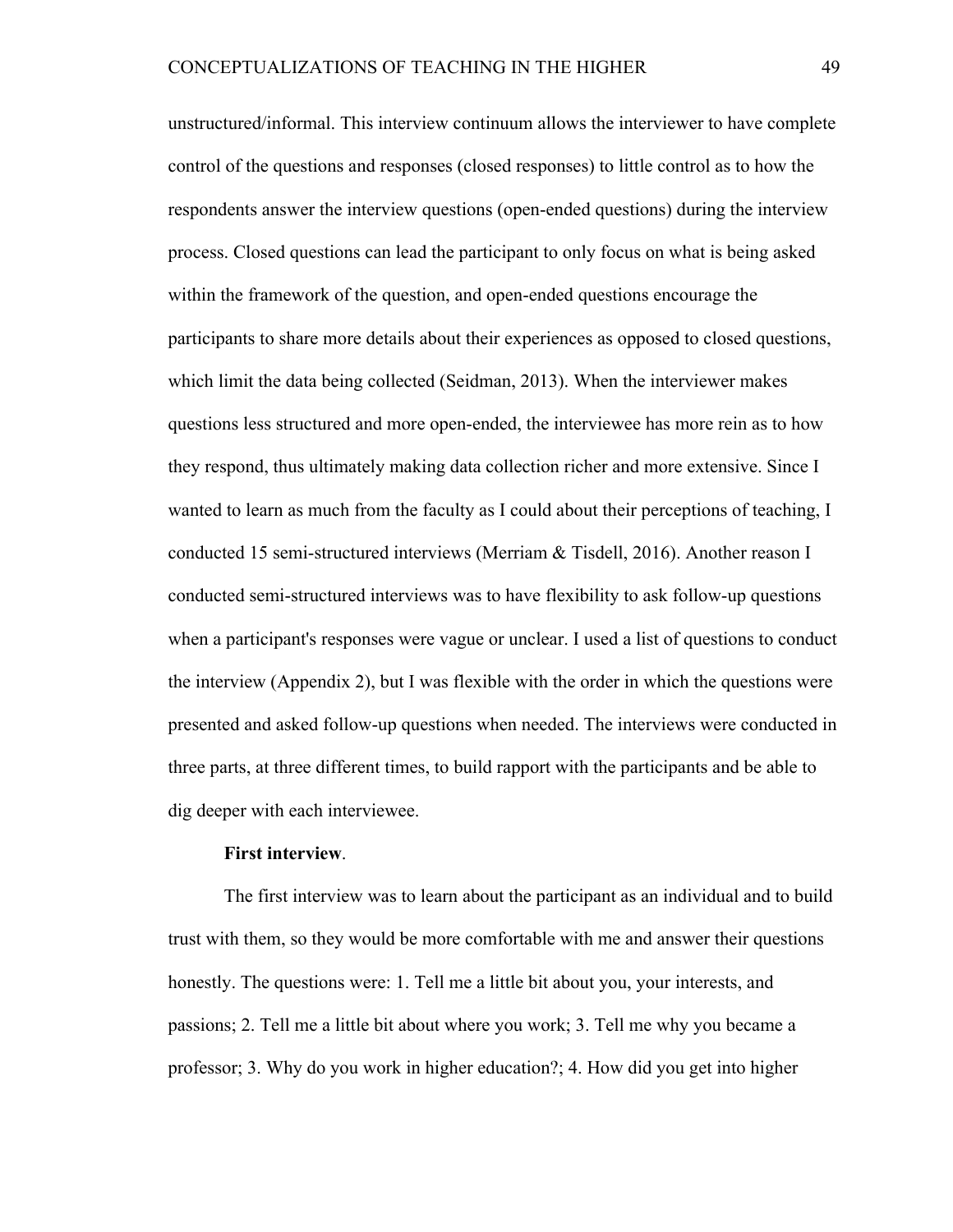education?; and 5. Tell me about a teacher or professor that you found most memorable or was your favorite. Why? How faculty responded to these questions varied significantly; some faculty shared information about their accomplishments with publishing and scholarly work while others shared about their travels, families, and hobbies. All faculty shared what drew them to work in higher education.

#### **Second interview.**

The second interview had eight questions that focused on learning more about faculty's beliefs about teaching. The questions focused where faculty get their teaching resources as well as what influences their approach to teaching: 1. What does teaching in higher education mean to you?; 2. Where do you get your resources for teaching?; 3. What or who influences your teaching style? What is your teaching style?; 4. Have you faced struggles being an academic? If so, what struggles have you faced?; 5. What does the word "teacher" mean to you?; 6. Do you consider yourself a teacher? Tell me more; 7. What is the research environment/expectation in your field for scholarship? 8. Since you began teaching, have you published more or less? Why? Some faculty were able to answer where they get their teaching resources and other faculty were not sure what that meant and needed further clarification. Faculty shared their experiences with teaching and what they have learned since they started work in this field. Some faculty even shared their perspectives about teaching in higher education versus another grade level. The responses to these questions provided some insight into what faculty believe about teaching. Also, faculty were asked to define the word "teacher" and whether they themselves identified as a teacher.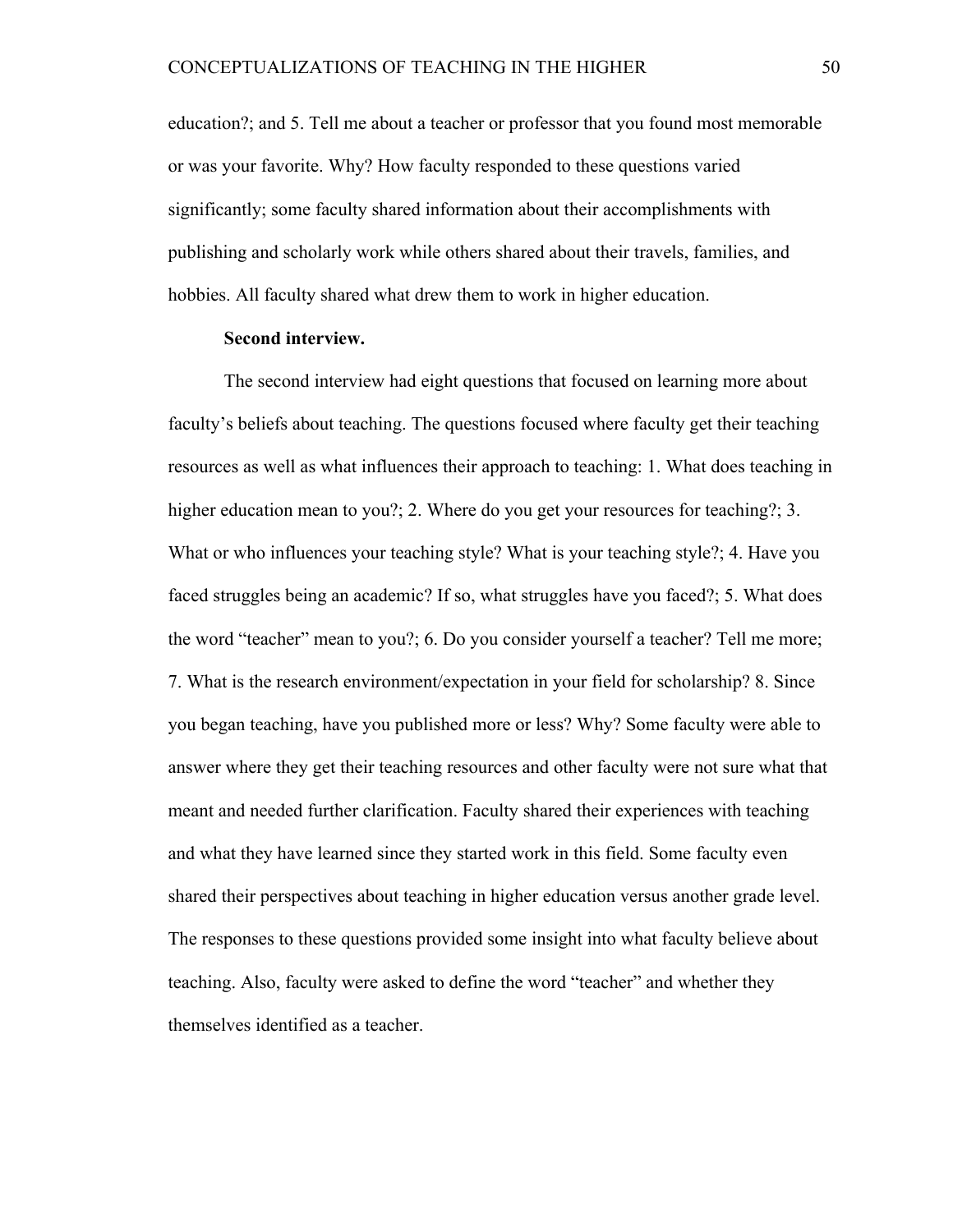#### **Third interview.**

The third and final interview was focused on faculty's beliefs about learning. Faculty were asked about their experiences working with students as well as the hardest and easiest part of working with college-aged students. In addition, faculty were asked to share their beliefs about being a professor and what their role is in the classroom.

In addition to conducting interviews and having faculty complete an ATI, I had faculty share their course syllabi.

#### *Syllabi Analyses*

I collected the nine of the 15 participants' syllabi to find common structures, themes, language usage (keywords and titles) and structures of the syllabi the participants used for their courses. I also compared the syllabi samples of each of the participants to find differences and similarities and possibly make some correlations between the syllabi and their responses to the ATI's and interviews. The analyses of the syllabi are included within the themes of the data.

The reader should note that the syllabus is an educational tool for more information about how faculty might teach, but it is not evidence that that is actually how they teach. The purpose of collecting the syllabi was to learn whether a particular teaching strategy or approach was used, but it is also important to note that just because a strategy or approach was not in the syllabus that does not mean the faculty member never uses a particular instructional practice. It could mean that they are using a template to structure their syllabi, or it could mean that the syllabus did not explicitly include information about the faculty's teaching practices.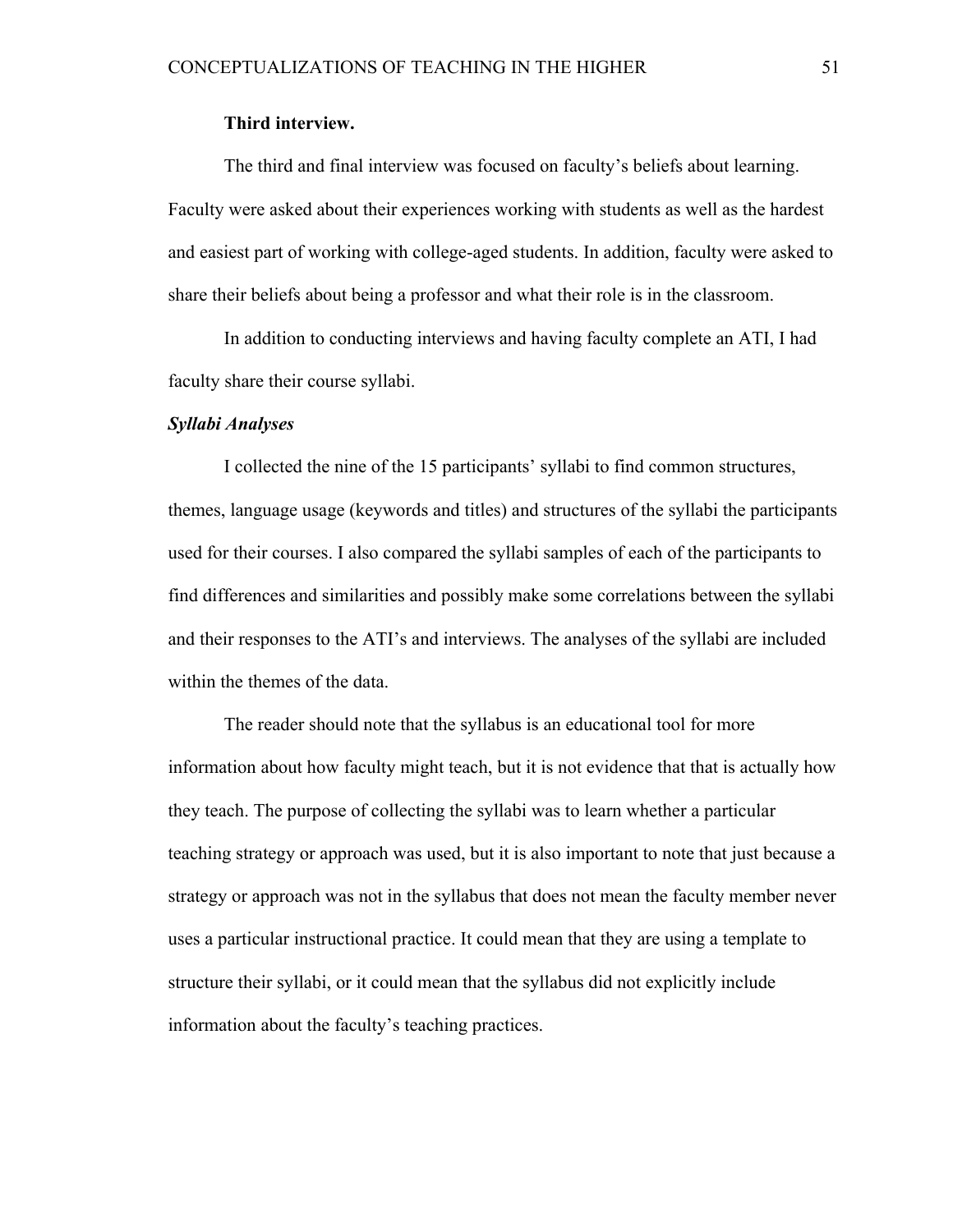### *Student Questionnaire*

I asked the faculty participants if they would send out the questionnaire to their students. The purpose of the questionnaire was to gain more perspective about teaching and learning from a student's perspective instead of solely collecting the faculty's perspectives about teaching and learning. The student responses are woven throughout the data analysis in Chapter IV.

## **Table 2**

| Data                                 | Month/Year                 | Location               | Data Collection<br>Method                                 |
|--------------------------------------|----------------------------|------------------------|-----------------------------------------------------------|
| <b>ATI</b>                           | January 2021-March<br>2021 | Online                 | Collected via<br>Qualtrics survey tool                    |
| 3 Interviews with<br>faculty         | January 2021-April<br>2021 | Face-to-face (virtual) | Each interview was<br>conducted via Zoom                  |
| Questionnaires from<br>students      | January 2021-April<br>2021 | Online (Qualtrics)     | Collected via email<br>using the Qualtrics<br>survey tool |
| Syllabi from faculty<br>participants | January 2021-June<br>2021  | Online via email       | Collected from the<br>faculty participant                 |

*Data Collection Timetable*

#### **Data Analysis Procedures**

Within the data I collected, I looked for commonalities or patterns that helped answer my exploratory questions about faculty's approaches to teaching. To follow an appropriate format for thematic analysis (TA), I used Braun and Clarke's (2006, 2012) six-phase approach. The six phases are: familiarizing yourself with the data, generating initial codes, searching for themes, reviewing potential themes, defining and naming themes, and producing the report.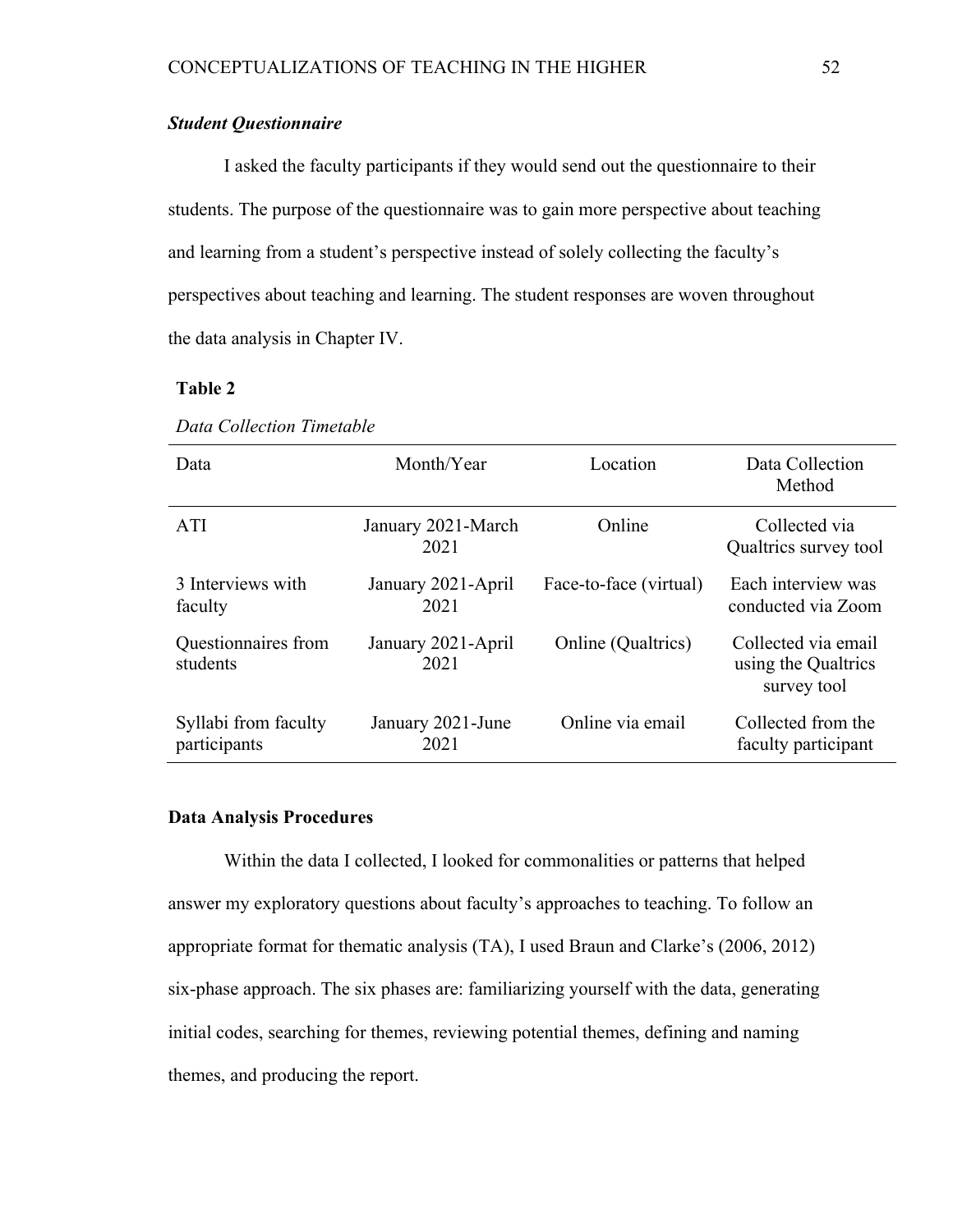Braun and Clarke (2012) state the research question can be known beforehand, but there are times when the question does not become clear until the data is analyzed. In addition, they discuss the ways in which the data is analyzed, whether from a deductive or inductive standpoint. Top-down or deductive is when the research question drives the analysis of the data (Maguire  $\&$  Delahunt, 2017), whereas the bottom-up, or induction approach, is when the analysis is driven by the data (Braun & Clarke, 2012). Since TA is about analyzing the data to find patterns or themes that answer the research question or provide insight about an issue (Maguire & Delahunt, 2017), the first step- after the data is collected- is to transcribe and then code the data. Since I conducted the interviews online, I used the transcript feature in Zoom to take all the spoken interviews and transcribe them into documents I could analyze. Once the software transcribed my interviews, I made sure to review the transcriptions and placed emphasis on the text where needed. I also made sure all "ahs" and "ems" were present within the transcription to accurately capture how the participants speak during their interviews.

There are two types of codes: semantic and latent (Braun & Clarke, 2006). Semantic codes are codes that come directly from the data; they are exact words or phrases found within the data, but latent codes are codes that have implicit meanings from which the researcher must draw conclusions (Maguire & Delahunt, 2017). Coding should be "inclusive, thorough, and systematic" (Braun & Clarke, 2012, p. 62). Therefore, when I coded the data, I made sure I was consistent with both semantic and latent codes in each of these phases; I read and reviewed the data to code and find patterns or themes. I became extremely familiar with the data that I collected (Seidman, 2013).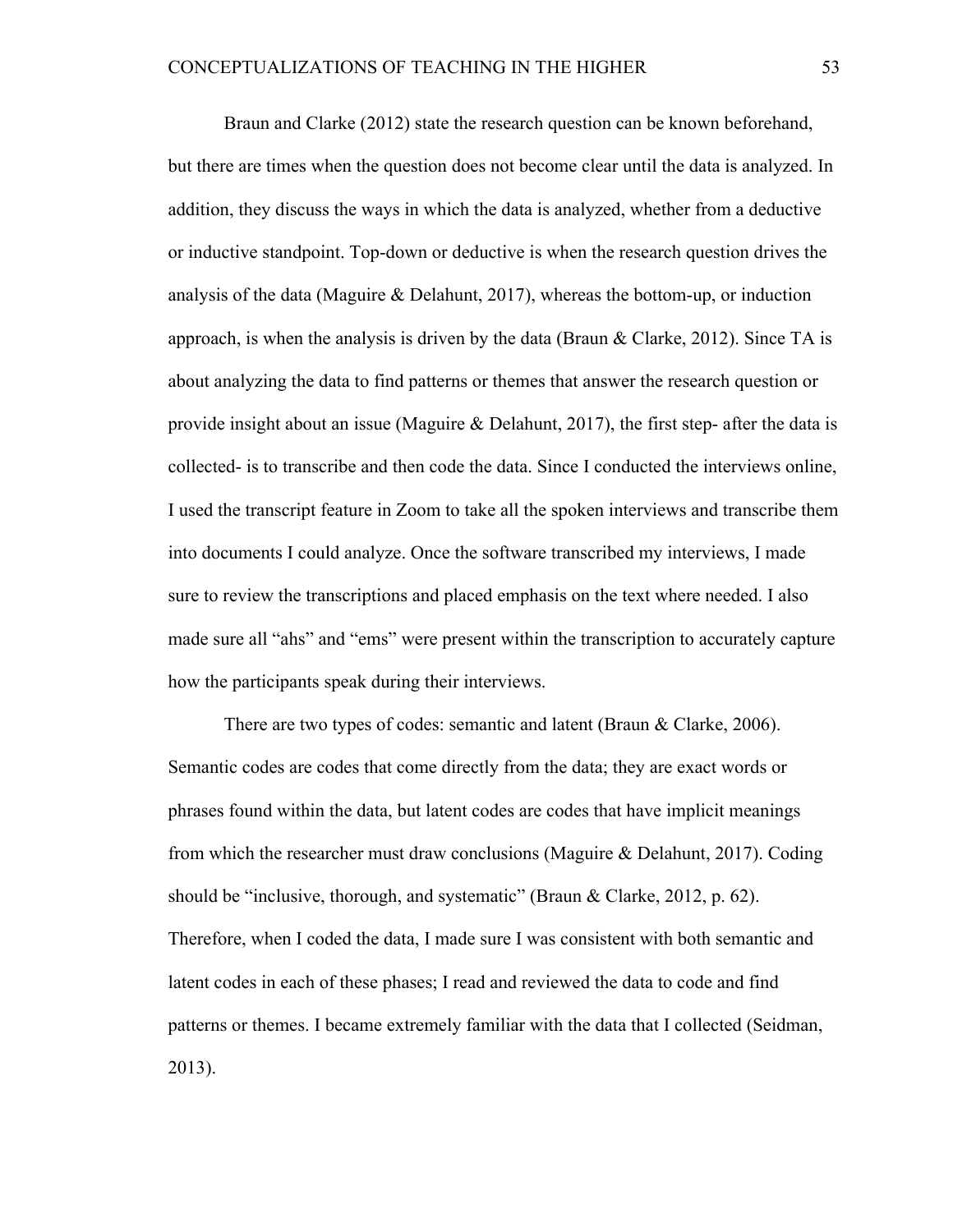Braun and Clarke (2006) recommend looking at the data corpus with consistency and accuracy. This approach means viewing and reviewing the data as a whole for patterns and themes to find connections with research questions. After coding the interviews, data was analyzed to find common themes of the responses with the participants' ATI and their syllabi. The student questionnaires provided the students' perspective of learning and what they believed was the teaching that best supported their learning. This was cross-referenced with what the faculty reported about their approaches to teaching to learn more about what faculty believe about teaching.

To increase trustworthiness while coding, I met with a peer to participate in peer debriefing so I could share what I was thinking and finding in my data with someone else who was familiar with qualitative data. This peer helped me to check my codes to increase trustworthiness and truthfulness. We looked at examples of my codes to make sure that I was drawing conclusions based on what the participant said and not on what I thought they said. These discussions with this peer provided an opportunity for me to make sure that I was not interpreting the data the way I wanted to see it.

After my initial round of coding, I then had three more rounds of reading and rereading the transcripts and codes to reduce my data into meaningful themes that could be supported and analyzed with all data (ATI, syllabi, interviews, and student questionnaires). The ATI analysis provided descriptive statistics. The frequency counts, means, and range of data (Creswell, 1994) were analyzed to find patterns among the participants. Since the primary data collection was the interviews, no other statistical analysis of the ATI was used.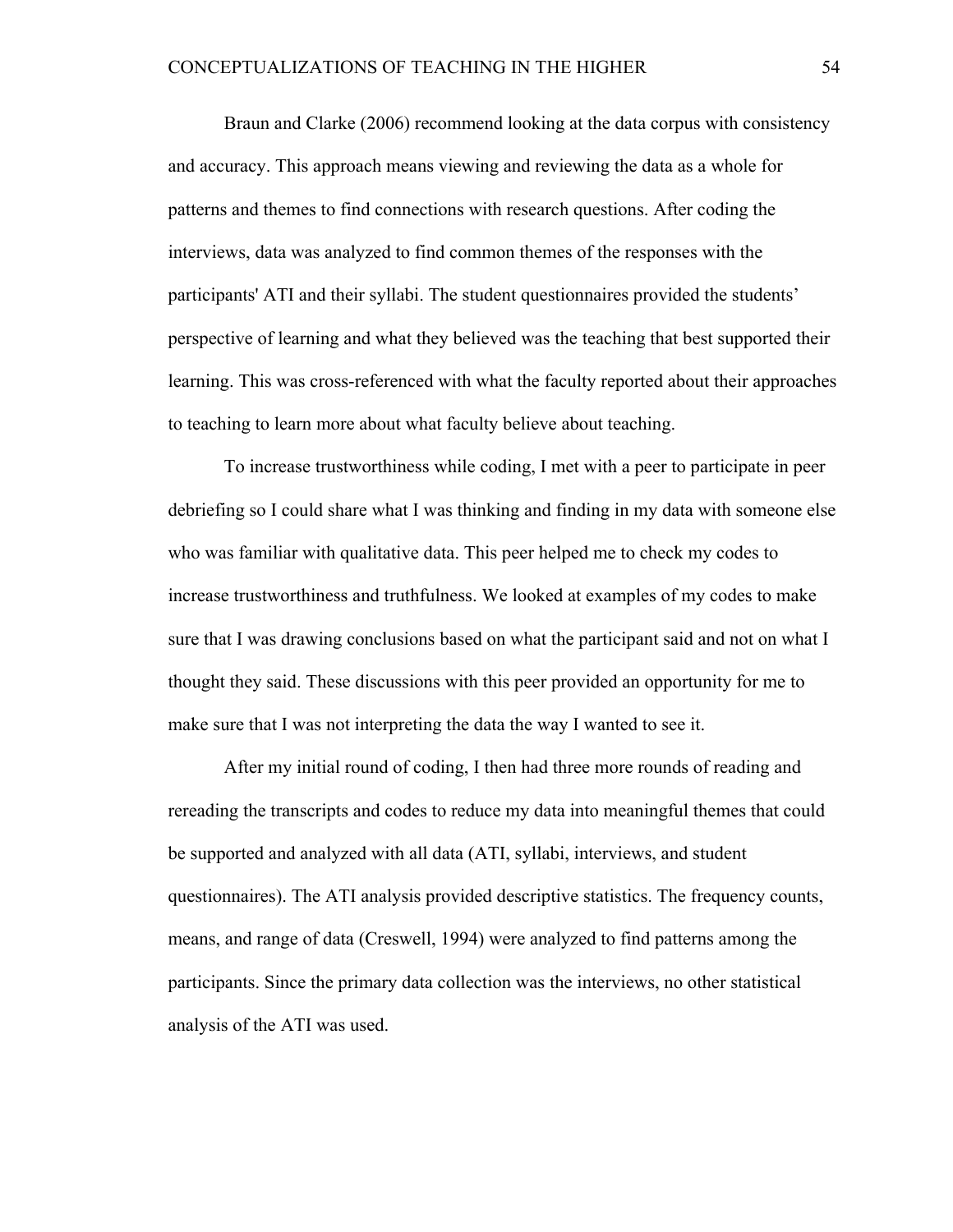#### **Ethical Issues**

According to Merriam and Tisdell (2016), the ethical practice within the study comes from the "researcher's own values and ethics" (p. 261). I included practices that encouraged validity, reliability, and ethics (Merriam, 2009). Since I had multiple data collection points, I used triangulation. I made sure to include my position or reflexivity which was "critical self-reflection by the researcher regarding assumptions, worldview, biases, theoretical orientation and relationship to the study that may affect the investigation" (p.228).

First and foremost, I made sure that a research proposal was submitted to and accepted by the Institutional Review Board (IRB) as an appropriate study that did not cause harm to the participants. Seidman (2013) discusses the importance of doing "good work" (p.139). He writes about the necessity of discussing the consent form with the participant and being thorough in ethical research practice. Seidman (2013) also shares that not every ethical issue can be proposed or thought through, but good research is able to identify possible ethical issues and handle them should anything arise. While I did come across unforeseen situations, how I handled the situation was based off the "good work" I have learned, as well as making sure to document everything. I also had an audit trail that showed my decisions, steps, and procedures for my study, data collection, and analysis.

Dependability, also known as reliability, is whether the study can be replicated (Merriam  $\&$  Tisdell, 2016). There is debate as to whether social science is reliable since the focus is human subjects, but I had the same interview protocol for all my interviews (Appendix 2). This consistency increased reliability. I also maintained consistency in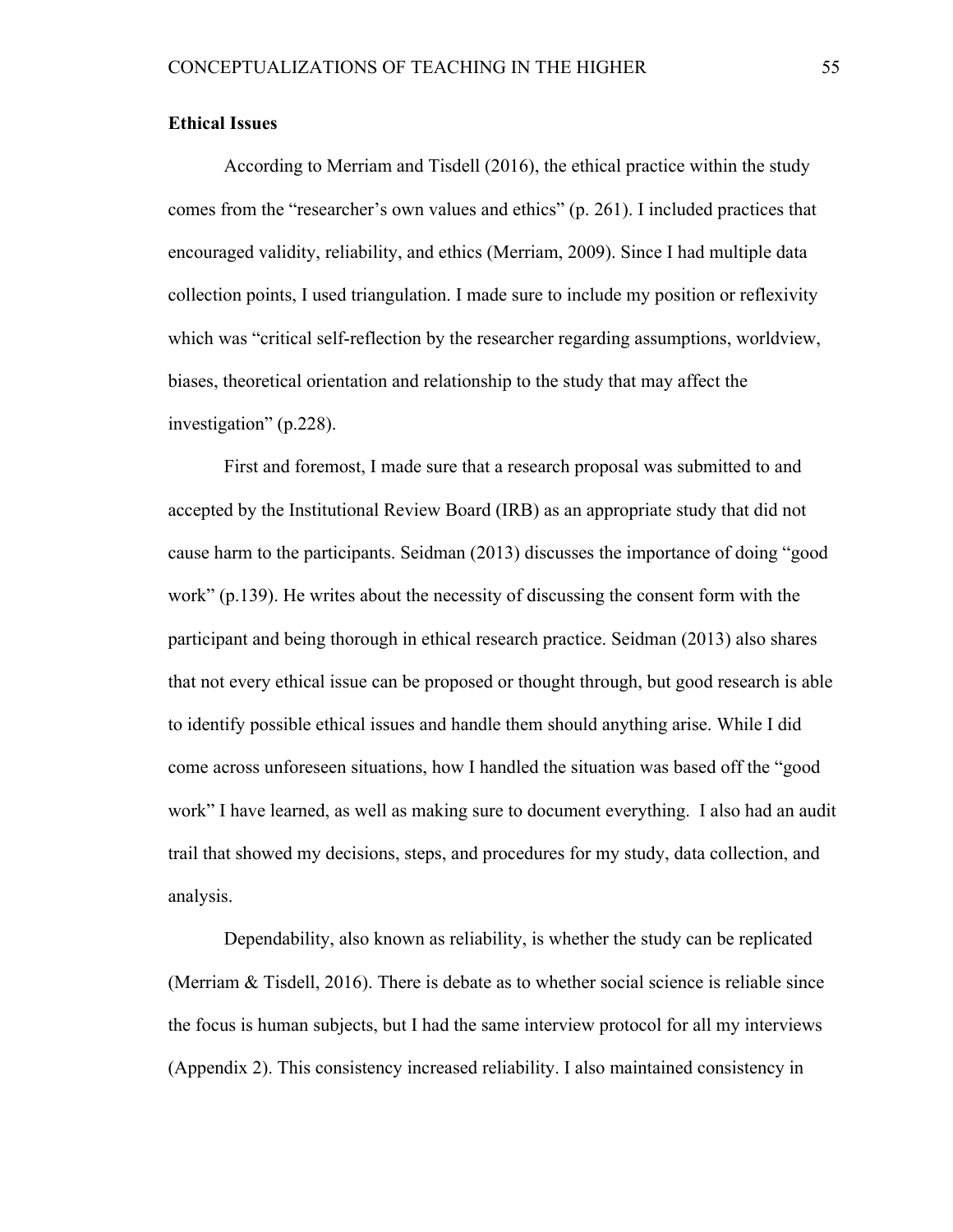terms of timing, since I interviewed all the participants within the same timeframe. There was variance in the questions asked because I needed to follow up with each participant differently depending on how they each answered the questions. When participants were not clear in their answer, I probed for more clarification and follow-up for information to make sure that I was being thorough when collecting the data. These strategies helped increase accuracy.

During the interviews, participants shared a part of themselves and became vulnerable (Seidman, 2013; Merriam & Tisdell, 2016) so it was important to listen to what they had to say, and I tried to provide a safe and trusting environment where they felt they could open up and share their perspective with me as their interviewer. I also made sure to maintain confidentiality for those interviewed and used pseudonyms and removed identifiers of everyone (Seidman, 2013).

Due to COVID-19, I met with the participants via a virtual platform following guidelines to ensure that the interviews were done in a private and secure online platform, Zoom. I made sure to have a waiting room Zoom, so no one could unexpectedly interrupt. I also made sure to record the interviews within my platform. My Zoom account is a private account that is password protected. If for some reason, the participants did not want to conduct the interviews on Zoom, they were given the option to conduct the interviews by phone. All data collected was saved into a cloud that was password protected on a locked computer to help with safety (Merriam & Tisdell, 2016). The participants were allowed to remove themselves from the study at any point during the process.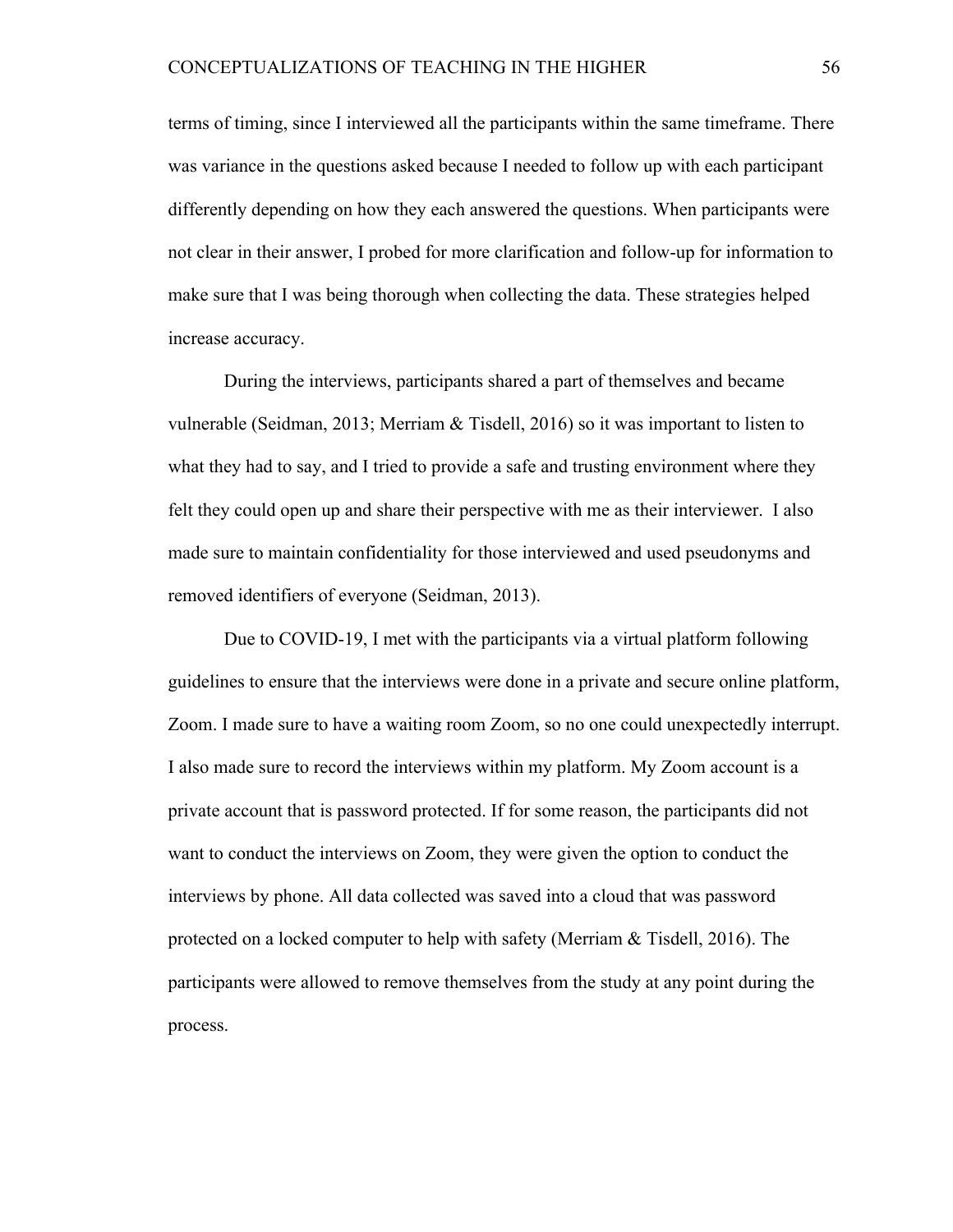#### **Limitations and Delimitations**

#### *Limitations*

Limitations within a study are factors or influences that I could not control or determine (Roberts & Hyatt, 2019). Since my research was dependent upon human participants and their willingness to be interviewed, I was dependent upon humans to collect data. Another limitation with using human participants was their self-reporting or interpretation of real-life events (Merriam & Tisdell, 2016). During the interviews, the participants told their perspective of the event which could be inaccurate or a misperception of what happened. This was a limitation within my study. Another limitation was the global pandemic, which impacted how my data was collected; interviews were conducted online as opposed to in person, and I was not able to observe faculty's in-person teaching as most were teaching online. In addition, there were not as many willing participants as hoped for since faculty members felt overwhelmed by what was being asked of them during the pandemic and could not commit to another activity. Finally, there may be a limitation about the prior knowledge that I have from teaching, my experience working with some of the participants, and my experience as a Center for Teaching and Learning Director. All this prior knowledge could skew the interpretation of the data based on my own work and biases.

#### *Delimitations*

Unlike limitations within a study, delimitations are factors or parameters that I can control or enforce on my study to create a scope (Roberts & Hyatt, 2019). The boundaries that I have set for my study are: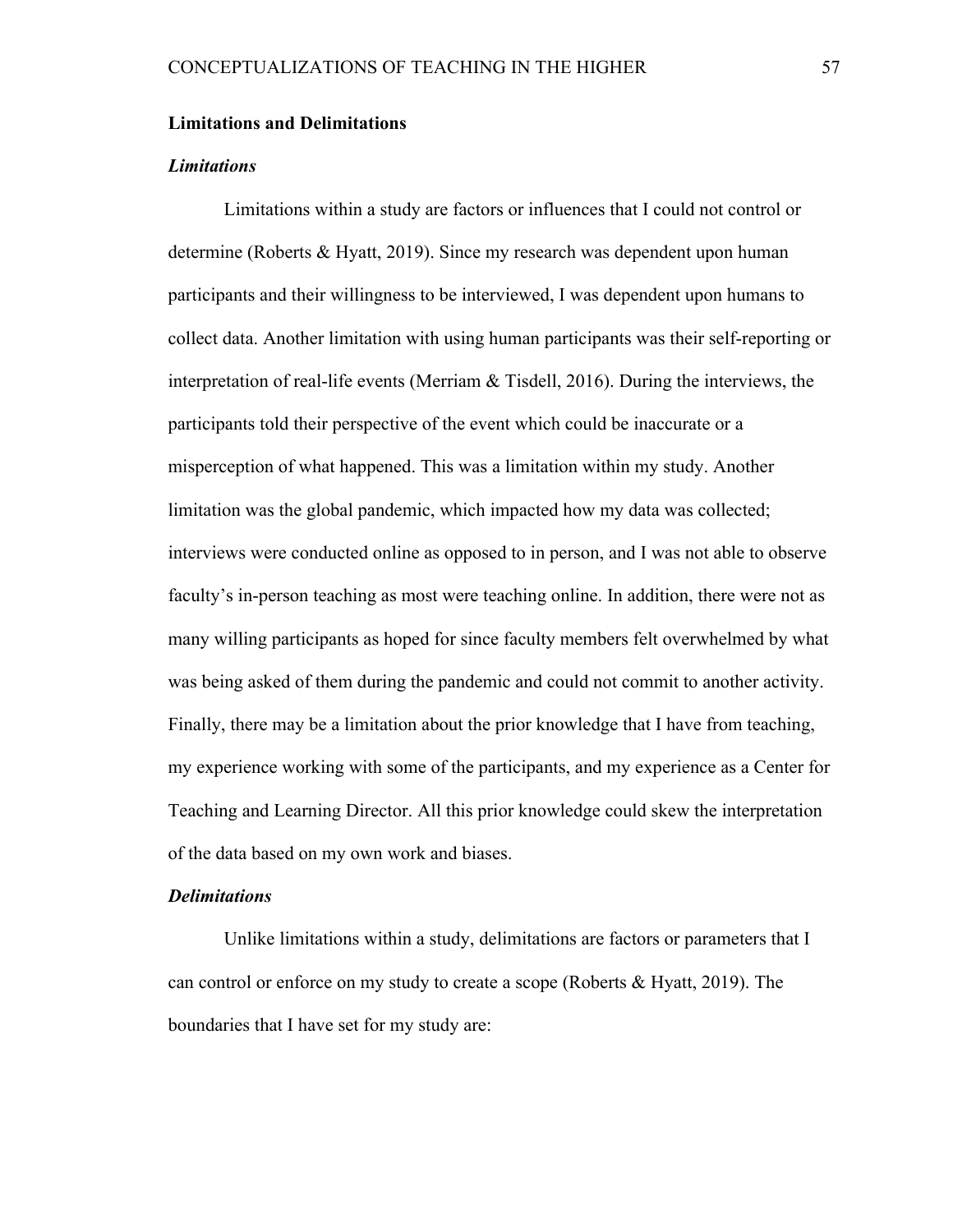- The study was confined to higher education institutions that deliver a liberal arts experience.
- The participants were tenured, non-tenured full-time, visiting, or adjunct faculty.
- The proposed research collection occurred January 2021 through May 2021.

## **Summary**

The study was designed to learn more about how faculty- who teach at institutions that deliver a liberal arts experience- approach teaching. By learning more about how faculty approached teaching, this study aimed to find out more about what faculty believe about teaching and how that belief might be shown in their courses and demonstrated in their teaching practice. This study addressed the following questions: Given the context of a liberal arts institution, what are faculty members' conceptualizations of teaching? How does the faculty's conceptualization inform their teaching practices?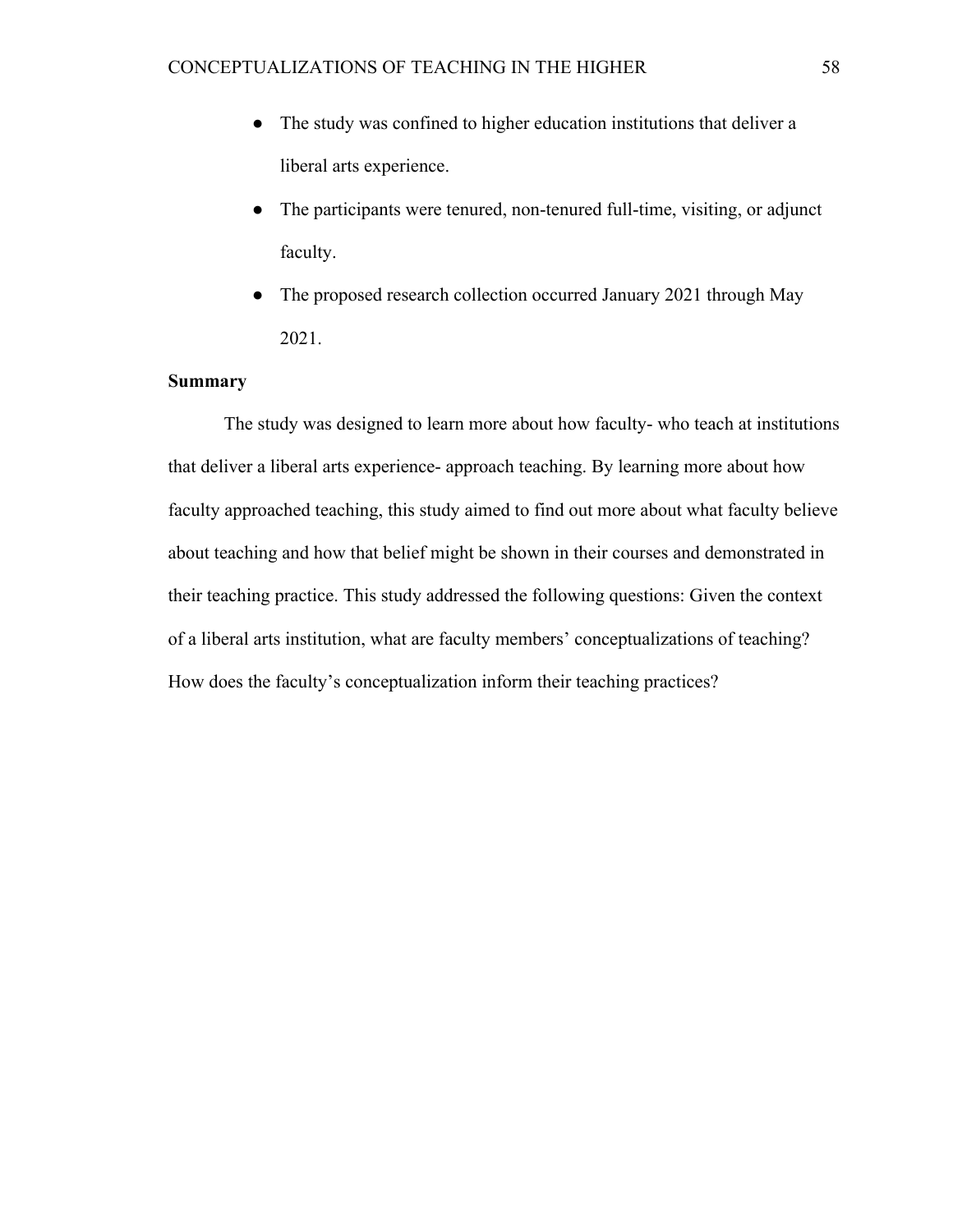#### **Chapter IV Data Collection and Analysis**

The purpose of this qualitative study was to learn more about higher education faculty and their beliefs about teaching. Since faculty are not always expected to have prior teaching experience when employed in higher education, I wanted to know more about the faculty member's perceptions of teaching. By compiling the data from the Approaches to Teaching Inventory (ATI), interviews, syllabi, and student questionnaires, I explored what faculty believe about teaching. The focus of the study was centered on these research questions: 1. Given the context of a liberal arts institution, what are faculty members' conceptualizations of teaching? 2. How does the faculty's conceptualization inform their teaching practices? The following chapter provides the data findings.

#### **Research Data Collection**

The primary instruments for this study were the ATI surveys and the interviews. The secondary instruments were the syllabi and student questionnaires, which helped contextualize and triangulate the primary data sources to tell a fuller story.

#### *Universities and Colleges*

There were four institutions represented in this study. All four institutions offer a liberal arts educational experience. Two institutions were small, private institutions while the other two were large, public institutions. All four institutions are in the United States. See Table 3 for more information about these institutions.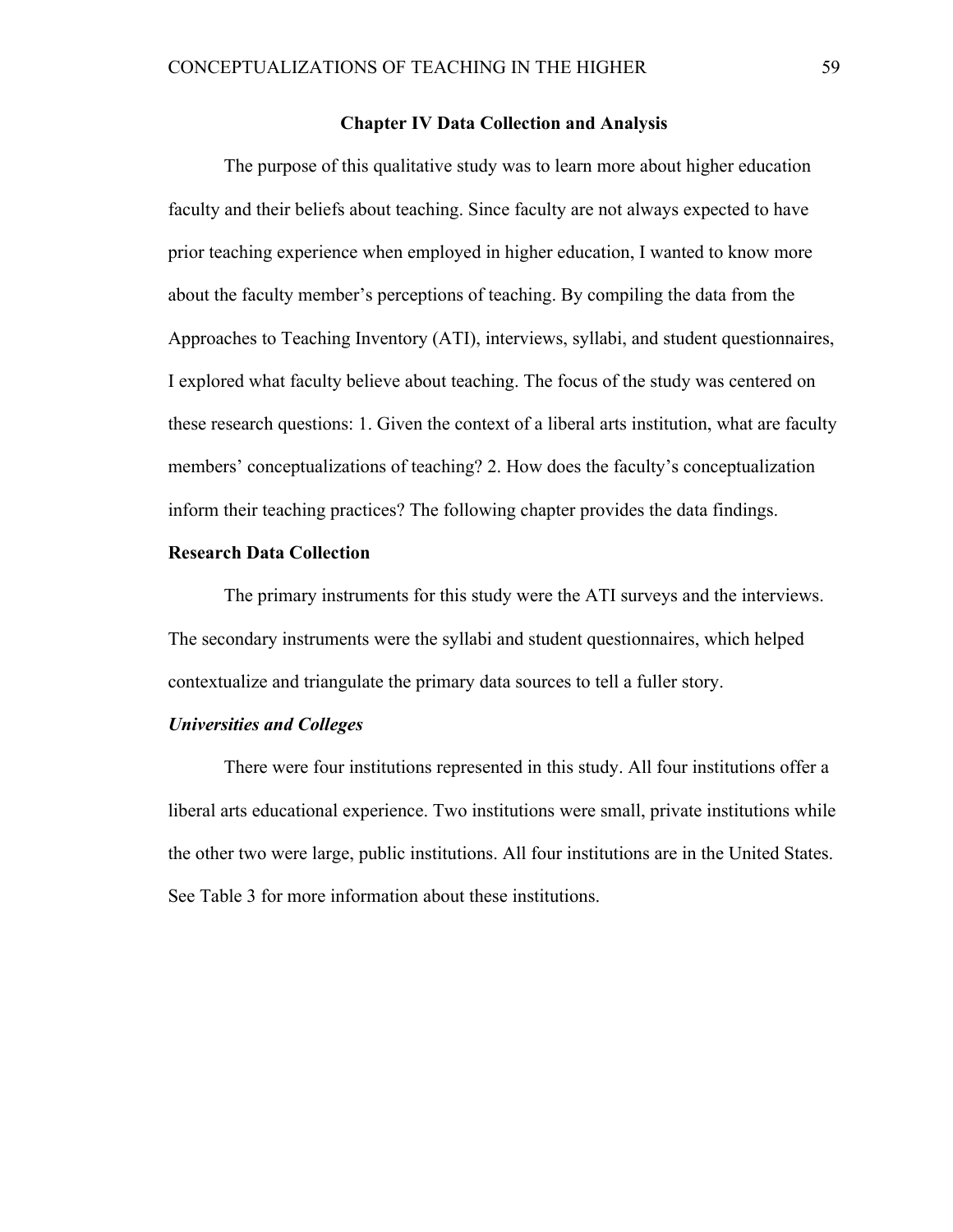## **Table 3**

| Institution<br>Pseudonym       | Location         | Student<br>population<br>(undergraduates) | Faculty size | Public or private<br>institution |
|--------------------------------|------------------|-------------------------------------------|--------------|----------------------------------|
| Midwest<br>University          | Midwest          | 2,500                                     | 200          | Private                          |
| Midwest College                | Midwest          | under $1,000$                             | 120          | Private                          |
| Southwest<br>University        | Southwest        | under 25,000                              | 380          | Public                           |
| <b>Northeast</b><br>University | <b>Northeast</b> | under $1,000$                             | 70           | Public                           |

#### *Institution Demographics*

#### *Instructor Demographics*

Fifteen voluntary faculty members representing several academic disciplines, years of teaching experiences, and various levels of degrees participated in this study and included a variety of age ranges and employee roles. The median age of the faculty was 50; the youngest faculty member was 28, while the oldest was 74. There were 14 faculty members who identified as white, while one faculty member identified as Black or African American. There were seven male and eight female participants. The median years of teaching was eight, with the shortest number of years being two and the longest 26; the years of teaching include both part- and full-time teaching roles and represented their time teaching in college and P-12 grades. The faculty participants' positions ranged from full professor to adjunct or visiting professor. Some faculty were tenured while other faculty's institutions did not have a tenure track. The specific departments of the faculty are not mentioned in this study to protect the anonymity of the participants;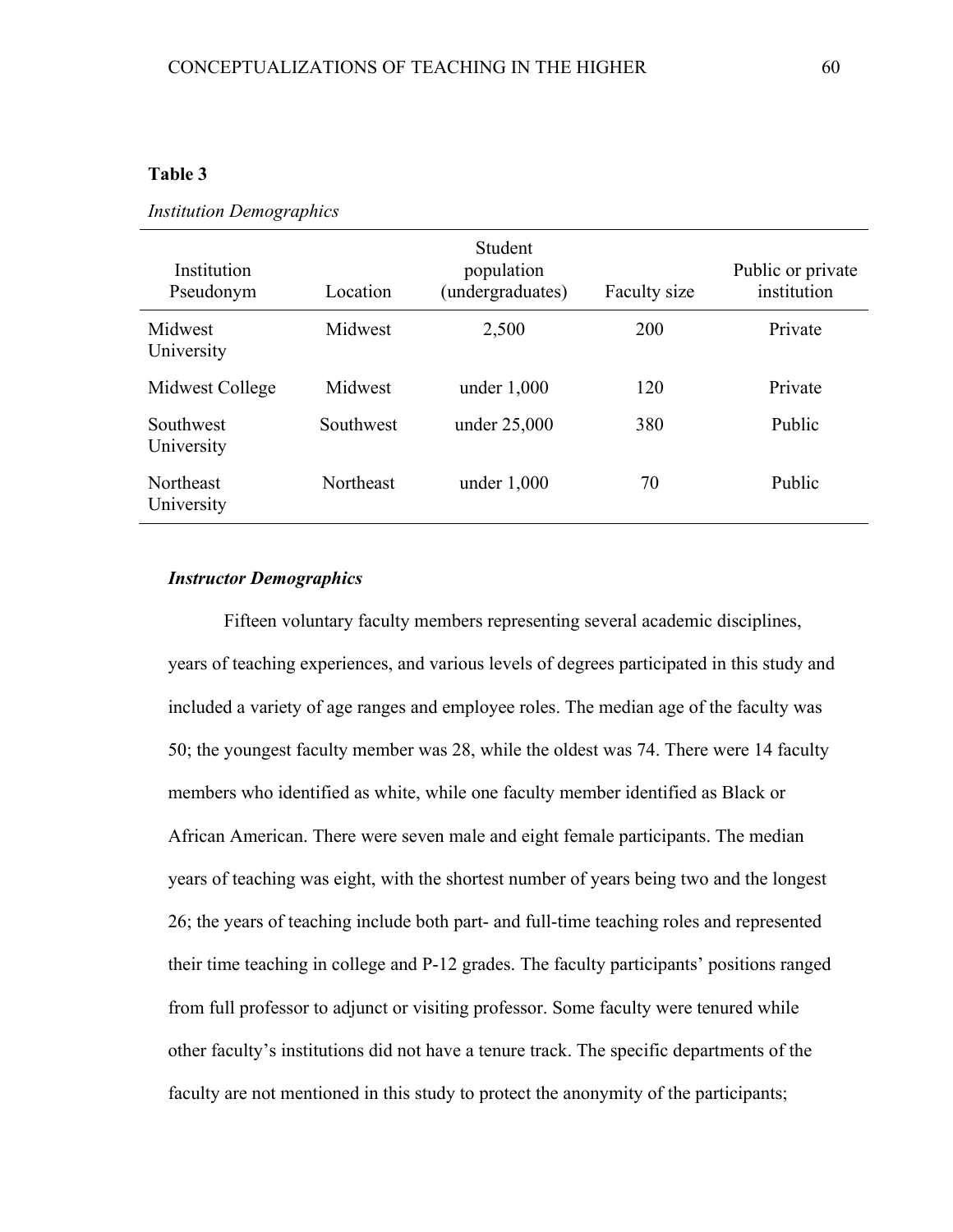participants are referred to by pseudonyms. Rather than associate the participants with specific departments, they were designated into a division. The academic disciplines included Math and Natural Sciences (MNS), Humanities (HUM), Social Sciences (SSCI), and Creative Arts and Communication (CAC). More faculty demographics are listed in Table 4.

## **Table 4**

| Faculty<br>Pseudonym | Gender Age                |    | Years<br>teaching | Highest<br>degree      | Rank                    | Position  | Level of<br>Course in<br>Study | Academic<br>discipline |
|----------------------|---------------------------|----|-------------------|------------------------|-------------------------|-----------|--------------------------------|------------------------|
| April Clark          | $\overline{F}$            | 59 | 18                | Doctorate              | Professor               | Full-time | All                            | <b>SSCI</b>            |
| Danielle Smith       | $\mathbf{F}$              | 72 | 26                |                        | Doctorate Visiting fac. | Full-time | All                            | <b>HUM</b>             |
| Dave Abello          | M                         | 28 | $\overline{2}$    | <b>Masters</b>         | Instructor              | Full-time | 100                            | <b>MNS</b>             |
| Eric Mack            | M                         | 65 | $\overline{4}$    | Doctorate              | Professor               | Full-time | 200                            | <b>SSCI</b>            |
| Hal Schmidt          | M                         | 74 | $\overline{7}$    |                        | Doctorate Assoc. prof.  | Full-time | All                            | <b>SSCI</b>            |
| Hannah Clause        | $\overline{F}$            | 37 | 6                 | <b>Masters</b>         | Instructor              | Full-time | All                            | <b>SSCI</b>            |
| John Hoss            | M                         | 40 | 3                 | <b>Masters</b>         | Assist. prof.           | Full-time | 100                            | <b>MNS</b>             |
| Kelly Webster        | $\mathbf{F}$              | 42 | 15                | Doctorate              | Professor               | Full-time | 200                            | <b>SSCI</b>            |
| Marie Bond           | $\boldsymbol{F}$          | 49 | 14                | Terminal<br>$2$ degree | Assoc. prof. Full-time  |           | All                            | <b>HUM</b>             |
| <b>Matt Watts</b>    | M                         | 54 | 13                | Doctorate              | Professor               | Full-time | All                            | CAC                    |
| Michelle Ray         | $\mathbf{F}$              | 50 | $\overline{4}$    | <b>Masters</b>         | Assist. prof. Full-time |           | All                            | <b>HUM</b>             |
| Mike Philip          | M                         | 42 | 9                 | Terminal<br>degree     | Adjt prof/<br>lecturer  | Part-time | 100                            | <b>HUM</b>             |
| Samantha Bell        | $\mathbf F$               | 62 | 9                 | Doctorate              | Professor               | Full-time | 300                            | <b>MNS</b>             |
| Shelly Hill          | $\boldsymbol{\mathrm{F}}$ | 56 | 15                | Terminal<br>degree     | Assoc. prof. Full-time  |           | All                            | CAC                    |
| Will Geller          | M                         | 39 | 6                 | Masters                | Assist. prof. Full-time |           | 100                            | <b>MNS</b>             |

*Faculty Demographics*

<sup>&</sup>lt;sup>2</sup> In this paper, the three faculty who chose Terminal degree received a Masters of Fine Arts.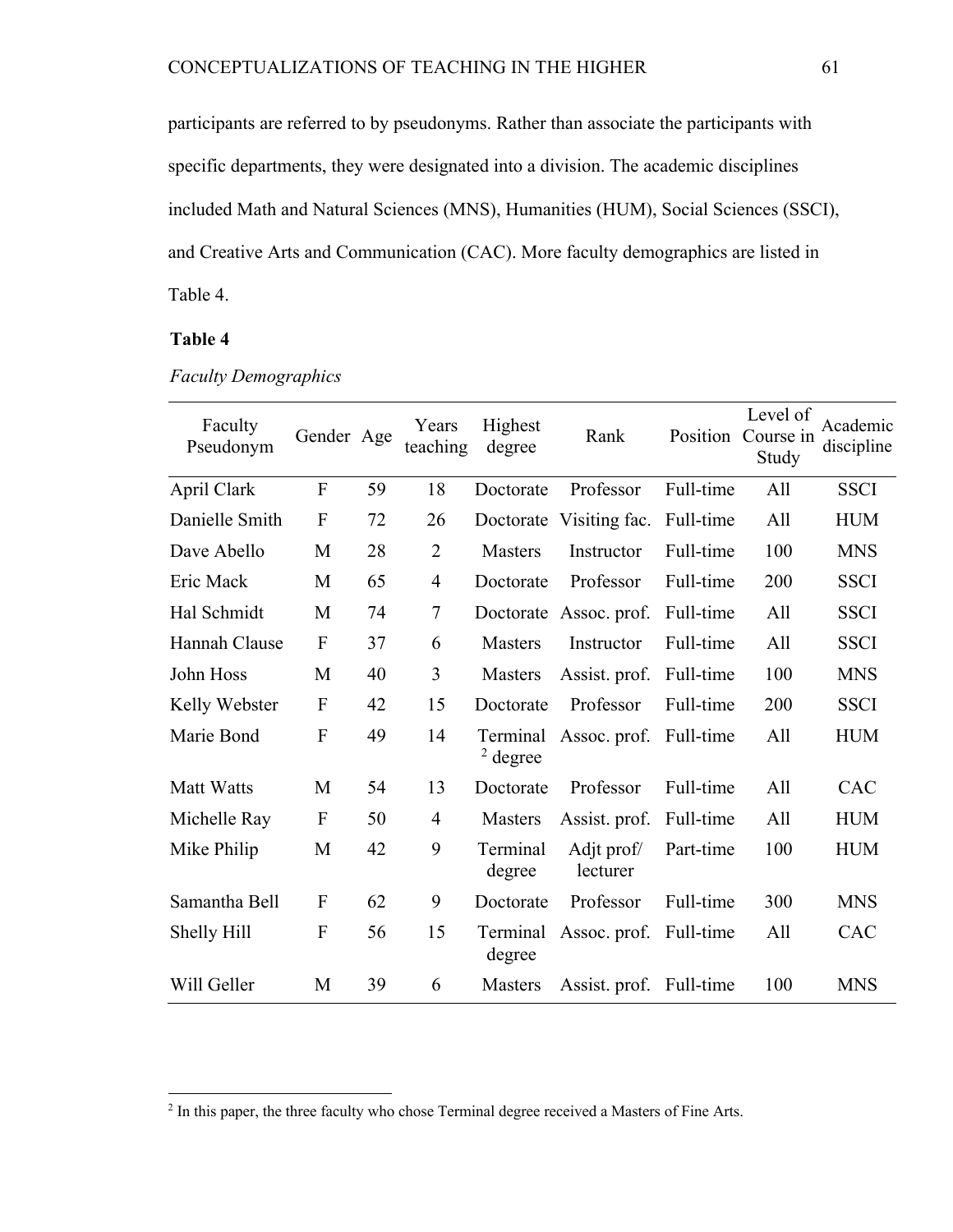#### **Findings**

The following section includes what the faculty believe about teaching. The first part of this section will show the results of the ATI and correlations. The second part of this section will show the themes that came from using a thematic analysis of the participant interviews. After codes were identified, they were then grouped into themes. The last section of this chapter provides triangulation of all these data (the ATI, interviews, syllabi, and student questionnaires) to connect the findings with the research questions.

## *ATI Findings*

To learn about the faculty's understanding of teaching in higher education, the ATI (Trigwell and Prosser, 2004) (Appendix 1) was given prior to individual interviews. The ATI measures faculty conceptions of teaching using two scales: an information transmission/teacher focused view of teaching (ITTF) and a conceptual change/studentfocused view of teaching (CCSF). Lindblom-Ylanne et al (2006), researchers who applied the ATI, stated the CCSF approach to teaching is about "seeing teaching as facilitating student learning or students' knowledge-construction processes or as supporting students' conceptual change" (p. 286). The ITTF approach to teaching means that faculty "emphasize how to organise, structure and present the course content in a way that is easier for the students to understand" (Lindblom-Ylanne et al., 2006, p. 286). The ATI included 16 questions where eight statements were centered on the ITTF perspective, and eight statements were centered on the CCSF perspective (Table 5).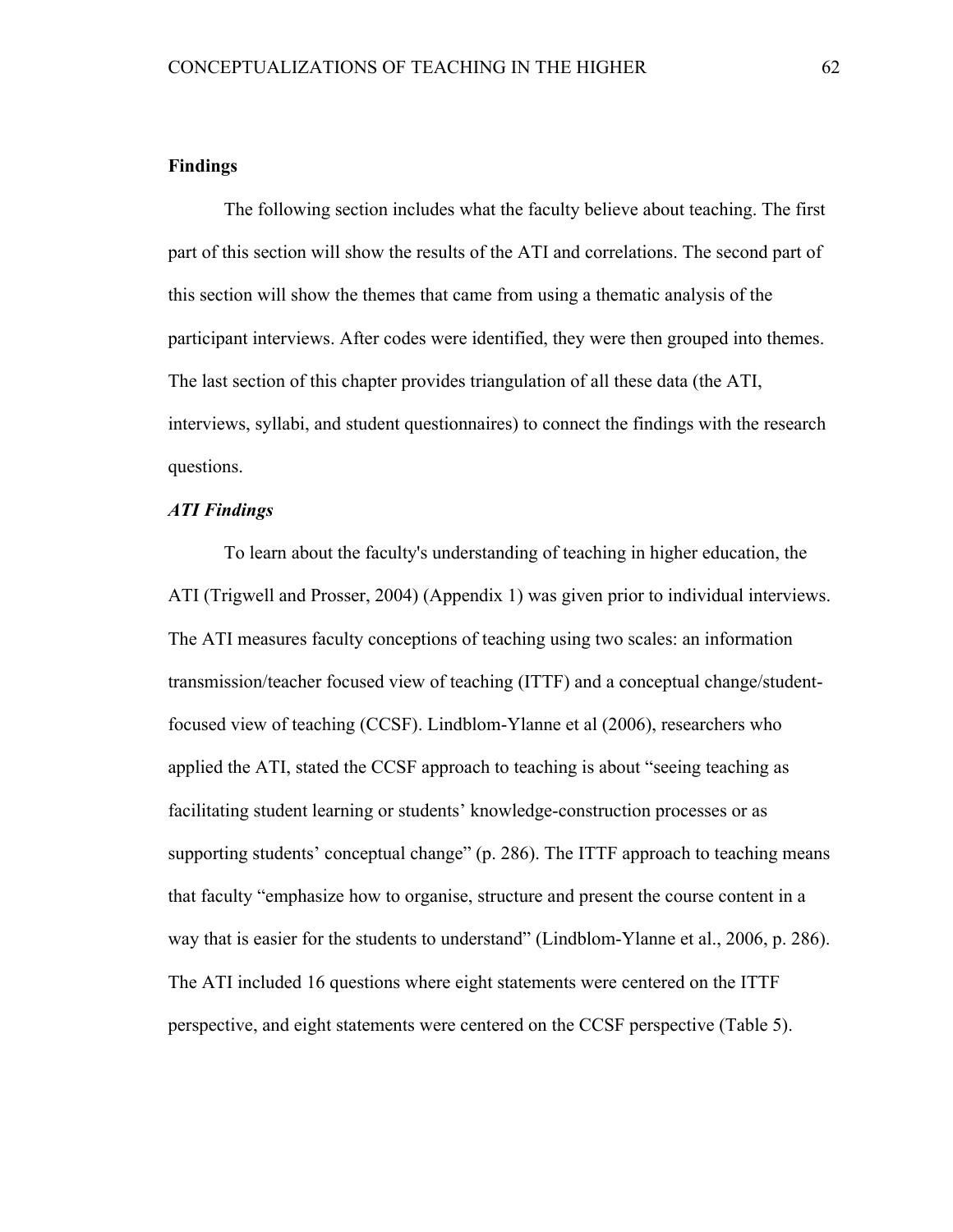The 16-statement ATI used a Likert scale ranging from "Only rarely" to "Always." One challenge was that several participants expressed concerns that the ATI statements and Likert scale did not allow the opportunity to answer completely which may have affected how some of the faculty responded. One participant shared during the survey response was:

And speaking of survey development the questions below have at least two issues. First, there is no "never" option even though there is an "always" option, and so this isn't really a Likert scale even though it's set up similar to one; "Never" and "only rarely" aren't the same thing. There's also no opt out answer if a question doesn't pertain to the reader or if something is unclear. For instance, question 16 references the students' ideas, but it isn't clear to me if this is original ideas or ideas about readings they had and my answer for each of those aren't the same.

Another participant stated in an email to me, "There was one question that I would have answered 'Never,' but the only option was 'Only Rarely'" (Smith, personal communication, May 3, 2021).

### **Table 5**

| <b>ATI</b> Scale | Question number            |
|------------------|----------------------------|
| <b>ITTE</b>      | 1, 2, 4, 7, 10, 11, 12, 13 |
| <b>CCSF</b>      | 3, 5, 6, 8, 9, 14, 15, 16  |

*ATI Scales and the Related Response Numbers*

Directions on the survey instructed professors to complete the survey with one course in mind since teaching different courses or levels can affect the approach to teaching (Trigwell and Prosser, 2004). The courses that professors focused on for their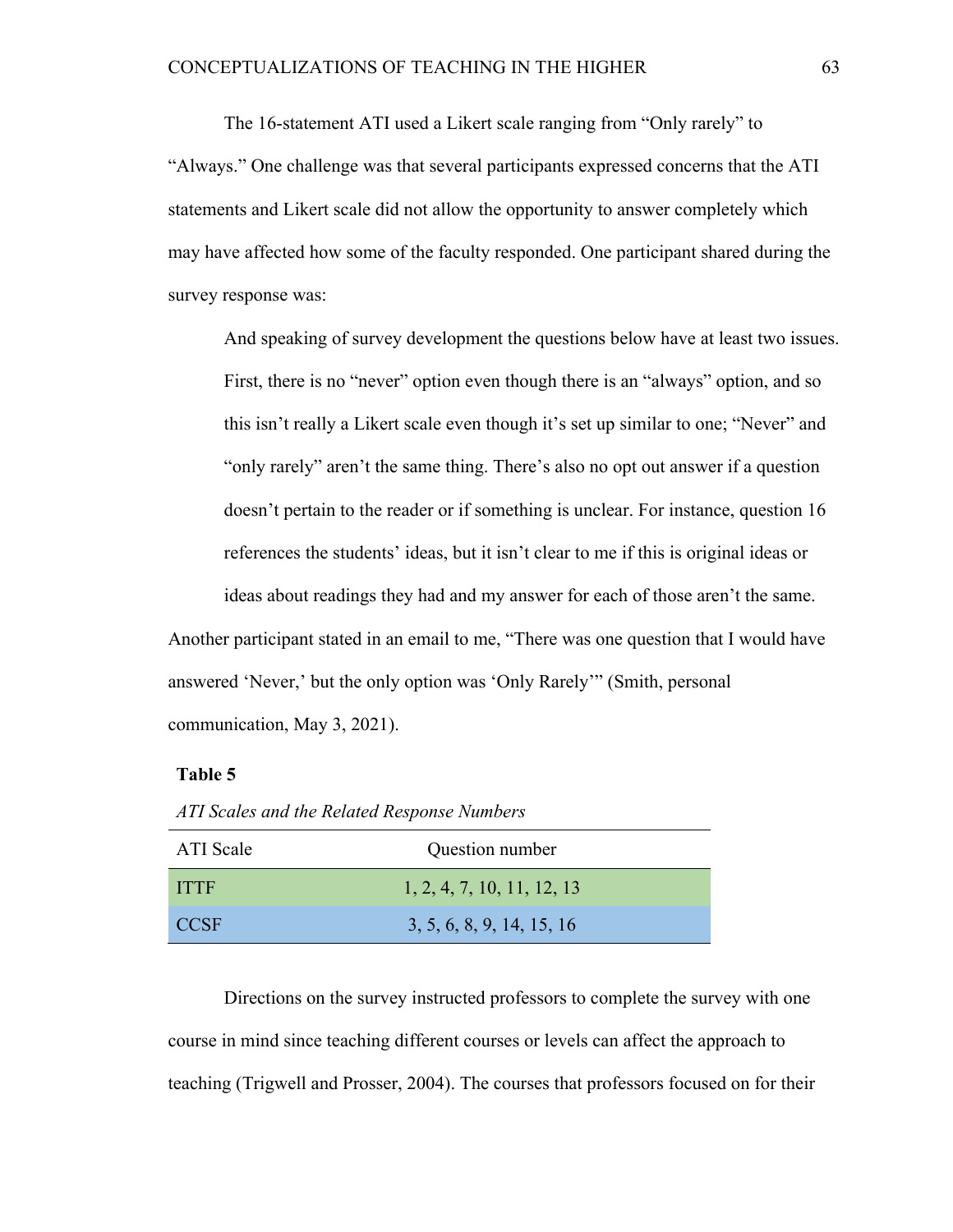survey responses varied from 100-level general education courses to an upper-level major course, and some faculty said they thought about all the courses they taught when completing the ATI. This information was asked on the ATI and/or shared during the interviews. When planning for a course, there are many things to consider. For example, the faculty must think about their lesson plan and the smaller pieces fitting into the bigger picture. The faculty must also think about the department and institutional outcomes fitting together. They also think about classroom management techniques and assessment techniques when teaching. There are many layers to teaching, so if faculty are thinking about their courses as one, some questions arrive. Are they distinguishing between the courses when they teach a variety of leveled courses? Are they targeting their teaching approaches specifically for the courses that are unique to the level or considering whether the course is a major or general education course?

#### **Group results.**

The compiled scores of the ATI are shown in score and percentage (Table 9). The higher the score of the ITTF statements, the more teacher-centered the faculty were classified; whereas the higher the score with the CCSF statements, the more studentcentered the faculty were classified. Based on the work of Hood (2009), faculty scores were categorized by percentages; if faculty scored an 80% or more, they were identified as "strongly" teacher or student-centered. If the differences of the scores were 5% or less, the faculty were scored as "mildly" teacher or student-centered with the emphasis on the category with the higher score. Scores with more than five percentage points difference and that did not exceed 80% were categorized as "moderately" teacher- or student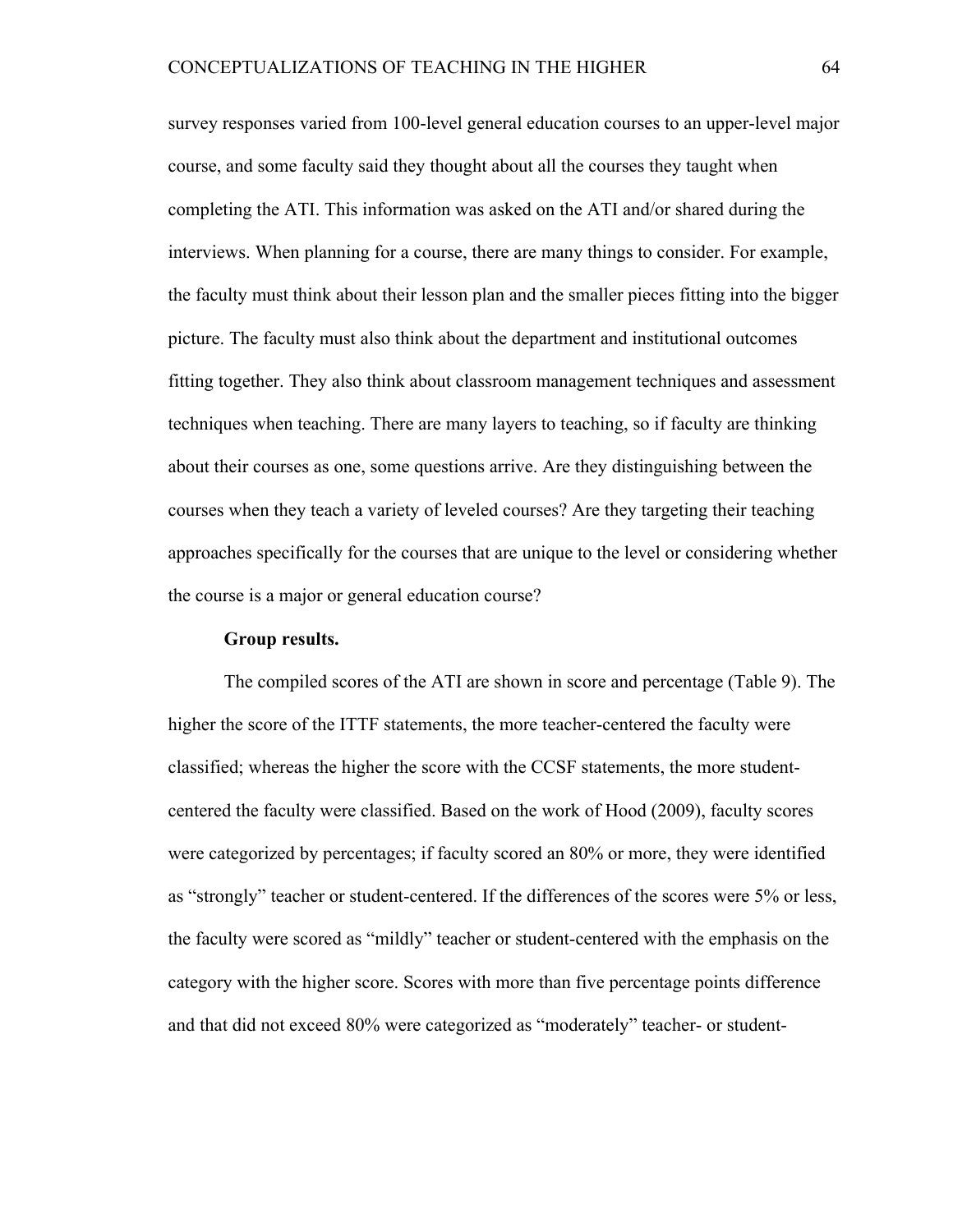centered with the emphasis on the higher category. The results of the ATI survey for this study can be found in Table 9.

## **Table 9**

| Instructor | Teacher-Centered<br>Questions Score (%<br>of answer/40) | Student-Centered<br><b>Questions Responses</b><br>Scores (% of answer/40) | Primary Approach to Teaching<br>(80% score=strong approach) |
|------------|---------------------------------------------------------|---------------------------------------------------------------------------|-------------------------------------------------------------|
| April      | $12(30\%)$                                              | 35 (88%)                                                                  | strongly student-centered                                   |
| Danielle   | 25(63%)                                                 | 27(66%)                                                                   | mildly student-centered                                     |
| Dave       | 27 (68%)                                                | 22(55%)                                                                   | moderately teacher-centered                                 |
| Eric       | 22 (55%)                                                | 29 (73%)                                                                  | moderately student-centered                                 |
| Hal        | 25(63%)                                                 | $32(80\%)$                                                                | strongly student-centered                                   |
| Hannah     | 19 (46%)                                                | 28 (70%)                                                                  | moderately student-centered                                 |
| John       | 25(63%)                                                 | 28 (70%)                                                                  | moderately student-centered                                 |
| Kelly      | 27 (68%)                                                | 18 (45%)                                                                  | moderately teacher-centered                                 |
| Marie      | 18(45%)                                                 | 27 (68%)                                                                  | moderately student-centered                                 |
| Matt       | 26(65%)                                                 | $24(60\%)$                                                                | mildly teacher-centered                                     |
| Michelle   | 18 (45%)                                                | 34 (85%)                                                                  | strongly student-centered                                   |
| Mike       | 26(65%)                                                 | 30(75%)                                                                   | moderately student-centered                                 |
| Samantha   | 25 (63%)                                                | 28 (70%)                                                                  | moderately student-centered                                 |
| Shelly     | $16(40\%)$                                              | 28 (70%)                                                                  | moderately student-centered                                 |
| Will       | 27 (68%)                                                | 30(75%)                                                                   | moderately student-centered                                 |

*ATI Approach to Teaching Score Prior to Interviews*

When looking at the results of the ATI survey, most faculty's responses were moderately to strongly student-centered, and all responses had an element of being both student-centered and teacher-centered. Based on the responses the faculty chose on the ATI, three out of 15 were categorized as strongly student-centered (April, Hal, and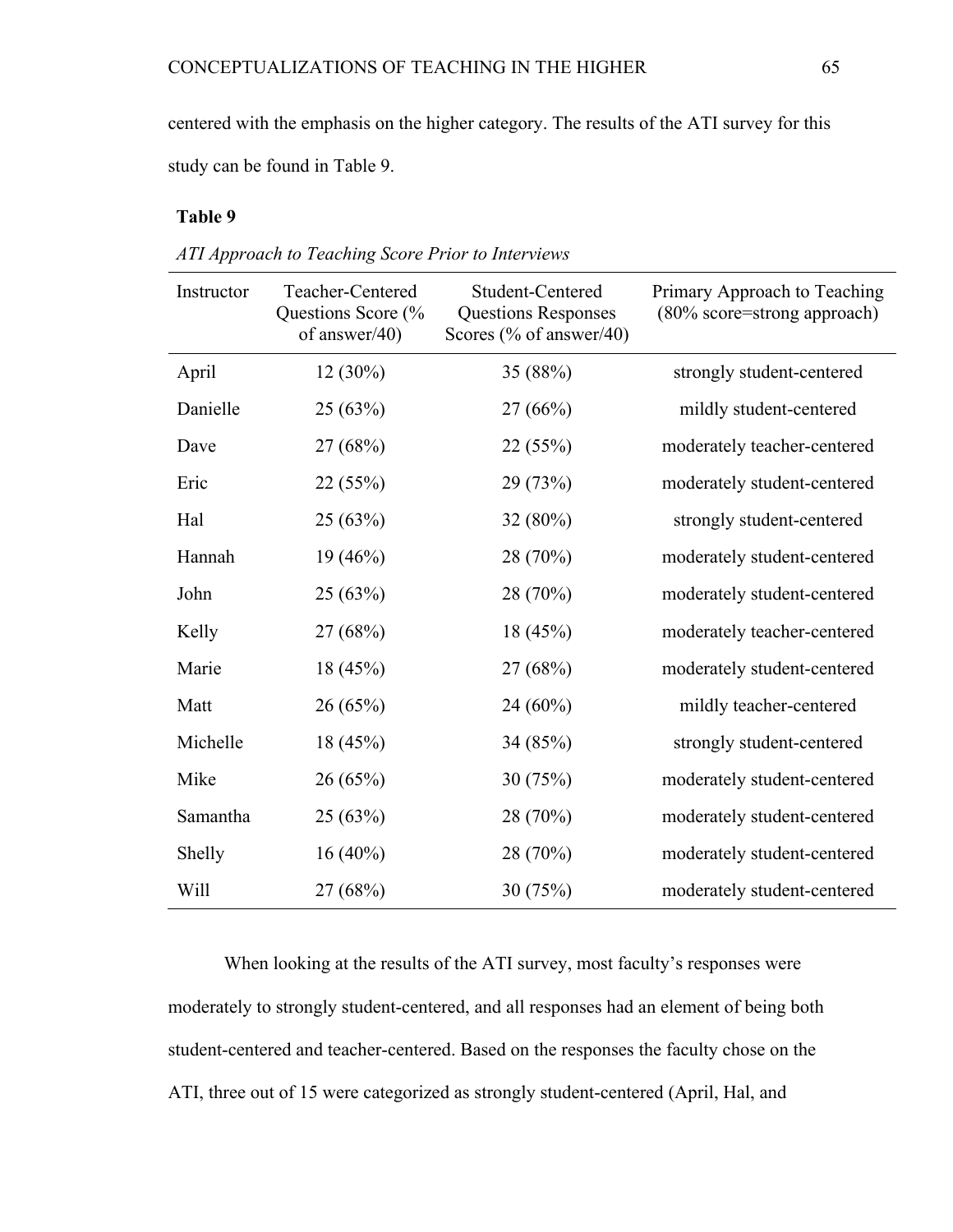Michelle). One faculty was mildly teacher-centered (Matt), and one faculty was mildly student-centered (Danielle). Eight faculty were moderately student-centered (Will, Shelly, Samantha, Mike, Eric, Hannah, John, and Marie), and two were moderately teacher-centered (Dave and Kelly). While no one's response scores were classified as highly teacher-centered, the faculty still had some identification to teacher-centered teaching. These results are shown in Figure 1.

## **Figure 1**



#### *ATI Faculty Results*

The faculty who scored higher in the CCSF scale indicates that those faculty are likely to employ more student-centered approaches to teaching. Conversely, those faculty who scored higher in the ITTF scale on the ATI are those likely to implement more teacher-centered teaching. The mode response score for CCSF was 28 out of the highest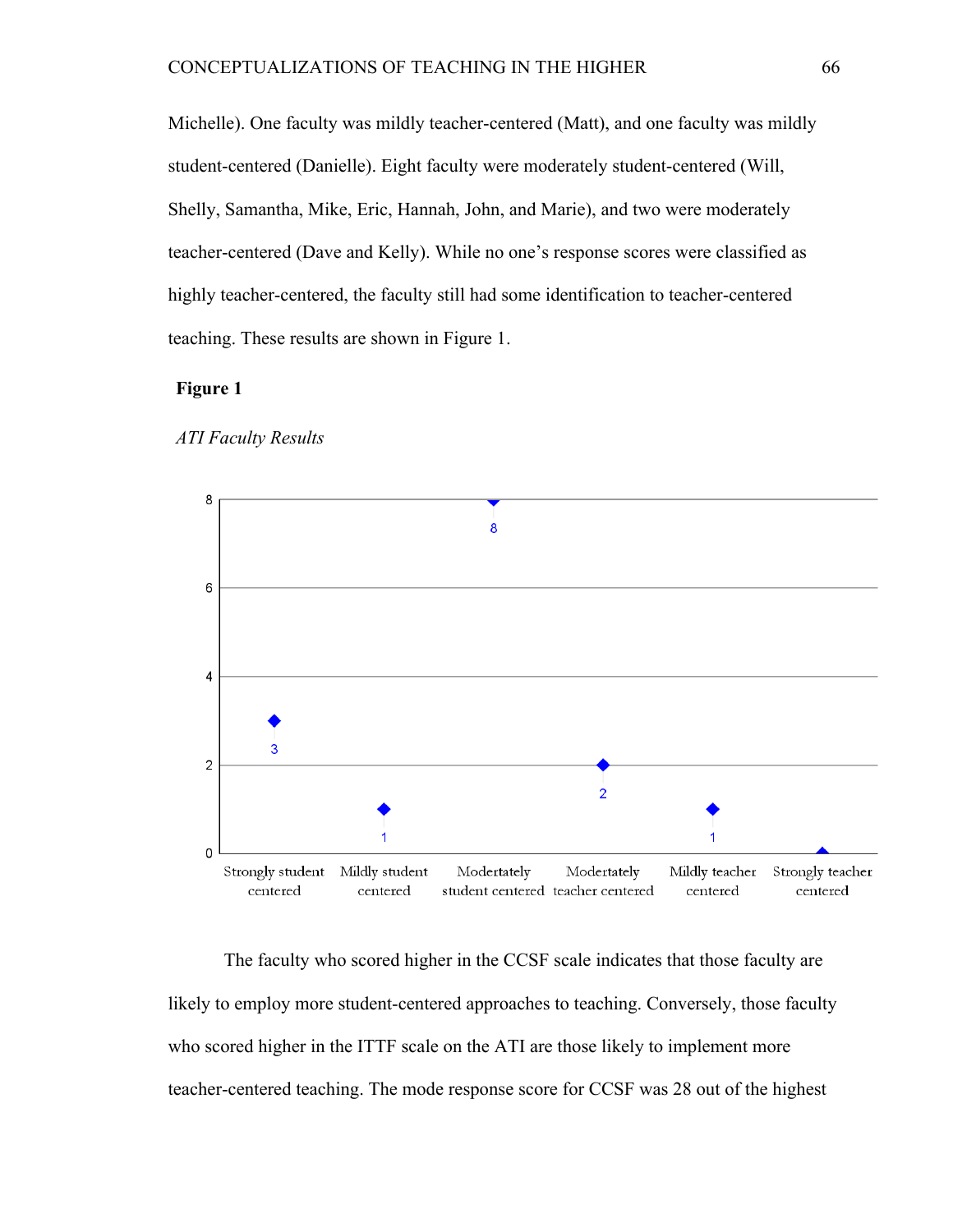score of 40, and the median was 28. The highest score was 35, and the lowest score was 18 for a student-centered approach. The mode response score for ITTF was 25 out of the highest possible score of 40. The median response score was 23. The highest score for teacher-centered approach was 27, and the lowest score was 12. The significance of these classifications was more information to learn how the faculty responded to statements about their teaching approaches while being encouraged to think about one specific course they taught. Based on the statement responses and the scores from the ATI, it appears that, for the most part, participants identify their teaching approaches more as student-centered, not teacher-centered. This relates to how faculty conceptualize teaching. Based on how they identify themselves as educators, the faculty believe they have more of a student-centered approach. The faculty identifying that they have more of a student-centered approach to teaching makes me wonder: Do faculty members know they have a more student-centered approach? And do they employ this approach in their classrooms?

After looking at the faculty demographics and the ATI responses, I tried to find patterns between the participants' demographics and their responses. There were not strong enough patterns to draw correlations or conclusions when comparing the faculty's ATI responses to their demographics. For instance, there were not consistent patterns among the years of teaching, the gender, the discipline, and the age with the ATI results. Therefore, I report no correlation results here.

#### *Student Questionnaire Demographics*

Student demographics were collected from some of the students of the faculty participants in this study. The purpose of this data collection was to learn more about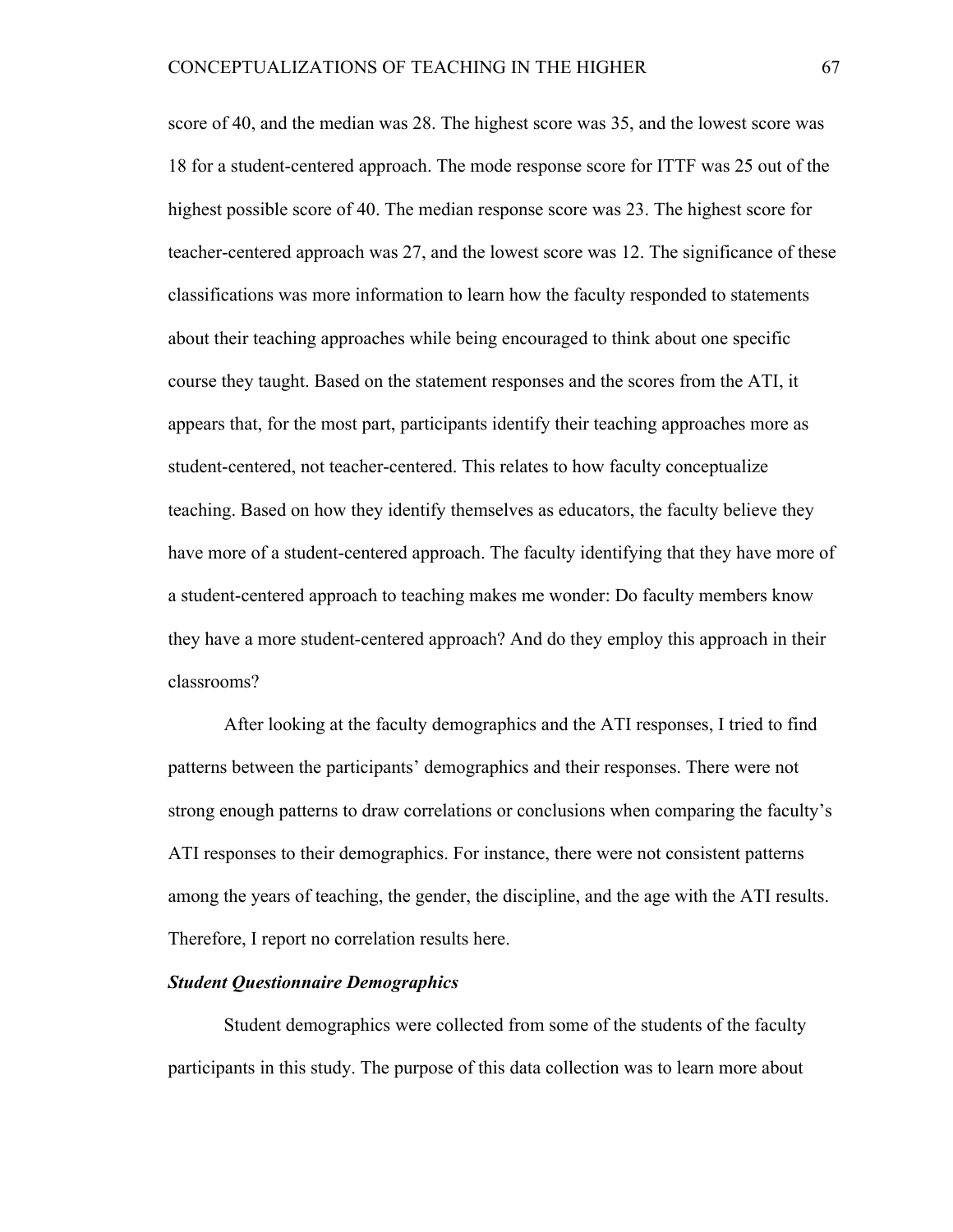students' conceptions of teaching. The students' responses are woven throughout the themes of the data. Not all the institutions whose faculty participated in this study approved the use of student surveys, so the data is limited to students from two of the four institutions. There were 29 students who responded to the questions.

All student participants ranged from one to five years of college with the majority being in their fourth year of college. The student participants' majors included Education, Spanish, Creative Media and Film, Biology, Sustainability, Global Studies, Mathematics, Business, Studio Art, Political Science, Theatre, Mechanical Engineering, and Undeclared (Table 10). Many of the students were double majors, which is reflected in the number of majors.

## **Table 10**

| <b>Students' Majors</b> |  |
|-------------------------|--|
|-------------------------|--|

| <b>Biology</b>           | 4              |
|--------------------------|----------------|
| <b>Business</b>          | 4              |
| Creative Media and Film  | 5              |
| Education                | 4              |
| Geology                  | $\overline{2}$ |
| <b>Global Studies</b>    | 1              |
| Mathematics              | 1              |
| Mechanical Engineering   | 1              |
| <b>Political Science</b> | 2              |
| Studio Art               | 1              |
| Sustainability           | 4              |
| Theatre                  | 3              |
| Undeclared               | 1              |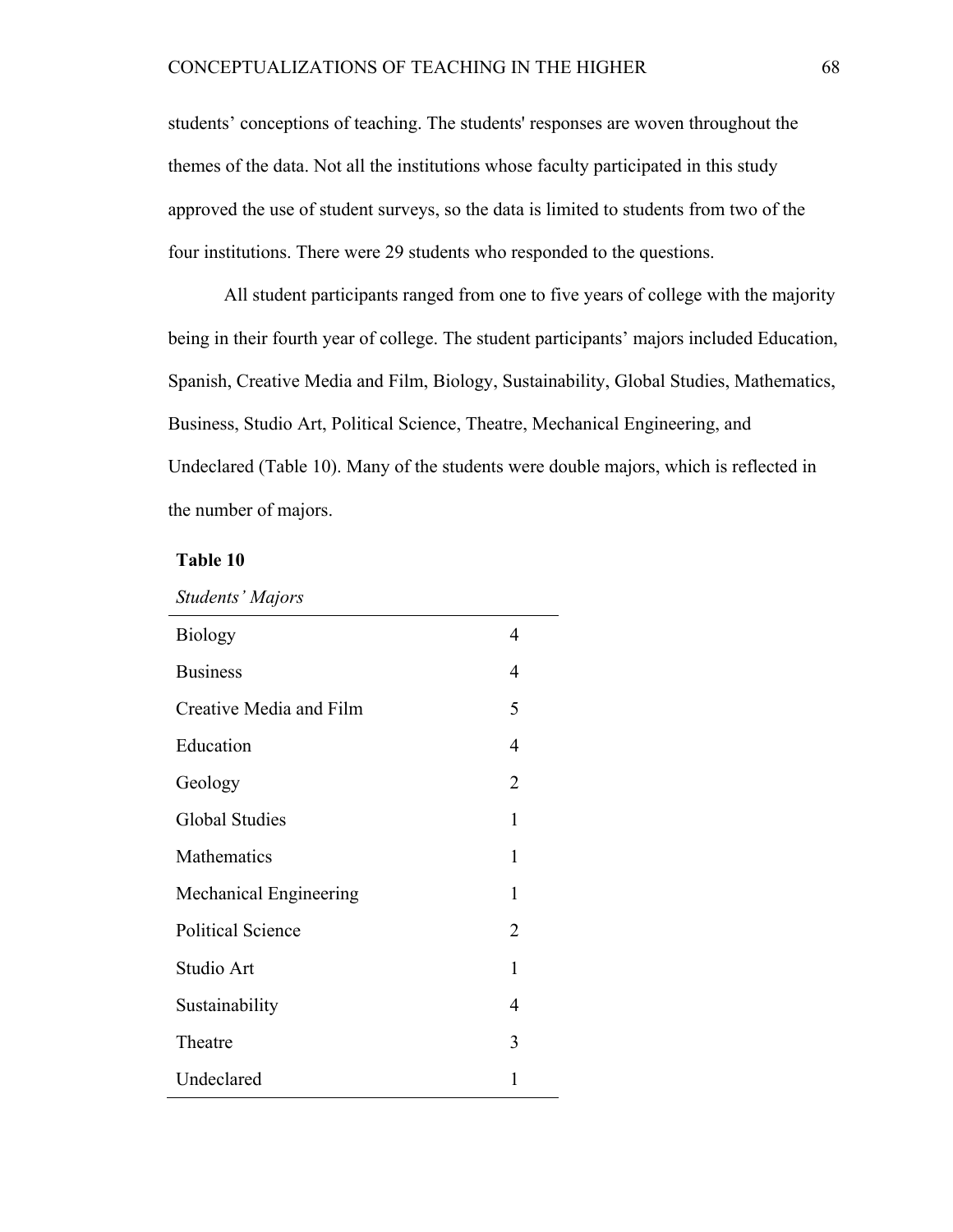#### *Data Analysis Methods*

After the ATI surveys were completed, faculty participants were interviewed about their beliefs about teaching and learning during three interviews. Each of the three interviews lasted anywhere from 30 to 60 minutes and provided rich data about faculty's perspectives of teaching and learning in higher education at institutions that offer a liberal arts experience. Once the interviews were conducted, they were transcribed and coded.

Since all the interviews were held virtually via Zoom, they were recorded in Zoom while I took handwritten notes. The interviews were then transcribed using the Zoom software. Afterwards, I cleaned up the transcriptions to make sure the participant's ideas were accurately captured and represented with the correct spacing, punctuation, and emphasis. Once the interviews were transcribed, they were then coded.

In the initial round of coding, I identified 262 codes. The process of the initial round of coding included coding the interviews digitally in a Word document. I then printed the codes, cut up the codes, and sorted them into like ideas. This resulted in 21 categories with 141 subcategories.

From there, I looked holistically at the categories to find ways to collapse the codes and categories to reduce the codes while still representing the participants' ideas about teaching and learning. The second round of coding allowed me the opportunity to reduce the codes and only use codes that correlated with the research questions. To do this, I combined like codes within the categories to eliminate duplicates and to help clarify the subcategories even more.

The codes were then grouped together to form themes. This resulted in four total themes and the codes that comprise them, presented in Table 11.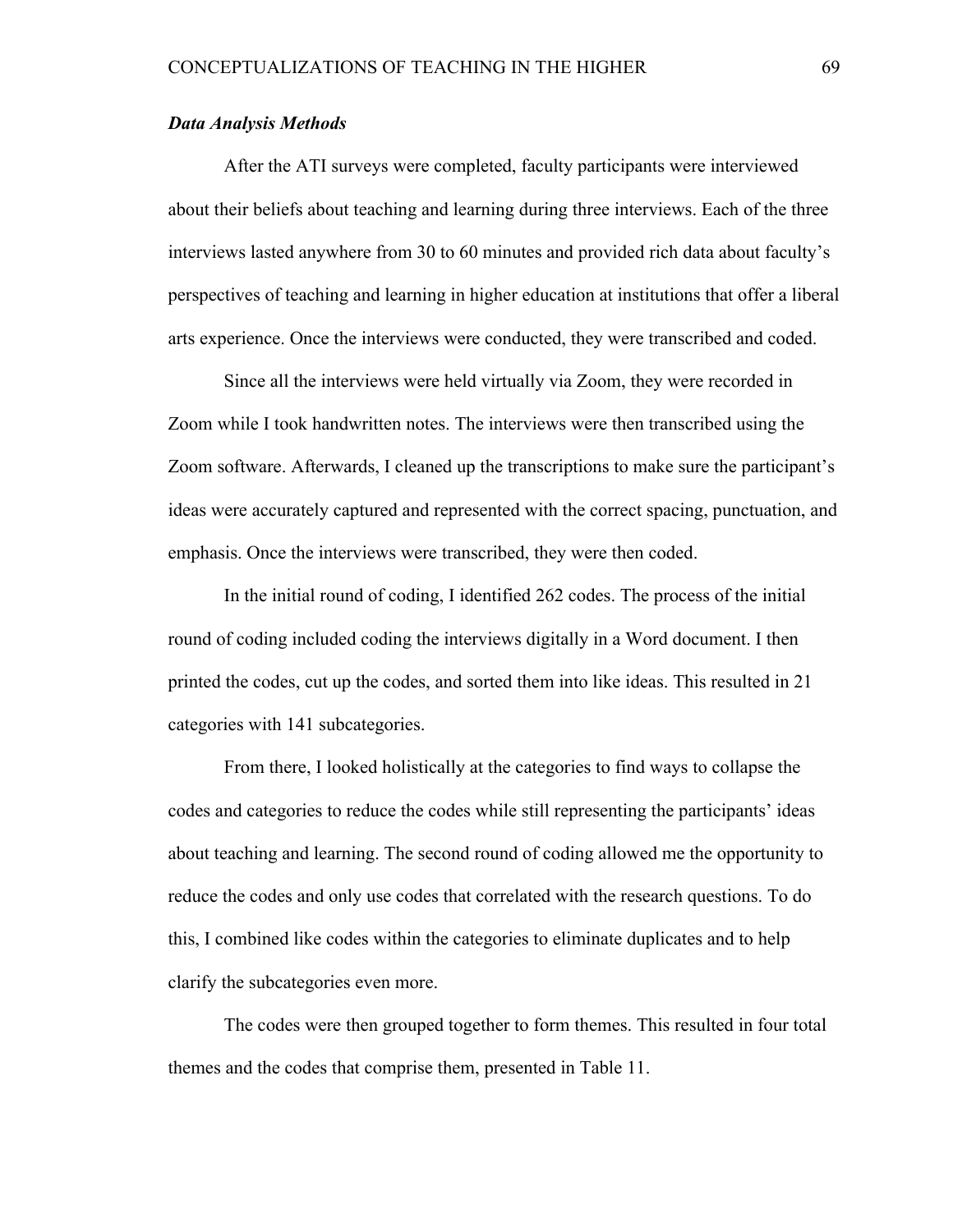# CONCEPTUALIZATIONS OF TEACHING IN THE HIGHER  $70$

| INCEPTUALIZATIONS OF TEACHING IN THE HIGHER |  |
|---------------------------------------------|--|
|                                             |  |
|                                             |  |
|                                             |  |

| Themes                      | Codes                                                                      |
|-----------------------------|----------------------------------------------------------------------------|
| Influences to teaching      | Own education experiences inform teaching                                  |
|                             | Institutional practices inform teaching                                    |
|                             | Pandemic influenced the learning environment                               |
|                             | Curriculum resources inform teaching                                       |
|                             | Perceptions of college students                                            |
|                             | Ability level of student influences course design                          |
| Student engagement          | Fostering curiosity in and with student                                    |
|                             | Inviting the student into the learning process engages the<br>learner      |
|                             | Content relevance engages the student                                      |
|                             | Connectivity between student, faculty, and learning<br>engages the learner |
|                             | Faculty passion for the subject engages the learner                        |
| <b>Faculty preparedness</b> | Being a professor stretches you                                            |
|                             | Being a professor is a calling                                             |
|                             | Graduate school preparedness or lack of                                    |
|                             | Institutional teaching support                                             |
|                             | Faculty as reflective learners                                             |
| Learning conceptualizations | Learning needs to be accessible                                            |
|                             | Helping students unlearn                                                   |
|                             | Providing student support                                                  |

## **Table 11**

*List of Themes and Codes* 

## **Influences to Teaching**

Faculty may believe teaching the content/subject discipline is the priority, or they may believe that teaching is not just about the content but also about recognizing that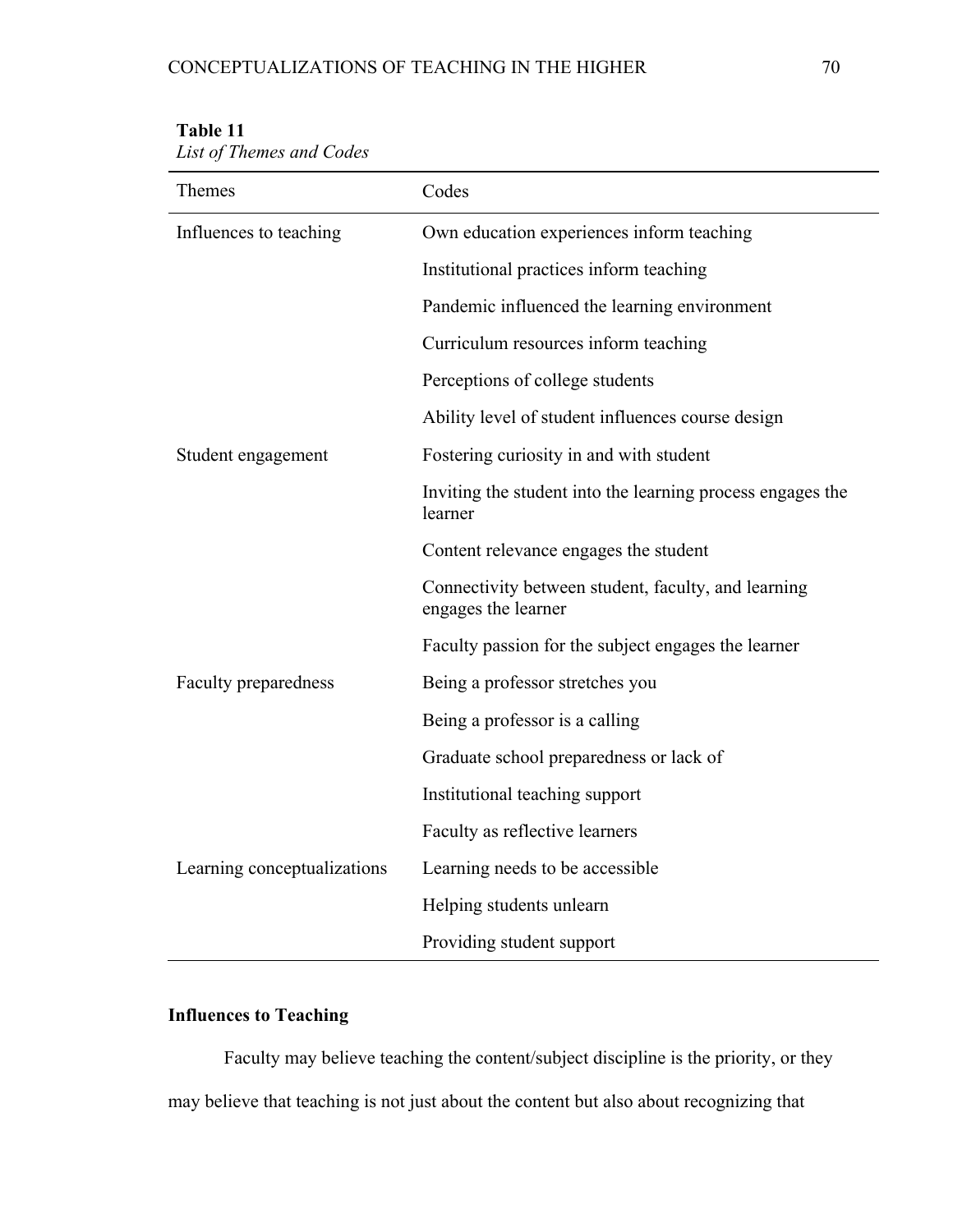students have additional responsibilities or demands placed on them from outside influences in addition to their education demands. As evident throughout my research, how the participants in this study approach their teaching is unique to each faculty member due to their own beliefs about teaching. And those beliefs, quite often, are based on their own experiences as students and professors.

There are many layers as to how faculty think or what they believe about teaching, but the most consistent idea is that how faculty approach their teaching is based on their beliefs about teaching. Shulman's (1986, 1987, 2005) work explains the complexities of teaching where the professional must know their craft, apply the theory, and be pedagogically sound. In other words, how faculty view teaching has an impact on their approach to teaching. These finding echoes what the literature stated about faculty needing to be aware of their beliefs about learning and how those beliefs impact their own beliefs and approach to teaching as well as how they see their students (Samuelowicz & Bain, 2001; Kreber, 2010).

Beliefs about teaching and teaching practices are inextricably linked. Teaching practices executed in the classroom vary due to what the faculty believe about teaching. Faculty shared many ideas about their beliefs about teaching and their approaches to teaching, but a key factor is understanding how the faculty's conceptualization of teaching is established. How faculty conceptualize their teaching is based on their experiences with teaching. The way they view teaching informs their practice. Pratt (1992) would say that the influences faculty face, whether from their own teaching or how they were taught, informs the faculty's practice. Pratt also argues that teaching is informed by the faculty's beliefs, intentions, and values, which vary from person to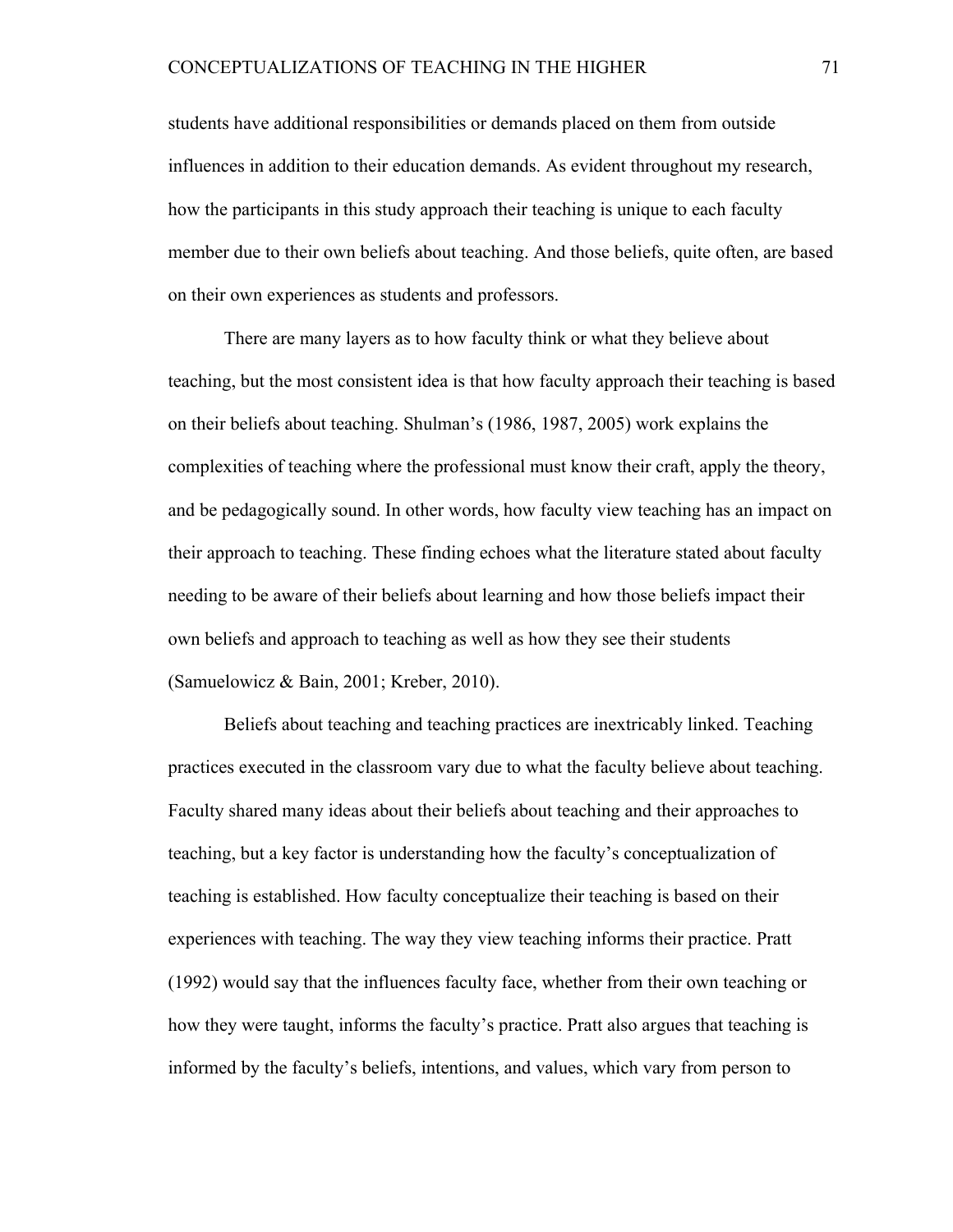person, hence the complexity of the term "to teach." Will believes that teaching represents educating the students to be deep thinkers. He said, "I really think to me, teaching is about getting students to think critically and ideally have a love of learning." Participants also described an evolution of teaching. They said that teaching used to be about repeating what they had learned, but now they have different notions of teaching. Prior to being in the classroom, Will "had heard that teaching was about mimicking how teaching had been done to me before." He has since learned that being in the classroom is more than mimicking what he had learned. Hannah shared her understanding about the approach to teaching by saying "whenever we're in a new situation or we don't know how to do something, we tend to fall back on what we've always done or what we've seen done by others." Hannah is speaking from her experience as an educator in that when educators first enter the classroom, they often fall back on the way they were taught as students. This affirms prior research (Alsup, 2003; Brownell & Tanner, 2012; Nesje et al., 2018; Trautwein, 2018) regarding how educators default to teaching from their own experiences as learners.

Since there were five faculty who shared their experiences with classroom environments that influenced their teaching, Vygotsky's (1978; 1986) sociocultural theory can be applied. Vygotsky's work focuses on the impact that social construction has on an individual. Vygotsky believed in the sociocultural approach to construction of self in that the individual's identity is shaped and structured by the environment or by other people. When asked questions about teaching during the interviews, all 15 participants shared their experiences with teaching and what influenced their teaching. One way that faculty conceptualize teaching is based on their experiences with teaching,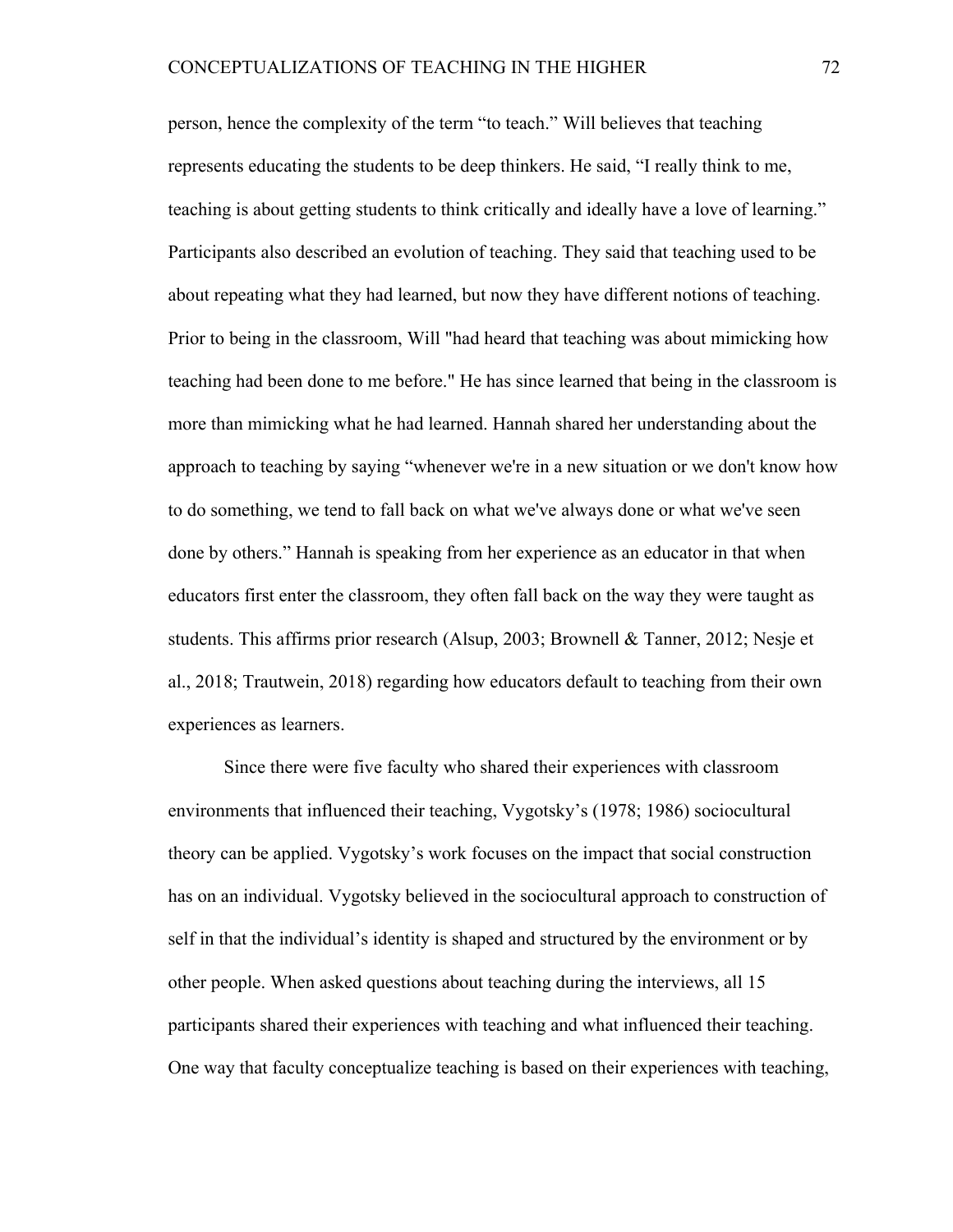whether that is from their own education as a student or is from their own professional teaching experiences. A second way that faculty conceptualized teaching was to talk about what informs their teaching, and they highlighted a variety of teaching influences. Some influences were their own teaching experiences and learning styles while others were institutional policies and curriculum resources. All these influences provided explanations for how the faculty conceptualized teaching and how they self-reported their enactment of these conceptualizations in their classroom.

## *Own Education Experiences Inform Teaching*

When thinking about how their own education experiences inform teaching, all 15 faculty shared stories of memorable teachers who provided both positive and negative experiences and thus were positive or negative models for the faculty's own teaching. When asked what influenced his teaching style, Will stated, "past experience with teachers. We know those who have done a great job and those who haven't done a good job and we can reflect on why." Will provided an example of a negative memorable professor:

There was a professor of computer science … but I struggled with [computer science], and I went and talked to him about it, and he said, well, you need to figure that out. And just horrible, horrible, horrible, and so I ended up, you know, in the hole, and, and, failing that class because I could never catch up and I'd asked him for help, and I just didn't know what else to do. And so that's been a pretty valuable experience for me and how not to teach and to try to make sure I'm listening [to the students].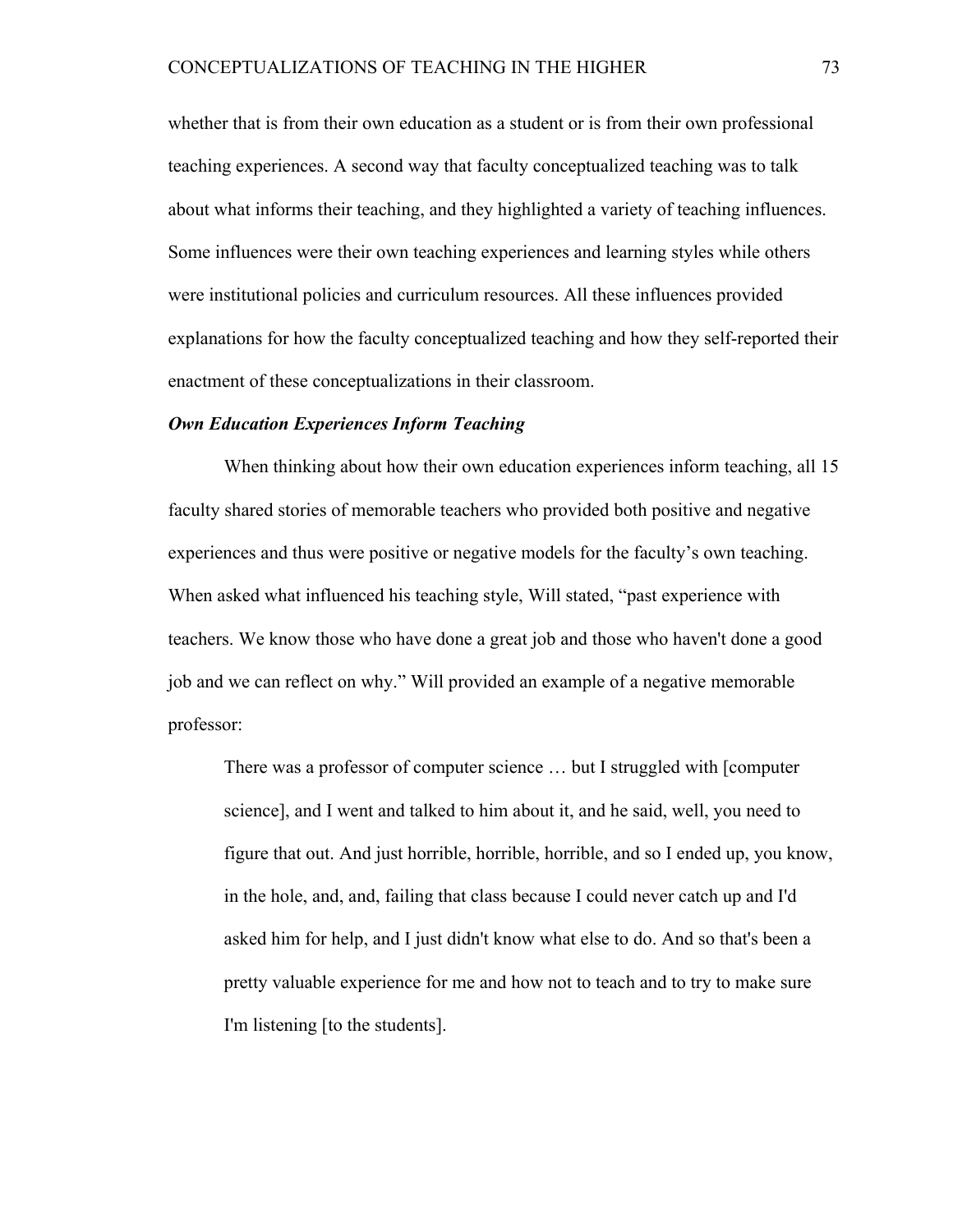This experience made sure Will makes an effort to hear his students to best support their learning. His conceptualization of teaching, being there for the student, is based on his own negative educational experience. Michelle shared a similar situation in her education and said, "my own experience with, as a student, definitely informs my choices" and shared an example of a professor who killed her love of a subject:

And that professor was so, lackluster doesn't even cover it. It was so clear that she resented having to teach this class. And that she looked down on everyone else in the room. And I was so glad I had all my notes from senior year high school because the only way that I, not only was it the only way I would have passed the class because she was so confusing that I couldn't even understand what she was saying, after having taken it. Thank goodness I got an "A," but I wouldn't have passed without my notes. So that, talk about a juxtaposition, and I realized this is the class that everyone takes because they have to have a math requirement. And she wants to teach the people who love math, and she doesn't realize that some of us are here and I, I never took math again, so there went my double major.

(laughed) She killed it.

Michelle's experience with this teacher changed her own education desire for a particular major and provided a model for what she did not want to do in the classroom. This experience informed how she views teaching, as indicated when she stated that her "passion is to help [students] find out who [they] are so [they] feel good about using [their] voice" regardless of how the students are using their voice in class. Michelle conceptualizes teaching as helping students uncover who they are as individuals. When talking to students, Michelle tells students: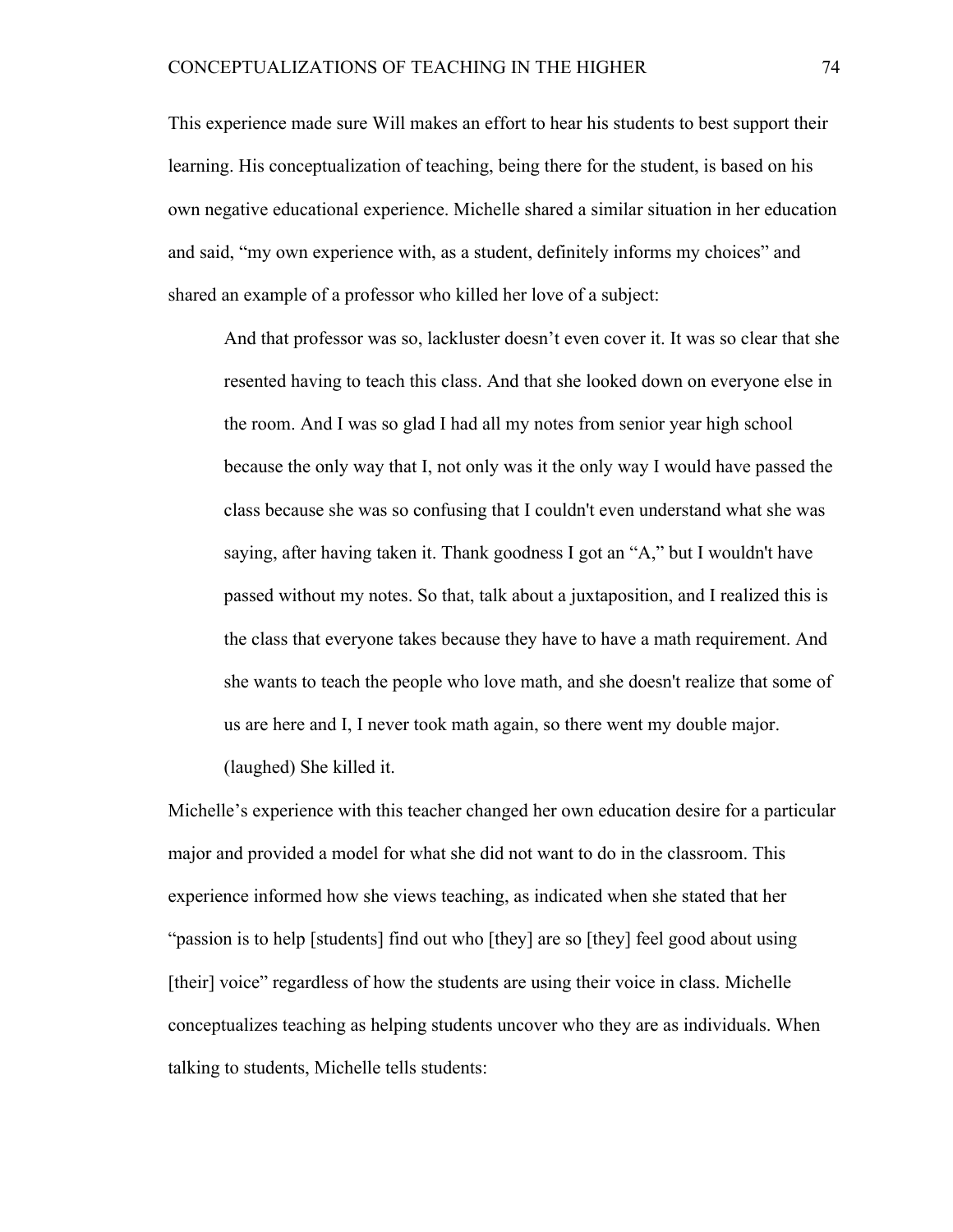My job as your teacher is not to make you a [professional], my job as your teacher is to help you figure out who you are. [To] find yourself, uncover, [and] get rid of all the junk that has been put on top of you.

Michelle shared that this discovery happens during her class when she provides class discussions and feedback on their assignments. Because her own educational experiences were about her professors telling her the information and always cramming for tests, Michelle tries to make sure that her students are involved in the learning activities, like activities where the students work collaboratively with her and their peers. Because Michelle structures her classes to include the student in the learning process, she conceptualizes teaching to be about the learner, which was evident in her ATI score, which identified her as a strongly student-centered teacher.

Similar to what Will's and Michelle's negative educational experiences, Danielle remembered a time when her degree program did not encourage her as a student. Danielle said, "So I'm able to bring in all kinds of elements into the, into the [subject]. And I think that's because as I told you yesterday, when I did my bachelor's degree, I had no variety." Danielle recognizes that her own educational experience informed how she taught in her classes. She mentioned that she makes a point to include choice in the course assignments, so students are a part of the learning process. Danielle's conceptualization of teaching is the value of the student being a part of the learning process. Danielle provided examples of how to includes the learner when explaining that she asks for their input about assignments, engages with them during class discussions, and encourages them to use discipline-specific vocabulary. Her belief about students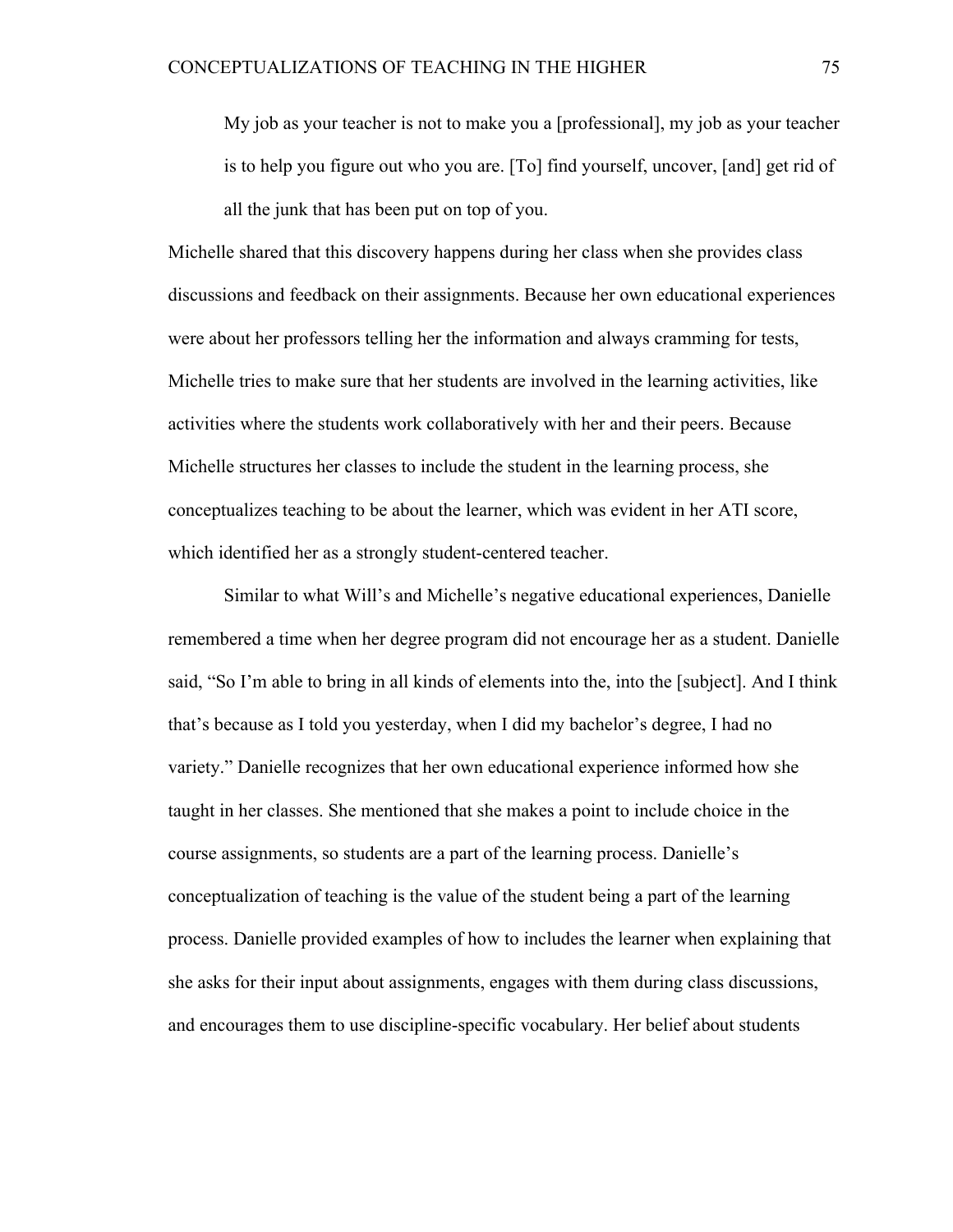being a part of the learning correlated with her ATI score where she identified as a mildly student-centered teacher.

Not only did faculty express that their learning experiences influenced their teaching; they also shared that their own learning styles inform their practice. When speaking about her own educational experience, Michelle shared that her professors taught the subject as if it was the most important thing, as if it was God. She stated:

Because [teaching the concepts is] a conversation but it's not God, and I think it was too much of a god when I was a student and I felt that and it just, it was a turn off.... I was good at taking tests and I was good at cramming, and I was really good at taking good notes, so that I could cram later. I was a good on-paper student. I learned what I needed to learn from my craft, so I could talk about it, and do it, demonstrate it and what not, but I don't remember a whole lot of stuff um because I was taught to be a good on paper student because that was what the emphasis was it was not on the whole person learning this stuff.

Michelle shared that her professors thought the subject matter was more important than she was as a person and that turned her off from learning. She realized that she would do what was needed to complete the learning task and nothing beyond. It was not until she began teaching that Michelle realized what teaching and consequently learning was about for her and for her students. She believes her own education encouraged her to reflect on what she believed about herself as a learner changed as she understood more about teaching. Her learning experience taught her what kind of professor she did not want to be; someone who cares more about the content than the student. The desire to care for the student and help them develop personally is expressed throughout all her interview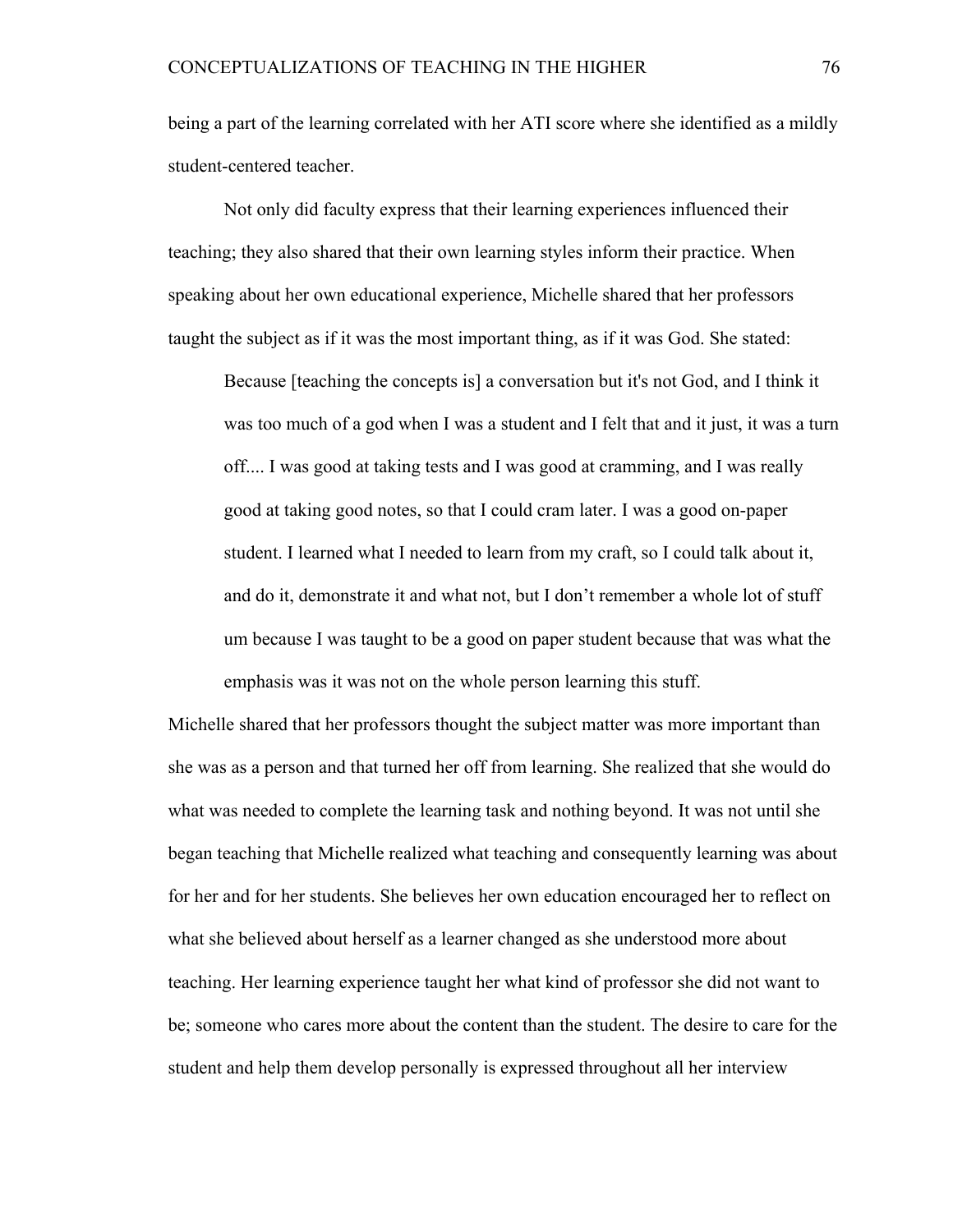responses, particularly when she talks about being an educator, which confirms that Michelle conceptualizes teaching as helping students uncover who they are individuals.

All 15 participants shared stories about their professors' teaching and provided examples of experiences that helped them in their conceptualization of teaching which include being there for the students, helping students uncover who they are as individuals, and including the learning in the learning process. These experiences included opportunities where the faculty felt heard, valued, supported, and encouraged in their learning process as students. In addition to what was learned from professors, one faculty member shared what he learned from his coaches, who were also his teachers in high school. Eric said, "some of the things that I've learned from coaches have helped me, uh, become a better teacher." Eric shared that he learned the importance of encouraging students in his classes, teaching strategies where his professors modeled analogies which he now uses a similar teaching approach in his courses, and the value of providing activity practice within his lessons. Eric mentioned how his own educational experiences informed how he wanted to be as a teacher. He conceptualizes that teaching is about including the learner in the process as well as providing opportunities for the students to practice what they are learning. Instead of Eric only lecturing the concepts and expecting the students to master the concepts, he shared that he provides practice activities within his class lessons.

Similarly, Hannah shared that her teaching style is based on what she "fundamentally believes about people as learners, um, that we learn when we get to do, and we learn when we get to interact." Hannah believes that learners' experiences impact their learning, and this is based on her own educational experiences. She said that she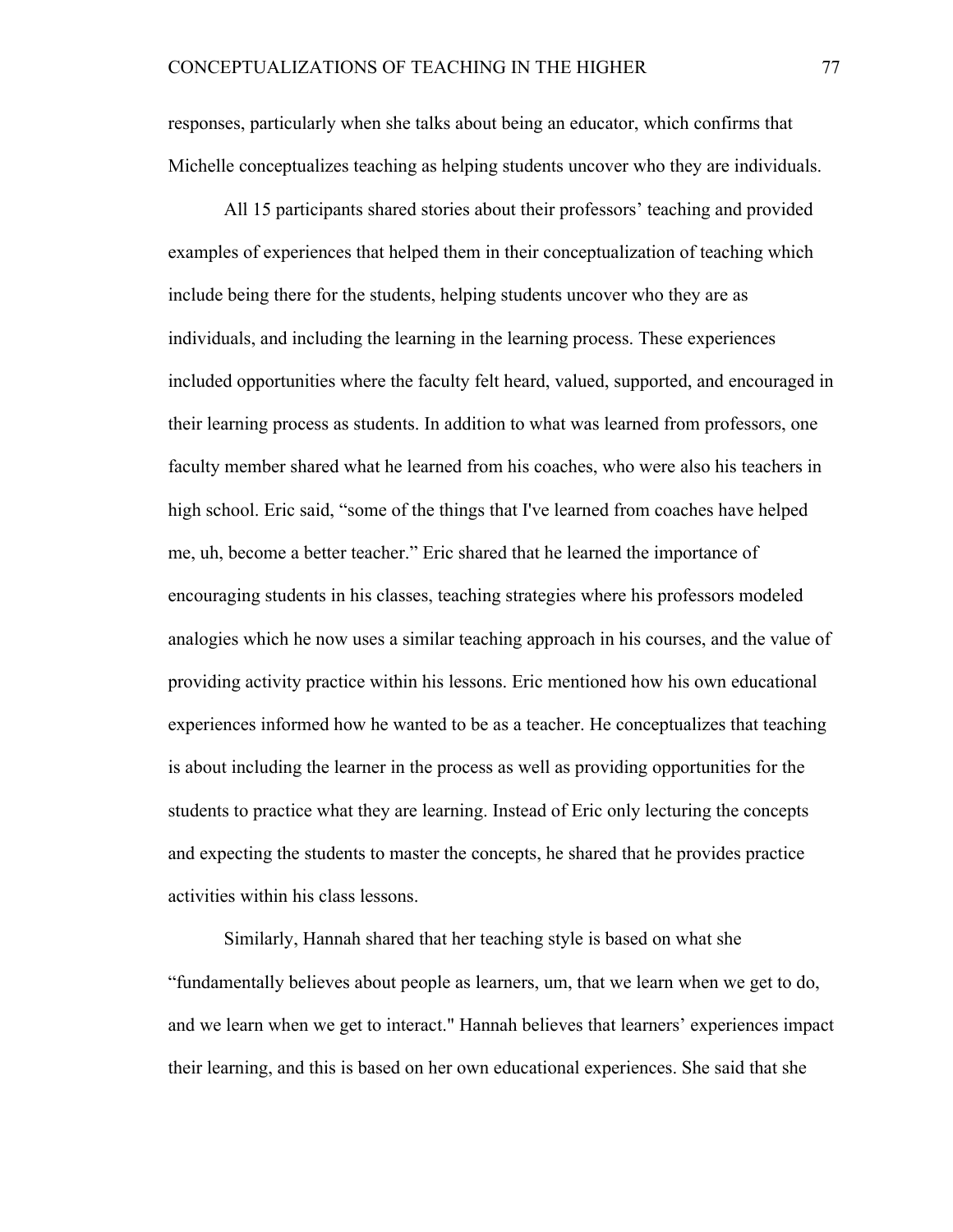doesn't "really remember the things that [her professors] did. What [she] remember[s] is how they made [her] feel and how [she] felt empowered and included." Hannah believes that how she was taught was more important than what she was taught. That sense of belonging was important to her and has helped inform her conceptualization of teaching in that she believes making sure the learner is a part of the learning. In fact, she makes a point to be available for her students and provides opportunities in class for interactions between students and with her to occur. In the ATI, Hannah's responses demonstrated that she is moderately student-centered. Hannah's ATI results and interview responses demonstrated that she conceptualizes teaching as an opportunity to engage the learner in a safe environment.

There were times when the participants shared both positive and negative experiences that impacted their own teaching practice. For example, while Michelle shared a negative experience that affected her education and perspective about teaching, she also shared a story about a math teacher that instilled a love of math:

She was passionate about pre-calculus—passionate about math—and she made it logical, and she made it fun and funny and the way she spoke about math it was something that was alive, it was, um, a conversation, not a formula and the formula was just shorthand for the conversation of a philosophy and WHOA, this is great. I mean I actually considered a double major in music and math because of her.

Together, Michelle's positive experience and negative experiences, provided the foundation for to her be a strongly student-centered teacher because she had learned ways to teach that enhanced and discouraged her learning. These experiences provided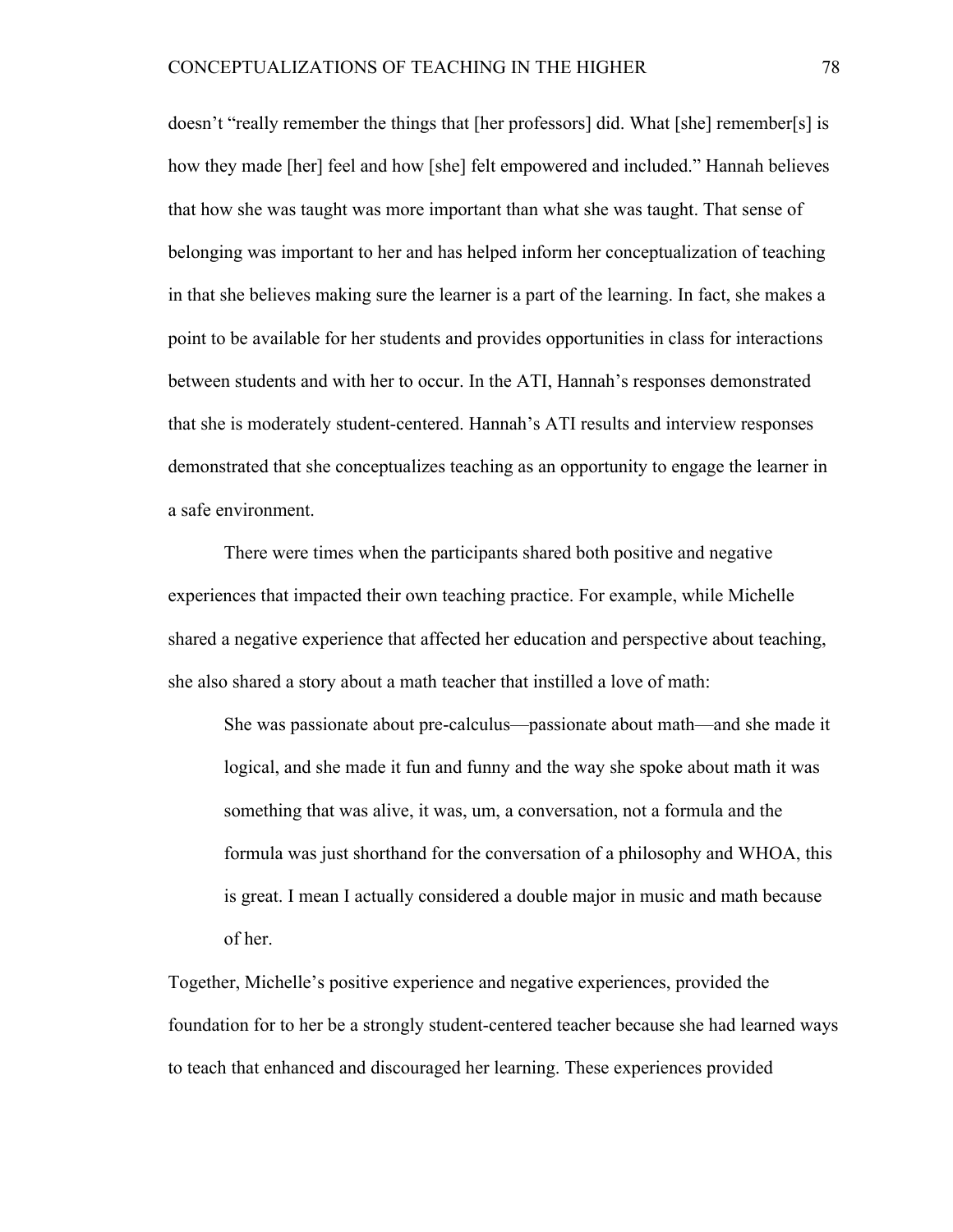Michelle with the foundation to learn what she believes about teaching, which is to provide opportunities for students to be the best versions of themselves.

Faculty's learning experiences inform the way they conceptualize teaching. They have learned about ways to teach (and ways not to teach) based on their own experiences in the classroom as students throughout their education. The faculty have taken those experiences to inform what they conceptualize about teaching and their approach to teaching.

## *Institutional Practices Inform Teaching*

Institutional norms and policies also influence how faculty teach. For example, some institutions expect faculty to serve on committees, recruit students, publish scholarly work, assess institutional outcomes, contribute to the strategic plan, and present at professional development workshops or conferences in addition to teaching. There were nine participants who explicitly discussed how the institution where they work influenced their teaching practice due to expectations from the administration, the institution's mission statement, and the environment of the community.

Where the faculty work influences what the faculty believe about teaching and how they practice their craft. Trautwein's (2018) work shows that the hierarchical order institutions place on these tasks can influence how the faculty find the balance among the three pillars of the professoriate: teaching, research, and service. For the institutions that provide a liberal arts experience, there are times when the balance between teaching and other responsibilities such as publishing research, assessing institutional outcomes, recruiting students, and serving on committees is unclear. For instance, when asked about being able to publish, Eric said, "I feel like I spent a lot of time preparing for classes. And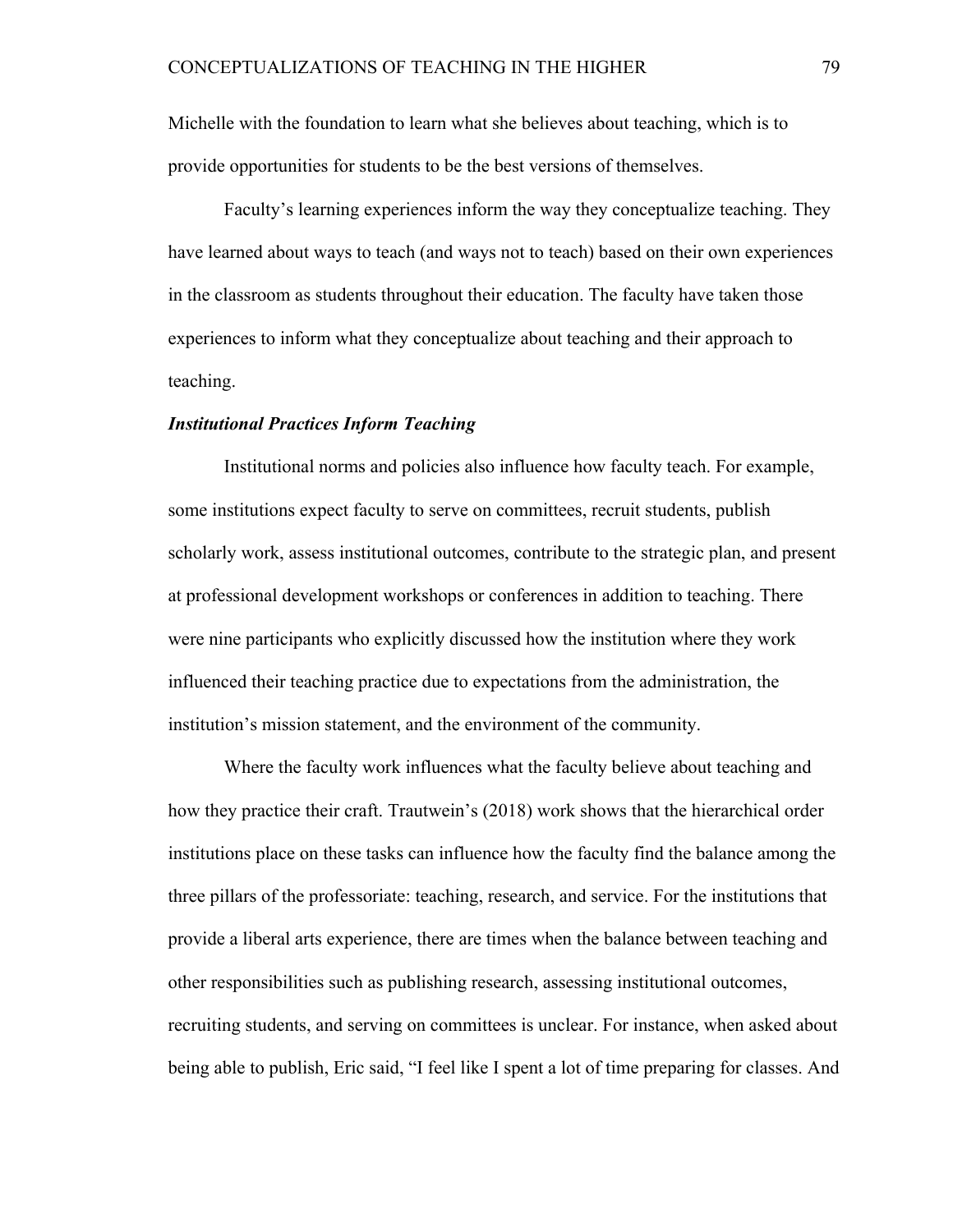I, I just I don't have the energy [to publish]." Will furthered the point about the difficulties involves and said "Uh, and so maybe I'd say feedback, having time for research or being pulled in too many directions to get research done. Those are, those are the challenges." Hannah mentioned the importance of work-life balance when teaching because she perceives that American culture is about being busy and doing more instead of "emphasizing a balance between life and work." Furthermore, if the institution's expectations about publishing are unclear, then faculty may find it difficult to balance teaching with the other institutional practices as they may decide what they are more interested in doing. Mike reinforced the idea that the institutional policies inform the teaching when he said, "depending on the institution, the amount of research would vary for sure." If an institution requires faculty to publish for a majority of their job, they might be unable to dedicate much time to teaching. For example, Kelly said:

One of our prongs [of working at Midwest University] is scholarship, but scholarship is a very broad term. And if you look in our policy manuals, if you look in like our annual self-evaluations, there is a lot of space and expectations for research. However, no one comes out and says that, and there's not a lot of release time for research. There, there is release time, but you have to apply for it. There are sabbaticals…[research is] supported, but it's minimally because [Midwest University] would call themself a teaching institution. Like they have great pride and using that term, however, it's a prong. So if you showed up for promotion of any form, like if that's going from assistant to associate or associate to professor, you have to have scholarship and in my field that is research, other fields like art it would maybe be creative endeavors.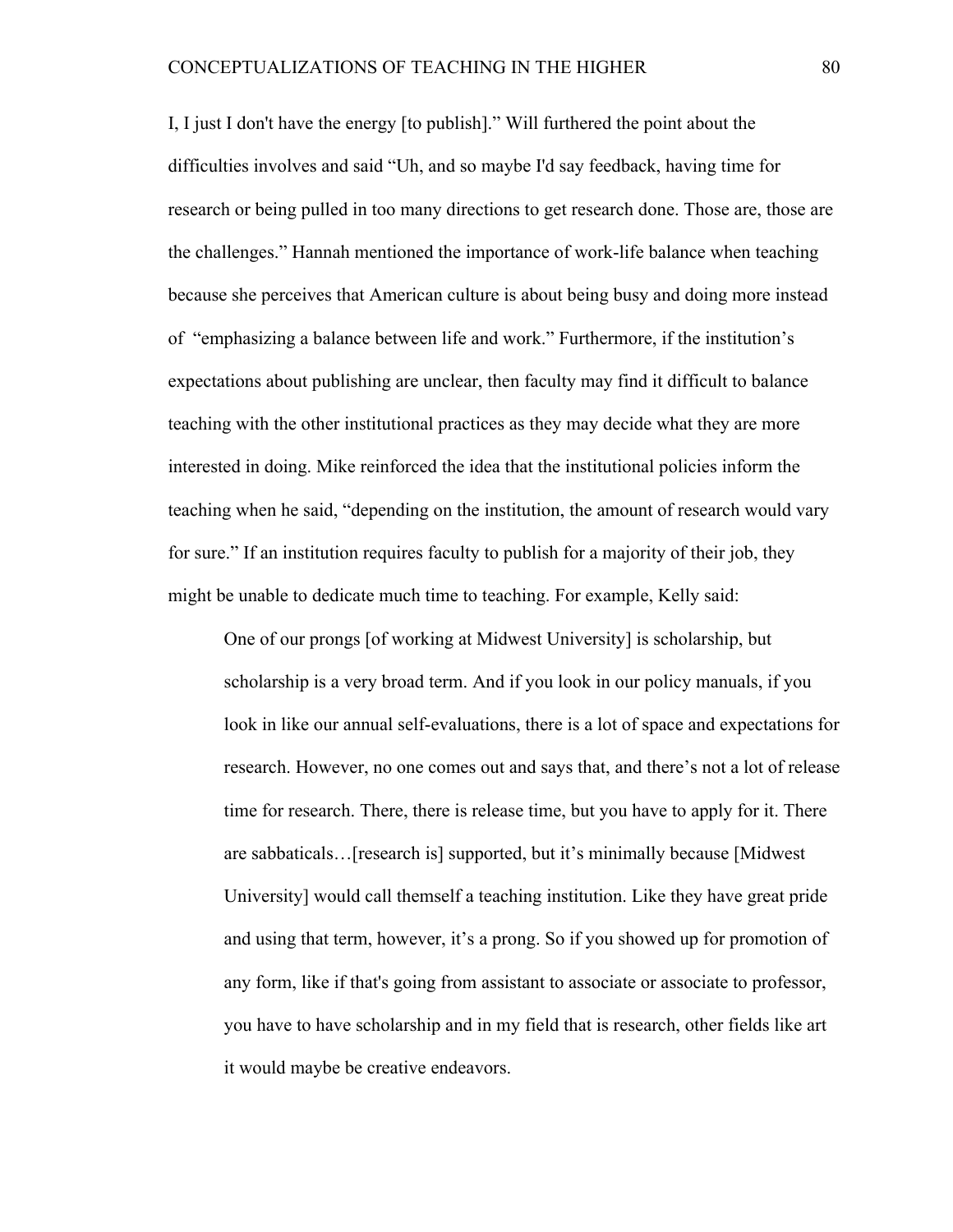Kelly shares that scholarship is supported, but it is something the faculty have to request or ask for, even if it is a part of their job. If an institution prides itself on being a teaching college but also demands its faculty be accomplished in their fields, then the institution itself may impact how the faculty approach the balance of their teaching and scholarship load.

Scholarship is often how faculty learn more about their craft and strengthen their expertise in their field, learning insights about their subject. For example, Matt said, "part of the passion I bring back to the classroom [is] because I do these projects and I bring that passion back." If institutions do not support the scholarship, then the faculty are not able to bring what they learned about their content into their courses. An argument for institutions supporting faculty in their scholarship includes the possible opportunities to involve students and support their academics. Kelly argues that if one is not publishing or producing scholarship:

How are you engaging and collaborating with professionals? You are using the same content and there's no way your current; There's just no way. And so like for me, I think it keeps me in the literature, it keeps me fresh.

Staying relevant in content means staying abreast of the literature and actively seeking scholarship opportunities whether that means writing or presenting. Therefore, if an institution expects their faculty to have scholarship but does not provide time or funding for this activity, they are possibly communicating that the scholarship is not an important part of teaching when the argument is that scholarship is a very active role in teaching in higher education. Samantha furthered Kelly's sentiments and explained that scholarship is an integral part of the promotion process, as Kelly mentioned. Samantha said,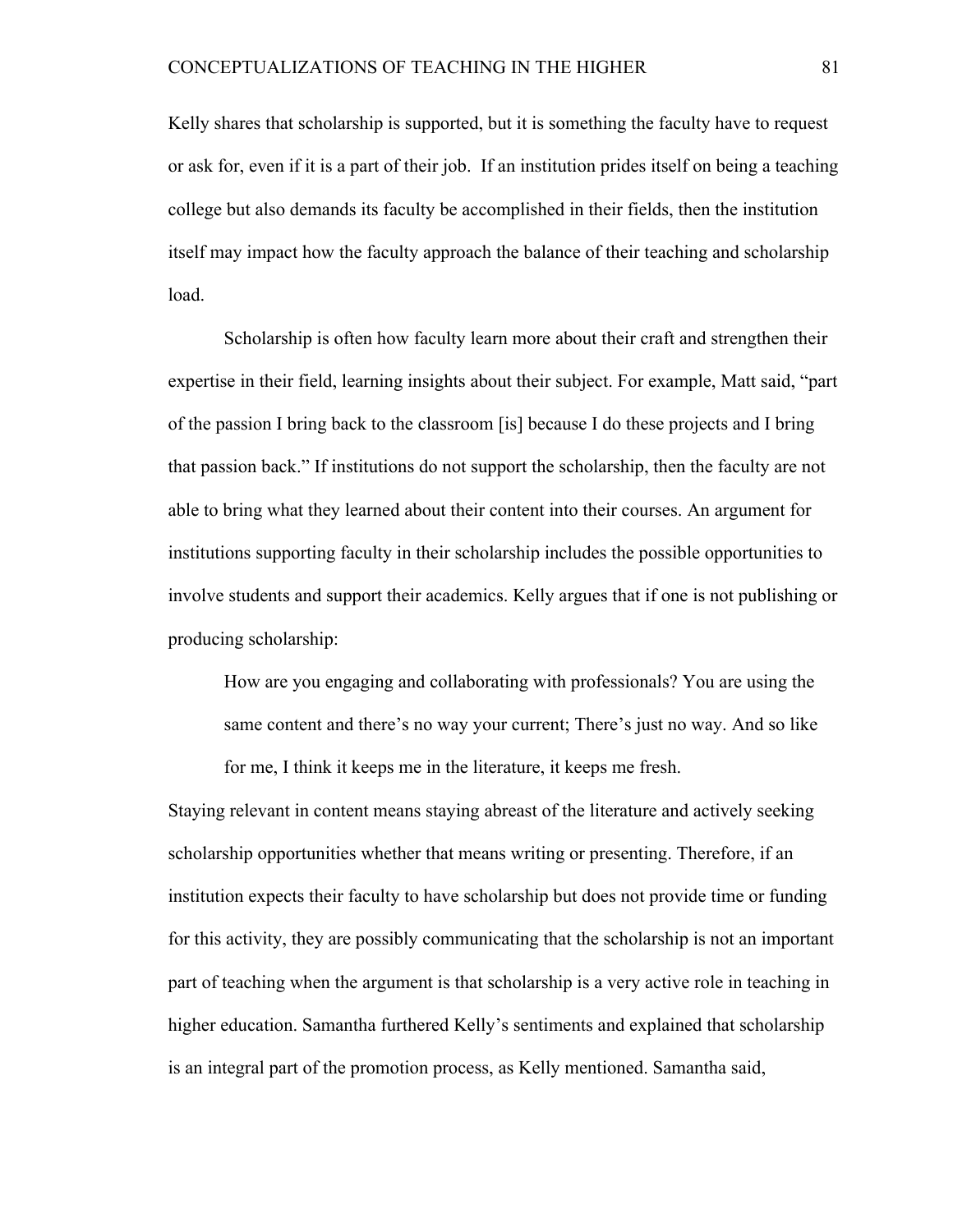And I was on the promotion committee for a while. And the question always arises [from the faculty who are seeking promotion], why didn't I get promotion, where you're not really doing any professional development. [The faculty wonder] What does that mean? How many books do I need to publish? Am I supposed to be reviewer for a journal? Am I supposed to write a paper, do I have to go to a certain number? Just tell me what to do.

Sometimes the faculty are expected to publish, but the institution might not provide the course release, time, or space for publishing to happen. Kelly and Samantha's experiences show that the institution's influence can inform how much time faculty designate for teaching. If an institution, such as a liberal arts college, emphasizes the teaching prong of the three tiers of being an academic, then theoretically the institution promotes, supports, and encourages more time to be delegated towards teaching. Therefore, as echoed in Marrs' (2009) work, institutions that deliver a liberal arts experience, expect an emphasis on the role of teaching more so than scholarship.

One faculty shows that if the institution does not explicitly support the scholarship by providing time and funding, faculty might not be as passionate and as knowledgeable about their field which in turn could impact their teaching. Shelly shared how at her institution she does not feel she has time to work on her scholarship due to demands placed on her. She said, "I don't have time, um. Yeah. They're just there isn't time to [publish], not not as much as is asked of us. You know we don't have any, we can't do release time, classes won't get taught then."

Furthermore, the institution's emphasis within the three pillars of academia can influence how a faculty member approaches their courses. For example, one faculty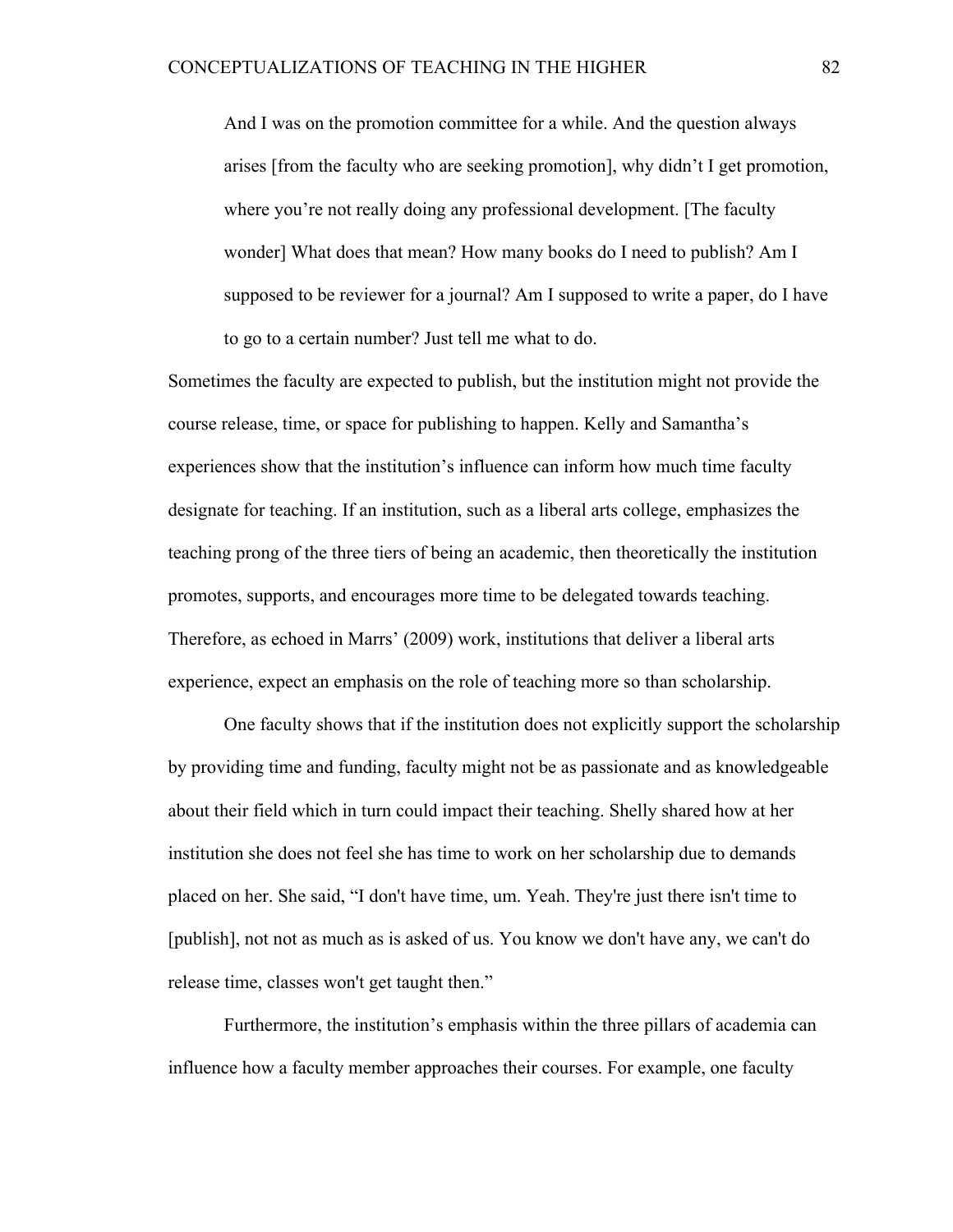member shared that his purpose is not just about teaching. Mike said, "If I'm looking at [the purpose of being a professor] from the perspective of say, the administrative, my purpose is to prepare students for academic writing throughout their college career for the main courses that I teach." Mike believes that while teaching is his job, as provided by the institution, he believes that is a part of his job. Mike continues by saying that another part of teaching is helping students adjust to college. If Mike's institution emphasizes that teaching is more important than student/learner support, then the faculty member may not be able to support the student in a variety of ways to adjust to college life and learn about being an adult. Mike's conceptualization of teaching is about having a sense that part of being an educator is teaching students academic skills while also supporting their growth as adults. Mike believes that a part of teaching is supporting students with learning how to balance being a student and a person trying to learn life lessons like balancing school and a job and turning in homework while practicing time management skills. April's experience is similar to Mike's in that the institution might not support the faculty to support the learner. April said:

the struggle of having some balance between being, being really engaged in the teaching part of it, caring a lot about the students, which as you know, some of them take a lot more attention than others do…I actually think that I'm working harder than I need to, to be effective. I guess one thing I'm grateful for is, at Midwest College we emphasize the teaching instead of the research. And that used to really bother me because I wanted to be doing more research and writing and conferencing and whatnot. But that I've kind of over the years yielded that desire to just being more focused on my current students and in my past, and my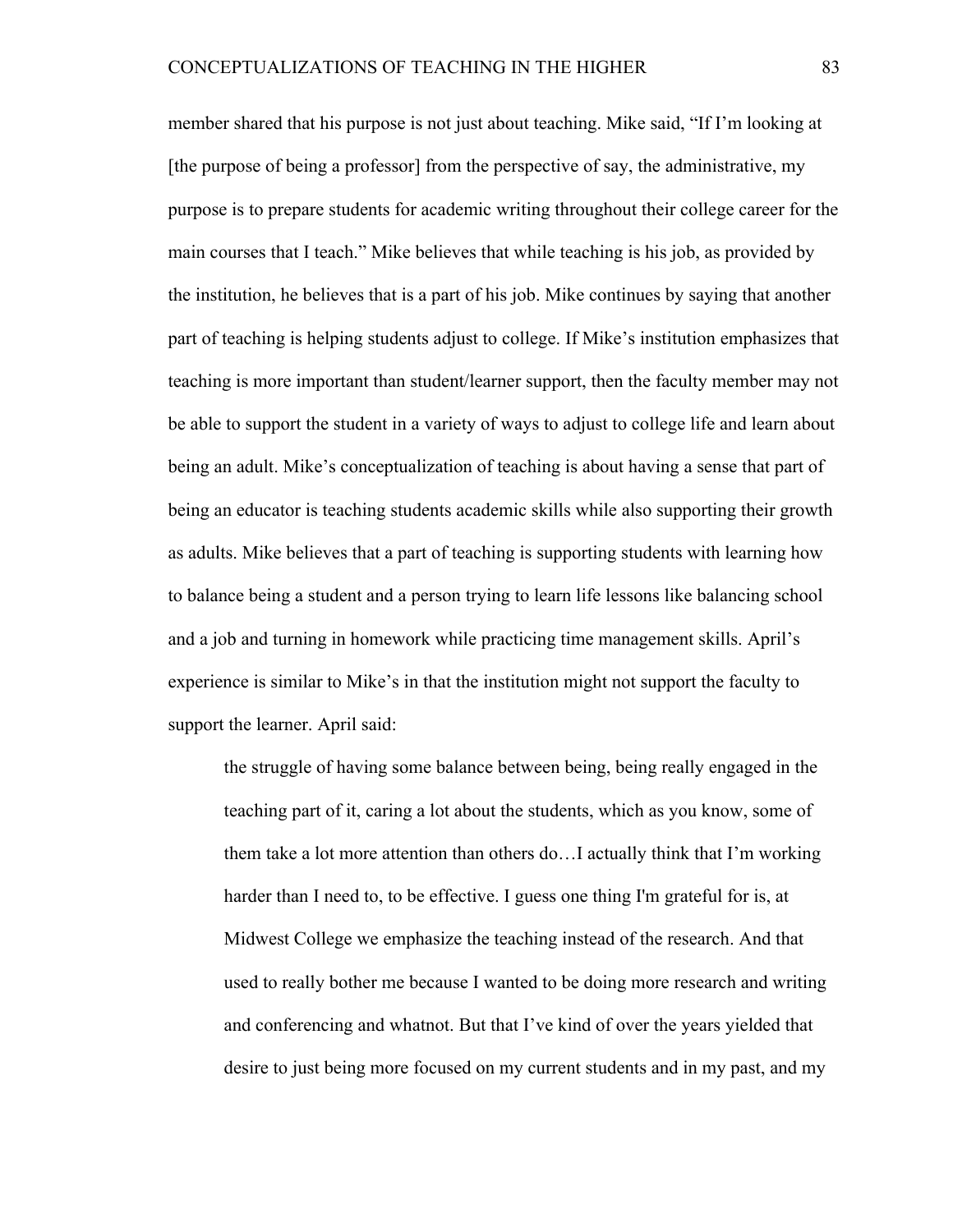previous students, I'm still pretty, pretty actively involved with a lot of my former students as well in terms of life support, job seeking and things like that.

When April first started teaching, she was annoyed that her institution was not as focused on scholarship as she wanted, but as she continued her teaching career, she saw the value of having scholarship and teaching expectations placed on her by the institution. April believes that teaching is about having a balance among content delivery, meeting students' needs, and being an engaging professor.

In their work about faculty motivation, Darby and Newman (2014) state that institutional support and offerings influence whether faculty feel supported in their teaching, scholarship, and service. Shelly provided an example of how the institution informs how she approaches her courses by including the students in the learning. Shelly said the purpose of her institution, "is to train people, to train younger, young people to be world citizens. [To educate students] to be more aware and alert to what's happening in the world and, and to serve the world in some way." Shelly shared ways in which she assigns projects and activities in class that challenge students. Michelle states that an institution that delivers a liberal arts experience should offer an education that is about "teaching people how to learn their entire lives." The mission of the institution influences how the faculty view teaching and, therefore, how they teach. Eric, Shelly, Danielle, and Kelly, who all work at institutions with a religious emphasis, shared that their institutions' focuses are to develop the whole person by providing a well-rounded education. These faculty shared that they could talk about God and religion, but also that they are encouraged to see the best in their students. This institutional policy influences the way the faculty view teaching and practice their craft.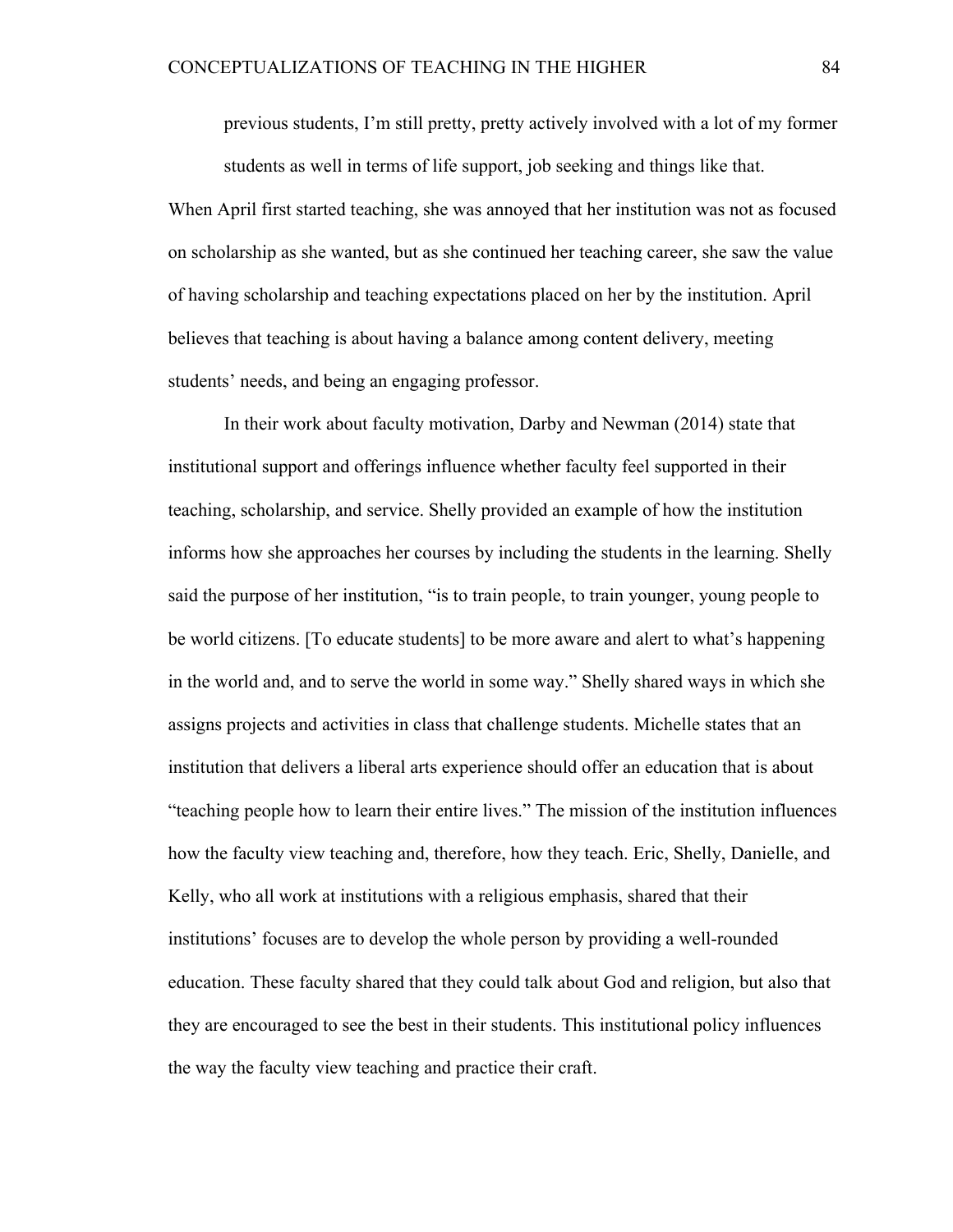The institution's structure of the three pillars can inform how faculty view teaching, and nine participants expressed the importance of being at an institution that sees the student as a person and a learner. Hannah said her institution has a "big emphasis on seeing our students as people and supporting them," and Kelly said that she likes that the institution sees the "student like not from a cognitive perspective, but from a holistic perspective, which I think goes to the whole mission of the university." Both faculty members work at institutions where the policies are centered around the student and see the student as more than just a number or price tag. The fact that these institutions value the student as a learner, this, in turn, encourages the faculty to view their students in the same way and conceptualize their teaching to match this approach to teaching.

Together or separately, the emphasis of the three pillars of the academy research, scholarship, and service—; the type of institution; the institutional demands; and the policies that institutions have in place about students and its beliefs about teaching inform how faculty conceptualize teaching. The faculty may or may not feel supported to dedicate time to teaching as well as research depending on the institution's policies and expectations regarding scholarly publishing. In summary, the institution's policies influence how faculty conceptualize teaching, which in turn impacts their practice. Therefore, the demands placed on the faculty by the institution can then influence the faculty member's teaching practice.

### *Pandemic Influenced the Learning Environment*

It is important to note that data from this dissertation was collected during the COVID-19 pandemic when many individuals in higher education struggled with teaching and learning. Students had trouble with school, and faculty had challenges with remote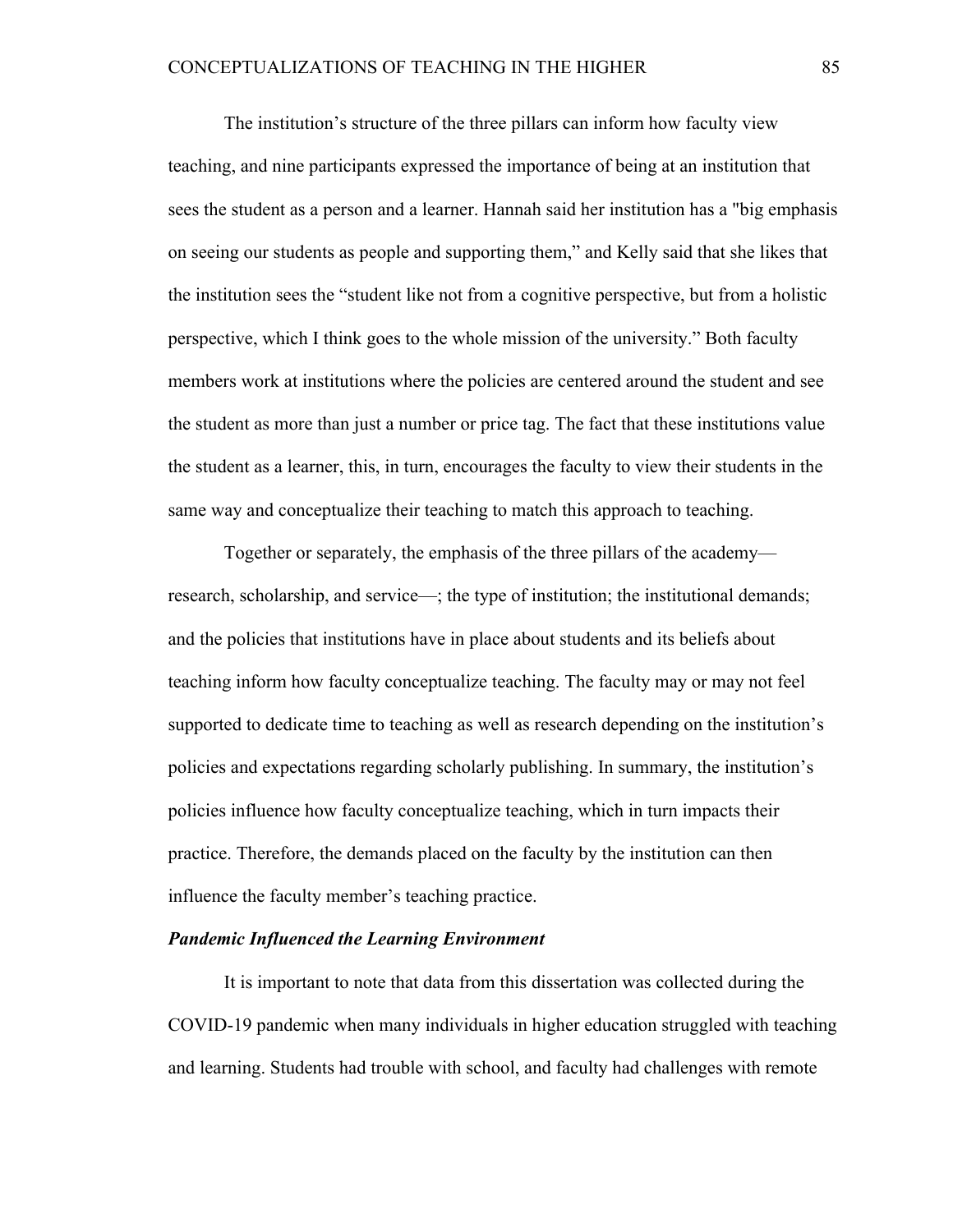teaching. While this study itself does not center on the pandemic, the pandemic is worth considering because eight participants shared their concerns and frustrations during their interviews. So, the theme pandemic influenced the learning environment came to light.

Most of the participants identified that their teaching and the students' learning suffered due to the switch to online learning because of COVID-19. Faculty felt they did not have interactive classes with the online platform. The faculty also expressed that their teaching approaches changed and that they were more lenient because of the need to support the students given the pandemic.

Because of the pandemic, many institutions closed their physical doors and switched to remote teaching and learning. This meant that faculty had to change their approaches to teaching because they switched from teaching in person to a digital platform. The participants in this study shared their experiences with the online platform Zoom. One participant shared that Zoom impacted how the professor taught and provided feedback to students. Matt said:

[Teaching is] a little bit harder over Zoom. And when in the classroom, I can be a bit more tough. On Zoom and with the pandemic in the classroom, I've purposefully been easier because everybody's going through a hard time anyways...So I think I let some people slide in my classes this semester. More so than I would in a live class, you know. They might have earned a letter grade more than they would have in a live in-person class situation just because I can't assess them that I want [inaudible] the edge and just give up.

Matt adjusted his teaching for students given the pandemic and the many factors associated with this worldwide issue, so his conceptualization of teaching is meeting the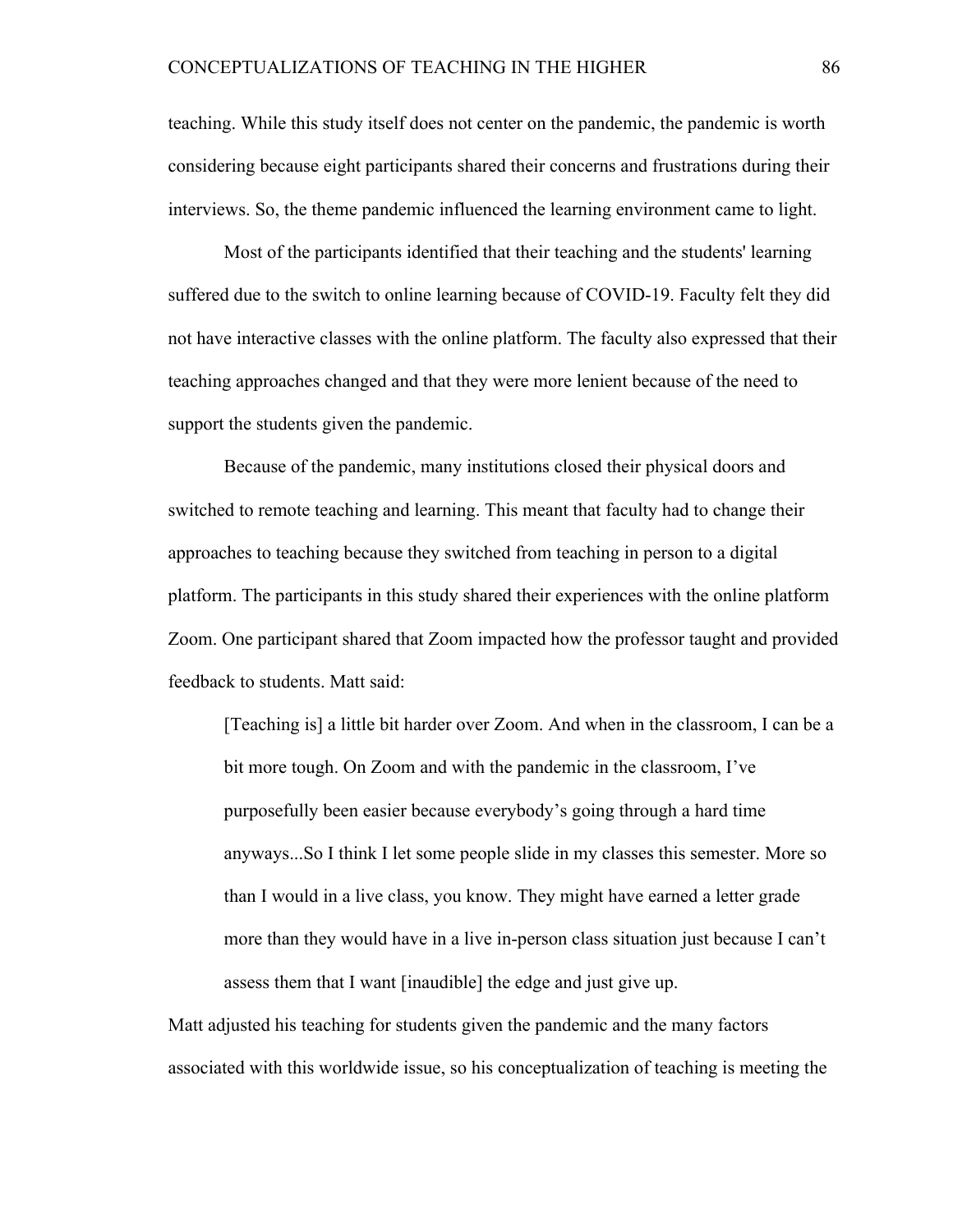students where they are, especially when there are factors outside of their control. This example demonstrates that Matt believes that teaching should be to meet the needs of the students especially during a time associated the stressful situation of rapidly switching to online teaching and learning and not necessarily having reliable internet or a conducive work environment when not at school. Participants, like Matt, felt they had to be more lenient because of classes being taught on Zoom. Their approaches have also been modified because of online teaching. For example, April said:

I guess the challenge in teaching with Zoom is that because everything takes so much more time, sometimes I end up being more lecturey than I would if I were

in the classroom because I would be more bouncing back and forth with them.

April provided an example of what happened in her Zoom classes during remote teaching that made her feel that she couldn't have the students engage in the same way online as she did when they were in person. Marie expressed similar feelings when she mentioned that she has not seen students in so long. For her this meant that teaching was becoming difficult because the connection of being physically in the same classroom with the students was missing in her teaching and interactions with her students.

Another negative experience expressed about teaching online was that nonresponsive students influenced teaching. Hannah said the "general negative thing that's happened a few times is [when] I'm teaching remotely over Zoom, asking questions and getting dead air and not having any response from any of the faces. And figuring out where do I go next?" As mentioned earlier in this paper, Hannah wants students to feel included in her classrooms and engaged in their learning. She conceptualizes teaching to be about making sure the learner is a part of the learning. Switching to online teaching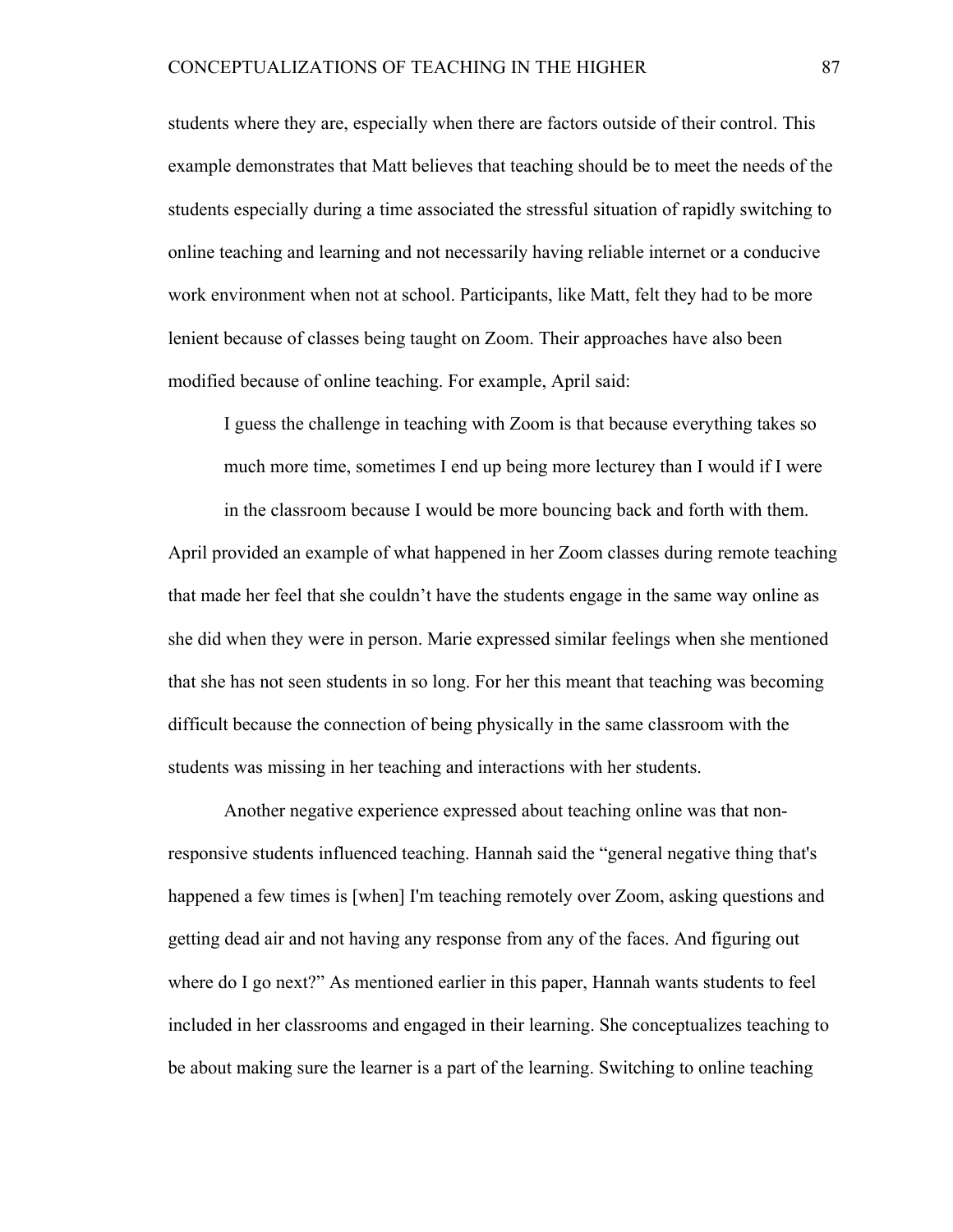impacted Hannah's class because she felt she could not engage with the students the same way as when she was in the classroom, and she also felt she could not adjust her teaching accordingly in the same way.

Faculty felt their teaching was not as good because of this online platform. In fact, several participants expressed the need to address the pandemic and its impact in the classroom. April, Marie, and Mike all shared their experiences. For example, Mike said, "I feel like every time I'm asking questions, I'm annoying them because I have to ask, through, sort of [through] a back and forth." Questions cannot be asked in the same way or of the same frequency when teaching online as opposed to in class. Mike said, "The lectures are one way" so there is not as much collaboration online versus in person, and since Mike believes in helping the students learn the material as well as grow as an individual, then teaching in a platform that at times felt one way, would not allow him to feel he was teaching his best.

Even though faculty expressed frustrations with the switch to remote teaching and feeling inadequately prepared to teach online, not all faculty felt the switch to remote teaching was a negative experience. Marie said that teaching online "forc[ed] [her] to rethink some things." Marie continued to share how she made several videos for her students that would have taken up class time, but since the students could watch them at a different time, the information from the videos did not disrupt class time, so she was able to provide more time with the students to support their learning. Kelly shared that the pandemic could provide faculty with the opportunity to keep in touch with the student population. She said:

It's not necessarily always changing your craft, but it's looking at the, the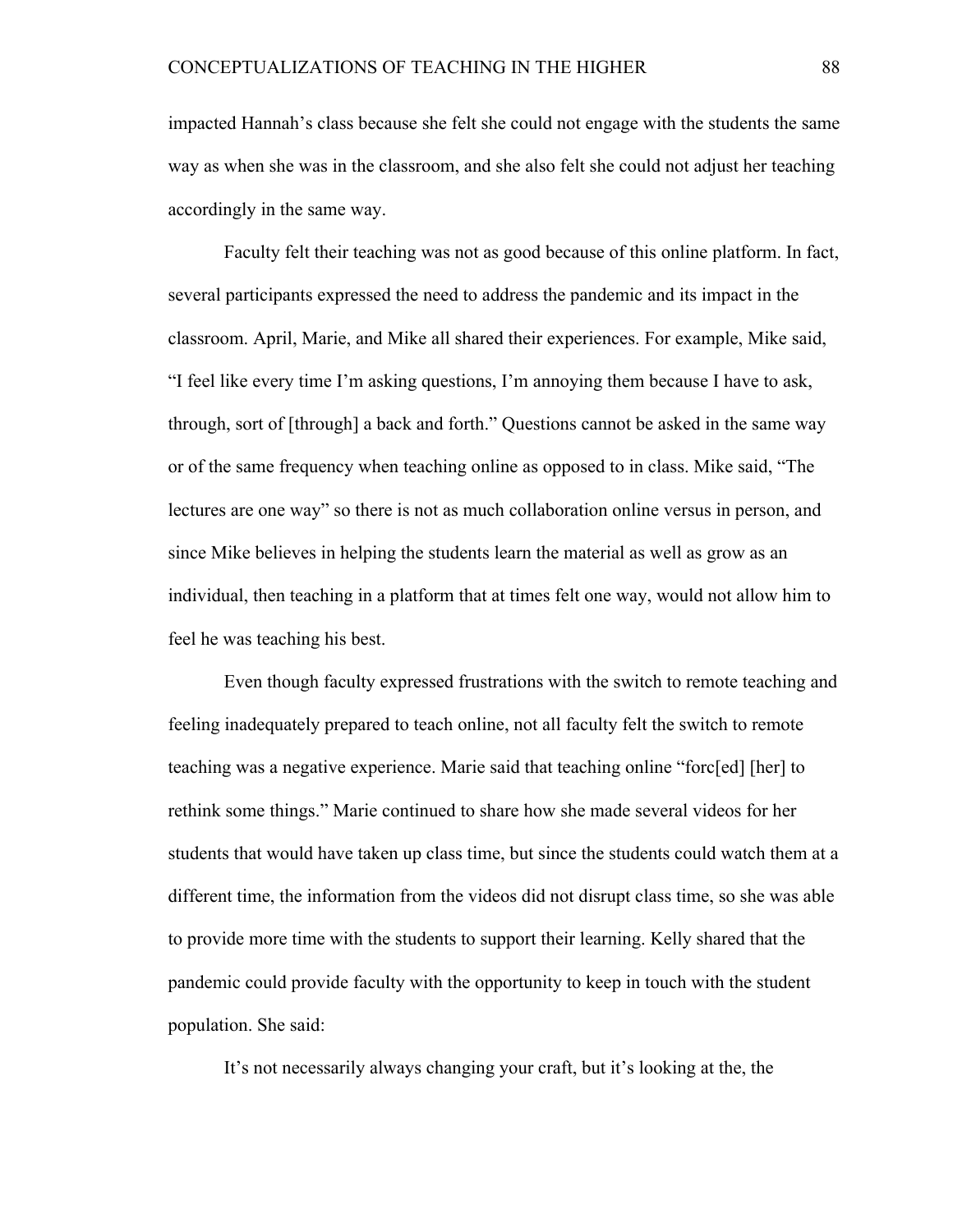landscape. COVID is a fantastic example of that. All the conferences I attended this year, like the number one thing was focused on relationship building and staying connected to our students.

Several participants shared their feelings about remote teaching but specifically pointed to asynchronous teaching, both as learners and faculty. One faculty member, who is also seeking an advanced degree in an online program, and another faculty member both felt that asynchronous learning does not allow for authentic learning. They shared that asynchronous learning has more of a formula to follow which does not allow for the learning to be interactive and engaging.

While this study did not focus on the pandemic, this event is worth mentioning because faculty shared their pandemic teaching experiences during the interviews. Some faculty felt the pandemic encouraged them to think outside the box and try to integrate more videos for virtual learning while other faculty felt the authentic learning could not happen as easily since they were not in a traditional in-person education setting. All that to say is the pandemic did impact the way faculty conceptualized and approached their teaching.

# *Curriculum Resources*

Another influence that impacts a faculty member's conceptualization of teaching is curriculum resources, such as student feedback (through classroom interactions or formal/informal written feedback), syllabi, textbook structure, colleagues who work at their institution, faculty professional organizations, and colleagues who work at other institutions. Six faculty identified in their interviews curriculum resources that they used for their course design and planning.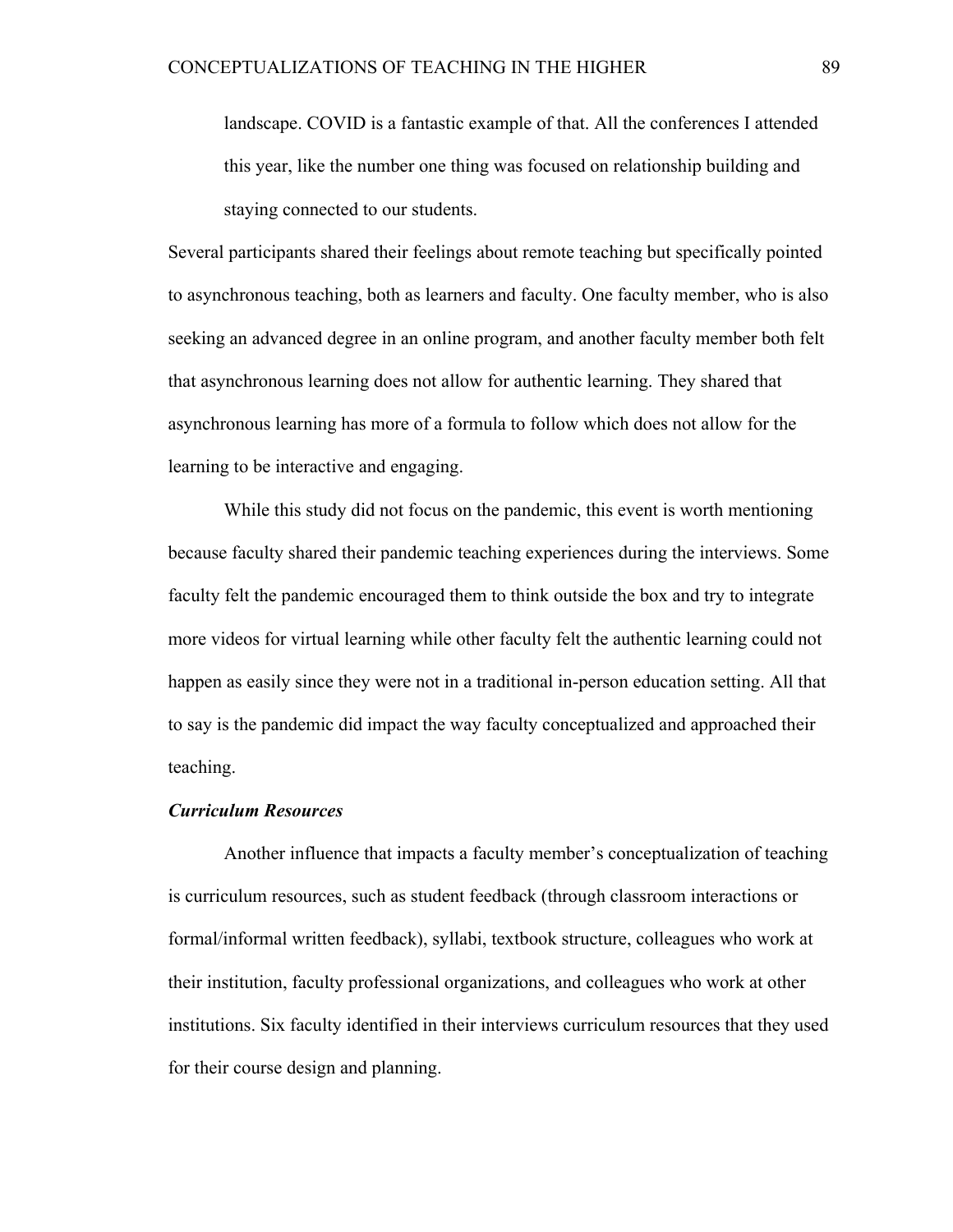Student feedback and interactions can impact the design of courses or instruction. April shared her beliefs about the importance of knowing what the students are thinking and learning and that she craves "knowing what students are thinking," which potentially informs how she will teach. She continued with an example, saying that she has set up Google folders where students write 1-minute papers, reflections throughout the class, or exit cards. This lets her collect the information to learn what the students both understood or missed, or any feedback they provided. She said she then adjusts her teaching to the students' needs. April conceptualizes teaching to be about a balance between content delivery, meeting students' needs, and being an engaging professor. Because April values the students' perspectives, student evaluations and reflections prompt change in April's teaching approaches.

Danielle shared a story about how students rated her with low scores when asked on the survey how the class helped with teaching how to research. The student evaluation scores taught Danielle that she could expect more from her students and give them more responsibility within the course and assignments. Typically, Danielle would have found students the information they needed, so she said, "Normally, I would have found them an interview and brought it into the class. So, I think that at [the college] level that it's true, that they're grown, and you [can] expect them to do more." In this instance, Danielle learned that she could ask more from the students based on their feedback to her. This changed the way she viewed teaching and the students' ability, which in turn altered her teaching practice.

Student interactions and feedback provide a resource that can affect the faculty member's curriculum and course design. Matt said, a "negative student experience taught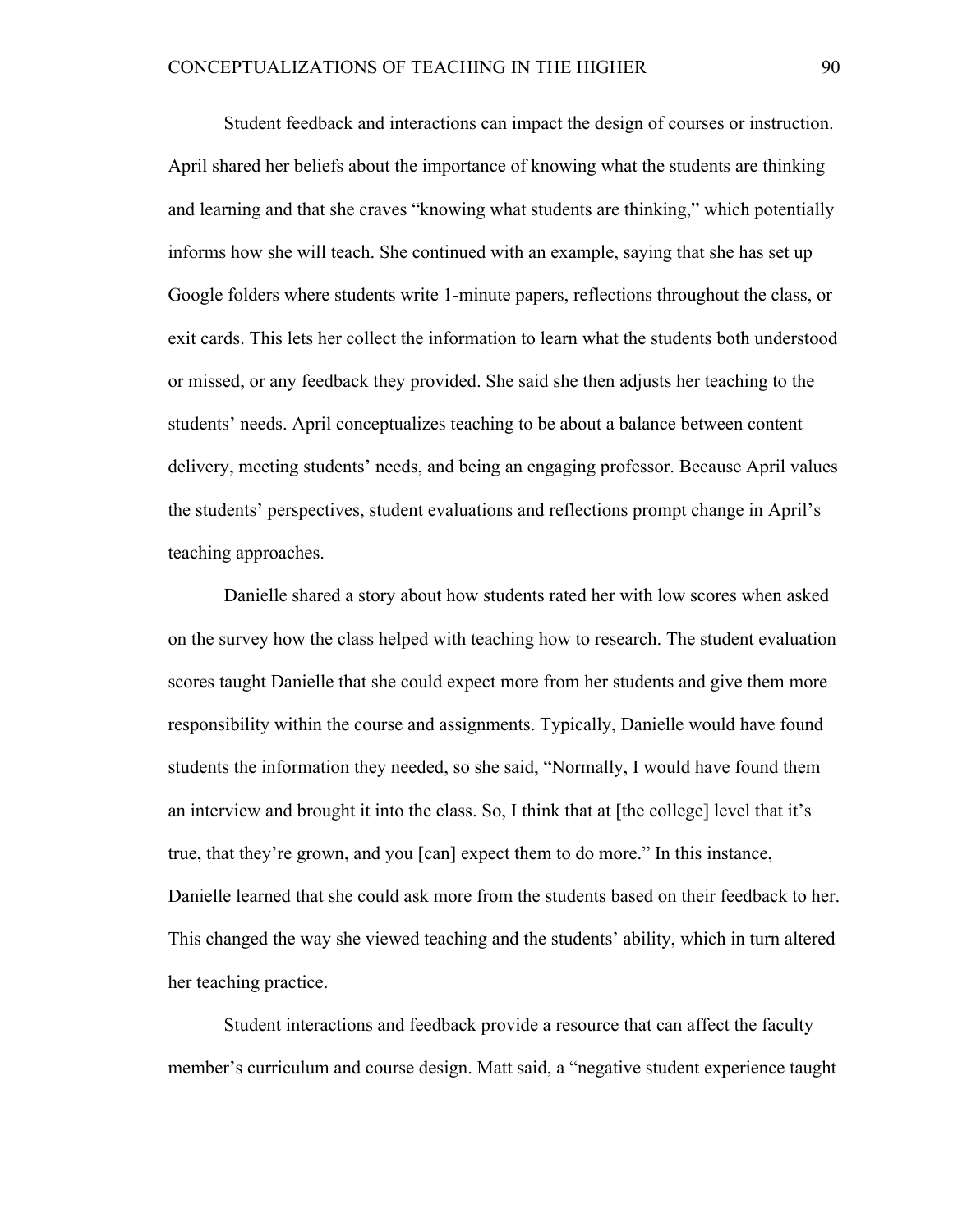[him] a lesson about being more flexible." While working with a student, Matt learned how his teaching could be changed or impacted and thus acted accordingly. Hal also shared an experience where he learned how to modify his course syllabus to change some of the course policies. He said, "I became more flexible in terms of deadlines. And so the next time I taught the course, I changed the syllabus to allow, uh, for more flexibility in deadlines." In this instance, Hal had thought one way about teaching, and his practice was altered because of learning something new from a student that then informed his course syllabus. Marie shared an experience where a student can have a negative impact on the classroom. She said:

[Student's name] was just somebody who clearly did not want to be there and kind of just would derail the class as often as possible. So that's when someone, when a student seems to intentionally be derailing a class, that's the most negative 'cause it's taking away from everybody else. That one person can be ruining tons of learning opportunities.

Marie mentions the impact students have on the class and the learning environment and that faculty might need to alter their teaching to either prevent or stop a student from derailing a course. This student influence can impact how the faculty structure their course. Thus, faculty learn to adapt teaching in response to feedback and interactions from students.

Participants shared several other curriculum resources they use to inform their teaching. Course syllabi are one such resources. The syllabus provides the structure and layout for the course and course expectations and policies for the students. At least three faculty mentioned their experiences in creating syllabi as well as the importance of the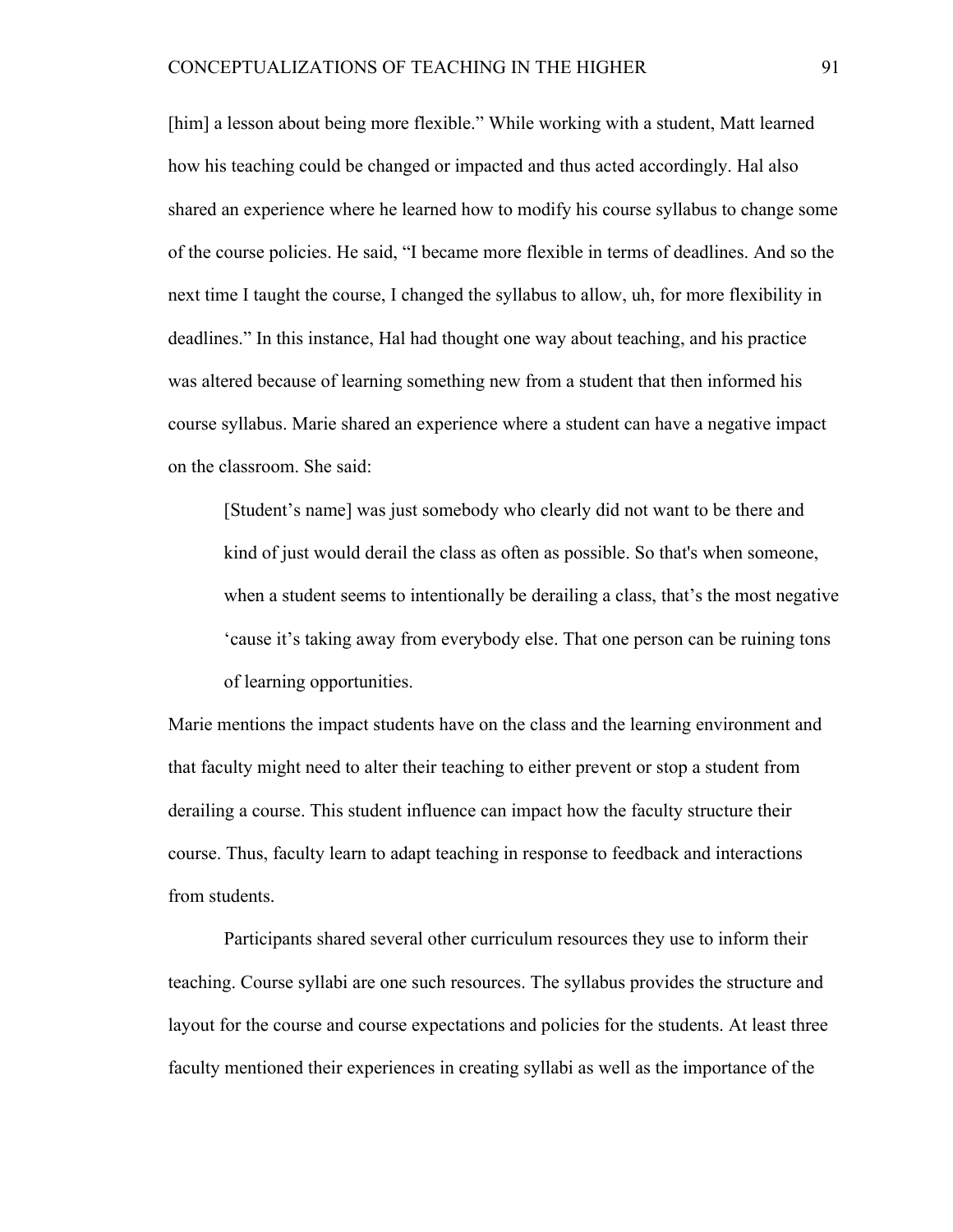document in their courses. When Mike was first hired as a professor, he had to quickly prepare his course and create the syllabus. He said:

I taught my first college courses with I think quite literally one week to prepare.

Um, so I relied quite a bit on syllabi from other people teaching at that school and also just sort of requirements that the school had.

He incorporated what he learned from his peers and the expectations from the institution into his syllabus. Mike shared that since he has worked with his colleagues and done his own trial and error teaching to learn ways that his lessons can be modified to best meet students' needs. Mike mentioned that he needs to make sure his courses or lessons engage the students. An analysis of his syllabus reveals activities that demonstrate his attempts to engage his students. For instance, activities and assignments that refer to "Ice breaker," "Pay Raise assignment," and "Claim your project discussion board" show that Mike sets the stage for both interaction among students and projects that will allow students to reveal themselves as individuals.

Another participant, John, shared the value of the syllabi in framing his courses, stating that in his courses the syllabus is the main guide in the course. When he first began teaching, John was supplied with syllabi from previous professors that he used to structure his courses because his colleagues told him to use the syllabus as the guide to the course. John said, "It was very early on, just like okay, this is your class, get the syllabus covered, and go." John also shared that he continues to use the syllabus as a guide for his courses. This resource keeps him on track; "Um, I've had to personally just go back to the syllabus and go, okay, what is, what does it say there? That is the absolute minimum I've got to get done." John's conceptualization of teaching is to keep the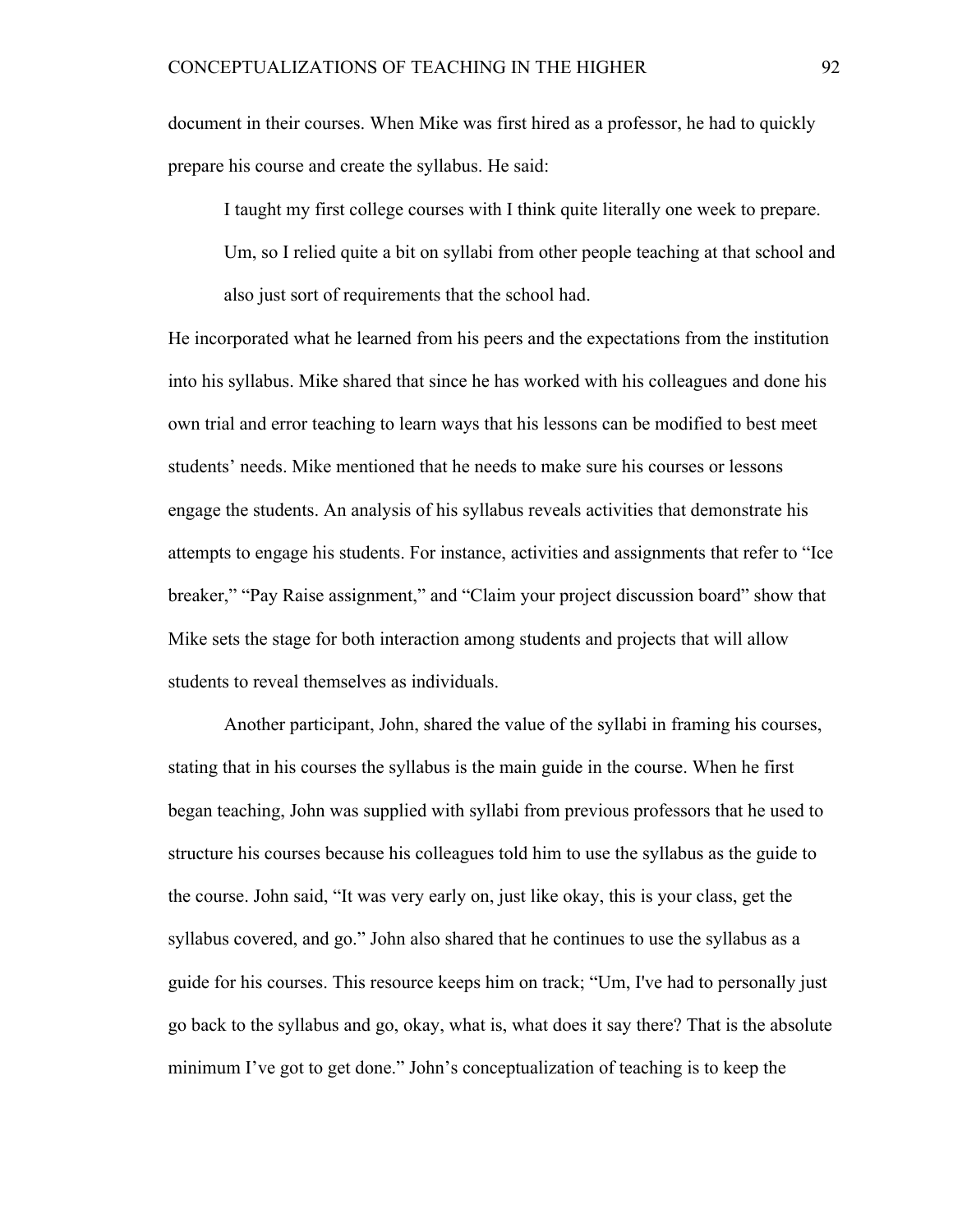students involved in their learning by structuring classes in a way so students can practice what their learning through projects and discussion. John shared that the syllabus keeps him focused and on schedule and allows him to see what can be removed or modified from his lessons.

Similar to John, Danielle mentioned that the syllabus is a main influencer in the structure of her courses; she said, "But the main thing is, the main underlying event is to complete my syllabus to get, to get them to that certain stage where they should be." Danielle identifies how the syllabus provides the outline or guide for her course.

Another way the syllabus is used is to communicate the expectations of the course to the students. Hal used the syllabus to help with an issue that arose in a class with a student not following what was stated in the syllabus. He used his syllabus as a contract when working with a student to uphold his policies. Hal said, "And I was able to say, well, the syllabus says such and such, you know that you had this as the contract we have and so the grade is going to be in line with the syllabus." He was able to point to his beliefs about teaching in the syllabus and make sure the student understood the situation. Therefore, faculty use the syllabus as a guide for their course design and classroom management. It is worth noting that the syllabi are not evidence for how a faculty member teaches because what a faculty member states in their syllabus does not necessarily directly relate to how they teach. For example, Michelle identified strongly as a student-centered teacher on her ATI, but her interview revealed that her syllabus states explicit and direct expectations that sounds more teacher-centered. She said:

One thing that is really hard for me and that is because of that sort of college level emotional thing regarding conflict and discipline… So sometimes my syllabi are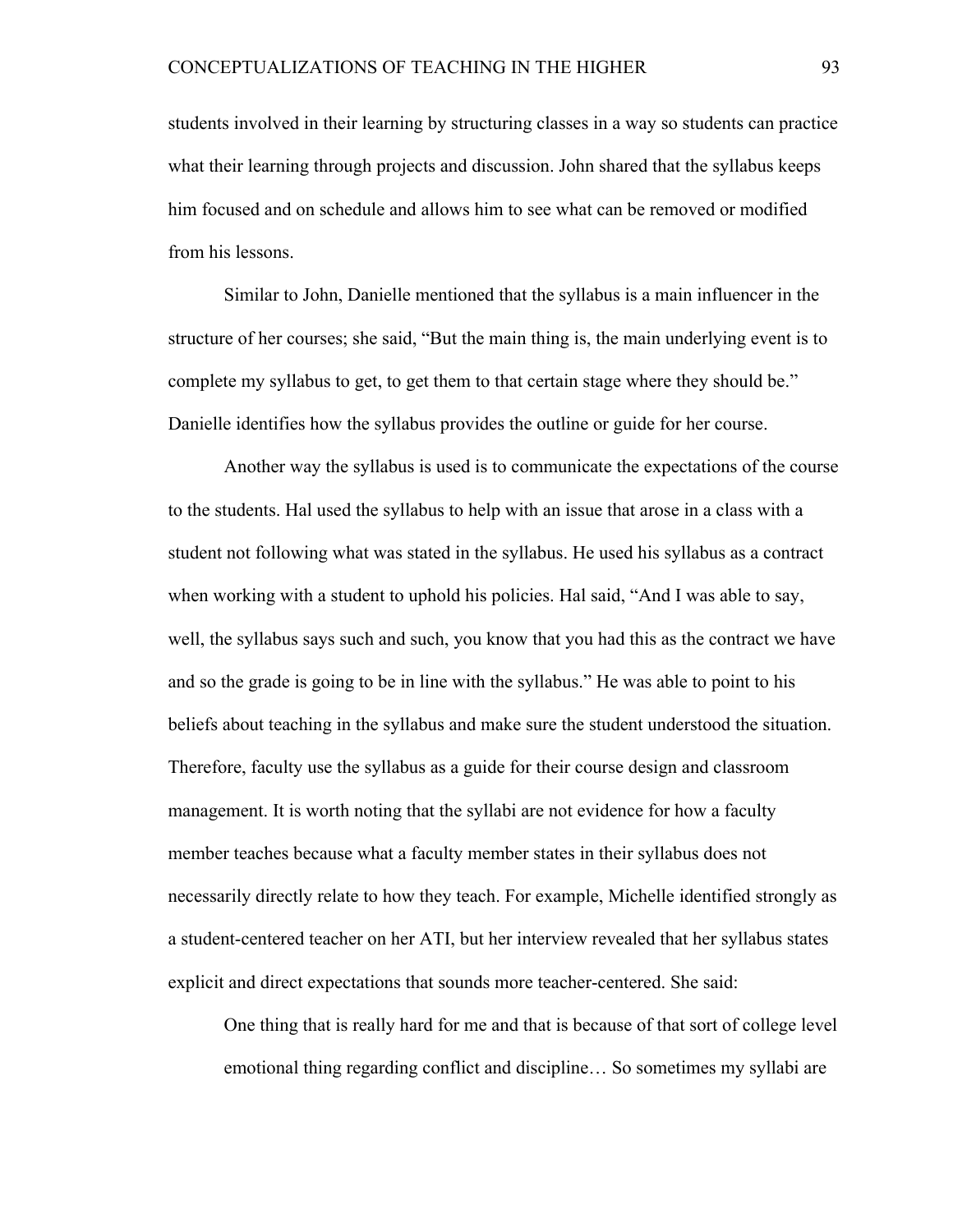really nitpicky because if I don't put it in writing, I'll have a hard time enforcing something.

Michelle recognizes who she is as a professor and how the syllabus can support her beliefs about teaching but also how she is learning how to be more of a disciplinarian and using the syllabi to support her teaching. In an analytic memo about Michelle's comment, I noted her feelings about the syllabi and wrote:

[Michelle] also discussed the syllabi and how she felt that the syllabi were too nitpicky and that she'd have things more laid out and have consequences but didn't feel that matched what happened in her classes because she wanted the students to have accountability (as did they) but recognized that she needed to have it spelled out. This is a lesson that she's been trying to balance because she said that keeping track of attendance felt very elementary but also saw the importance of it as she's found it difficult to have outlined rules in syllabi without having the follow up. She'd like the students to be independent (as would they), so she doesn't have to take attendance to have them show up on time or purpose. (February 2, 2021)

In Michelle's comment and my memo, the syllabi are a way to learn more about how the faculty might teach, but the syllabi cannot be evidence to claim that is exactly how they teach. Michelle scored strongly student-centered on the ATI, and she believed that her syllabus is very stringent in its format. This example is evidence that faculty would benefit from more professional development on what to include in a syllabus that reflects their teaching style, approach, and beliefs so the syllabi can align with their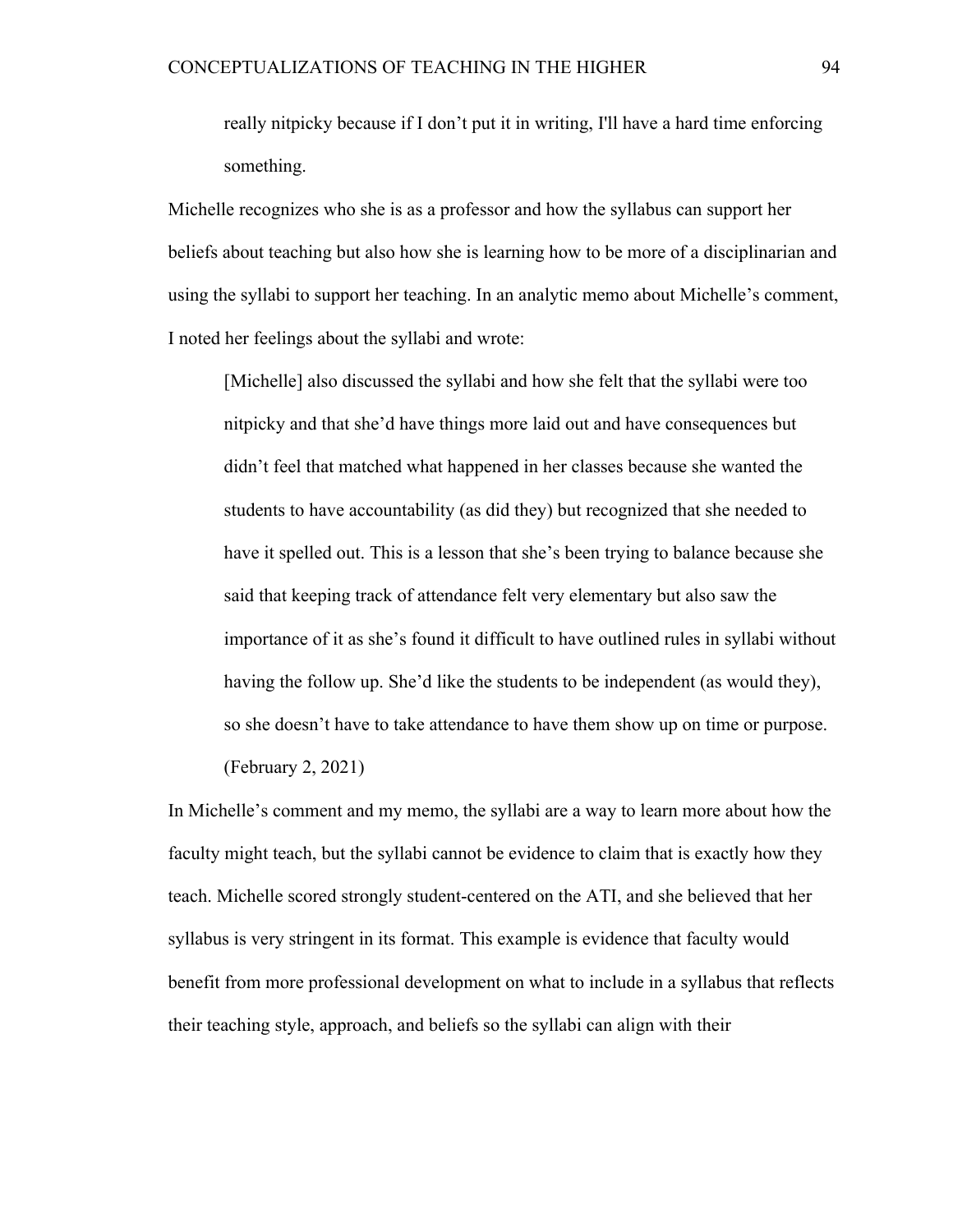conceptualizations of teaching. To structure courses around their beliefs, faculty need to first know what those beliefs are which is one purpose of this study.

While there were 15 participants for this study, only nine provided me with one copy of their course syllabus. The syllabi shared similar layouts and structures. All nine syllabi started with the name of the courses and introduced the professor and ways to contact the professor (i.e., email and/or office or cell phone), a list of office hours, the location of the office, and the location of the course. In addition, all nine syllabi included a course description, textbooks or materials, and course and institutional outcomes.

The nine participants' syllabi ranged in page numbers from three to 20 pages. Some syllabi were overwhelmingly thorough while others were missing course and assignment information. To be more visually appealing, six syllabi attempted to include graphics, color, and/or varied the font.

The voice in which the syllabi were written varied by syllabus depending on the type of course, the level of the course, the discipline, and the faculty's own teaching beliefs. Each of these layers factored into how the syllabus was written and no patterns were found between the syllabus as to reasons why certain language was used. One syllabus was written in first person plural, using "we" statements to include the professor. This faculty participant, Matt, whose responses on the ATI identified him as mildly teacher-centered, used statements in his syllabus like "We will engage in critical and creative thinking" and "How do films grab us and pull us into their world, into experiences that are not our own?" Two syllabi were written to the students in second person, identifying them as the audience and using phrases such as "you will" or "you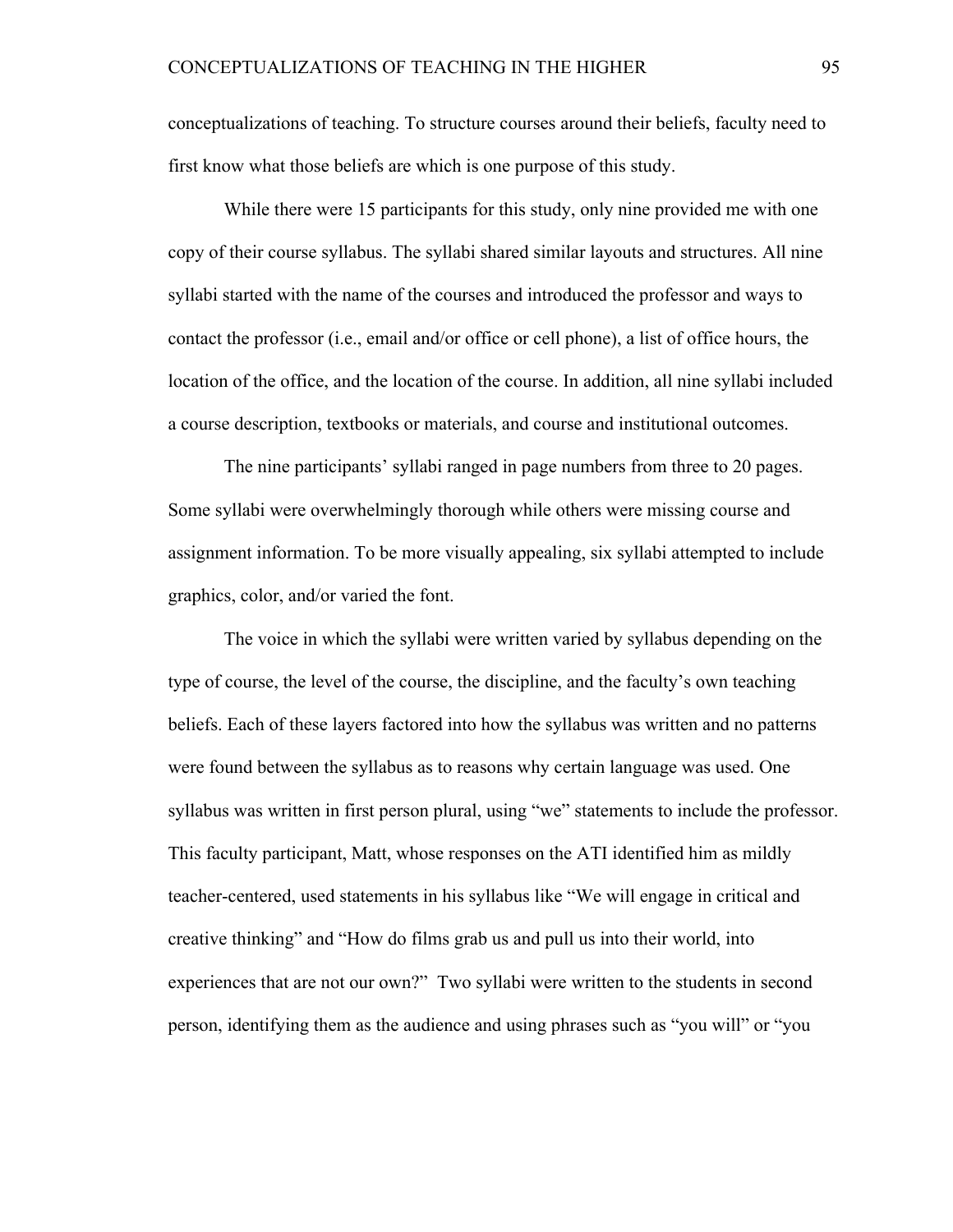must." The remaining six syllabi were written in third person using phrases like "the student will."

All this information about the syllabi is helpful to know what faculty believe about policies and their approaches in the classroom, but the language they used within their syllabi does not directly correlate with how they identified as student-centered or teacher-centered on the ATI.

Four syllabi included the institutional student resources available such as writing and student success centers, counseling offices, and tutor hours and contact information. One faculty member shared expectations, but also provided affirmation that students would learn how to complete expectations successfully. For example, she stated that all work needed to be completed in APA format but that there would be training in class on proper APA format and citation. All nine syllabi listed the institutional outcomes, and one syllabus also included discipline specific outcomes.

Five syllabi included a timeline of the classes as well as a timeline of the assignments, tests, and projects. Three faculty included descriptions of the assignment expectations, like discussion boards, class participation, and papers.

The syllabi provide more information about how faculty communicate their course and institutional policies to the students which may or may not reflect their teaching approaches. For faculty, the syllabi are used to communicate course policies and expectations and to be used as a guide throughout the course. The design and structure of the syllabus is what faculty may follow when they teach their courses and use as a guide.

Another resource that faculty use to provide structure in their courses is a textbook. In the ATI, statement seven says, "In this subject I concentrate on covering the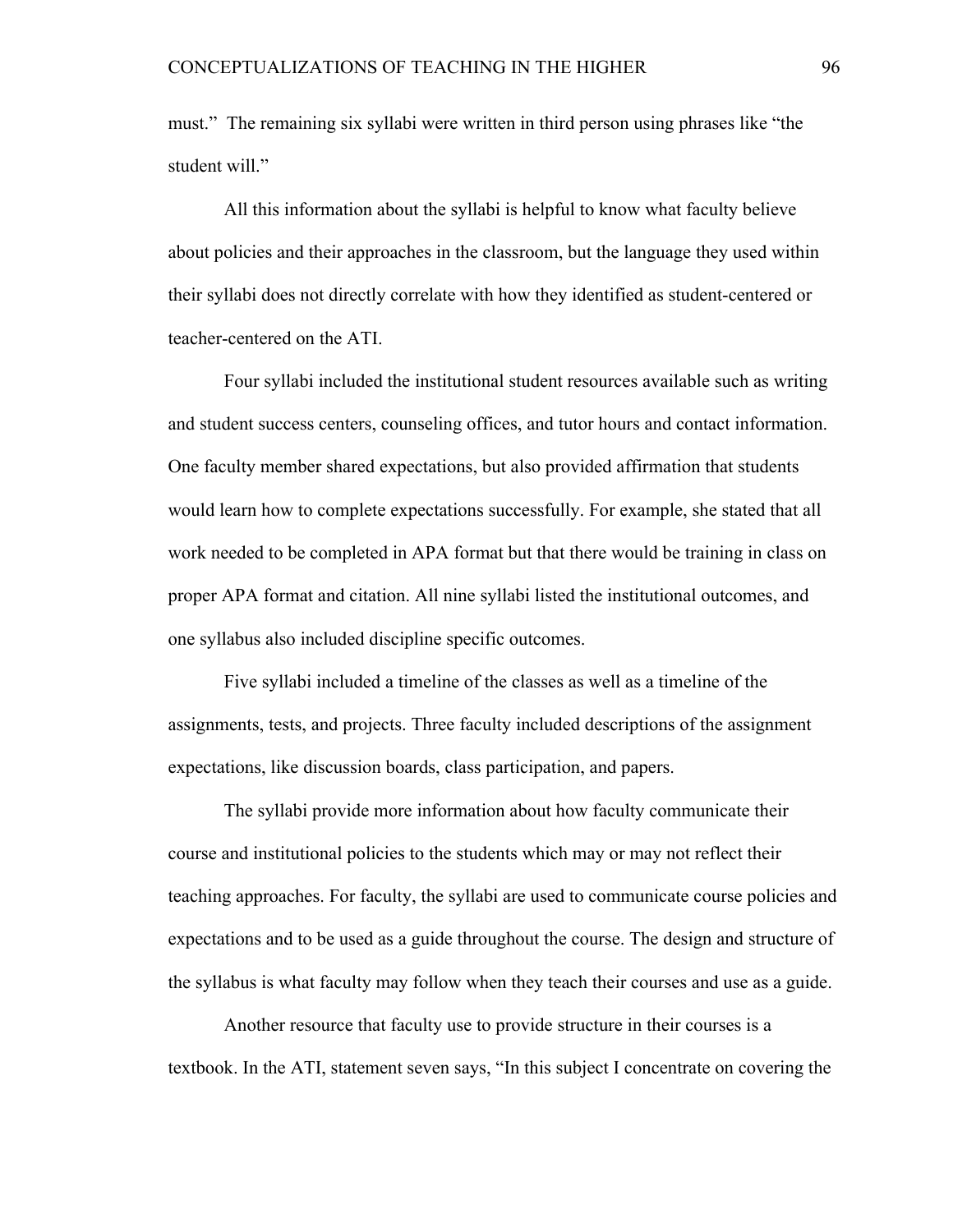information that might be available from a good textbook." The responses to this statement were fairly evenly distributed between "Only rarely" and "Always." There were four "Always," two "Sometimes," four "About half the time," three "Frequently," and two "Always."

John explicitly shared that he used the textbook to provide structure for course design by following the book chapters as a guide for the flow of the semester. He believes the textbook provides structure and guidance for him while he is teaching, saying, "And I still think for me, teaching from a textbook has been easiest and most effective." Mike mentioned that working from a textbook provides an order to things: "Where at least a decent textbook seems to be, you can kind of work through it, and they have a good order to things." Textbooks as a curriculum resource can provide the flow of information for faculty to gauge their instruction and courses, but they do not necessarily imply that the faculty are teacher-centered or student-centered professors.

Beyond the syllabi and textbooks as curriculum resources, three participants shared they seek support from other professors in their field. Will, who collaborates with other members of his professional field for resources, said he is "trying to rely on other's expertise and seeing what the field is thinking about, as well as what [he] think[s] in [his] experience will prepare students." Will continued, saying that he wants to stay current and relevant in his field to ensure he stays abreast of the field and teaches current information. Hal explains that he models his instruction or course design after other institutions; he goes online to find out what other colleges or universities are using or doing for courses and instruction. Both Hal and Will believe in learning from others in their fields to know more about their subjects.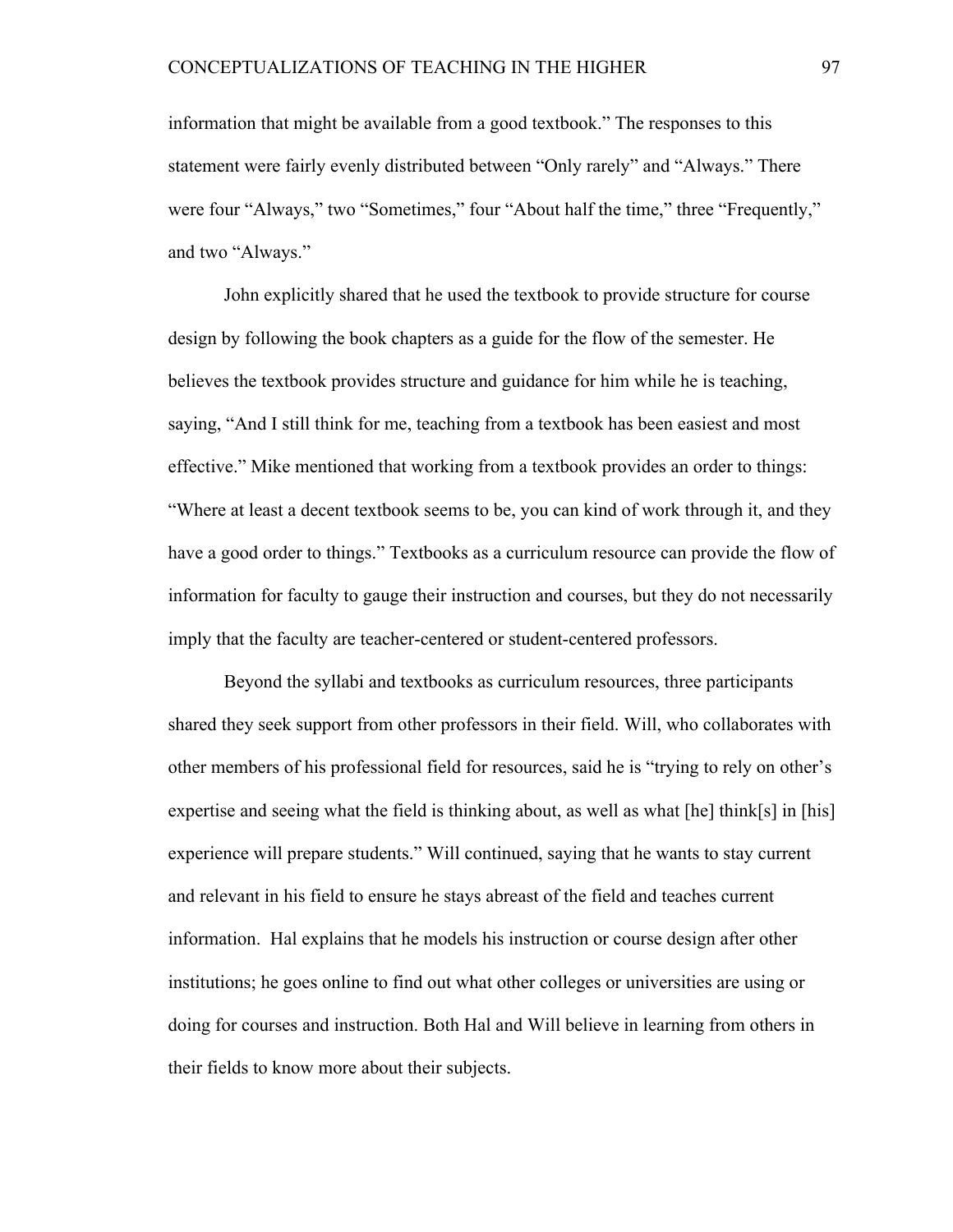The curriculum resources—specifically student feedback, syllabi, and textbooks that faculty use to design and structure courses—inform how the faculty conceptualize teaching. For example, faculty shared how they adjusted their classes based on students' feedback as well as how the colleagues provided feedback or ideas for ways to diversify the teaching. The syllabi and textbooks provided structure for the faculty to follow and keep themselves on a schedule to orient themselves with the concepts and ideas they needed to cover. These resources provide guidance as to how the faculty think about teaching and structure their courses which then influences how they practice their craft.

### *Perceptions of College Students*

How the faculty support the students in the classroom is impacted by their perceptions of college students. There were six faculty who shared that they find students in college, as opposed to students in high or middle school, have more choice, so collegeage students are in a class because they choose to be there. Dave said, "college is just a whole kind of different animal, I think, because the students get to choose all their classes; they're here voluntarily." Dave believes that college students have more autonomy and thus they are more involved in their learning, and this perception of college students impacts how Dave conceptualizes his teaching. Dave believes that students are independent learners and structures his classes and syllabi for independence in projects and assignments. He furthers this point by saying:

[teaching in higher education as opposed to in high school is] really that kind of higher-level thinking and you can really get into the deeper topics and more complicated things with the older students you see in college level.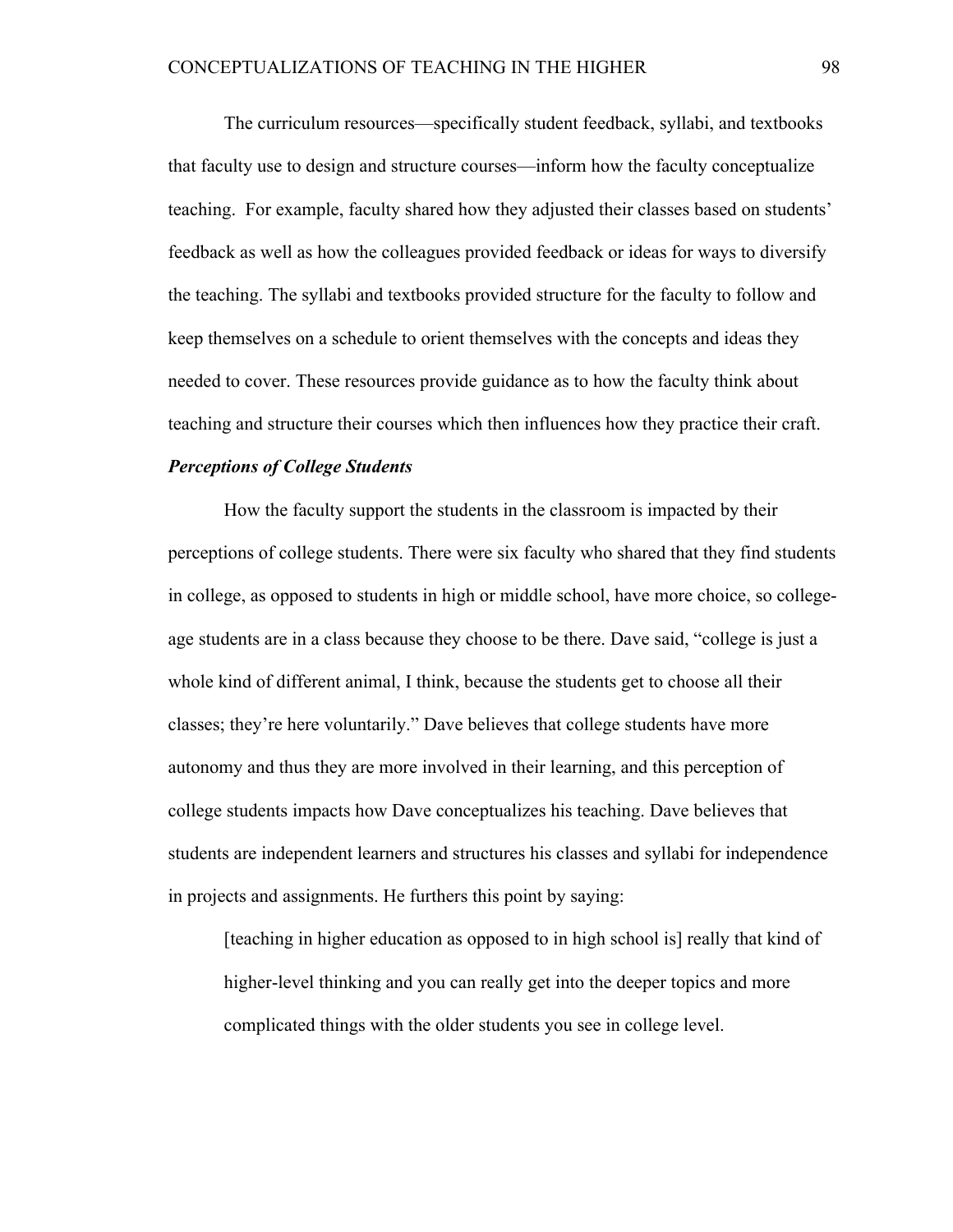Dave continued to share that teaching in higher education was more appealing to him because he works with students who are independent of their parents and who are more likely to be involved in their learning, their projects, and their academics.

How students behave in classes informs how faculty teach. Mike and Shelly mentioned that their experience with college students, instead of high school students, is that college students seem more mature so they can go deeper with the content and cover more concepts as well as have more engaging conversations. Because of the age of the students, faculty believe that learning is more independent in college. Danielle said that it is "just wonderful when you can give them not a lot of guidance, not a lot of guidelines and they surprise you with incredible creativity where once again, everybody got the right answer...I didn't have to do the directing." Danielle is saying that when she provided a space for the students to work independently, they surprised her with their productivity and work. Lastly, Matt, Danielle, and Dave said that when working with college-aged students, they do not have discipline problems in the classroom like they had working with high school students. Danielle said, "I don't have discipline problems in classes. As opposed to teaching high school. I never have to stop for discipline problems. I can complete [the] syllabus every single semester because I don't have, I don't have that extreme." In this example, Danielle mentions that because she does not have discipline problems with college students, she can cover more material and content.

Marie recognizes that perceptions of college students can be tricky, especially when generalizations are made about all students as if generalizations will help in understanding the students more. Marie stated: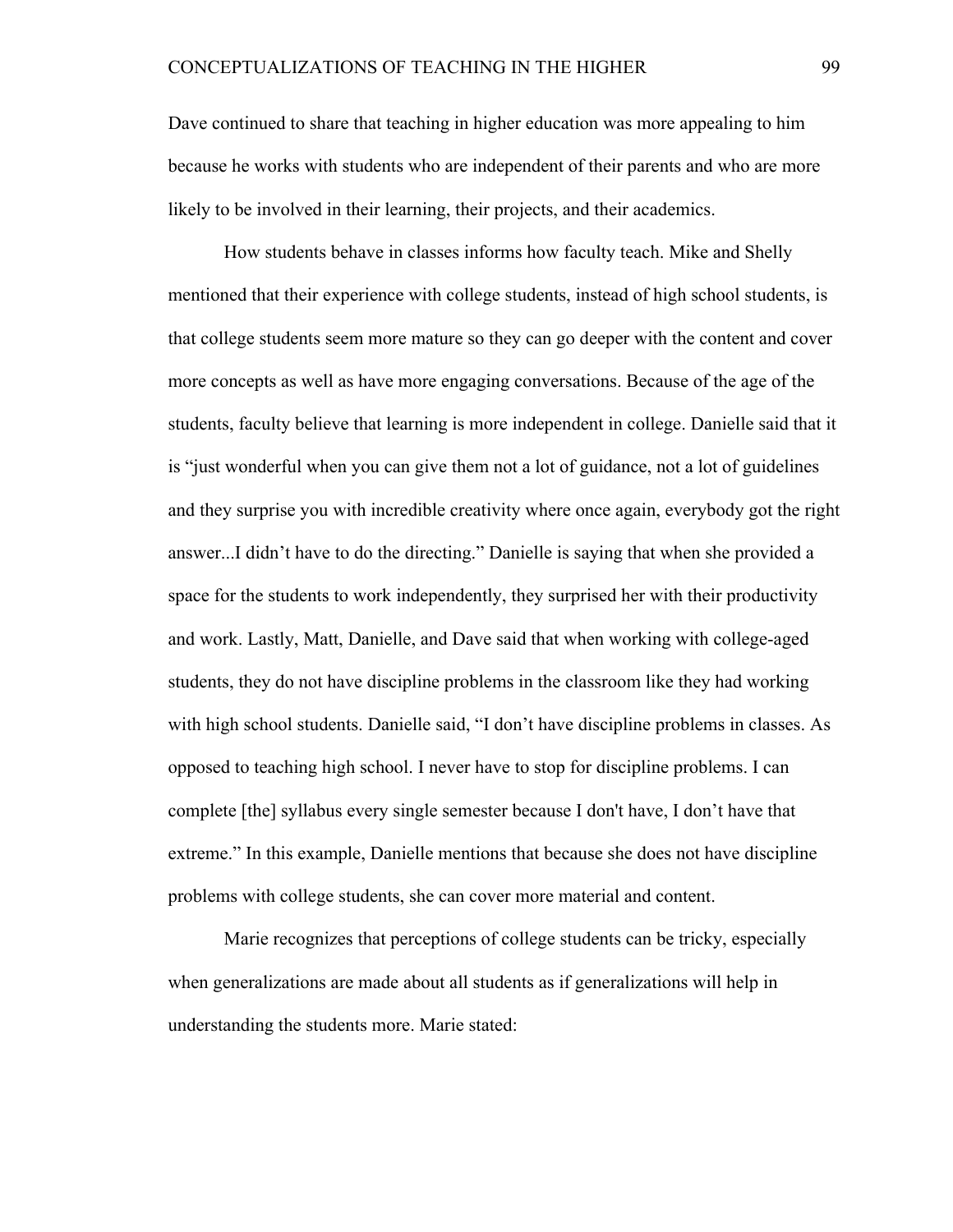[The] hardest thing is fighting the generalizations maybe, like college age students. They're just way too different one from the next...hardest part is probably not having the time to get to know each one individually to understand how each one operates.

Here, Marie is saying that generalizing information about students is challenging as students are so different from each other. She believes that to learn more about students, faculty need to get to know them individually, and she says there is often not time to make that happen. When faculty do not have opportunities to get to know the students more, this impacts how faculty view their students which influences how they approach teaching because they may not have an accurate perception of their students and thus may not adjust their teaching accordingly to meet the learner needs.

Faculty recognized that working with a range of student maturity and ability is difficult in college classrooms. Dave said, "Dealing with that broad range of maturity is definitely one of the toughest things, especially in the intro class. And also, ability level is involved." Hannah also mentioned the range and ability of students is difficult to balance in the college classroom. Since the college students have unique needs as learners, faculty are sometimes unsure how to best support these learners. The idea emerged that sometimes, though, no matter how much the faculty support the students, there needs to be some input from the student, and there needs to be student willingness to learn. Dave said:

I'd also say teaching them how to think is a big one for me trying to get them to learn new ways to learn. And so, it's kind of a lifelong thing after college, you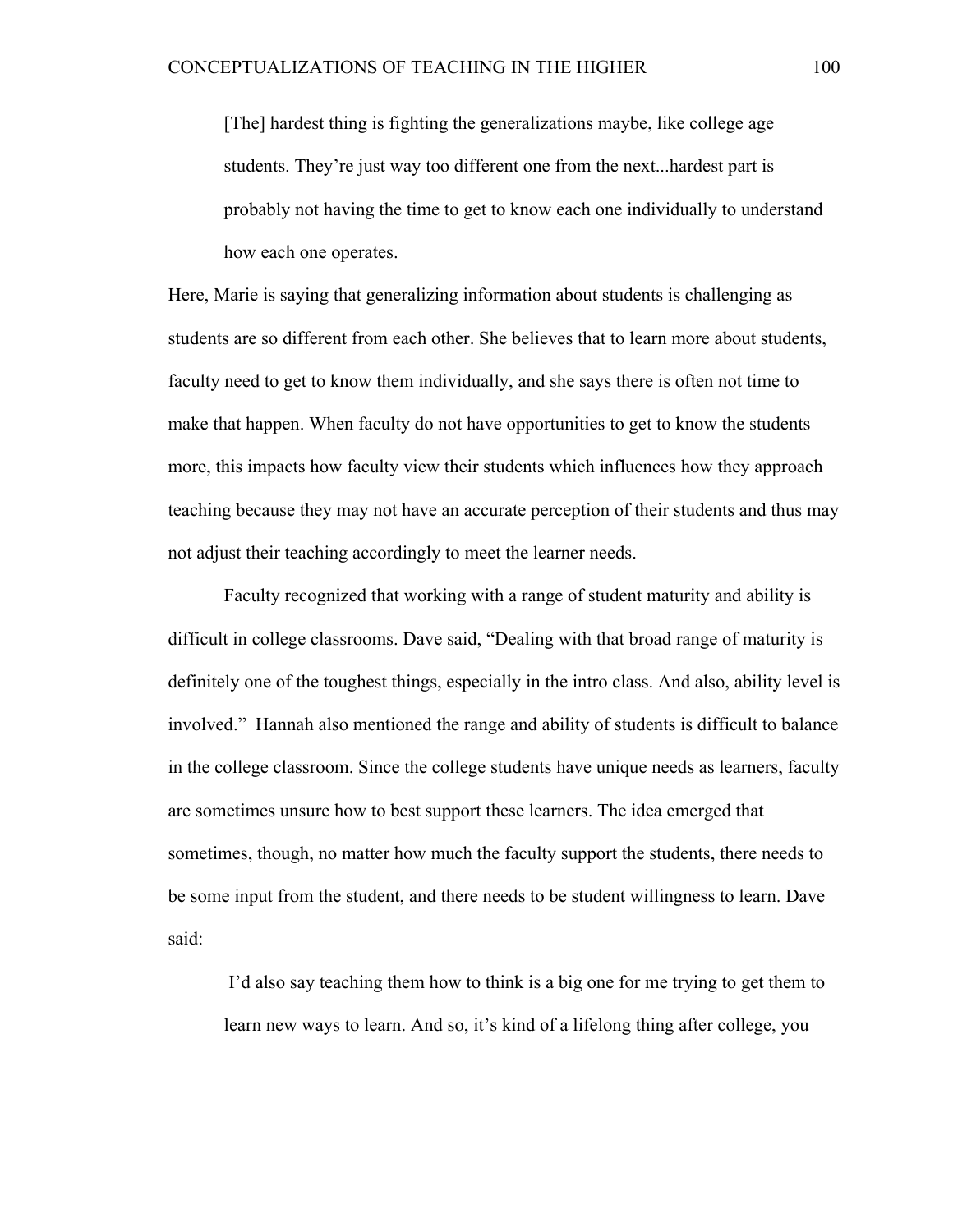know, you don't really have classes very much anymore. It's more just learning on the job and the ability to learn how to learn is pretty important, I think.

Knowing the motivation of the learner helps to know how to support the student. Matt said that the "motivation of why a student is there is important to discern." He continued this thought by saying that the motivation of the student impacts the students' desire to be there, and those students without motivation will not be successful.

Faculty perceptions of college students influence how faculty view teaching and thus impact how they teach. If faculty see the students as independent learners and thinkers, they are likely to structure their courses to encourage students to work independently and assume students will know how to complete assignments or tasks. What faculty believe about learners then informs how faculty view teaching which then influences their teaching practice and approach.

## *Ability Level of the Student Influences Course Design*

When planning a course, there are several factors faculty should consider. First, the amount of course time during a semester influences how much can be taught. Second, another factor is institutional and departmental expectations of what needs to be taught to help the students progress within general education or their major curriculum. A third factor is the type of course: is it an honors course, a required course, or a general education course? The type of course can inform the student population within that course. For example, a general education course is more likely to have more of a range of student academic abilities, interests, and motivation than a major-specific course. When planning a course, faculty should consider the possibility of what type of students they could potentially have enrolled in their course because how faculty approach their course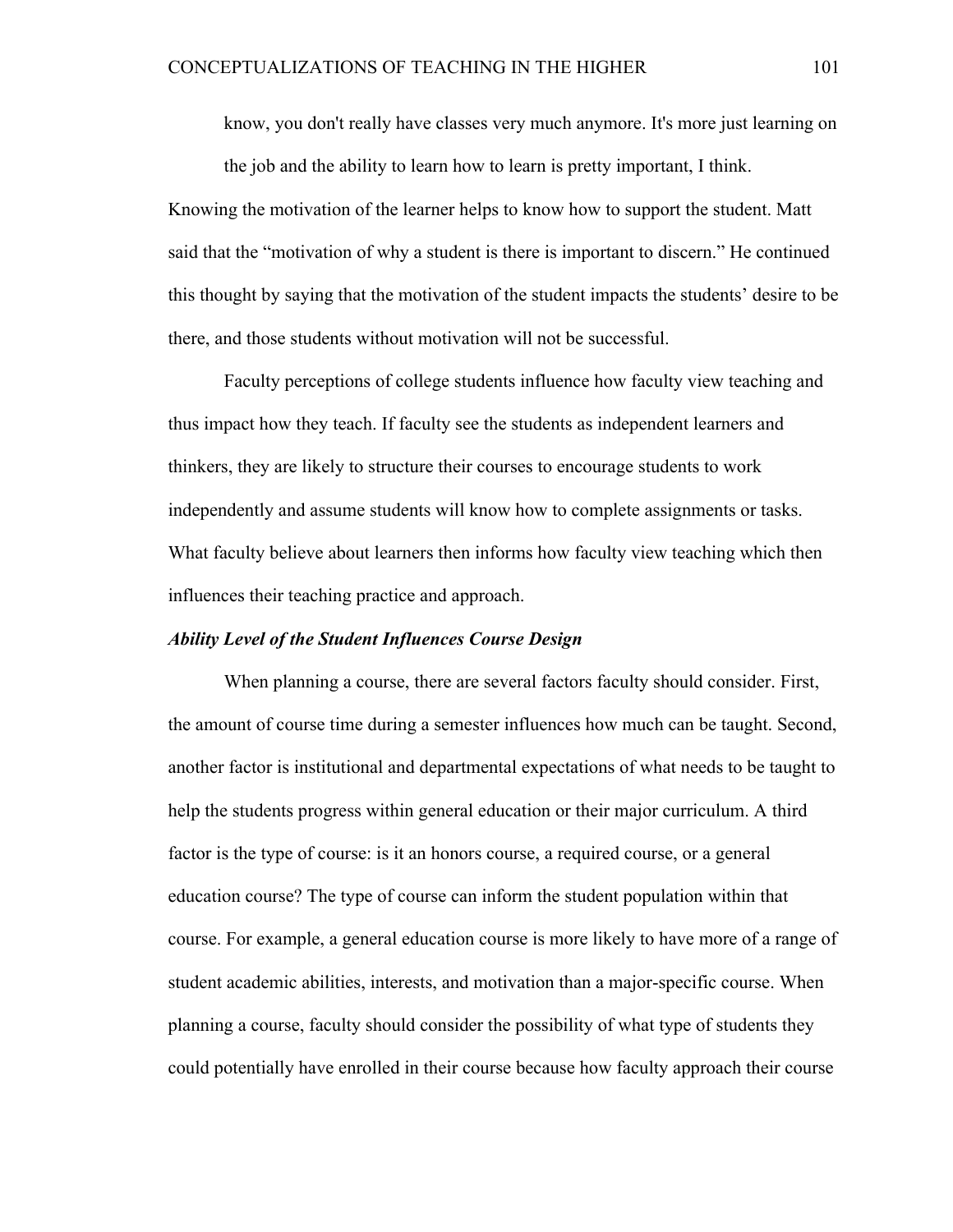can be influenced by the students within that course. For example, when talking about 100- and 200-level courses Will states, "in some classes where students are beginners, the professor does end up being the guardian of content or needing to deliver the content rather than thinking." Will expressed the notion that faculty are more sage on the stage professors when they teach students who might not yet have the basics or foundations of the concepts learned, meaning the faculty explain more by providing content to their students. Will shared that this might look like giving more lectures. He believes that faculty can be more complex with their teaching in the upper-level courses. One could argue that Will recognizes the need to differentiate the approach to teaching depending on the level of the course and/or learner. It follows that in higher course levels, faculty can become more of a facilitator. Participants shared that it is easier to challenge students in upper-level courses. Marie said:

And then usually I get to a point where there is some sort of a project where they have to, um, really take ownership, um, of something that requires their creativity of thinking. And in the 300-level, a writing tutor class, that usually works. In [the]

100-level, first-year experience skills writing class, it's very hit and miss.

Therefore, the ability level of the student would then influence the structure of the course, thus impacting the faculty's teaching practice. Marie believes that she can ask more of her 300-level students than her 100-level students which would influence how the different courses are structured and what activities the courses have. For example, Marie said her purpose is, "to guide [the students] and that awakening of them. To give them opportunities, um, to learn the material, try out the material, apply it to something that I might establish for them." Marie is saying that in a 300-level course, students understand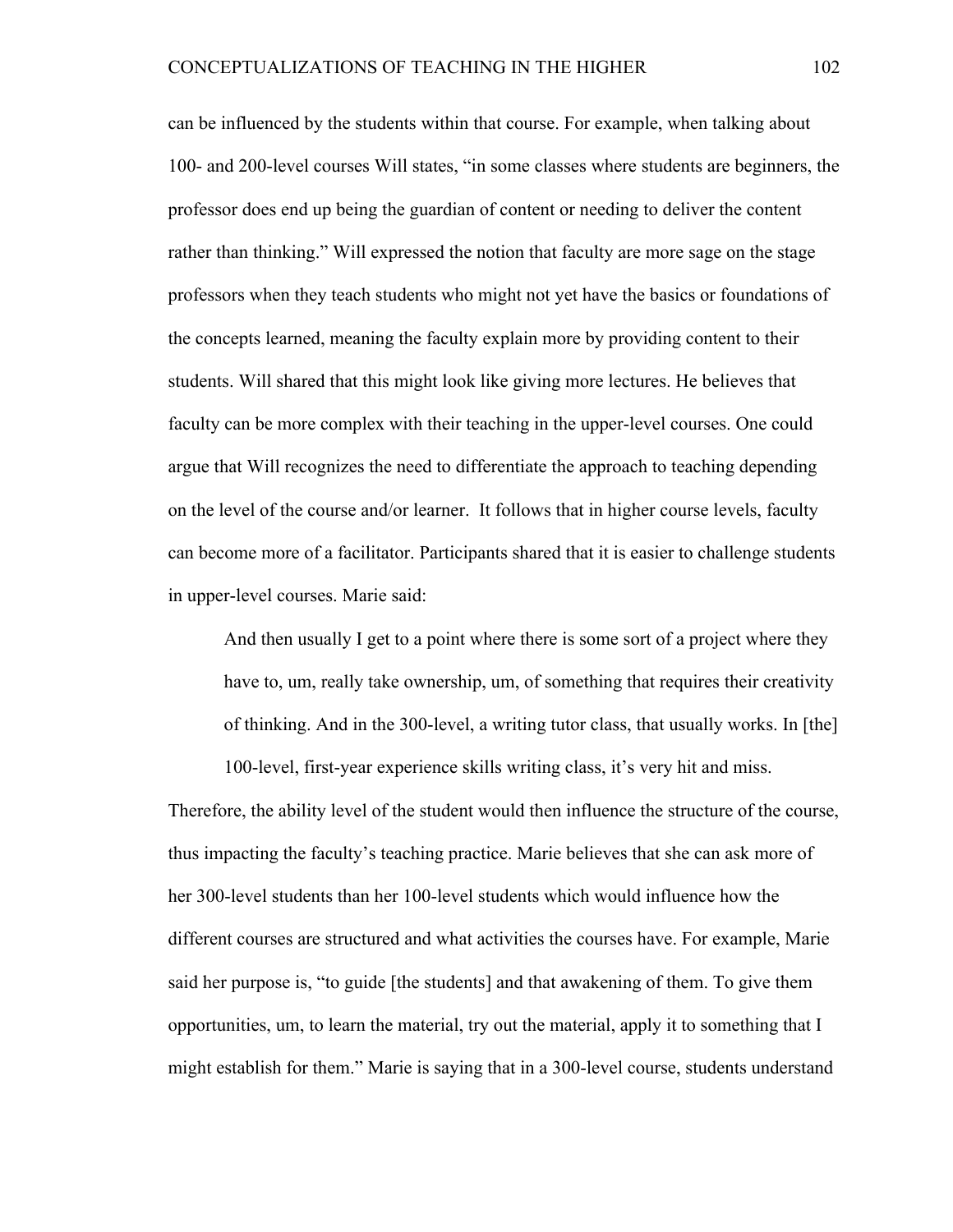purpose of the course or assignments but in the 100-level course, students do not consistently grasp the purpose of the assignment or activity. The concepts taught in either course can be the same, but the grasp is different depending on the level of the student. This difference between the students' ability level then influences how Marie designs her courses. She provides activities that are more tailored to what kind of course is being taught to best support the learners' needs.

Another challenge of teaching is the variety of student abilities within any course. Student abilities can be seen in how they approach an assignment, how they respond to a class lecture, and how they best learn (visual, auditory, kinesthetic). When talking about teaching, Hannah said:

the hardest part is figuring out what they need because they come with such a variety of abilities… knowing who's who and figuring out how to teach in a way that differentiates for those needs [and] doesn't leave anyone behind, and [so] I'm also not neglecting or talking down to the students who do already know how to do things.

Hannah provided specific examples (differentiation of an assignment, leading a class discussion, and creating class activities that include and engage most, if not all, students) of how student abilities can influence how she may teach a course. She finds that sometimes there are challenges meeting the needs of all students when there is such a range in areas including students' conceptual understanding to their ability level. Hannah wants her teaching to include all levels and types of learners as much as possible. Eric furthers this point by talking about diversified student experiences and abilities: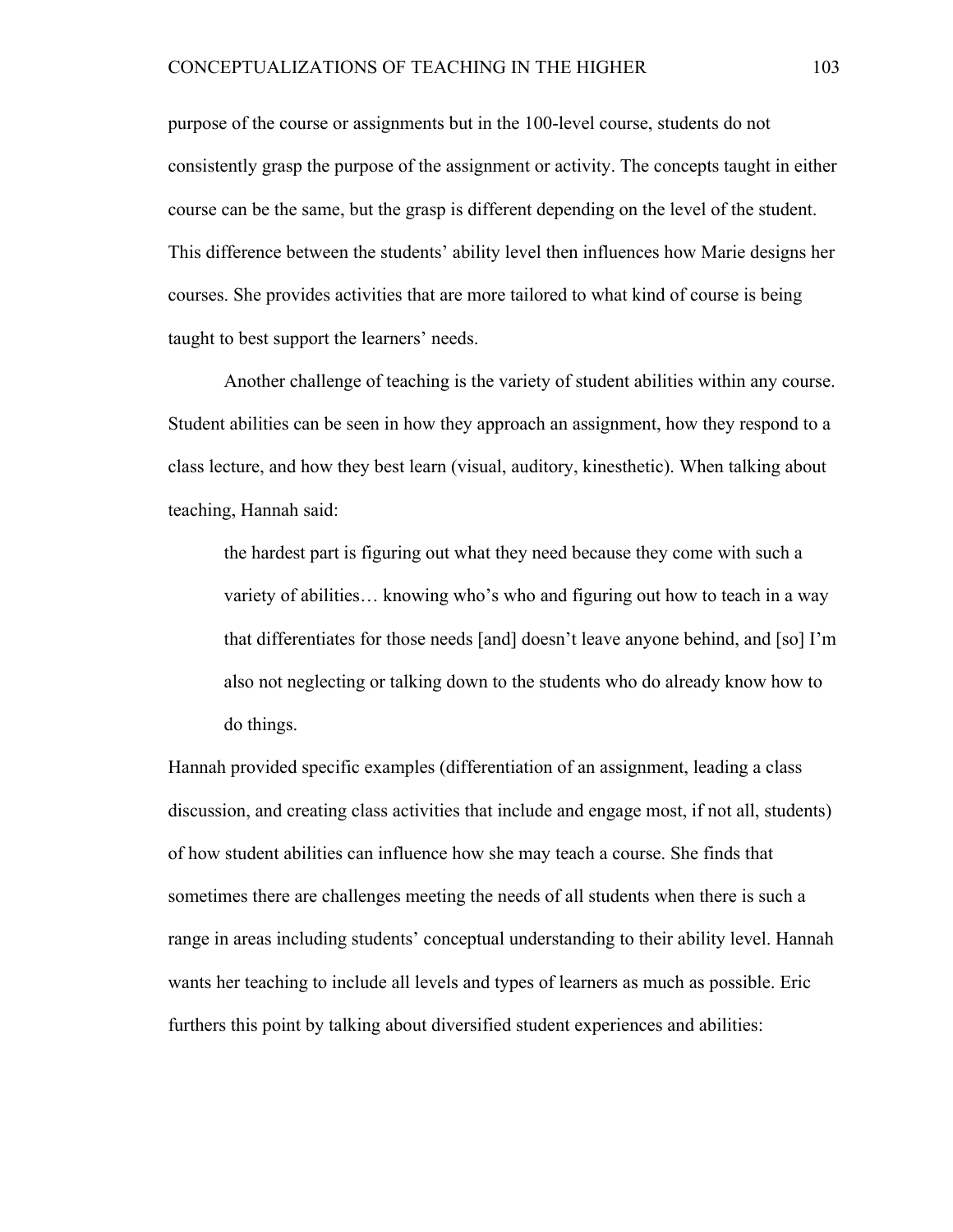I think that puts a lot of pressure on faculty. I feel like from the time of my youth in, in K through 12 school, that schools were taking on more and more responsibility for society at large. And I feel like that's now kind of moved into the college ranks as well. We're taking on more and more responsibility when we, we're constantly asking how are you doing, what's your mental [health]? Where are you mentally? And we're having to deal with that.

The faculty communicated their beliefs about learning and how learning in the classroom is influenced by the learning and ability level of the students.

Participants believe that for learning to occur in the classroom, curiosity must be prevalent. But the fact that the type of learner influences the teaching in the classroom shows challenges in this regard. Based on the ATI results and what was shared during their interviews, the faculty mentioned that their courses are different depending on the levels and involvement of the students. What became clear is that faculty could identify that student ability level impacted their courses and teaching. What was difficult to tell was if the faculty were adjusting their teaching when they noticed there were differences with the students. This furthers the point that faculty recognize student-centered teaching and want to provide this structure for their courses, but sometimes may not know how to be student-centered.

Student feedback, syllabi, and colleagues from faculty's fields are curriculum resources that faculty use to structure their courses and classrooms. All these curricular resources influenced how and what the faculty taught in their daily courses as well as how they structured the courses over the semester.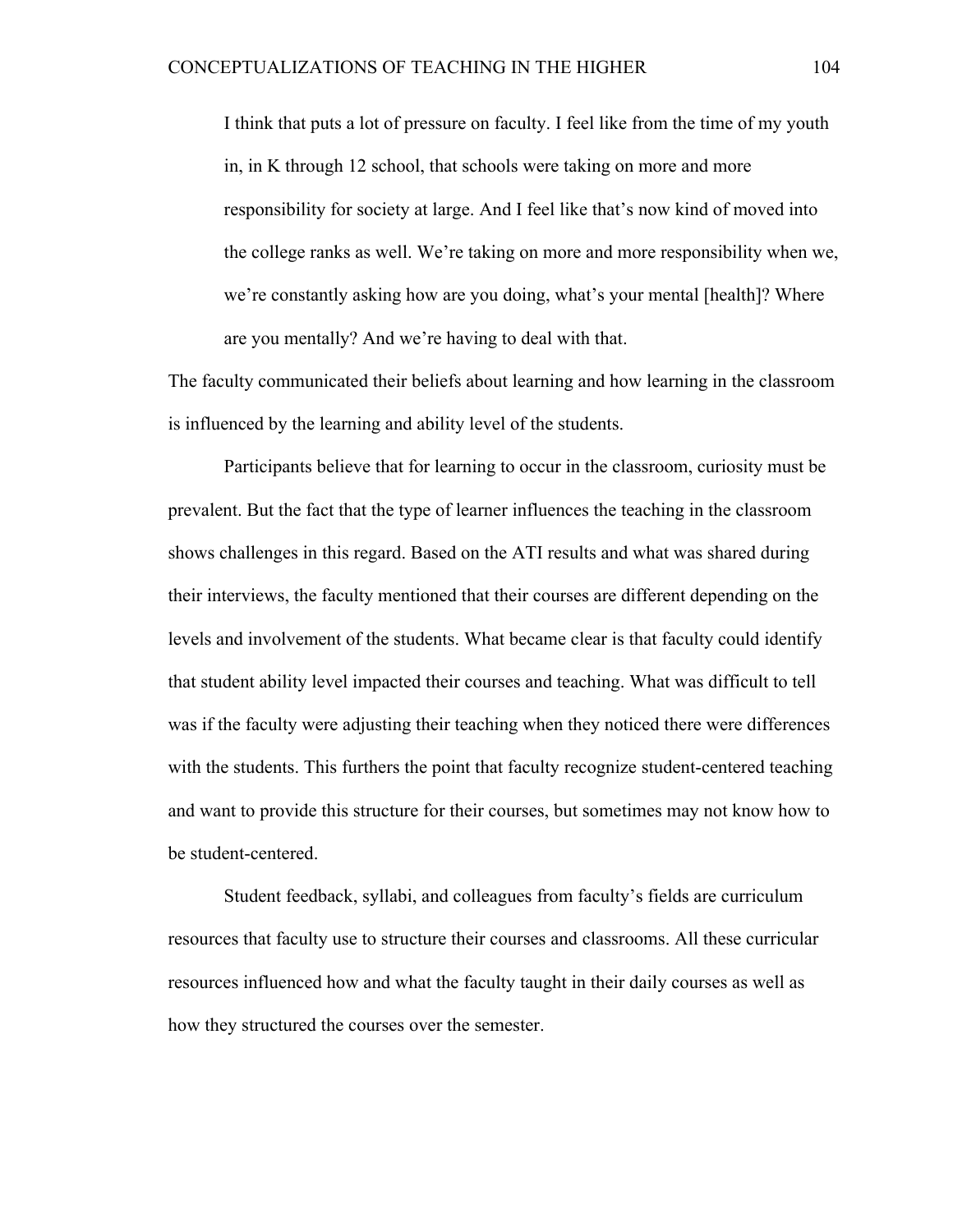# **Student Engagement**

Throughout the interviews, 12 faculty participants discussed the importance of student engagement. The faculty expressed that student engagement was the key to teaching and having a productive classroom. If students were not engaged, then faculty felt learning was not happening. The interviews showed that faculty conceptualized their teaching practices based on student engagement. For example, when they felt the students appeared to be engaged in the class discussions or assignments, faculty believed that learning was happening. What is unclear is if participants believed it was their responsibility to engage the students or learners or if they believed the students would come to them with an already innate ability to be engaged learners. The data does not conclude that faculty identified their role in the student engagement as individuals who should or do foster the engagement, but rather as those who develop the engagement that is already evident within the learner. The theme student engagement revealed subthemes. The subthemes were: fostering curiosity in and with student; inviting the student into the learning process engages the learner; content relevance engages the student; connectivity among student, faculty, and learning engages the learner; and faculty passion for the subject engages the learner. The following sections are organized in the order of frequency of the subthemes were mentioned.

### *Fostering Curiosity in and with Student*

When asked what it means to be a learner, seven participants responded that being a learner is about curiosity. For example, Marie said, "To be actively involved in your learning, you have to be curious." Marie expressed that the student needs to be engaged in the learning process. Hannah said learning is "a willingness to think about the world in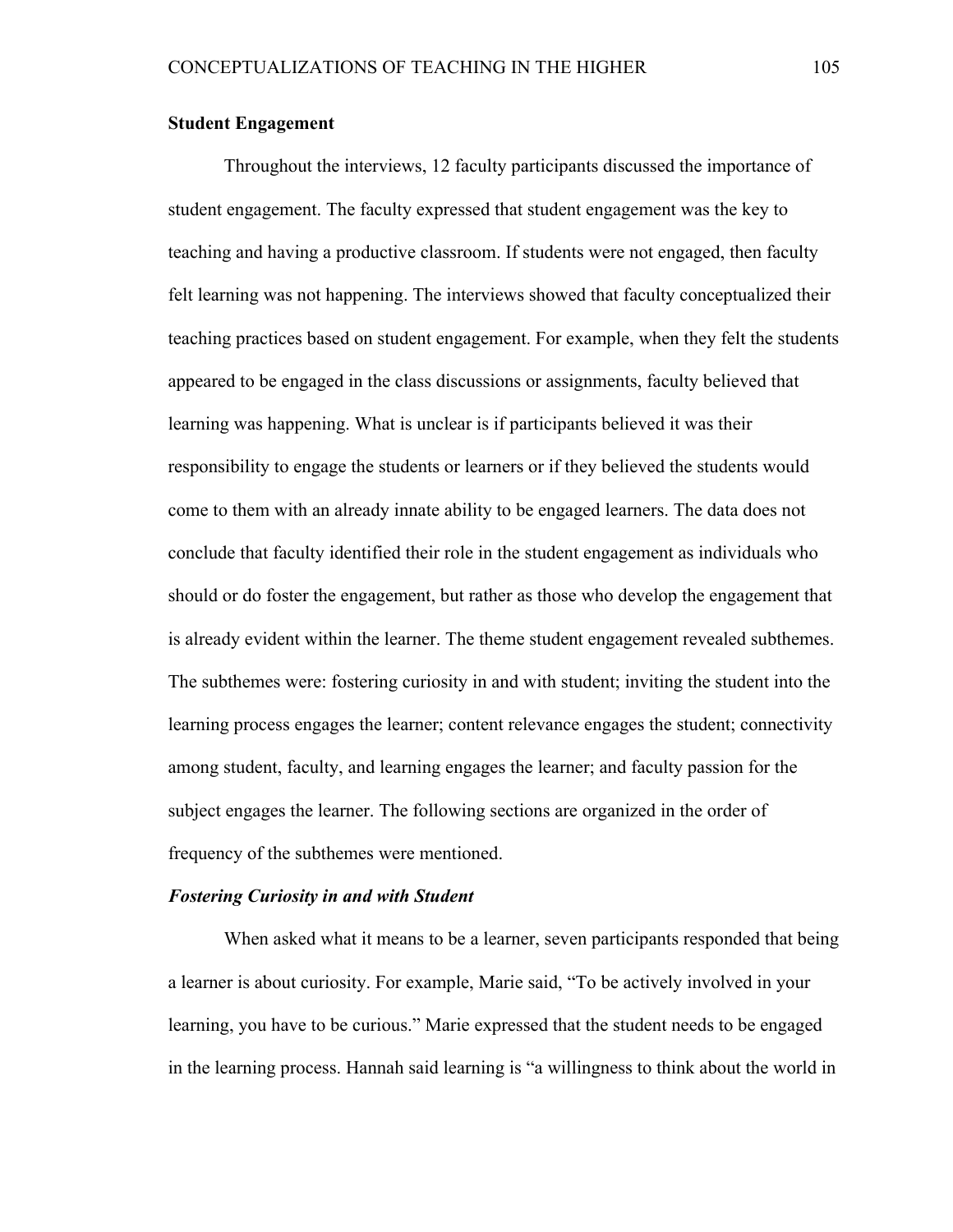a different way than how you currently do...to be curious." Hannah mentions the value of learning outside of self to think about the surrounding world. Hal believes that learning happens best when students are curious and stated:

To be actively involved in your learning, you have to be curious. I guess what I'm saying is there's some engagement on the part of the learner to learn. It's hard to learn when you just sit back and expect it to come to you.

Hal identifies the importance of student engagement within the classroom, and he also recognizes that the students have to be engaged with the learning process to be actively a part of the learning. Hal shared that he engages the learner by a three-step teaching process he uses during his lectures. The process is to tell the students the information, show them examples, and let them practice problems. This process is a way that Hal hopes to encourage curiosity by engaging the learner.

When asked about what a learner is, Matt said a learner is "inquisitive, curious about the world around them. Somebody who wants to learn more to make themselves better or learn something new in order to improve their life... [and] learning involves curiosity" and how important it is to instill "that sense of passion and excitement for the material so that [students] get excited about it, too, and that will help foster their own curiosity." Matt's experiences within his teaching informs him of this belief. Marie believes a part of learning is being curious. She stated, "I think curiosity is really important and an open mind is really important in my view of what I value in higher education." Marie continued to share the importance of curiosity in learning, especially in working with college-aged students. Faculty believe that curiosity is a part of learning and seeing. The question, though, is do faculty know how to spark this curiosity in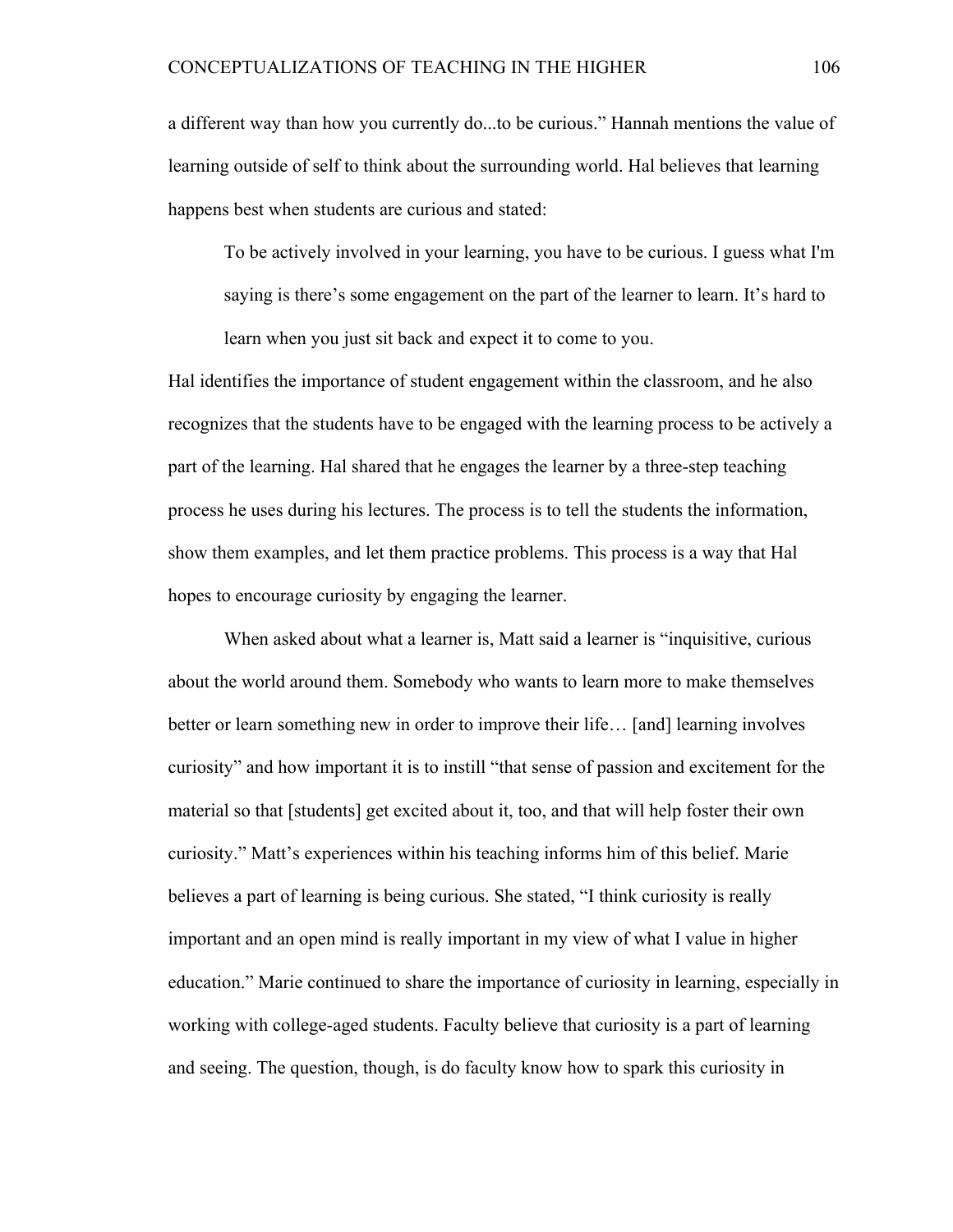students? Or do faculty believe that a learner is someone who innately comes with curiosity? It was clear that faculty felt curiosity was an important and a significant part of the learning process, but what was unclear was how faculty sparked curiosity within their students. If classroom observations had been conducted, I could have seen how faculty fostered curiosity within their courses and for the students, but as it is, the data can only reflect the self-report of the participants.

In addition to identifying those learners who are curious, faculty believed that learners are individuals who want to learn and want to apply that knowledge. Matt said that learners are those who "want to learn the different ways of thinking and ways of knowing that knowledge that they might need to know when you think about a certain subject but to apply it in later production classes." Kelly shared that she wants the students to want to learn. She said:

I don't want you to learn. I want you to want to learn. And so, I think my goal as a teacher is I want you to want to learn. I don't want you just to learn. I want you to continuously learn. And so, I want to spark that fire to where they question things, and they see things from different perspectives and understand it's ever shifting.

Kelly's syllabus includes learning targets that are cross referenced with Bloom's taxonomy. These explicit connections of what students are learning to the levels of higher order thinking show how Kelly's conceptualization of teaching is communicated to her students.

The desire to spark curiosity and include the learner was evident both the interviews and the ATI survey. Statement eight from the ATI survey states, "I encourage students to restructure their existing knowledge in terms of the new way of thinking about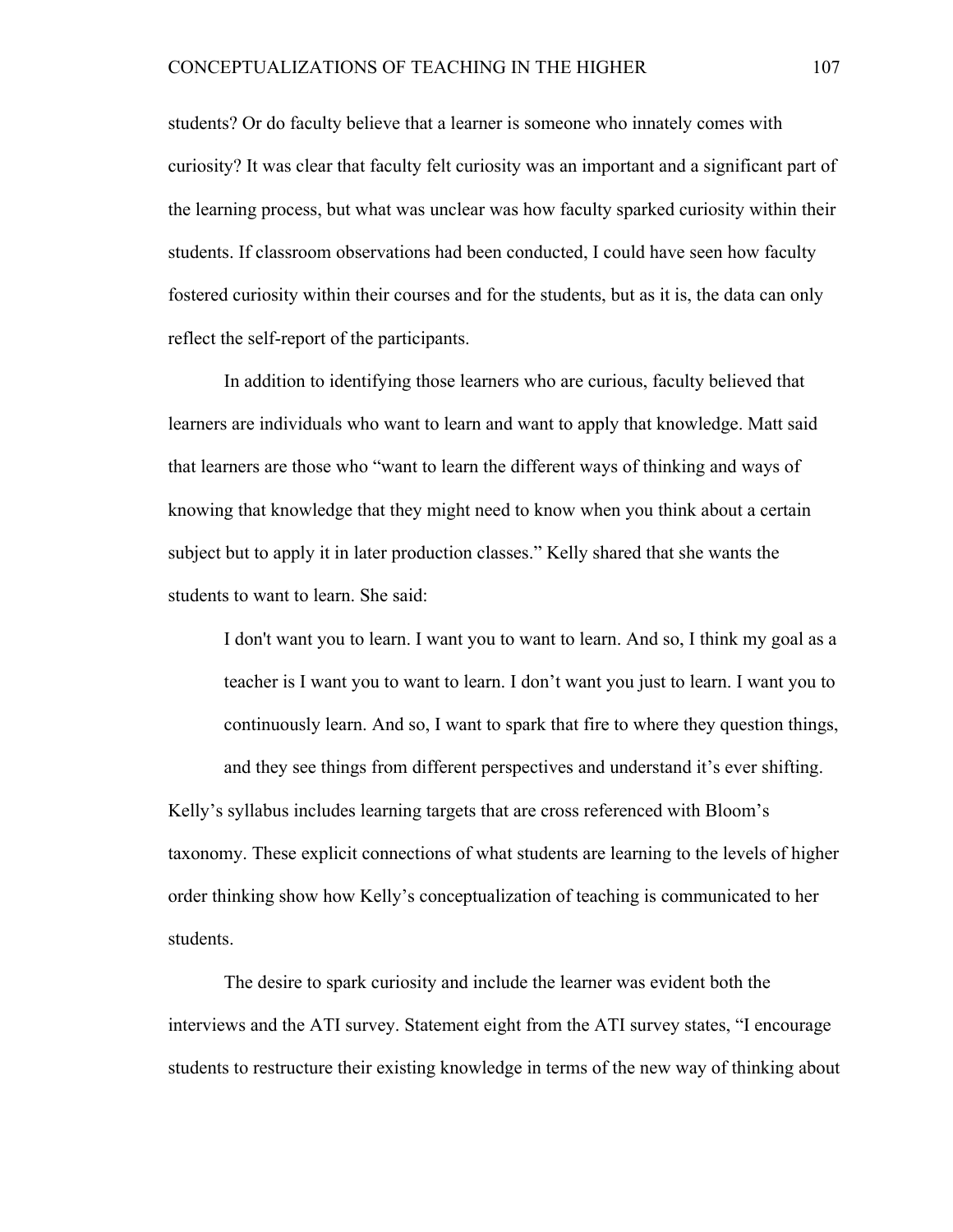the subject that they will develop." In the ATI, all participants chose "About half the time," "Frequently," or "Always" as their response, conveying their beliefs about the importance of curiosity in the learning process. Statement 14 from the ATI survey states, "I make available opportunities for students in this subject to discuss their changing understanding of the subject." For this statement, 12 of the 15 participants responded "About half the time" to "Always," again conveying the importance of curiosity in learning. Student engagement happens in a myriad of ways as evidenced by what faculty shared about their beliefs and experiences with students.

To reiterate, while the faculty believe curious students are important in the classroom, it was unclear how faculty encourage their students to be curious or if the faculty believe that students innately arrive with curiosity in class and the role of the professor is to foster the already existing curiosity.

# *Inviting the Student into the Learning Process Engages the Learner*

Engaging the learner happens best when the learner is brought into the learning process. Students want to be a part of the learning, but they may not feel comfortable participating in class or engaging in discussions for a variety of reasons. One reason could be comfort level with the concepts or ideas. One way to support the learner is to invite them into the learning process. To include the learner, faculty can break down the concepts for students to comprehend. Michelle shared an example of breaking down a concept and thus engaging the student. She said:

And so, by just looking at one piece at a time, I expect students to realize how vicious the importance of [the concept] is and this is what it does. This is how [the concept] works and why it works and how it fits within the storytelling structure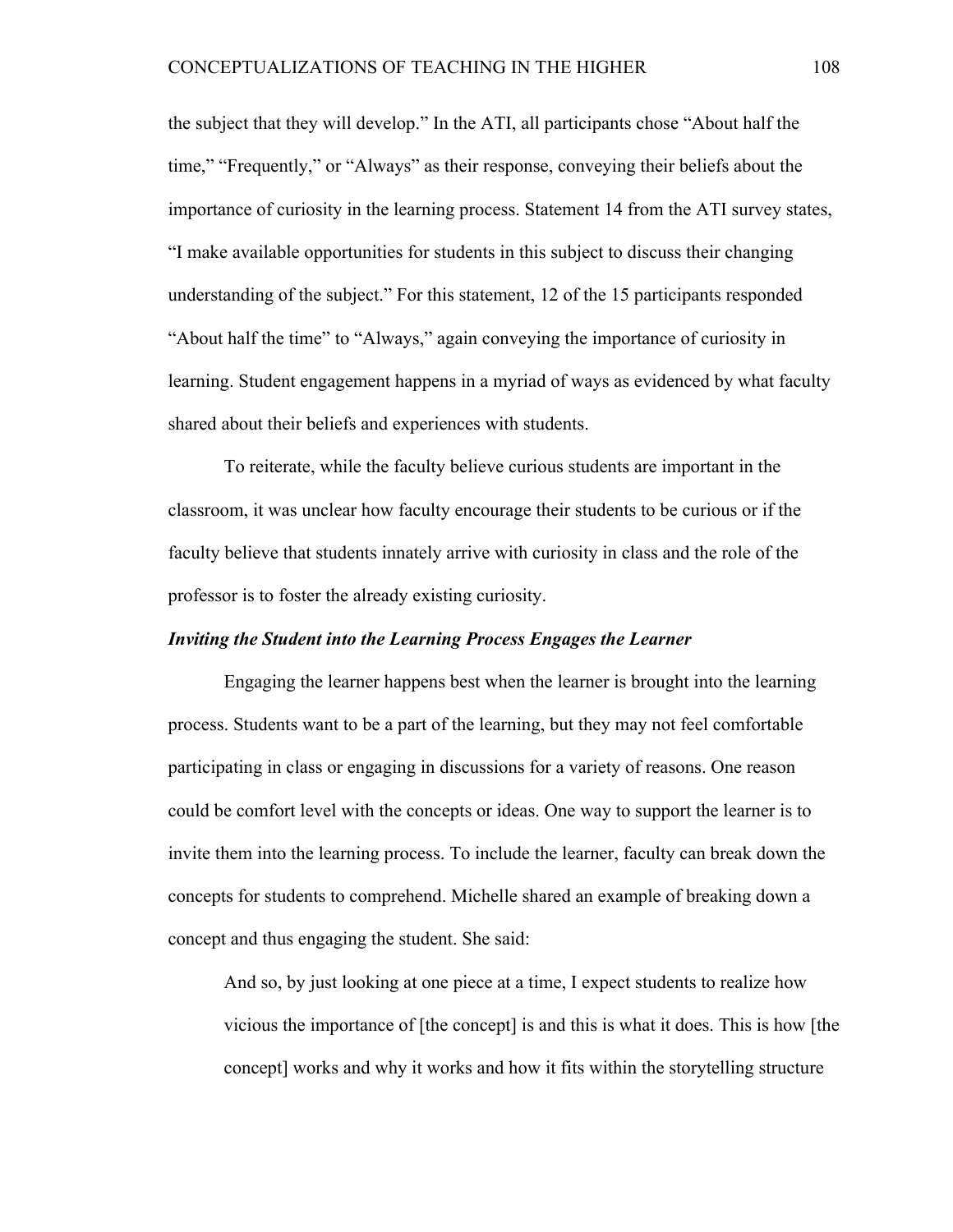so that they can then understand that [and] tell me how.

Michelle believes that when students are pulled into the learning process and can articulate their understanding, they then become engaged and more motivated to participate in the class.

Several participants shared that teaching is about caring for the students. Hannah said a teacher is "somebody who cares about me." Danielle added to this sentiment by saying "A teacher is somebody who cares for you, who wants you to learn." Michelle said, "Teachers should make their students feel confidently independent and yet like they're always learning." Michelle is saying that professors need to help students learn independence. This tendency is demonstrated in Michelle's syllabus, where she provides an example as she sets up a menu of sorts for students asking them to "select one category to pursue, tailoring your goals realistically to meet your needs." She provides a framework for them to follow to be independent learners in her class.

Inviting the learner to engage in the learning process is an integral part of student autonomy, and Dave believes that teachers need to make themselves obsolete to help students be autonomous. He said, "So I'm trying to not be, like, the first source of the information for them." He encourages the students to try to solve the problem before asking for help. His encouragement of autonomous learning, which is seen in his syllabus where 50 percent of his students' grade is derived from five major projects that each provide his students with the opportunity to learn as they go. Likewise, Marie demonstrates this same perspective of the importance of student autonomy. In her syllabus, Marie explicitly states: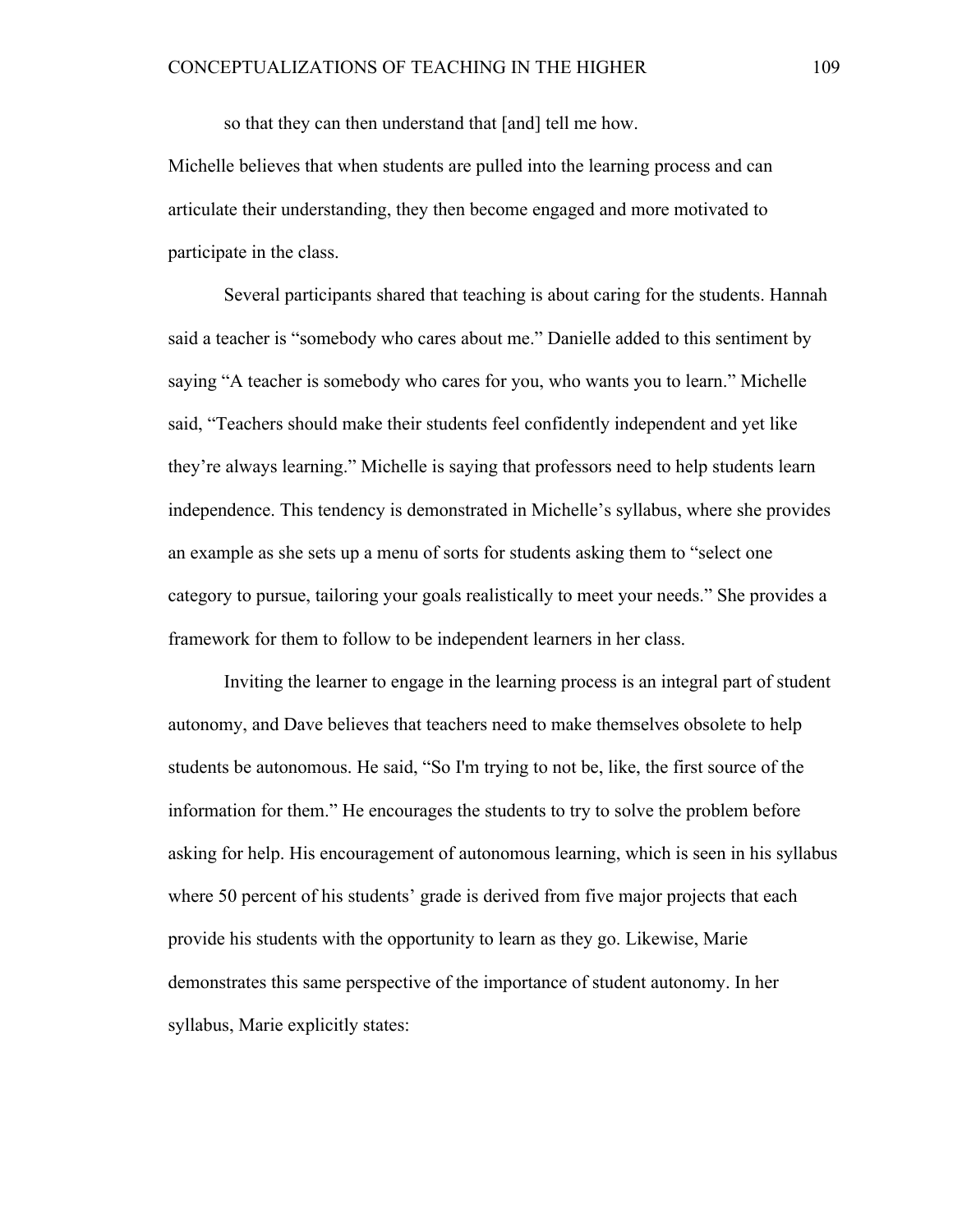Before asking, attempt to find your own answers. For questions related to class structure, such as due dates or policies, refer to your syllabus and course FAQ. Attempt to find the answers to any other questions on your own using a search engine. If your questions remain unanswered after a bit of effort, feel free to bring them up with your instructor.

Here, Marie encourages the students to answer their questions on their own prior to bringing them to her. Michelle said, "I believe it's my job as a teacher to make myself obsolete as quickly as possible, which, you know, it's not a quick process." Dave, Marie, and Michelle all shared the perspective that teaching is about helping the students learn how to learn without overreliance on a professor.

Another way faculty encourage students' engagement is when students have the language or vocabulary to use in class. For example, in ATI statement four, "I feel it is important to present a lot of facts to students so that they know what they have to learn for this subject," about half of the participants (seven) chose "Frequently" or "Always" about feeling the importance of presenting a lot of facts to students, and three faculty chose "About half the time" for this statement. The results of this statement highlight the fact that faculty believe that to engage in a topic, students must use vocabulary and facts presented to them. This evidence shows that faculty want their students to engage with the material more so they can engage in the lesson and the learning. But having all the information does not guarantee student engagement.

One participant shared that one way to invite the student into the learning is to provide choice. April shared an example from one of her classes. She said:

[The student] had realized the content was relevant and that that was going to be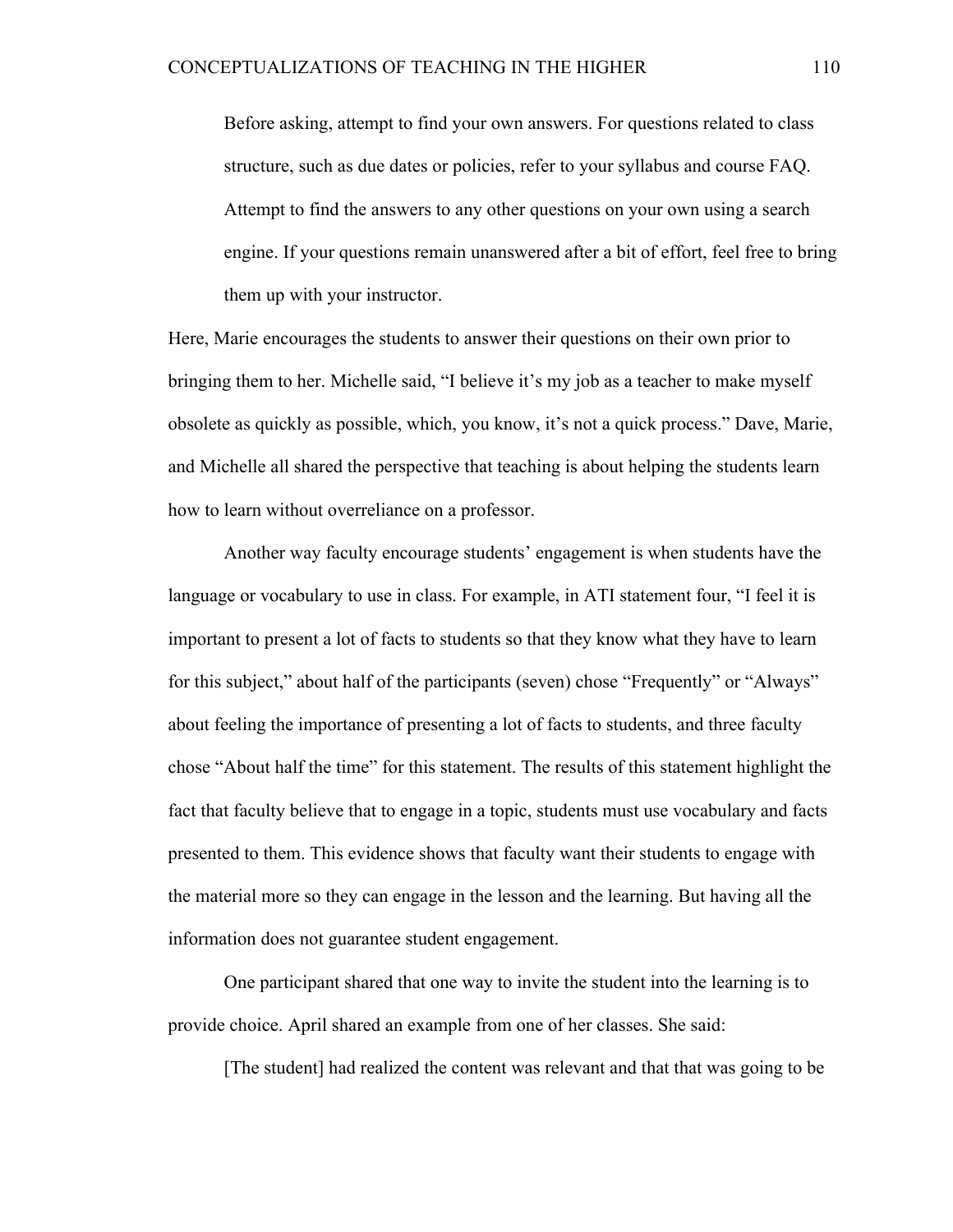the hook that got him engaged. And and I don't feel like that's necessarily something I did; it just made me conscious of the fact that people do need to feel connected to have this sense of purpose for what it is they're learning. And I've tried to achieve that by giving students choices about what they can research, or what they study or try to make these connections.

Here, April shares an example of a student who was hooked by the concepts because it directly related to him as a person, and he could then make connections with the material.

College is about engaging students in a dialogue for the students to wrestle with the concepts. The faculty's conceptualization of teaching regarding student engagement became clearer based on some of the ATI responses. For statement 14, "I make available opportunities for students in this subject to discuss their changing understanding of the subject," 12 participants responded "About half the time" to "Always" when asked about making opportunities for students to discuss their changing understanding of the concepts. This was evident in how faculty talked about their teaching practices. For example, Matt believes that even though faculty are the experts of the subject, they can engage with students in a dialogue. This point is furthered by Marie's belief about learning. She said, "I believe that the learning happens when the students are the most, are engaged and that tends to happen when it's one-on-one." Marie shared that her conceptualization of teaching is when students have direct instruction to help them understand and apply concepts. Her courses often include workshops where she provides thorough feedback on assignments and time for the students to apply the feedback to their work as well as engage with their peers about the concepts or ideas. Marie recognized that learning happens best when she is interacting with students one-on-one. Thus, the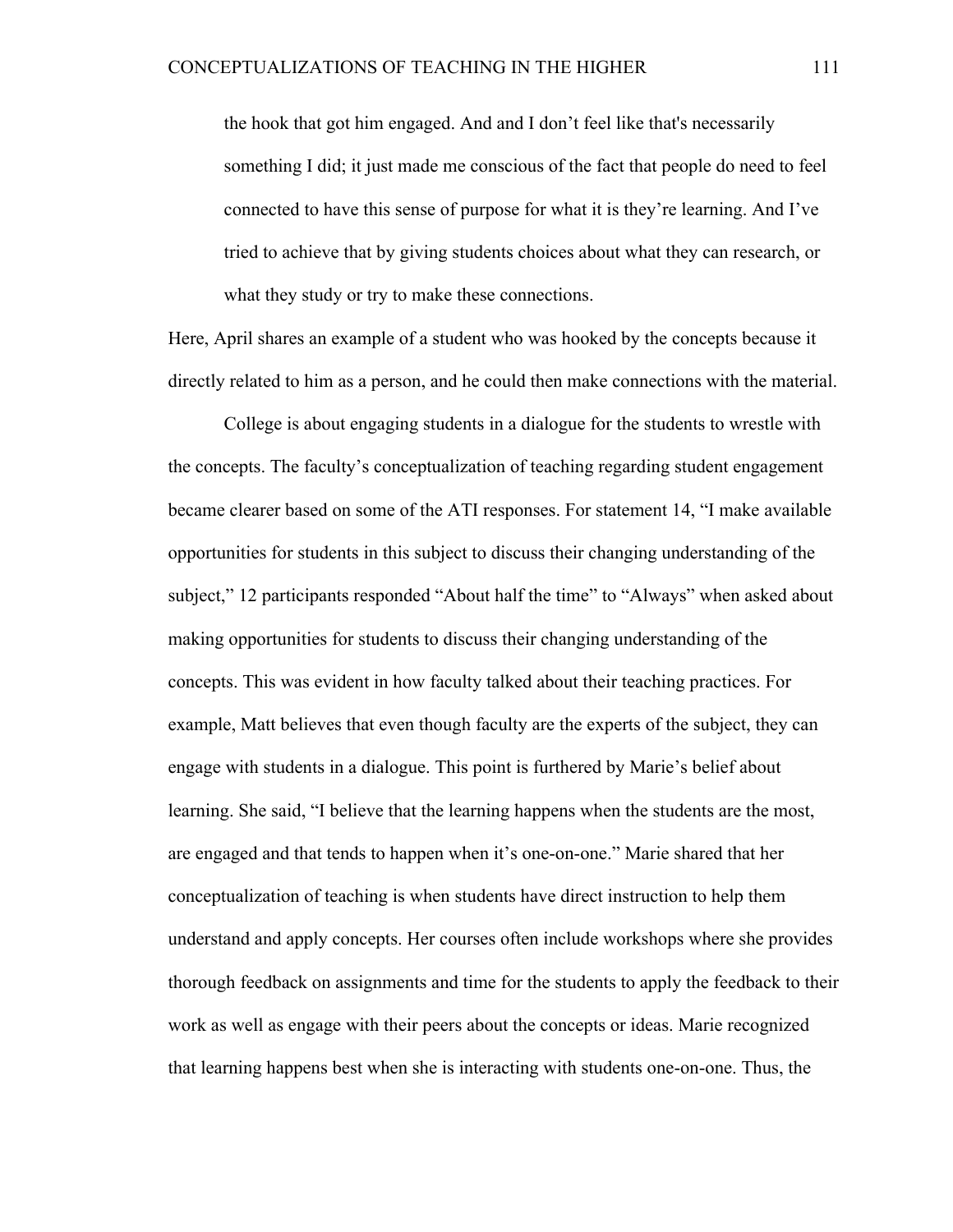relationship of her teaching conceptualization, that learning happens best when students have explicit instruction and support, informs how she practices the craft.

Hannah provides more context as to how she conceptualizes teaching and the value of engaging the student into the learning. Hannah shares her experiences about how engaging students in the learning process supports her conceptualization of teaching, which is about making sure the student is a part of the learning. Hannah stated:

Learning happens in a lot of different ways depending on the learner and what works best for [the students]. You could look at it from the perspective of Gardner's multiple intelligences, which are not the same as learning styles, but they talk, they inform you about what ways connect with people better.

Hannah draws on what she knows about teaching philosophies and pedagogies which then inform her teaching practices. By inviting the student into the learning process through classroom activities, like discussions or practice activities as she mentioned in her interviews, Hannah engages the learning in the learning process. In fact, another faculty participant shared that she observed Hannah teaching a lesson where "[students] couldn't escape learning… [the students] couldn't just sit there and do nothing. And they were clearly learning and enjoying it as they went along." Because Hannah invited the students into the learning process and framed her activity to include the students, they were engaged and could not escape the learning process.

When students are invited to the learning process and included in the learning, they are more likely to be engaged. The way faculty can invite students into the classroom is by setting up assignments and lessons in such ways that encourage learning and allow the students to participate and be a part of the learning.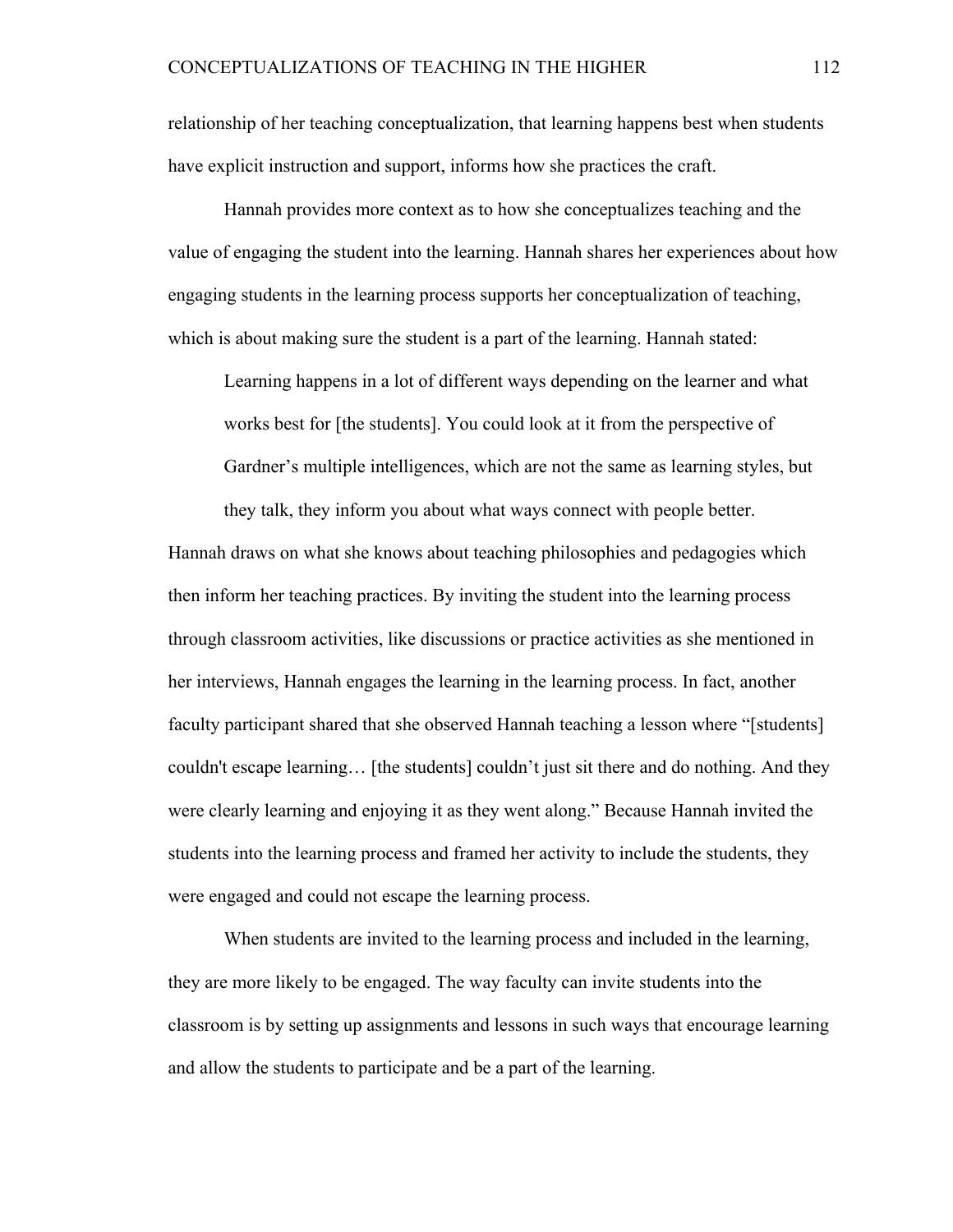# *Content Relevance Engages the Learner*

In addition to fostering curiosity and inviting the student into the learning process, making content relevant to students' lives will also engage the learner in the learning process. In the student questionnaire, one student responded that "A memorable teacher is someone who can get the student to truly interact with the material to be learned in a positive or negative way." This student shared that a teacher provides opportunities for the students to interact with the subject and provides an opportunity for the learner to engage with the material.

Six participants identified the importance of getting students involved. April provided an example of this from one of her classes where she had a student who appeared not interested and could not see the relevance of what was being learned. However, when she spoke about a conflict relating to the student's own personal experience, she said, "I knew right then, like the, the, he had realized the content was relevant and that that was going to be the hook that got him engaged." April's content did not change in her class, but she realized that in order to engage the learner, she needed to make the content related to the student's life. This connection for the student provided relevance for the student, which in turn encouraged him to engage more in the class through discussions and sharing.

Involving the students in their learning and providing opportunities for them to share their own experiences allows the concepts to become more concrete and attainable. For example, Hal shared an example of this from his teaching experience: "Two students talked from their own personal experience, and they were able to essentially teach this class based on their own experiences, and I think that in teaching it, they brought clarity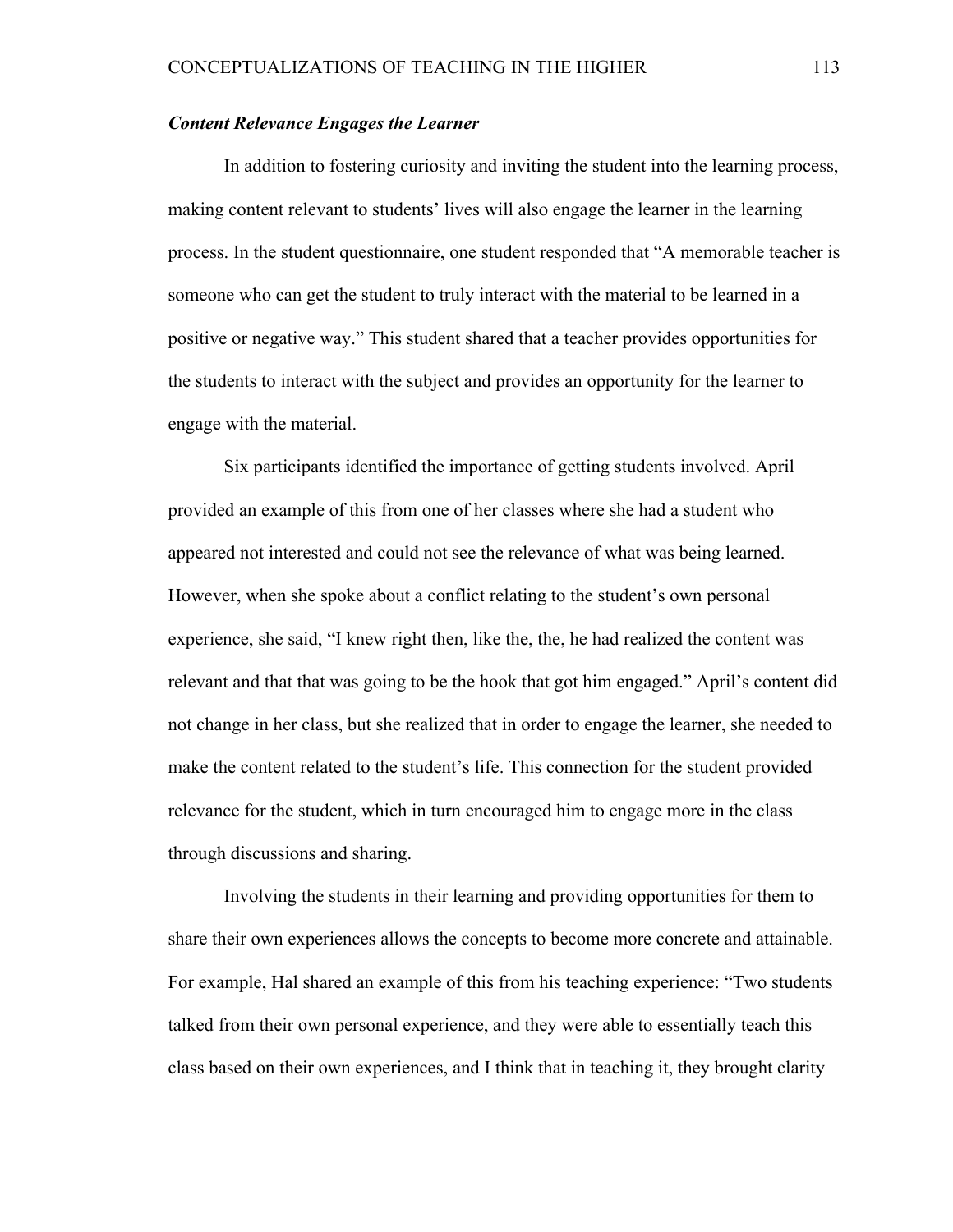to their own experience." Further evidence of supporting student learning by inviting in the learner appeared in the ATI. Statement eight of the ATI survey states, "I encourage students to restructure their existing knowledge in terms of the new way of thinking about the subject that they will develop." This is the first statement where all participants chose "About half the time," "Frequently," or "Always." Here, participants identified the importance of including the student in the learning process. One student said, "A memorable teacher I had really linked what we learned in class to real world scenarios. He included field trips in class to help us get a better sense of how what we were learning connected to the real world." By including the student in the learning, the faculty are then providing opportunities for the content to be relevant and applicable to the students.

Faculty can make content relevant to engage the learner in a variety of ways. Another way to draw the learner into the learning is to engage the learner with prediction activities. For example, Marie said, "I'm a believer in predicting activity type stuff, really, really foregrounding whatever you're teaching you're going to do with, um, with a hook like that." Marie shared how to engage the learner with a hook in order to make the content relevant to engage the learning.

Faculty recognize the importance of making sure the students feel their education is worth it, especially today when a liberal arts education is seemingly questioned more than ever due to cost and careers. Nine out of 21 students stated in their survey responses that they attend college to make sure they can get a career. Three faculty participants mentioned the pressure of making sure students are getting their value of education. Eric said that he is "reconciling with the needs of a fast-changing world, economy, and social system," and he continued: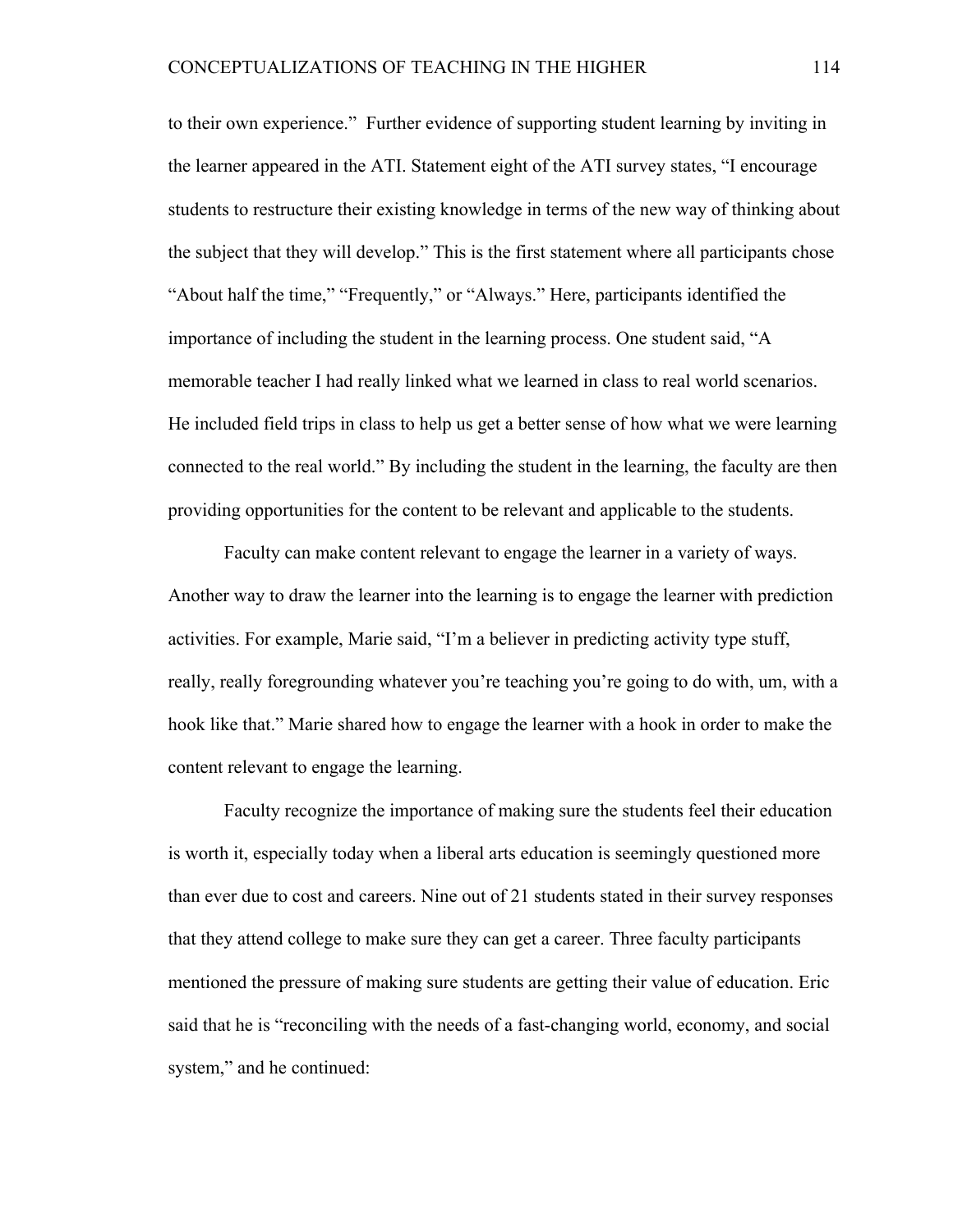And so, it, it translates into how I teach because I feel the constant pressure of making sure that I'm not wasting their time in giving them something that will actually benefit them, both as individuals in terms of their life.

Eric wants to make sure that what he is teaching is worth the students' time and money. He identifies the need to ensure his courses are valuable to students. As he mentions, this adds a layer of pressure as Eric plans and organizes his courses. Mike also mentioned that he wanted to make sure to support the students in getting their money's worth, especially when they must choose between jobs and going to class. Students shared similar sentiments of feeling the pressure to go to college. For example, one student said:

The primary reason for attending college was because I had an interest in helping the environment in some way, whether as a renewable energy engineer, a conservation scientist, a biologist, a forester/park ranger, a teacher, etc. When looking at these types of jobs, a degree was usually required/essential. But I also felt like college was a good way to explore my options and meet really cool people and professors that could help narrow my interests down to something tangible in the world that I could actually do. Other reasons would include not having any idea what I would do if I didn't go to college and feeling the pressure of going to college from my parents.

Another student said:

I continued with my education after high school partially because it was expected of me to attend college. But I also decided to go to college because I value receiving higher education, and I wanted to explore my passions by majoring in one or two subjects.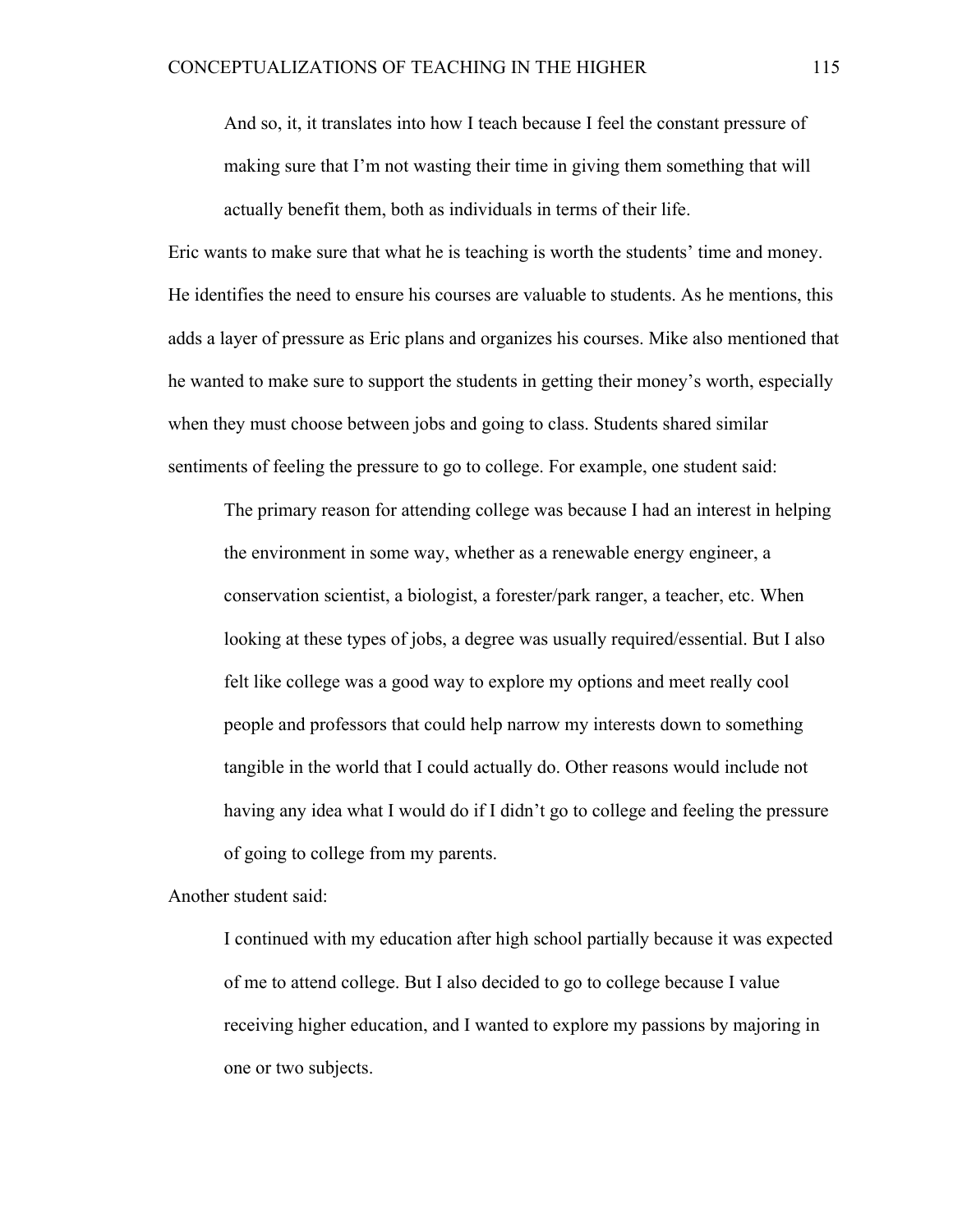Students shared a variety of reasons for attending college, but many shared the pressures of going to college to make sure they could get a well-paying job or career once they graduated.

Faculty can engage the learners in the classroom, but faculty also believe that students should demonstrate interest in the learning. Mike said, "You know, I tell my students like, nothing makes me happier than being a cheerleader for you, but that also requires you to meet me halfway. Um, sometimes it's hard to cheer for someone who's standing still." He continues this idea by identifying different ways a learner can be engaged:

And I think the idea of being a learner does require, you know, it requires effort in one way or another, whether that means taking the time to read, or whether it means taking the time to listen, um, or also being willing to fail, you know.

Mike states while his job is to teach, he also believes the students must be engaged in the learning process, that education is not a one-sided activity. His course syllabus included language that reiterated this point further. For example, in his attendance policy, he stated:

While class attendance is necessary for you to benefit from the learning experience, web access is also something that isn't always easy to possess. As such, while I will not be taking attendance, I do expect you to make your best efforts to attend any of our virtual meetings and participate in Northeast University classwork (remember, participation is 15% of your grade). As always, your learning in this experience-oriented class requires your involvement. Please let me know if there are any issues that will prevent you from contributing so we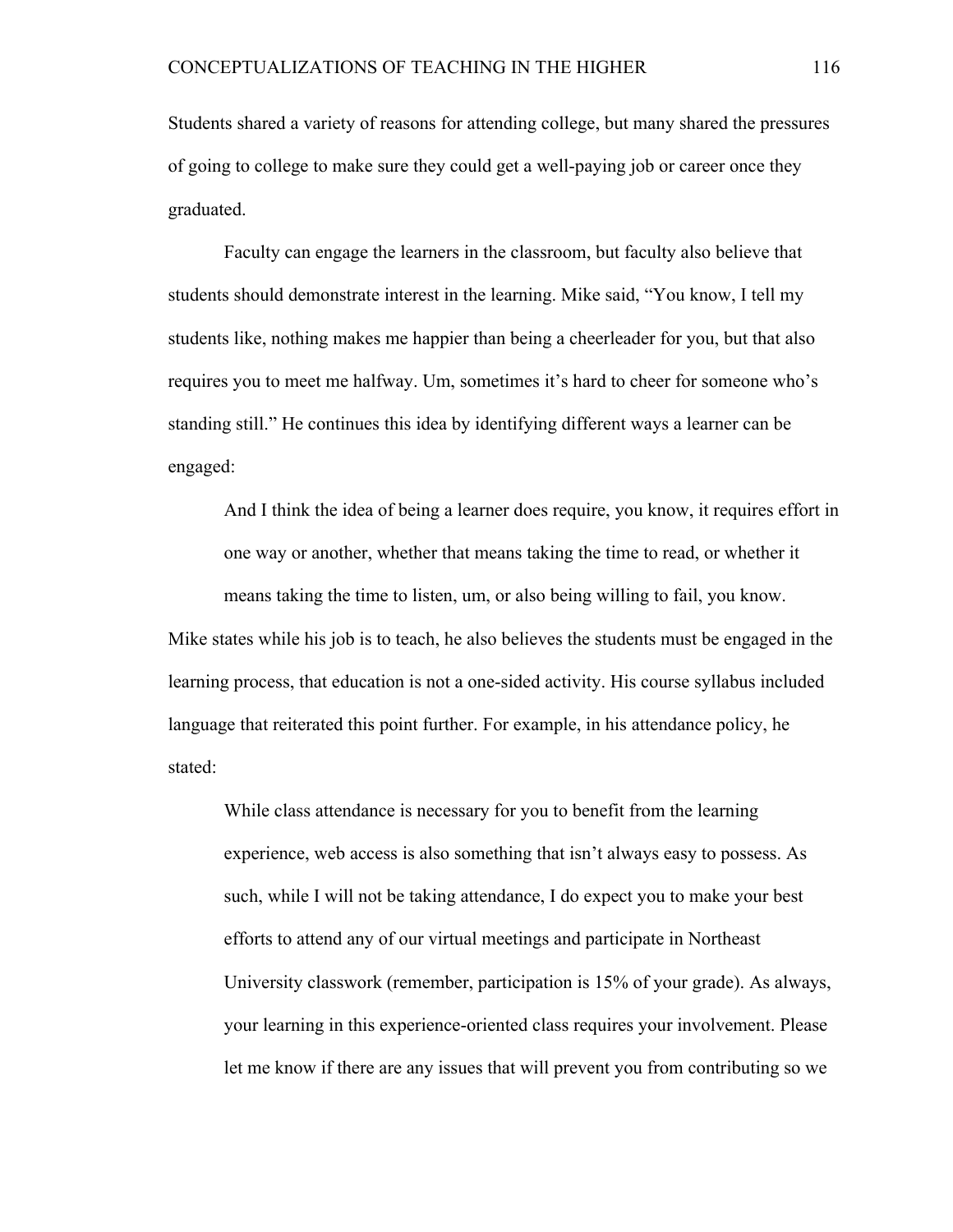can work out an alternate path for your success.

The language Mike uses in his syllabus demonstrates that he wants his students to be a part of the learning and that without their participation in class, the students will not contribute to the class community. Since Mike believes that learning is about more than the content, he sets up his classes in a way that encourages, supports, and promotes student engagement in the learning. Mike wants to provide opportunity for the students to be participants so they can get the most out of their experience in the classroom.

When the faculty participants discussed student engagement, they often recognized that courses were more successful when students were engaged. The faculty believed that courses were more fun to teach, and they attributed this success to student engagement. Faculty also expressed that for the students to learn in the classrooms, instructors must believe that while their passion for the topic contributes to student engagement, students need to engage with the content as well. How faculty structure their courses operates under the assumption that students will be engaged.

#### *Connectivity among Student, Faculty, and Learning Engages the Learner*

Another way students are engaged in learning is through the connections among students, faculty, and learning. Five faculty participants discussed ideas related to connectivity in teaching. Hannah shared, "Everything about education is about relationships so not just me and students, but students with each other and me with the other faculty." Connectivity with learning can happen between students and faculty, students and students, and faculty with other faculty. That connectivity, though, happens when the individuals are a part of the learning experience. For example, April said:

If a student's willing to partner with me, we're going to have a good experience.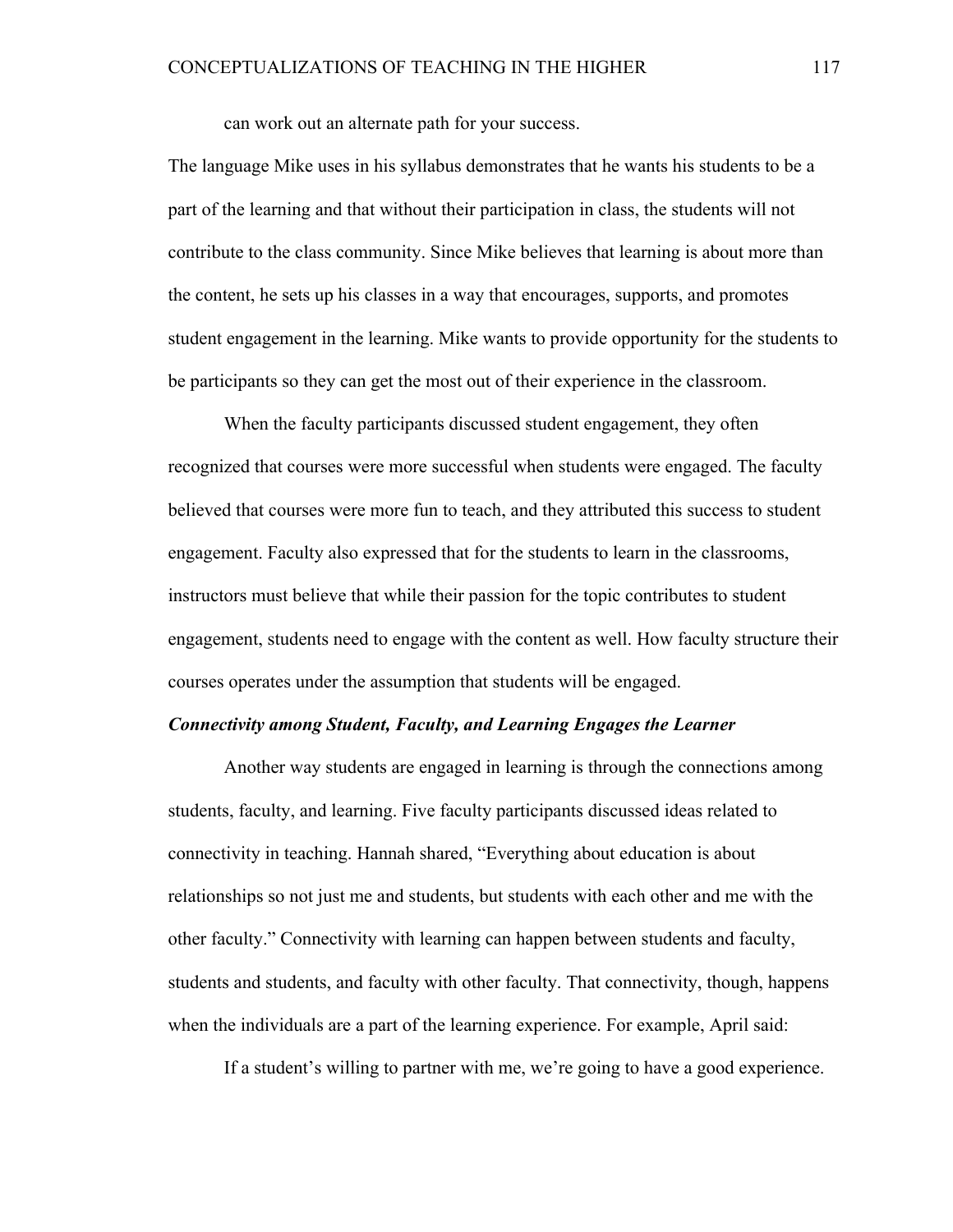And if they're not so willing to partner for whatever reason, then it'll be, it won't

be a bad experience per se, but it just won't be as complete as it could be. The willingness to partner between student and faculty is what April identified as a key part of successful learning. The connection among the faculty, student, and learning provides a link between the learning and the learner. This connectivity between learning and the learner was evident in the ATI survey the faculty completed. For statement three, "In my interactions with students in this subject I try to develop a conversation with them about the topics we are studying," most of the participants (14 faculty) responded with "Frequently" or "Always," stating that they engage in conversation with students about the topics being studied. Statement three is about how often the faculty engage in conversation about the topic being studied with the students. Another ATI statement that asked about the importance of student interaction was in statement 14: "I make available opportunities for students in this subject to discuss their changing understanding of the subject." Twelve participants responded with "About half the time" to "Always." For the learning to happen, the student needs to have a connection to the learning through engaging with the concepts or through interactions with the faculty or the student's peers. The role of professor being more than content deliverer allows for interactions to happen between faculty and students where students can engage in discourse about their learning. Therefore, it is important to know the learner so a connection can form, and learning can happen. Mike recognizes that for the learning to occur, some form of interaction needs to happen. He said that learning:

Comes primarily from interaction. Whether that's interaction with fellow students, whether that's interaction with that teacher, whether that's interaction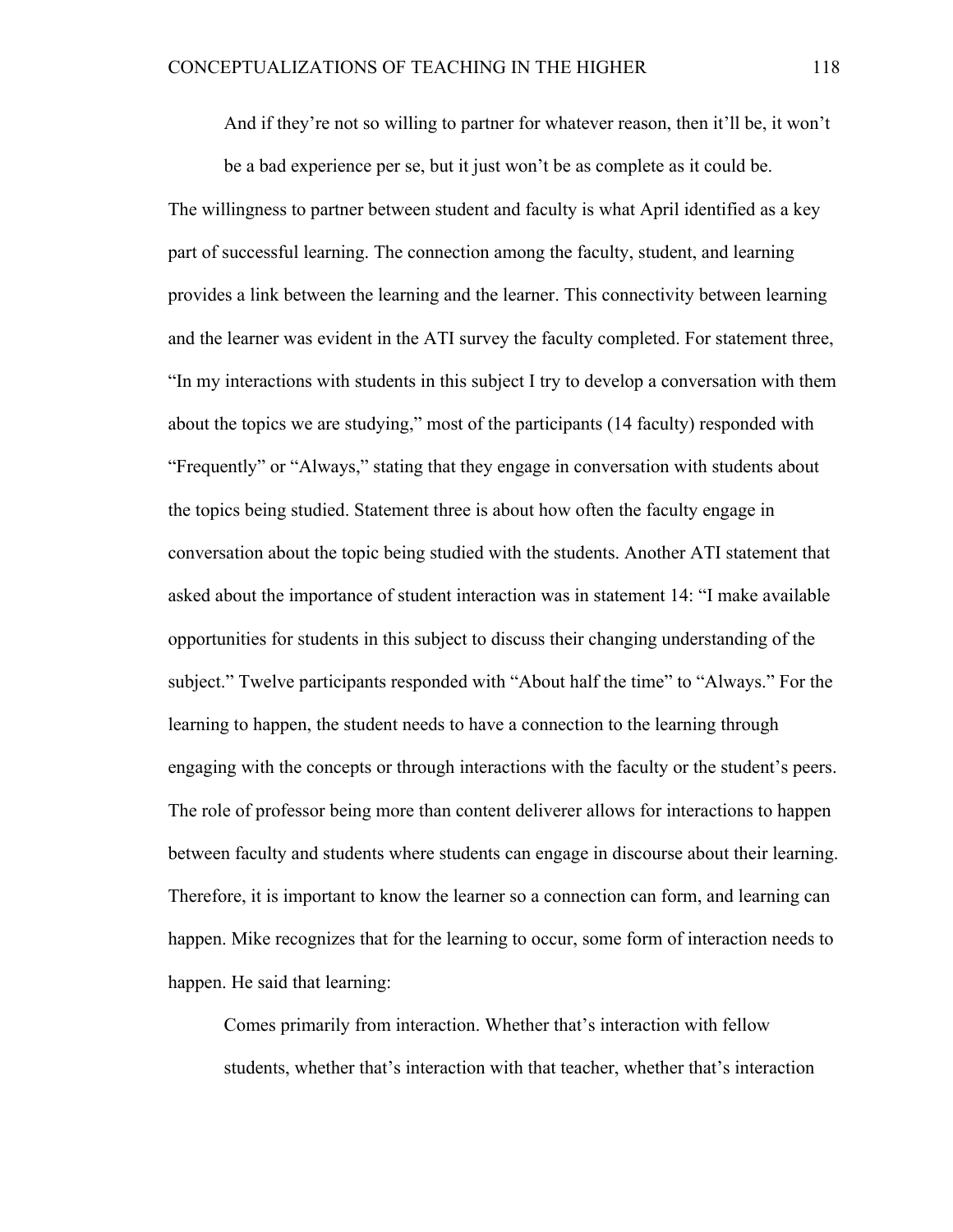with texts or whatever it is that you're using in the class. But I think learning comes from hearing your own voice in a conversation.

Hannah shared a similar sentiment and added to the idea that interactive learning happens when faculty provide an active and inclusive learning environment. She said:

Information that we just sit and passively take in doesn't sink in in the same way as information that we do or talk about or interact with...so just having that safe space really affects how I teach and how I interact with students. I try really hard to be myself and to be very, um, approachable.

The interaction between students and faculty encourages learning opportunities. Michelle said, "my whole teaching style is based on trying not to scare people but trying to encourage them to feel comfortable." Marie echoed this idea by saying "the learning process is like once you, yeah, once you find the light bulb moments, those are probably what's energizing." To help develop this energy, the faculty can foster excitement. Matt said:

My job is to really foster that excitement so they can really think critically about the material and speak to it in a coaching, a coaching way. Hopefully ask questions that are pertinent to the subject, to raise questions from the material they've seen or read so that they can discuss it in a way that they communicate their ideas in a clearer way.

Matt believes that his job is to encourage students to be involved in the learning process and engage them as students and learners. Learning is the evolution of thought in the classroom. How students begin with an idea or concept is then fostered and supported with the work faculty promote in the classroom. April said: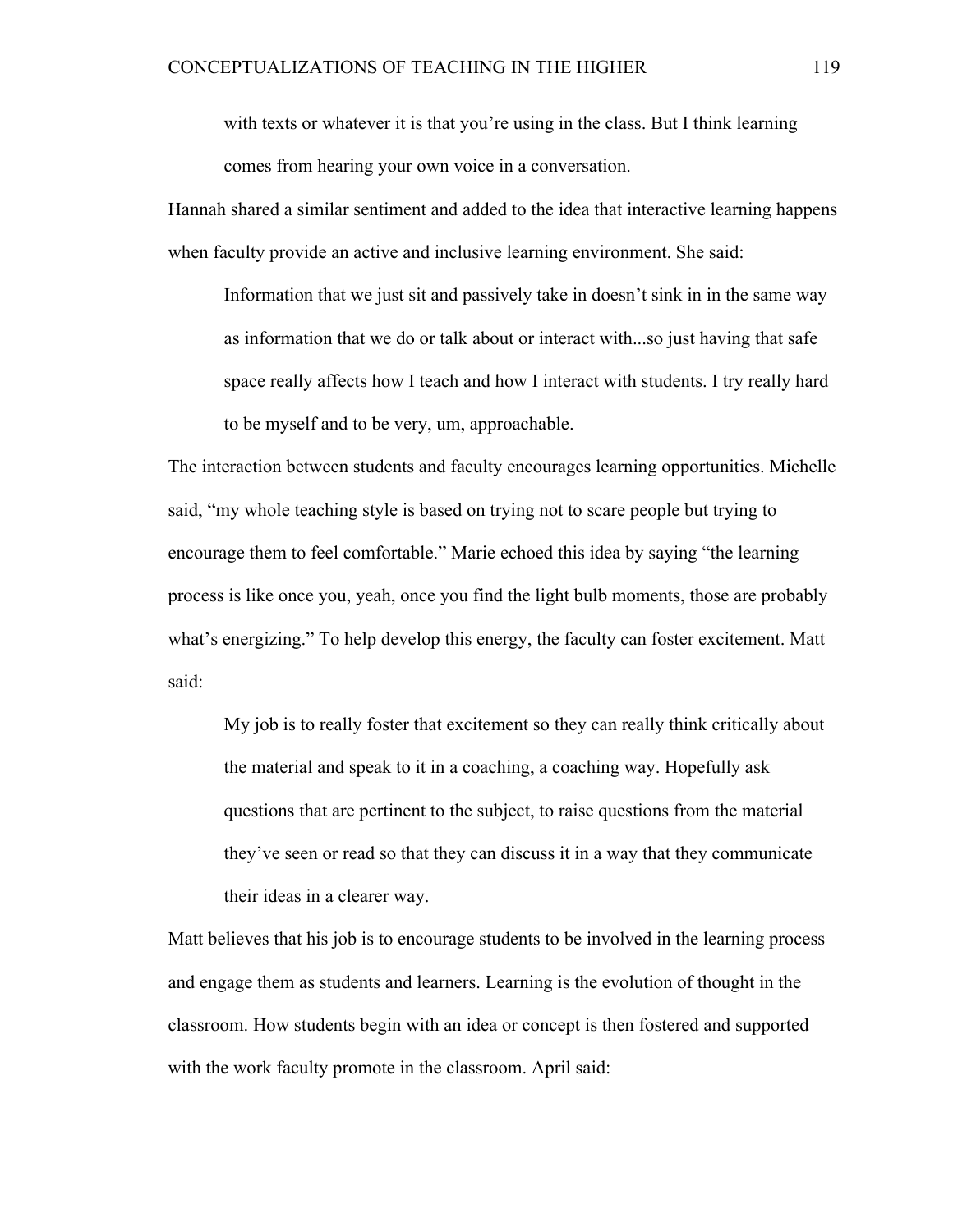Learning is taking the opportunity to develop the way that you think to challenge yourself and how you think to be challenged to be more willing to learn to have that kind of freedom where you're not so much invested in what you think at, at this moment as being absolutely true.

These faculty express their understanding of learning by stating that part of the learning process is knowing that learning is interactive and needs to happen within the classroom through interactions with peers and the faculty, as well as knowing that the learning process is not a simple process and there are complexities to it.

To connect learning with students, faculty have shared that a two-way interaction is an important part of the classroom. Mike shared the importance of making sure students get to participate in the classroom and that he does not want to be the only voice in the classroom. He said, "I don't want to be the dominant voice in my classroom. I want to be *a* voice in my classroom." Hal shared that a student having a conversation with the professor makes the learning a two-way involvement. He said that discourse between faculty and students "takes education beyond what some of my students called plug-nchug economics." In addition, Hal said, "And as [students] talk and, and make an argument, they, uh, they develop a clearer sense of, of, of what they believe. So, I think discussion is part of learning." Learning is about connection as Eric shared during his interviews, connecting with students, connecting the students and the material. Eric said he reflects on wanting to know how he connects with students because, "Learning about the students [is about] building those relationships uh, to be, uh to connect better with students in the classroom."

Learning happening by connections was also echoed during Kelly's interviews.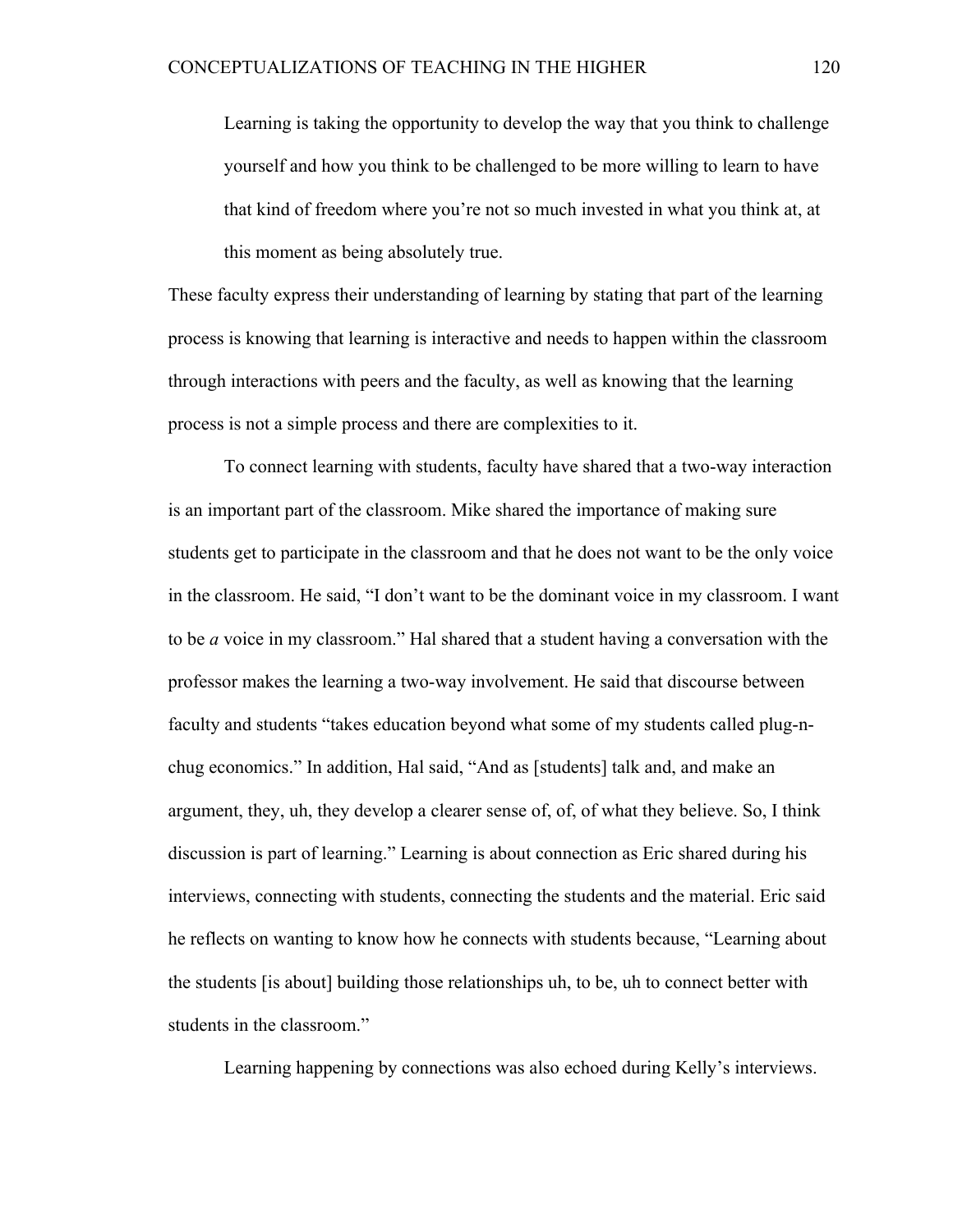She said that the environment, culture, and dynamic of students matters with learning. She cited the lessons she learned from studying Vygotsky during her education that point to a constructivist stance. Kelly explicitly stated, "I'm very Vygotskian in theory like I feel that we should be learning from each other. I want to hear what you have to say. That goes along with the constructivist approach." Kelly recognizes the value of making connections with students and with learning using a Vygotskian approach. She shared that learning happens when her students discuss ideas and make connections with each other and with her. Kelly is sharing that the connectivity within the classroom allows the students to feel engaged and a part of their learning.

When talking about engaging the students, connecting with them, and connecting them to learning, five faculty discussed that these connections could lead to lifelong learners. Will said that someone is more likely to learn when "surrounded by people that like to learn." By encouraging learning in the classroom, faculty could be providing environments that foster engagement. To further this idea, Danielle said, "I think, I think the more fun learning is, the more likely a person is to be a lifelong learner." When learning is associated with fun, the learner is more likely to continue that learning past the classroom. One student expressed the value of being a lifelong learner when the student said, "I think learning is a lifelong journey, and the more you learn, the more of a difference you can make in the world." This student identified that being a lifelong learner is how individuals can support the world. When sharing how to encourage lifelong learning, Marie said, "We talk about training people to be lifelong learners. And that probably means we're asking them to be curious, flexible, um, and ask questions. Not, not just deep and probing questions, but just ask any questions." Therefore, faculty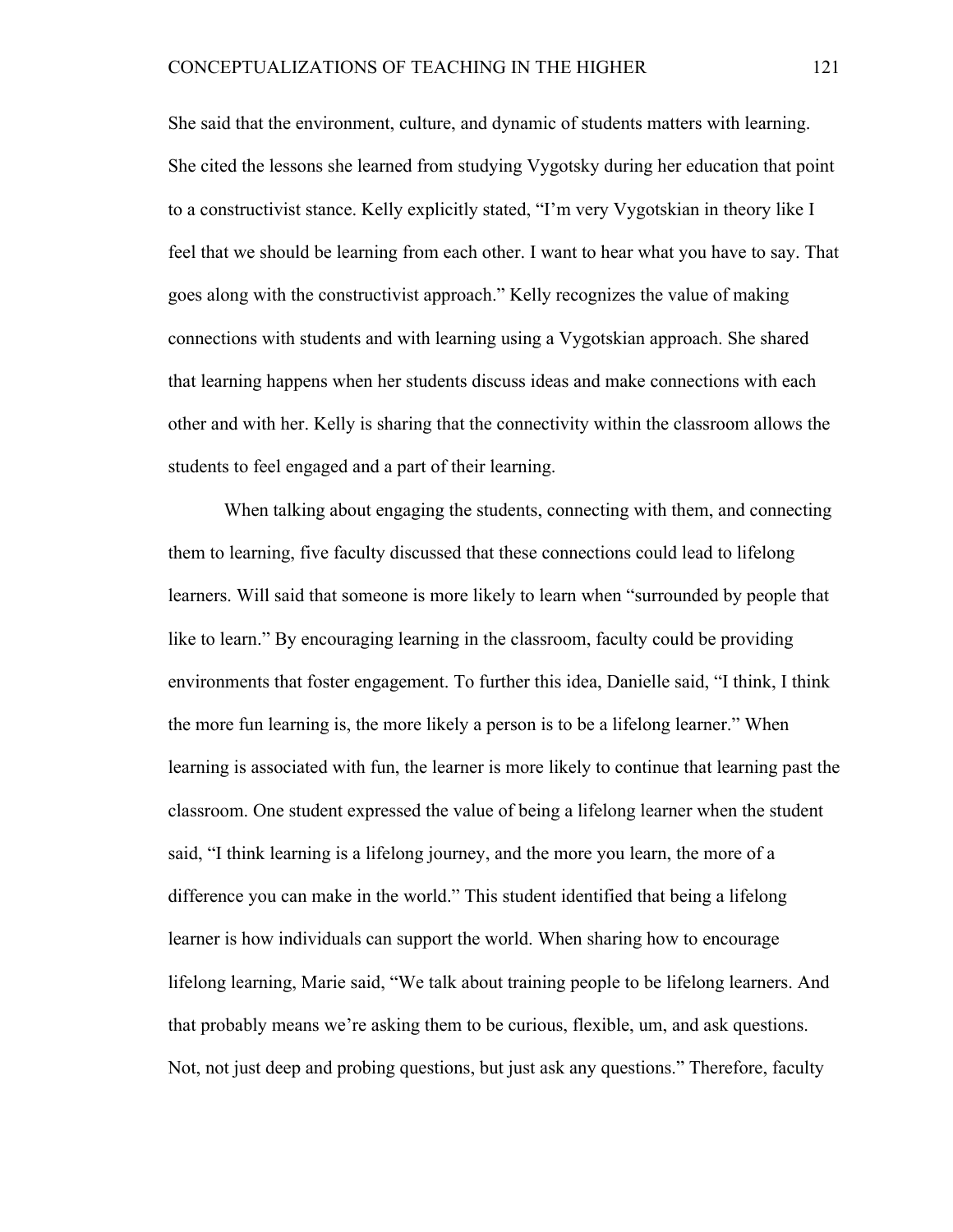recognize that to foster lifelong learners, they need to engage the students and bring them into the learning experience. Kelly believes that teaching in higher education "is taking the students where they're at and developing them as lifelong learners and encouraging them to think critically, act ethically, and be responsible as they go forward." Fostering lifelong learning in the classroom is a joint effort in that faculty need to engage the students, and students need to join the learning environment to demonstrate their engagement.

Shelly shared her thoughts about lifelong learning and how professors themselves are lifelong learners. She said:

I think most of us that are in, that are, that are teaching on any level are lifelong learners because we are continuing to find the best ways to present what it is that we love and are curious about, um, and so that's and continuing to learn about our field and so and deepen our, our own understanding of it, our own experience of it.

Shelly says that faculty are lifelong learners and so they therefore value learning about their subject. This passion for their topic then translates into sparking conversations with the students and engaging them in the learning process.

Connectivity among the learner and the subject matter, the learner and the faculty, and the learners and their peers were all identified as valuable for student engagement. Without the connectivity of learning to the learner, the student is not as engaged. How faculty include the learner can determine the students' engagement with their learning.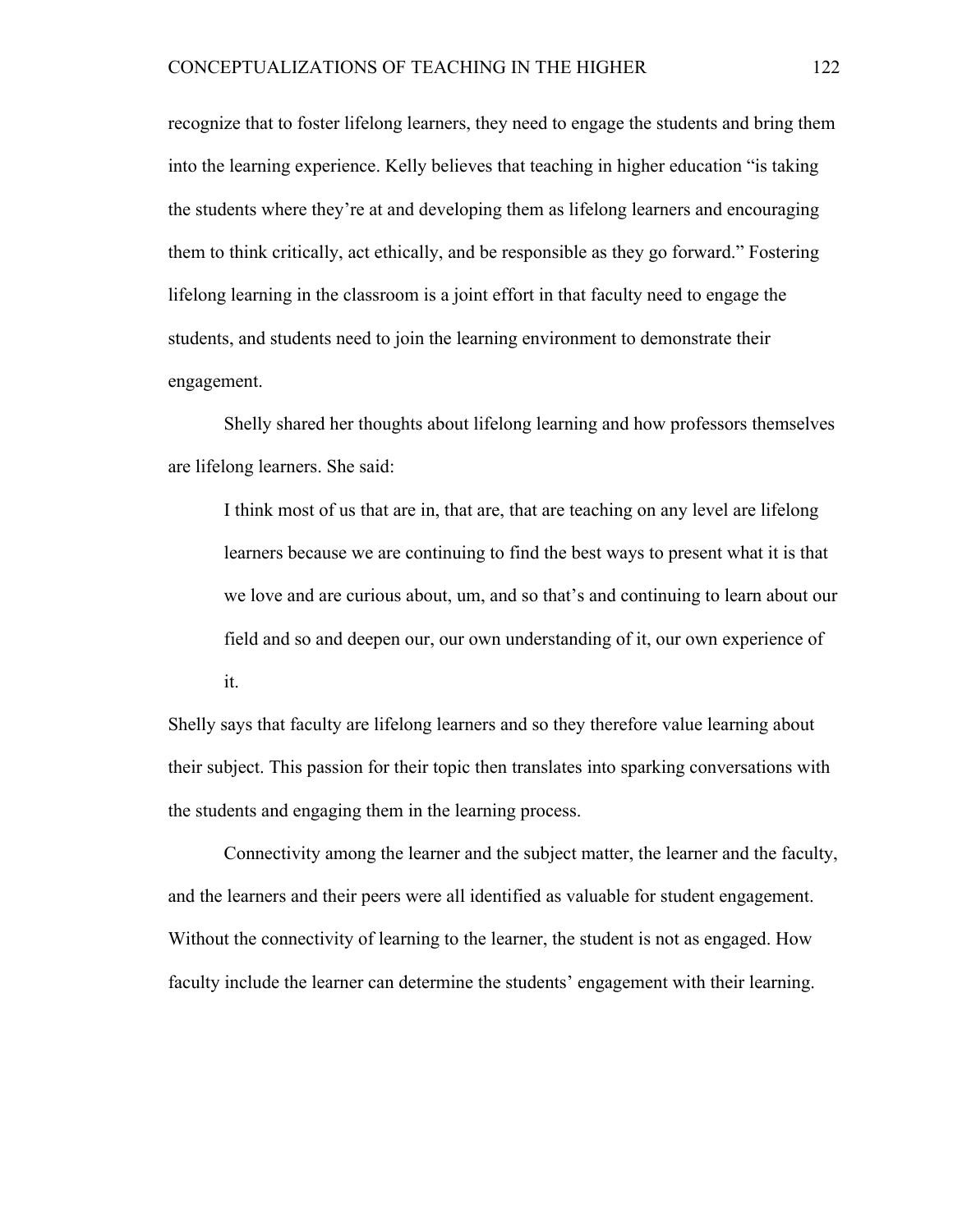# *Faculty Passion for the Subject Engages the Learner*

Three of the 12 participants believe that their passion for the subject will engage the learner and that the faculty's passion in the subject leads the learner to be more engaged. Matt shared his beliefs about his purpose and said, "My main purpose is to inspire the student with a certain amount of passion for the class that they're in." He continues this point, sharing that passion and excitement can inspire or engage a student. Matt said, "[Students are] not as excited about it as you are, but they might become just a bit more, uh, interested just from what you've done and some of it can just rub off, too." Matt believes that when faculty are passionate about their topic, this passion transfers to the classroom and the learning and helps determine how the instructor runs the classroom and designs activities. In fact, when asked about a memorable professor, two students responded specifically about Matt saying he was memorable "because he was more than just an average teacher." According to language on Matt's syllabus, his course "Engages an 'active learning' approach, where students must engage in assigned readings and [course materials] outside of class to gain foundational knowledge, and then practice higher levels of learning during class time. Lectures are minimized during class." Here Matt demonstrates how his conceptualization of teaching, engaging the student in their learning, informs his course practices, which he says includes minimizing class lectures because students are completing the reading and engaging in course material outside of class. Shelly also mentions the value of passion in teaching during an interview:

You know, initially you think to teach something that you know [is] to share something that you have expertise in and passion for. But I do think that, that it's more when you're in the classroom and you're teaching, it's more of a sharing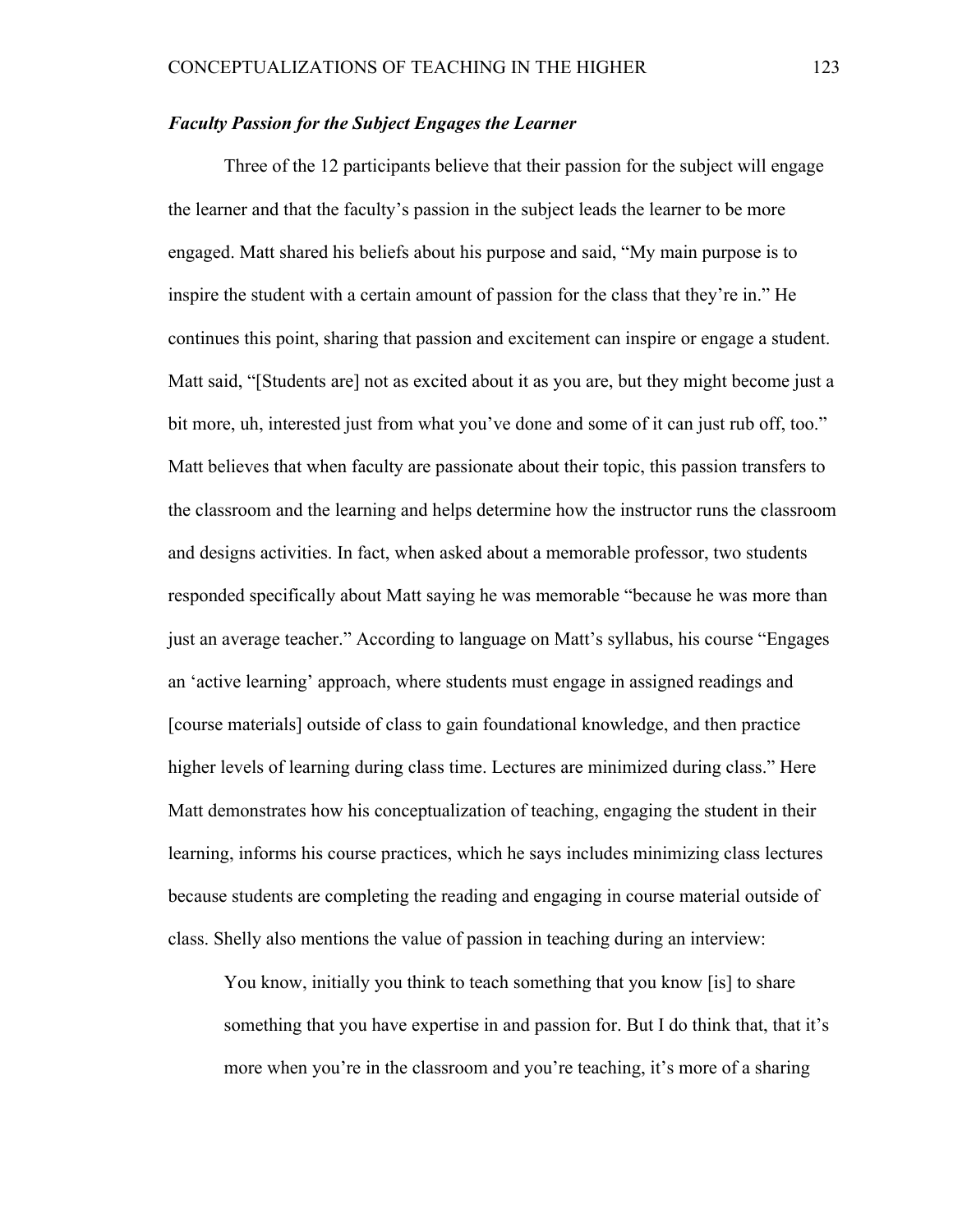what you know and your passion for it excites them and kind of ignites a little spark. And so then together, you're discovering, uncovering, what's in them and, and what the possibilities are.

Shelly explains teaching is more than having a passion about the subject. Shelly's conceptualization of teaching is about sharing the passion with the students, igniting their passion, and then learning and growing together by engaging with the students about the topic and subject. She believes that being a teacher is about being a facilitator, and she shared examples of her teaching practice when she works with each student to provide them support in a way they need. Shelly said some students want direct, honest feedback, and others need a little bit more encouragement when given feedback. She believes that being a professor is about finding a balance between sharing your passion with the student while encouraging them to find their own passion.

Ten students shared that a faculty's passion was an important contributor in their learning. For example, one student stated:

I'd say the most memorable teachers I've already had are the ones who genuinely show a passion for the content material outside the classroom. They bring excitement and energy to the class every day, and it shows in their presentation/teaching style!

The students shared a similar perspective to the faculty and believed that a faculty's passion helped the student feel more engaged in the topic.

In addition to having passion about one's subject to engage the student, Danielle believes that being aware of the learner and learning how to engage the student as a learner influences how she teaches. She states: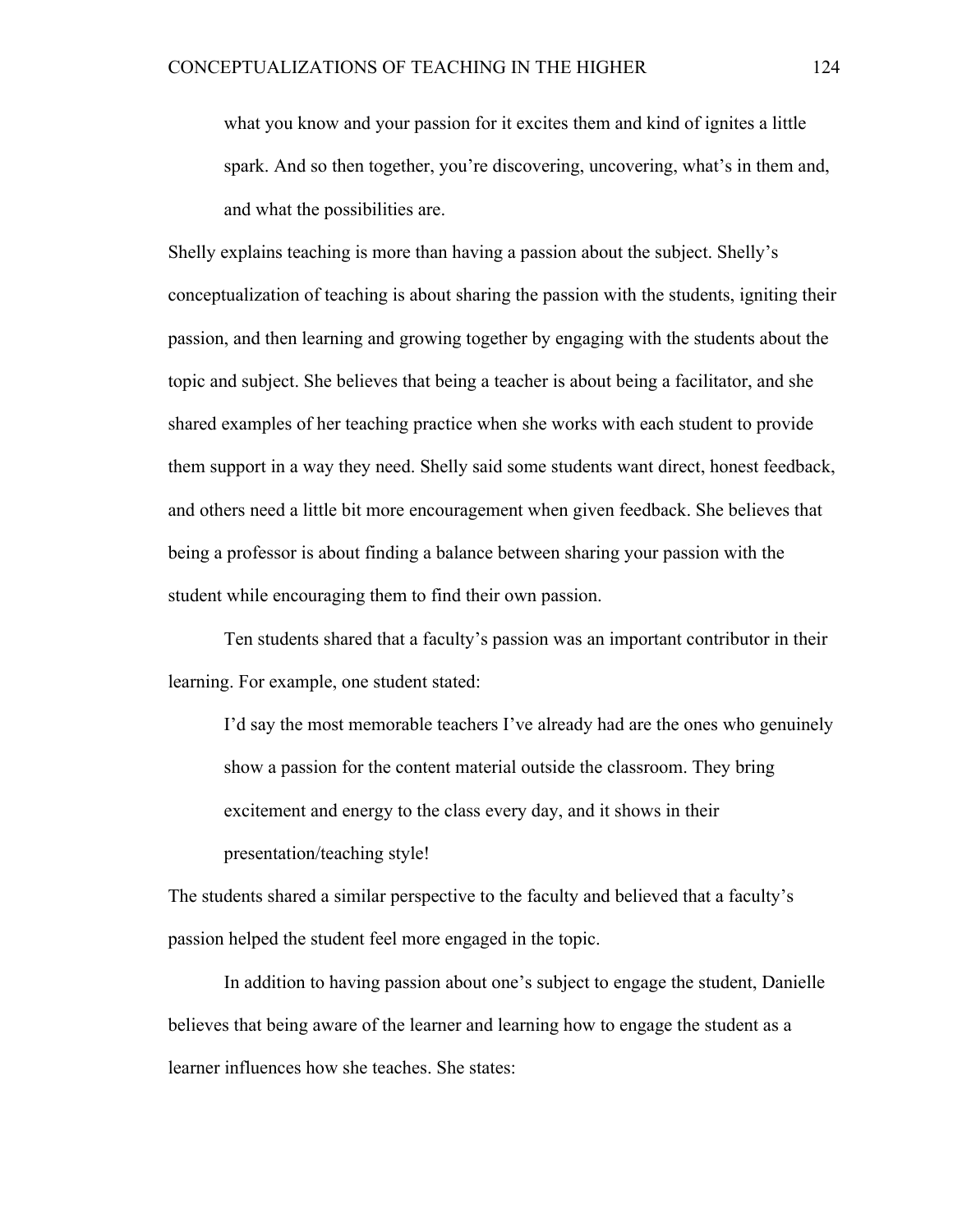I think the prime influence is that I put myself in that student's position. If I'm bored, they're bored. If I lack energy, they lack energy. If I'm not passionate, they're not passionate. I think that's the first thing, if I think about it, that influences my teaching.

Danielle's statement identifies that when faculty are aware of students' feelings and needs, the students feel more included and are thus more likely to engage. In her syllabus, Danielle states:

Grading is weighed towards the stronger work the student demonstrates in the different class requirements. If a student shows exceptional performance in one area, this will serve as compensation for a lesser performance in others, since each individual may choose where to place the greater emphasis in her/his learning.

This example from Danielle's syllabus circles back to what she shared about passion in the classroom. If a student struggles with a concept or assignment in her courses, she does not penalize the student but rather plays to their strengths by allowing their stronger skills to support their grades. Danielle explains that passion is an important way to engage the students; however, when a student does not have passion for the subject or struggles to comprehend, she does not penalize them for that. Instead, Danielle's practice embraces the student wherever they are as a learner to support student engagement. This example furthers Danielle's conceptualization of teaching where she values the student being a part of the learning process and how this conceptualization impacts her teaching practice, specifically her grading practice.

Faculty passion about their subject correlates with being experts in their field. If a faculty member is passionate about a subject or topic, there could be the assumption that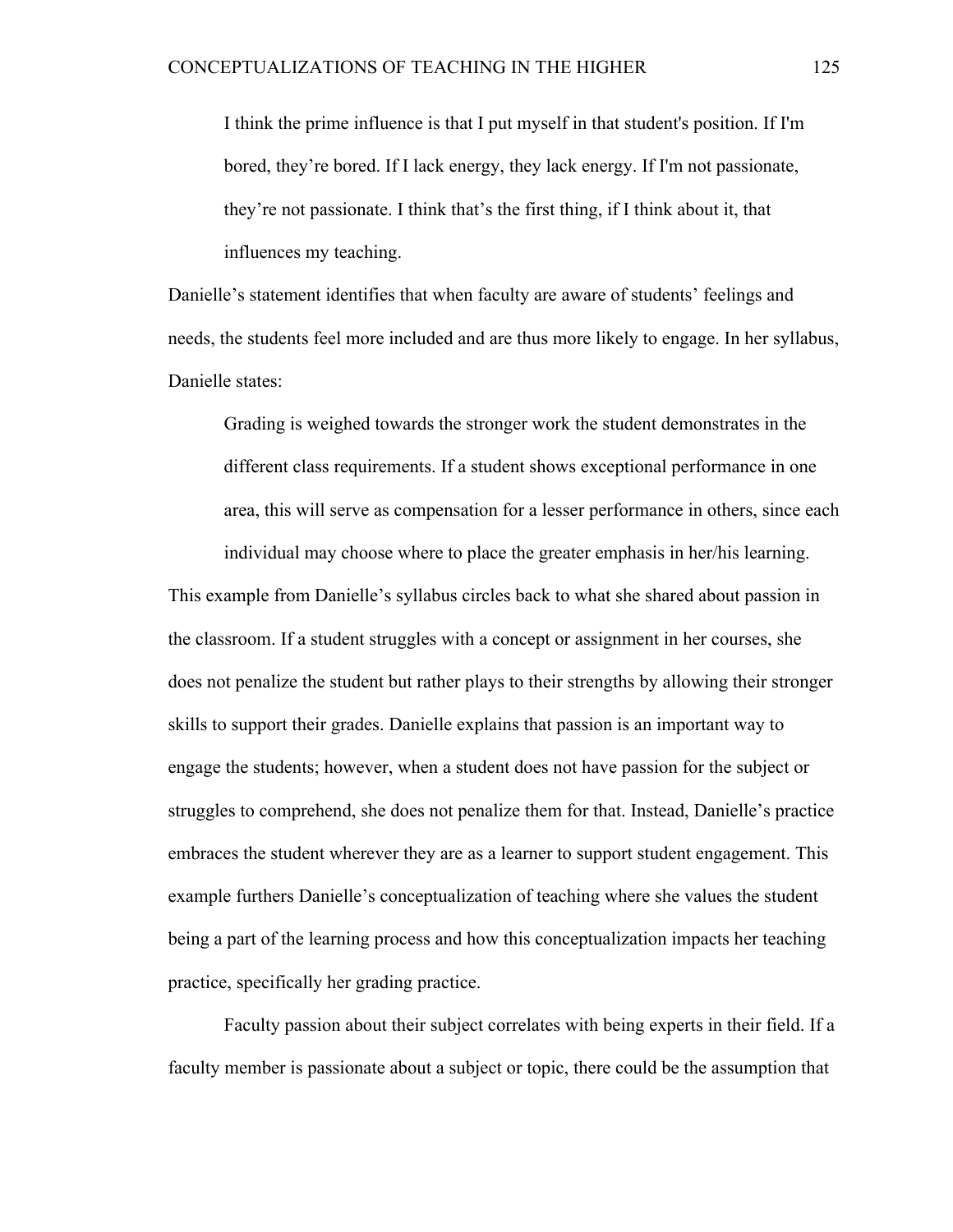they know all about the area and can answer any and all questions from students. On the ATI, there was a question about knowing all the answers to questions students ask, and so when asking faculty this statement, who are often considered experts in their fields, I assumed they would respond with "Always," feeling like they need to know the answers. However, when asked ATI statement 13, "I feel that I should know the answers to any questions that students may put to me during this subject", no participants chose "Always" demonstrating that the faculty do not feel they should always know all the answers. There was a range of responses between the other choices: two chose "Only rarely," three participants chose "Sometimes," four participants chose "About half the time," and six chose "Frequently." These responses could mean that faculty do not feel they always have to know the answer, but for the most part, they feel that they should know the answers to students' questions. The range in their responses demonstrates their thoughts about the importance of knowing the subject matter and being passionate about their subject, but also the recognition that they do not have to know everything.

Faculty stated that passionate teaching will lead to more student engagement. Thus, if faculty are passionate about their topic, then they believe students will be more engaged and drawn to the subject matter. If a faculty member is not comfortable with or confident in their subject area, then the student might not be as engaged. What was not clear from the data is whether the passion for the subject meant the faculty were proficient teachers.

Most of the faculty participants (12) identified the importance of student engagement. For learning to happen, faculty believe their passion for the subject will spark student engagement. Participants realized the importance of inviting the student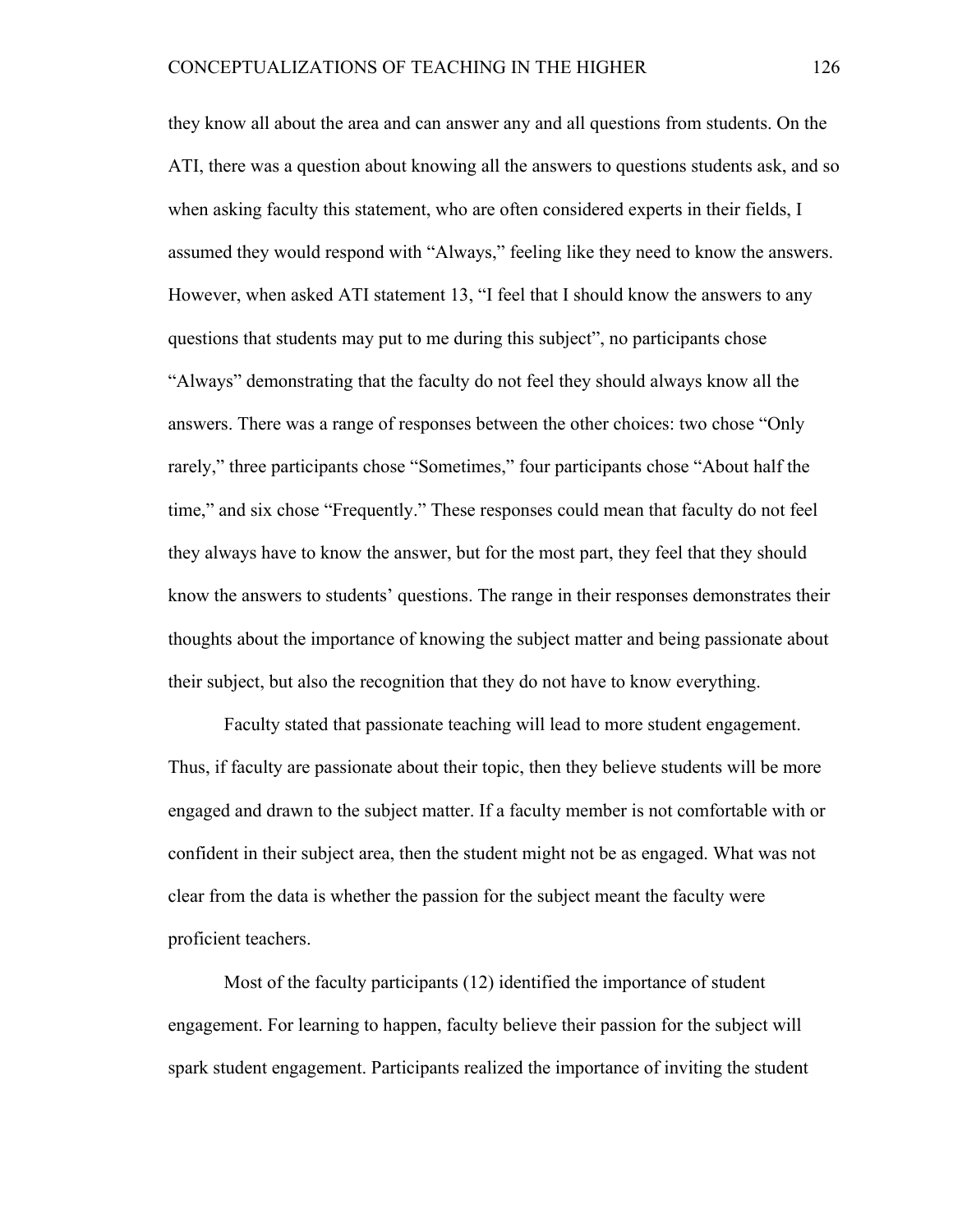into the learning process and engaging the learner in their classes. Faculty also recognized the importance of student curiosity. Faculty believe learning happens when students are curious about the subject, but what is unclear is how faculty foster this curiosity. The faculty recognized the importance of curiosity but were not always clear about how to develop it. Lastly, the data showed that connection is a significant part of student engagement.

### **Faculty Preparedness**

Prior to entering the classroom, many institutions do not require faculty to have pedagogical knowledge or training about teaching. In fact, the literature states that preparation for teaching in higher education does not systematically and explicitly provide models of a variety of teaching approaches nor is it something the professors may have experienced (Nevgi & Löfström, 2015; Hermanonwicz, 2016). This was reflected in the data. Throughout the interviews, specifically, faculty expressed an awareness of not being adequately prepared in graduate school to know how to teach. What faculty expressed about feeling the lack of graduate school preparation for teaching is exactly what is referred to in Austin's (2002) work. Most of the faculty participants (11 of 15) felt they learned how to teach from their own student experiences, from time in their careers, or from exposure to teaching in graduate school as a teaching assistant. Because faculty are not expected to have formal training in how to teach, faculty shared a variety of experiences with the challenge of teaching. These challenges impacted how faculty conceptualized teaching and caused the theme of faculty preparedness to emerge. This theme was evident in what faculty shared during their interviews, and is broken down in the following section this way: being a teacher is a calling, time commitment, graduate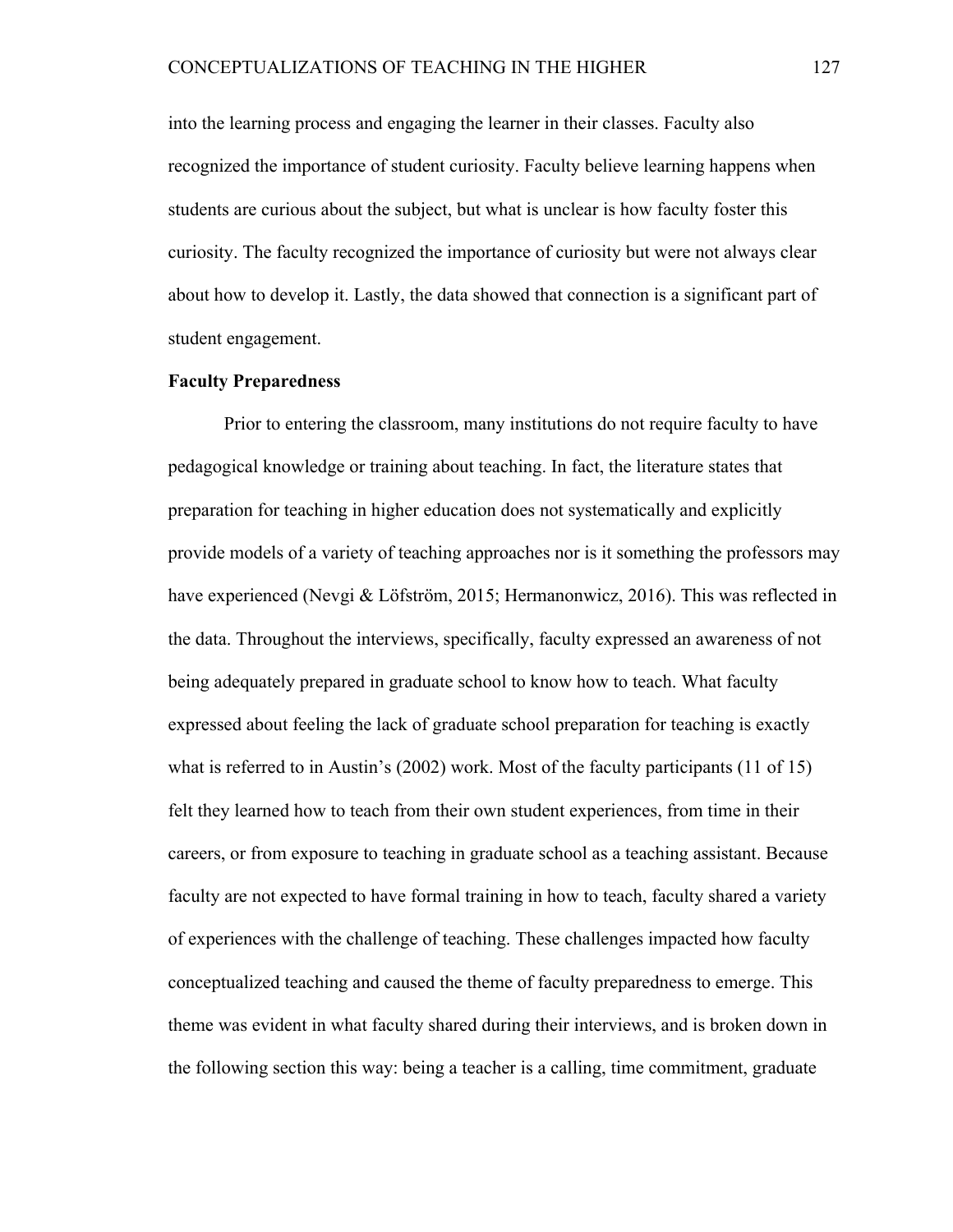school preparedness or lack of, faculty as reflective learners, being a professor stretches you, and institutional teaching support.

# *Being a Professor Is a Calling*

When thinking of faculty preparedness, seven faculty participants identified as being called to the profession. They identified that teaching in higher education is not for everyone and takes a certain person to be able to successfully do it. When thinking about her own experiences with teaching a range of students and reflecting on those in her family who are teachers, Danielle said:

I mean teaching is a, I think it was a calling. I look at it as God's work and that's the way I approach it...Because that's the way I saw my parents approach it. Because I feel I'm a better person ... so it does...I believe that education is what it's about. I believe that you know good education makes good people.

Danielle is not the only faculty member who believes teaching is a calling or a part of her nature. Michelle shared that teaching works for her because it "is more natural to me to nurture and help people." In fact, several participants shared that they were recruited to be a professor. Working at the college level was not something they were interested in or sought out, but other participants shared that they wanted to be a college professor and enjoy being in the classroom. Will, Samantha, and Hal shared that they were approached to be a professor. There was a person at their institutions that reached out to these nowfaculty to join the department. Samantha said, "I just landed on it" when asked how she got into higher education. Will and Dave, the two youngest participants, both said that they assumed they would be teaching later in life after they had more career experience. Three faculty expressed that they knew they wanted to be a teacher from a young age.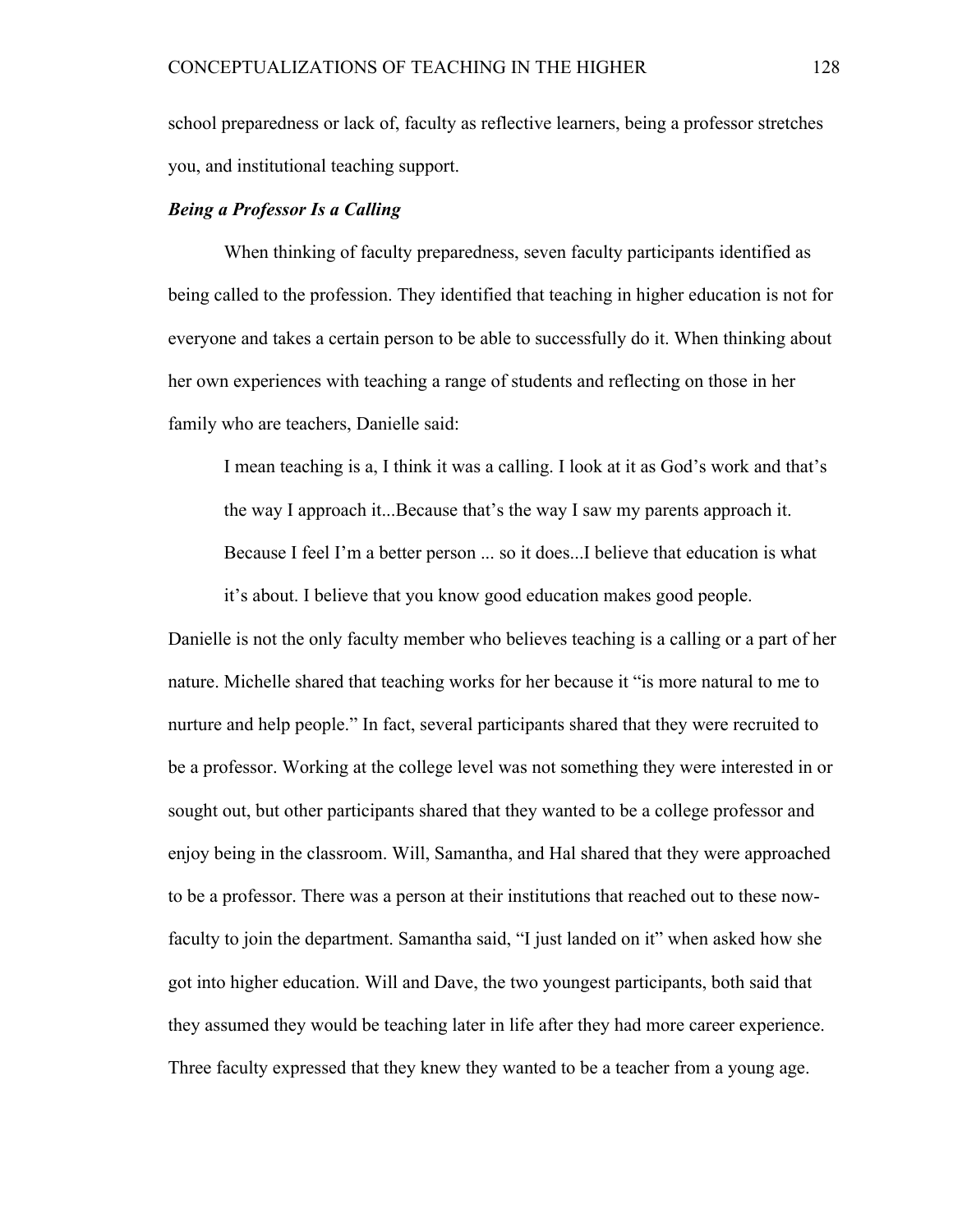Kelly mentioned that she wanted to be a professor after she had been teaching in younger grades. She said that teaching in college was not going to be a "default career" for her and that she had hopes and dreams of becoming a professor. Eric said that he "wanted to be a social studies teacher. I majored, as an undergraduate I majored in history." There are ranges of faculty perspectives as to why they became teachers, but each perspective can be concluded to say that teaching is a calling, whether participants felt called to teach by someone else or by their own desires to teach.

Based on their personal education experiences in the classroom as a student and as a professor, seven participants believe that being a professor is a calling and that being a professor is more than the accolades of publishing or recognition from their professional field. The participants of this study felt that being a professor is about being an educator, a coach, or a mentor to support learning and students' growth.

# *Time Commitment*

One challenge of faculty preparedness is time commitment. Five faculty participants expressed some concerns about how much time is involved with teaching, alluding to the notion that many were not aware of the time necessary to teach. Eric said that teaching is time consuming. Samantha furthers this point by saying, "90-hour weeks...This is probably the most time-consuming job on the face of the Earth and it's not the most well-paid job." Even though teaching does have a significant time commitment, several participants mentioned that they have additional jobs to supplement their income as well as to maintain their professionalism in their fields. Samantha said, "I'm still involved with [an outside position]; I'm still the executive director." Kelly is a private consultant and researcher. John runs an independent business in addition to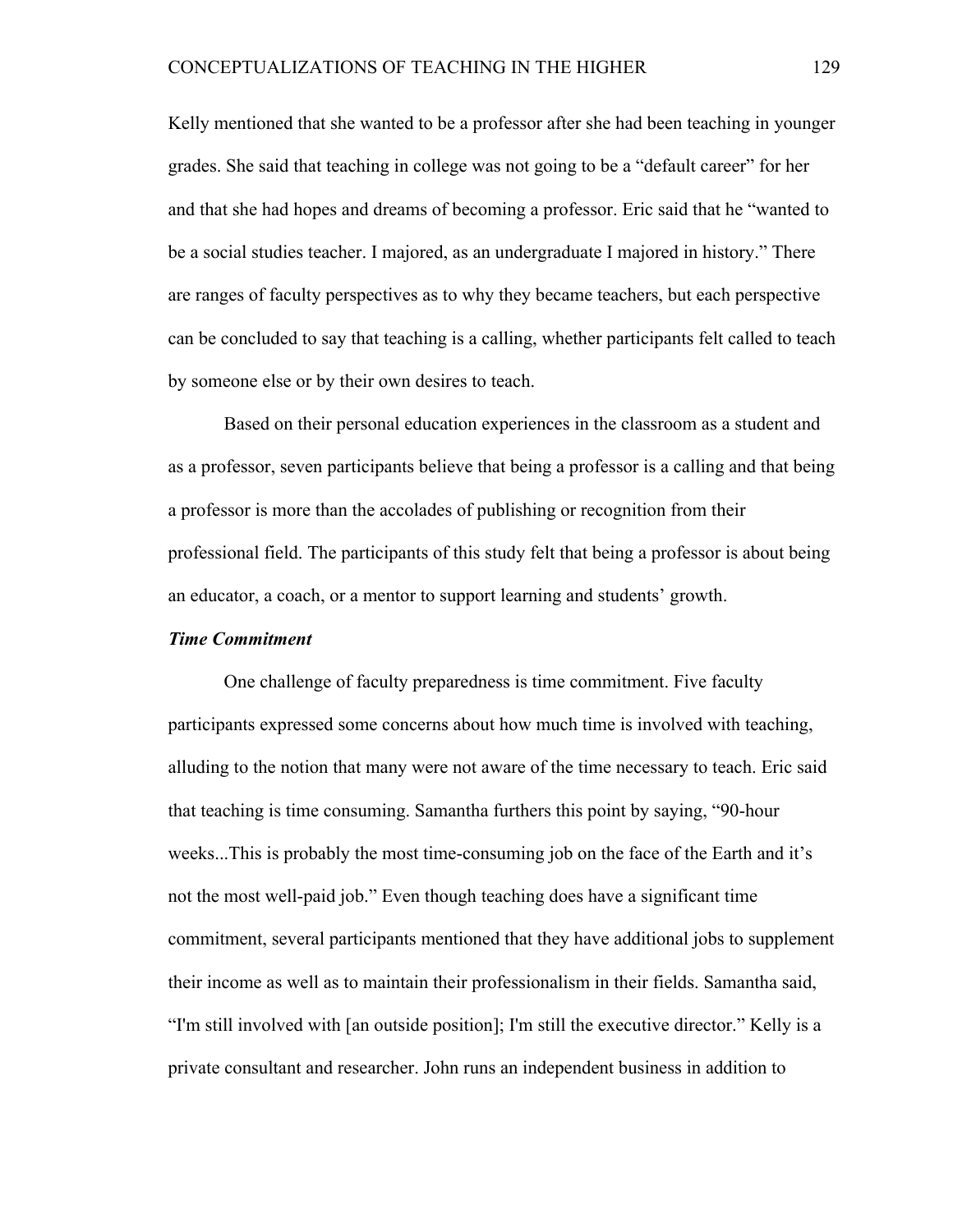teaching at his institution. Hal is still a consultant for businesses outside of being a faculty member. Matt teaches at multiple institutions. All these faculty shared the time commitment that teaching involves, and being an educator requires a lot from the individual. There are courses to design, lesson plans to create, papers to grade, assessments to score and review, and students to support. One of the challenges for faculty is learning how much time commitment teaching requires. Faculty aren't often aware of the time commitment until they are in the job as professors. So how faculty conceptualize teaching prior to being in the classroom changes as they learn more about the time commitment teaching involves.

Another challenge of time commitment worth noting is that students have other courses they are taking in addition to the faculty's course, which impact the students' own time commitment. One student shared that college has "way too much work. Not enough understanding from staff or administration to try and lighten loads and encourage work-life balance." Most faculty are competing for time, focus, and energy with other courses, which can impact how the faculty approach their teaching. For example, a faculty member might design a lesson or activity a certain way and then have to change it based on the impact of another course the students are taking or something that is happening in the students' lives. For example, Mike shared that the "hardest part can be sort of expecting a certain amount of work and also realizing that you're, you are just a small cog in the giant machine of this person's life." Here Mike is hinting at the idea that the students have multiple things happening in their lives besides their education, as he explicitly shares in this vignette about his experience with students. He said: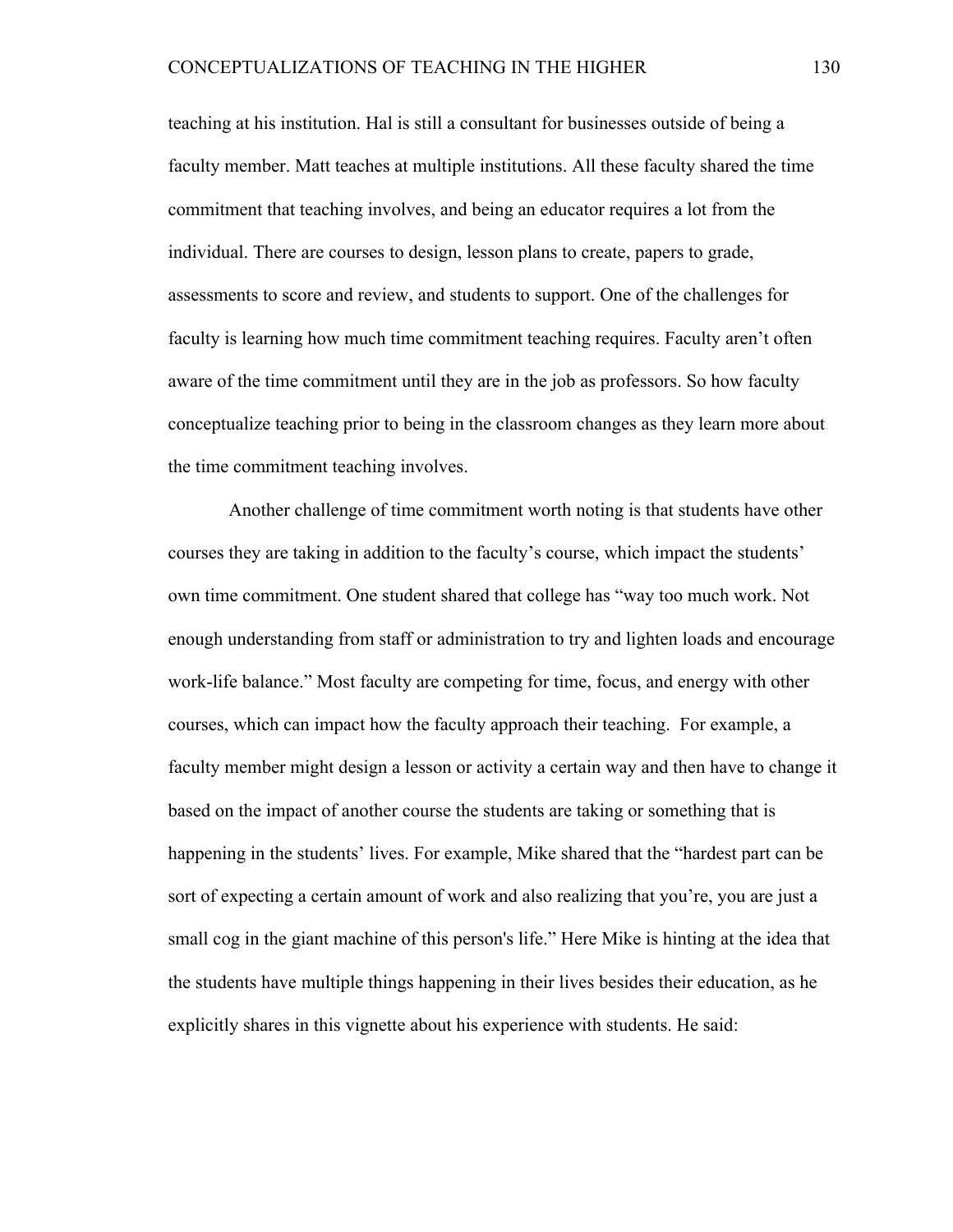For some of these young people there are so many pressures being put on them that something like education gets back burnered. And for some students it's like, well, you know, my boss wants me to keep coming in and and and, you know, you're torn between the saying to them, I get it, you know, you don't want to lose your job at Kohl's or the supermarket or wherever it is that you're at. And then the other part of you that's like you're here because you don't want to be doing that for the rest of your life. You want to do this other career that you're really passionate about. And by taking those extra shifts, you are not saying to your boss, "you know, I have this class that I really need to be at." You're, you're tripping yourself up to, to that future that you're hoping to get to. And so, if anything, you know, it can be frustrating as the person who, who really wants to see them succeed, to see people self-sabotage to some degree. And then also to have just life experiences that force them to make decisions that pull them away from their education. I mean, it's frustrating both because you want to see them succeed and also because you know how expensive it is to go to college.

Here Mike shares the student perspective that sometimes students' time commitments impede their education, but they may also have to work due to finances. The students could be employed somewhere that competes for their time. In addition, the students could be in courses that are more demanding than others thus pulling their time from one course to another. For example, Danielle said:

And what is the most difficult is that they have a lot of reading for other courses.

They have a lot of work to do. And so there may be a time when my work gets put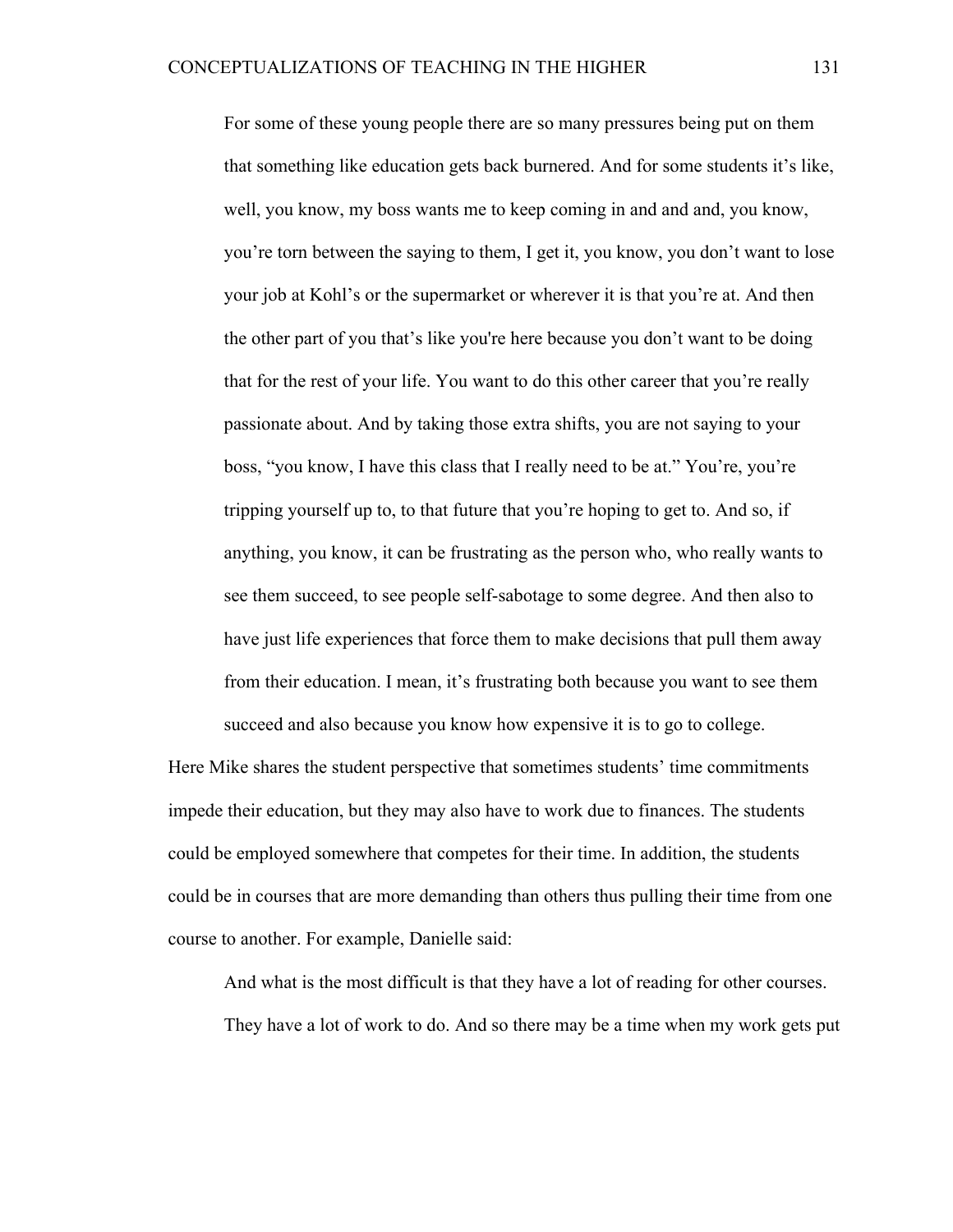to the side because they have something else to do. And I have to understand that and be able to work with it, around that.

Here Danielle is recognizing that her class is not the only course a student is enrolled in, and she plans her courses accordingly. This recognition is how Danielle tailors her courses to meet the needs of students. How she conceptualizes teaching is impacted as well as her practice in the classroom because she has to plan her lessons and assignments with the awareness that students have other activities or experiences impacting their productivity.

Overall, faculty have learned that teaching is a time commitment for themselves and for students. This realization has led to policies stated in the course syllabi about accepting (or not accepting) late assignments, as well as communicating to the students the importance of them telling their professors when they may have a conflict or need extra support. Since faculty recognize that teaching requires time from them and their students, they are learning ways to make sure they address the needs of the learners.

The time commitment that faculty face being academics has two layers. One is to identify how much time faculty dedicate to the profession when planning their courses, working with students, and supporting the learning process. The other is the time commitment related to what is required of students and the impact the students' divided time and energy has on their courses. Students may be involved in their own personal matters in addition to their time commitment to college which could impact their participation in their education which, in turn, may affect their education.

# *Graduate School Preparedness or Lack of*

Another layer of faculty preparedness relates explicitly to the faculty's education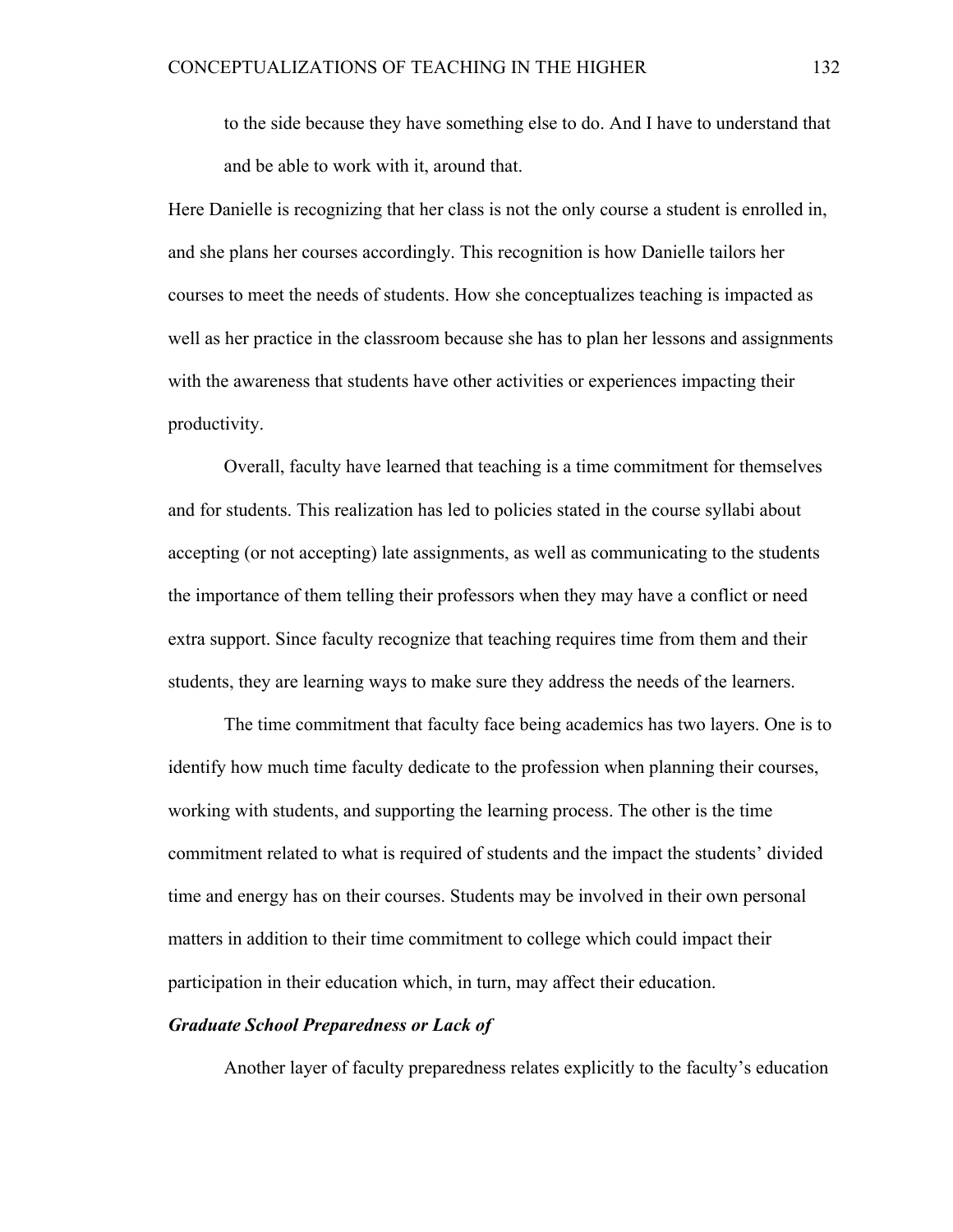and schooling. One thought that five faculty shared during their interviews was how their graduate school did or did not prepare them to be higher education faculty members. Even still, some faculty were grateful for the graduate school experience. Eric said, "I'm grateful for all the things I've learned and I'm grateful actually to [my graduate institution]." With this example, Eric shared that he was grateful for the knowledge gained about his discipline and subject matter. Similarly, Dave shared that his graduate school did not provide teaching pedagogy support or know-how, but instead featured courses were focused on content and field instead of on the teaching profession. Kelly mentioned that her doctoral program provided opportunities for her to teach, so she learned to teach college students while she earned her Ph.D. Michelle shared that she also "taught all through [graduate] school" as a teaching assistant.

Some faculty did not have any formal teaching opportunities in graduate school, but they provided examples of how experiences in their career helped prepare them for the teaching world. Hal shared his experiences in the corporate world and how those experiences helped him with telling stories that he could share with his students to provide relevant experiences from his time in his career field. Danielle, Eric, Hannah, Michelle, Matt, Samantha, Marie, Shelly, and Kelly all explained their prior teaching experiences while Hal, Mike, Dave, Will, John, and April shared experiences where they taught in the workforce, their community, or other non-formal education sector. There is a myriad of ways professors gain teaching experience which can add to the diversity of their teaching experience in the classroom. These experiences provided some insight into faculty preparedness, specifically with teaching in higher education, and how faculty approach their teaching and helped me learn more about what faculty believe about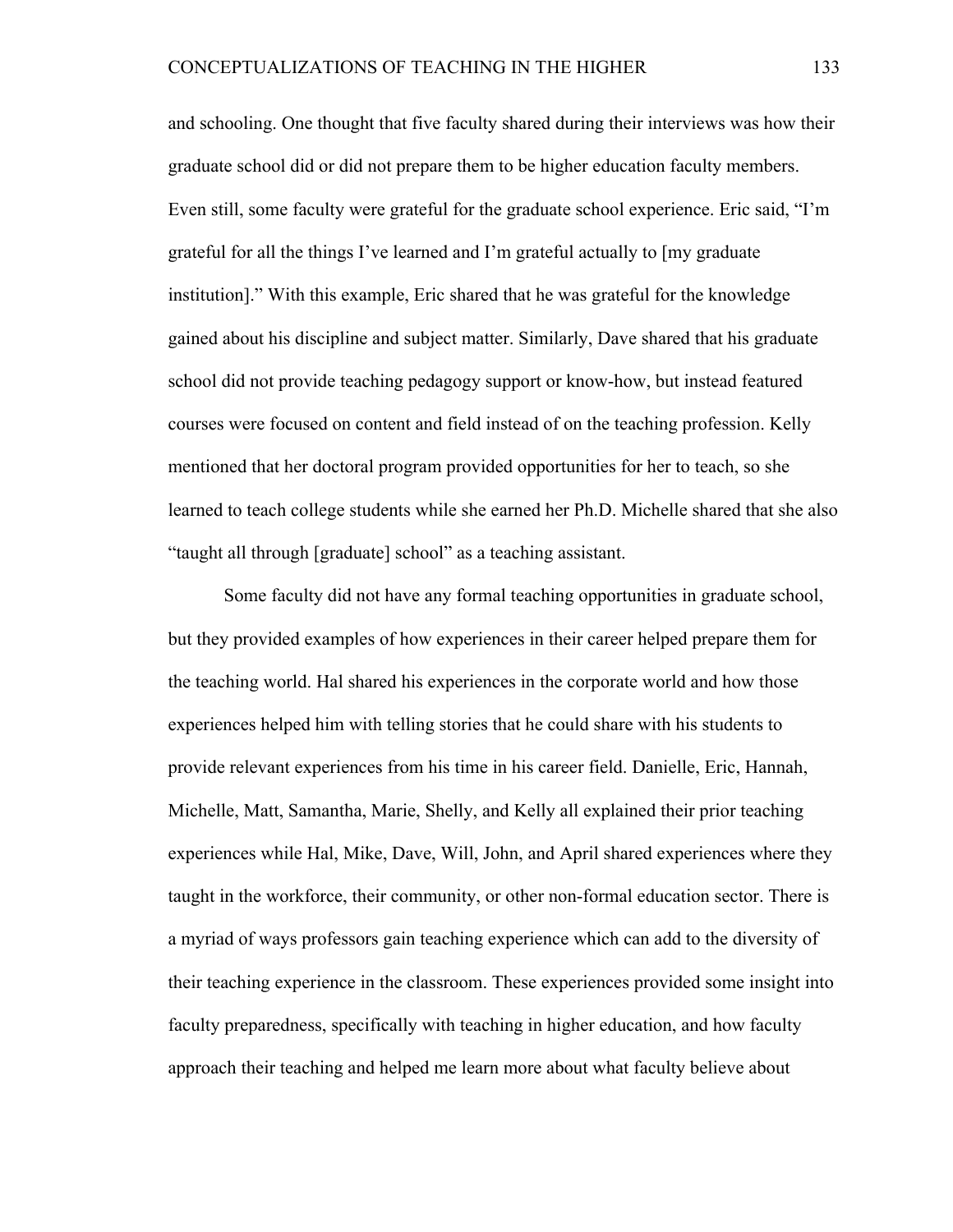teaching and why they teach the way they do. For example, based on his experiences in his career field, Hal believed that his time in the corporate work prepared him for classroom management as he trained professionals in his field. Other participants shared similar experiences and felt that their time outside of education helped inform their teaching practice and beliefs in the classroom, especially from their own learning experiences and wanting to make sure they taught in ways that worked for them as learners.

# *Faculty as Reflective Learners*

An element to being a thorough teacher is utilizing reflective practice, and five faculty stated that they would appreciate having the opportunity to reflect on teaching and learning throughout their time teaching. This reflection would allow them to continue their growth as educators. Shelly said:

And I always remember [the former center for teaching and learning director] saying where the learning happens is in the reflection. But I don't take time to do that myself. And so it would be great if there were, I don't know a couple days each semester where it would just be no meetings and you're going to just take time to think about your teaching and reflect on that and reflect on it with colleagues in your department or reflect on it with a cross section of people... But we just don't have time to, to have those ref- that reflection and those conversations.

A way that faculty can prepare themselves for the classroom is by reflectively approaching their teaching. Eric shared how he practices this: "I have to go back and look and say, 'Well, did I approach this properly? Did I, what could I have done differently?'"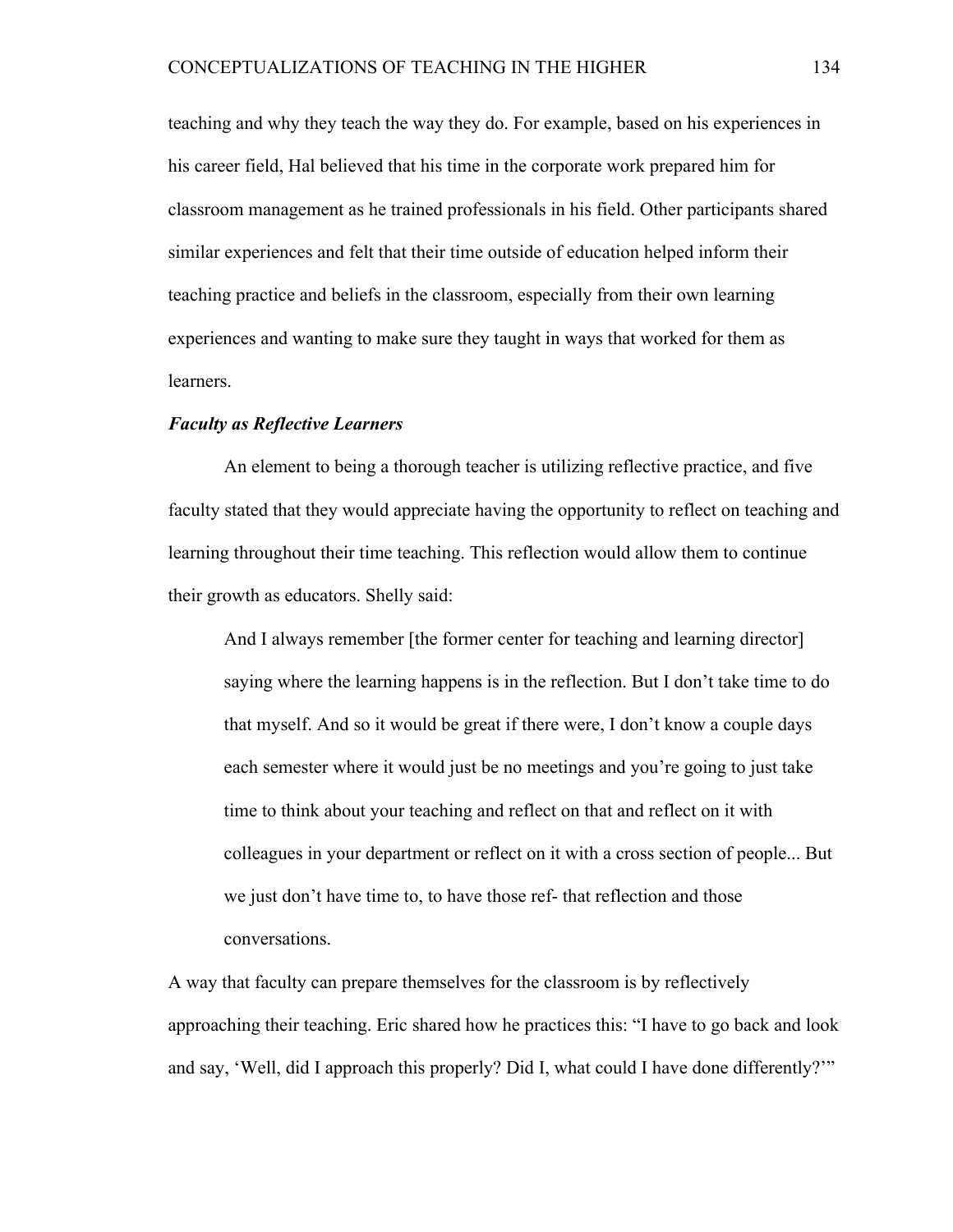Faculty are learners and therefore are students of sorts, too. Michelle said, "And I still feel like I'm a student, which I actually really love." Michelle references her work in the classroom as well as her work when interacting with students. In my analytic memo notes from February 2, 2021, I wrote this statement after an interview with Michelle:

She provided me with so much information about being a learner and how that has shifted for her as she became a teacher. She realized that she was a good student but not a good learner. So now she's learned this and is working to impart this to her students with examples throughout her courses and assignments.

Being a reflective practitioner allows the faculty member the time, space, and energy to improve their teaching thus ultimately supporting the students and the learning in the classroom. To further the idea of teaching as a reflective practice, Shelly mentioned that "I have a philosophy about that and myself as a teacher, myself as a learner, and even the students as a teacher as a learner. I mean, I'm learning from them." Alsup's (2006) work echoes Shelly's recognition that her teaching philosophy cemented for her when she had to engage in discourse about her teaching philosophy and experience. When Alsup and the PST's engaged in a reflective discourse, then they were able to engage in discourse about themselves as educators.

Faculty preparedness has many layers. Faculty recognized that being a professor challenges them, but also encourages growth as teachers. Some faculty recognized that being a professor is a calling, whether that call was from someone else or from their own belief. Faculty's preparedness, or lack of preparedness, came from their graduate school or career field. Another way faculty can be prepared for teaching is from the institutional support available to them. How faculty conceptualize teaching, in turn, determines their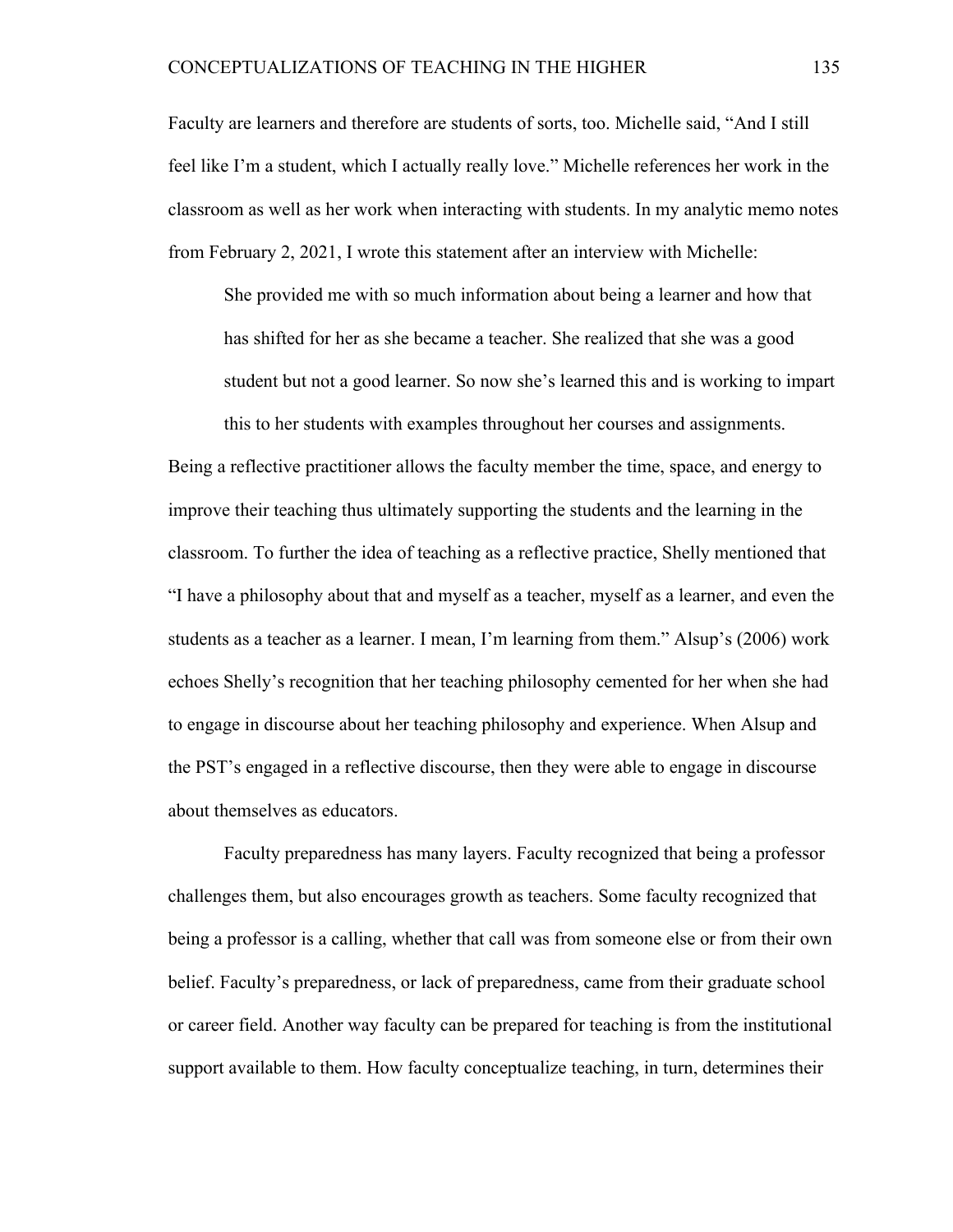approaches and teaching practice.

# *Being a Professor Stretches You*

A common idea expressed surrounding the idea of faculty preparedness is that being a professor stretches faculty. There were four faculty who specifically expressed that being a professor stretching them. In an analytic memo that I wrote after talking with Will during his interview on February 9, 2021, I reflected on our conversation and wrote:

Teaching needs to be less about sage on stage and faculty need to not only be the bearers of knowledge. They instead need to help students know how to understand the vast information that they are subjected to everyday.

My notes referenced what Will said during his interview about the importance of faculty shifting from being sages on the stage, the sole governors of knowledge, to guides on the sides to help students sift through all the information that is at their fingertips. He said that faculty should not only have content knowledge and expertise about the subject matter, but they also need to know teaching practices and strategies to support the students. April mentioned the two parts of teaching-- meta and content level—during her interview. April said:

At the meta level, I'm hoping to see what I can do to hold students accountable for being who they are and being comfortable with who they are, but also recognizing their obligations to others. And to see that, to, to see them, um, you know, wrestling with their own senses of limitation, and how to either make their peace with their limitations or find ways to, to overcome it doesn't seem like the right word, but to dissolve this, to dissolve those limitations, to see their way free of, of the sense's implementation. So that's, I'd say at the meta level, and then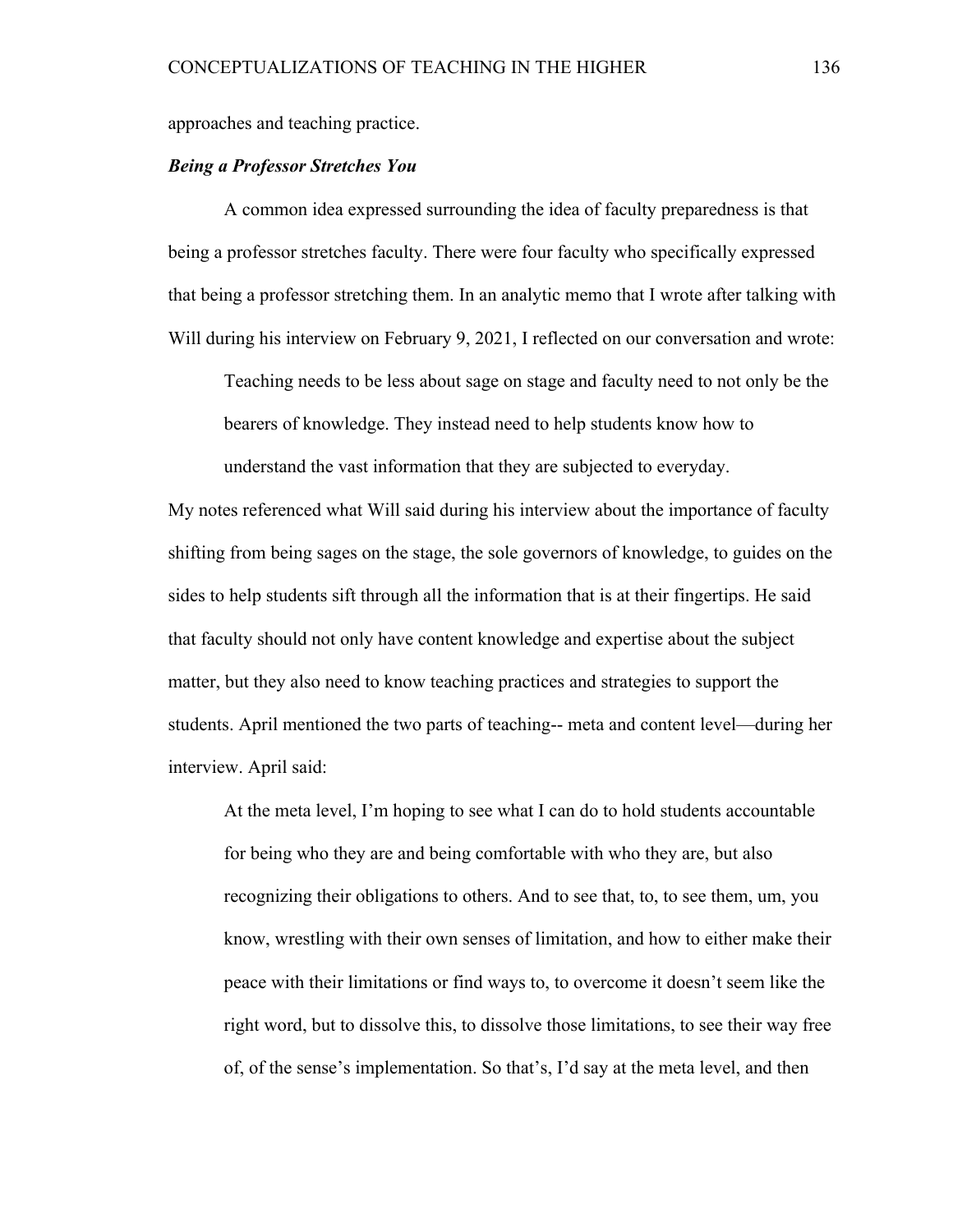how I'm doing that in [my field] is trying to, trying to get them to look at the substance of the content of my field with a critical eye."

This shift from being content bearers to facilitators in the classroom is recognizing that teaching in higher education is not only about the content. This conceptualization of teaching is recognizing that teaching in higher education is about faculty's metacognition, reflecting on their own teaching practice and supporting students. Dave mentioned that he realized that teaching is more difficult than he anticipated. He said:

It's definitely a lot harder than I thought it would be. (laughs) It's made me appreciate teachers I've had a lot all throughout [my time in school] because I never really realized kind of how much goes into it. You wear a lot of hats: disciplinarian, you're creating homework assignments, you're grading, you're writing lesson plans, lectures, figuring out the syllabus, figuring out Canvas, all the academics too. It's just like so many different pieces that you have to be good at, or at least passable at all of them pretty much from day one. Um, and so yeah you can kind of learn as you go too but like, it's it's a lot of pressure to do it right, because you have the students right there, like you have immediate results.

Dave expressed the complexities of teaching and how those complexities can be a lot for faculty to balance, especially if unfamiliar to teaching prior to entering the professoriate. Since Dave believes that teaching is about helping students be autonomous, knowing how best to support students can be difficult for faculty who are unfamiliar with how to help students be independent learners.

Sometimes various teaching roles can impact how faculty view themselves. Eric shared his doubts as a professor and said there is always the question of whether he is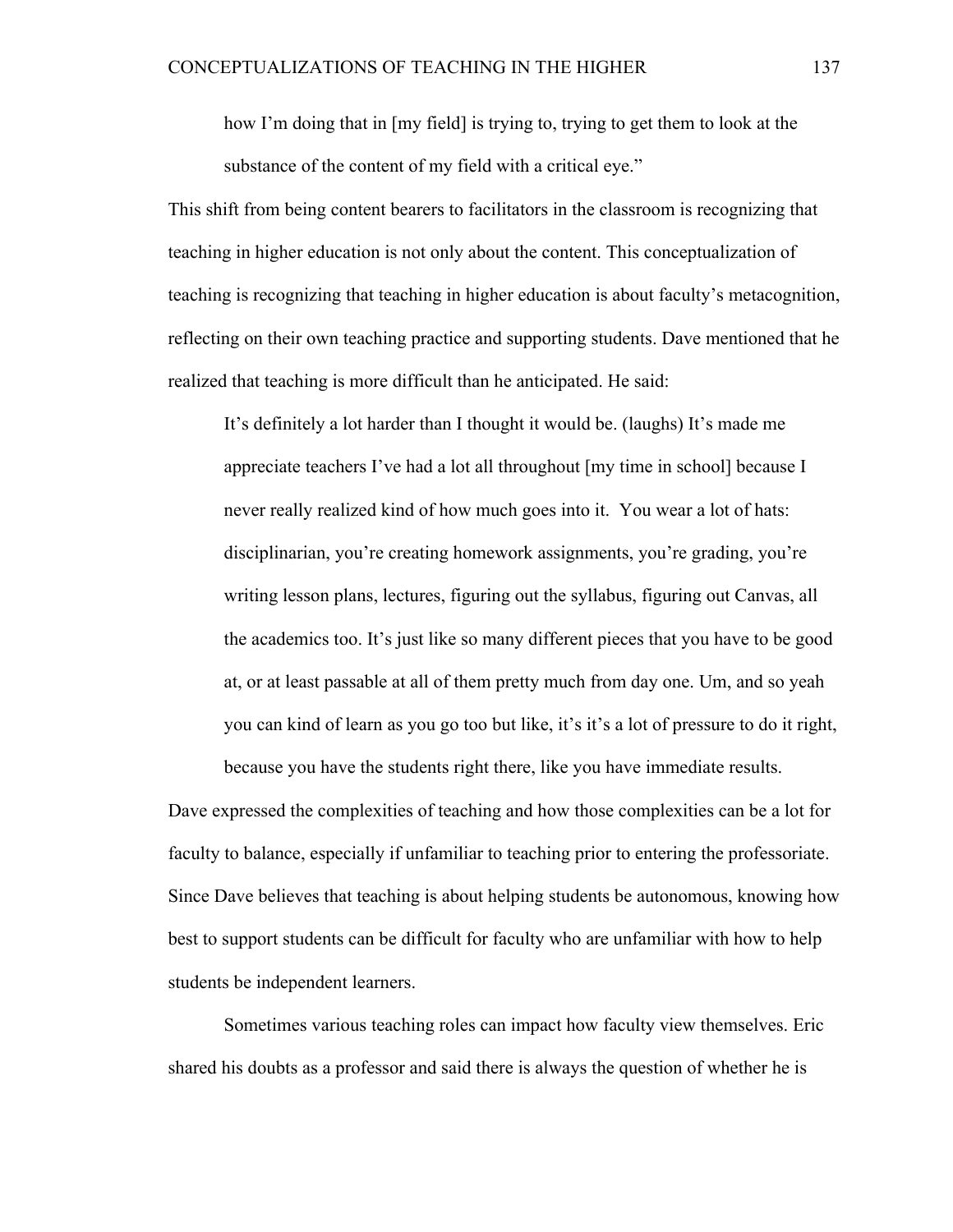good enough. Eric said:

And I would say also, the struggles are, you know, always the questions of whether I'm good enough at what I am doing. What am I doing enough to connect with the students? And there's always some new idea or some new way of trying to reach out to students, particularly when they come to you with such varied, um, backgrounds, interests, capabilities, you know, we work hard here.

Eric is not the only faculty member to question if they are doing a good job for the students. But sometimes there is not always an awareness or way to know if what they are doing in the classroom is working. However, students do pay attention to how faculty teach, and the students recognize what they want from their professors. One student said:

Something that also helps a lot is if teachers have time that is specifically used for students to ask questions. Because in some classes there is just no time for that. It also helps if teachers make sure that students understand that every question they ask is a valid question and that they won't be judged for it.

Another student said:

I feel anytime a teacher has created an activity or assignment where I need to voice my original opinion is when I have learned best. Having class discussions about difficult issues has widened my perspective and has helped boost my problem-solving skills. I also feel like classes that include student presentations have really helped me learn best. They force me to really dive into the material so that I can adequately explain the topic to the class.

And finally, one student summed up the replies of many students by saying, "The two most effective tools I have seen teachers use are: 1. Teaching, demonstrating, and then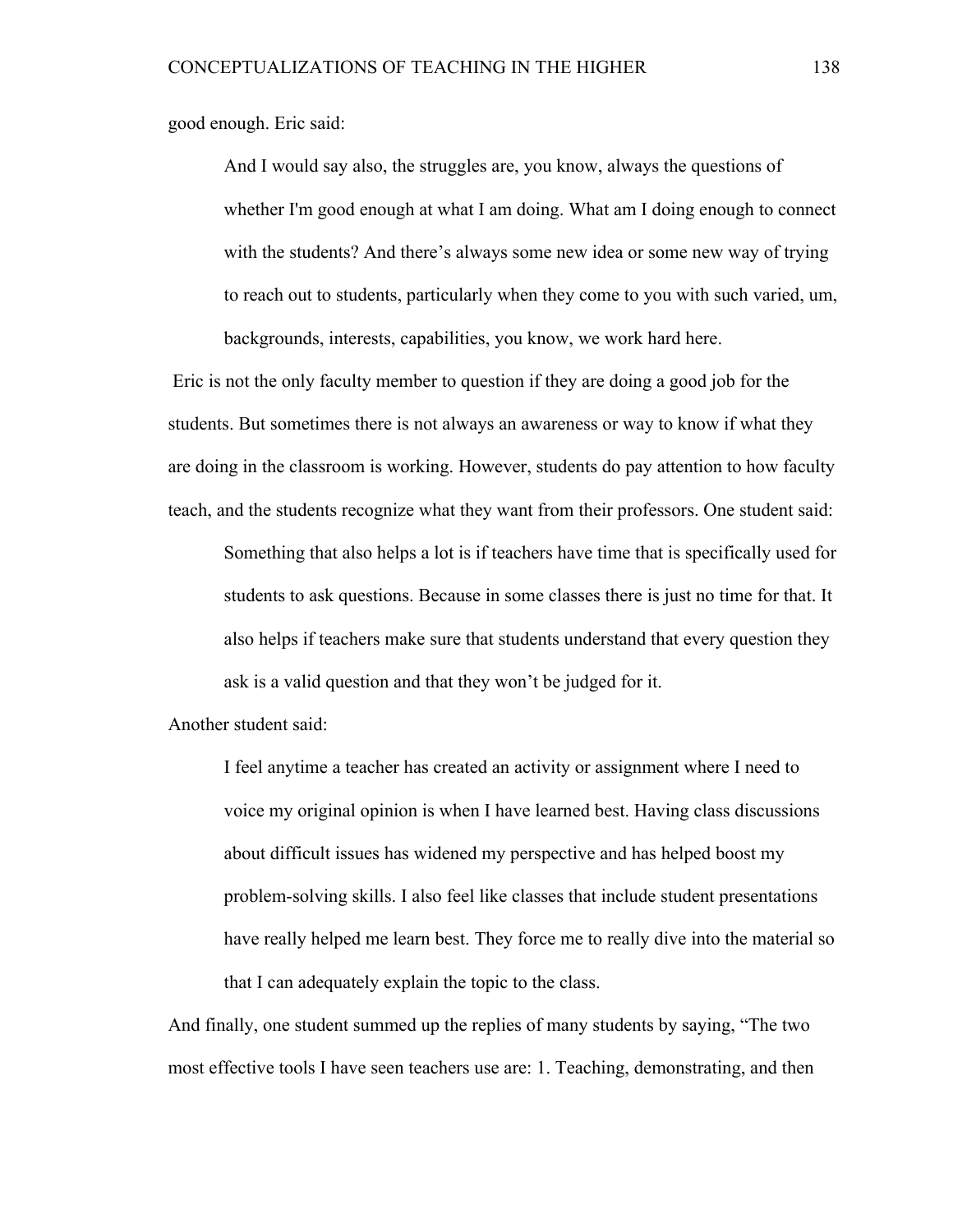testing in a low stakes way. 2. Holding low stakes group discussions for people to engage with the subject and share ideas." These student responses showcased that students are paying attention to how faculty teach. The responses also highlighted that students think they know what works for them as learners and are used to having teachers who engage the students in the learning process. Therefore, faculty could learn a lot about teaching from hearing students' perspectives about learning because the students are aware of how teachers practice their craft.

While teaching can be complex and layered, there are rewards to the profession. There are times when a professor stretches the faculty in positive ways. Michelle said:

I love it. It's really stretching me in many ways...Being organized, uh, organizing my thoughts, organizing my time, and my materials. Being spontaneous to meet the needs of students, as they arise, and yet trying to stay on the train track that I laid down for the semester curriculum. Sometimes there are detours. Um, I love the challenges of that. It's fresh and new and sometimes overwhelming, and sometimes I want to just hide, but I'm not bored I'll tell you that. (Michelle laughs.)

Michelle has learned life lessons that support her teaching and ultimately the students. Shelly gets more specific about one challenge she tries to overcome and why teaching is worth it:

And so, then I do feel that I overdo it like I, I animate more, and I like work harder to, you know, compensate for the lack of energy that they have. I feel like I have to fill the room or with my own energy. And so sometimes that's just that's just tiring. You just you want them to just want to be there and I know they do,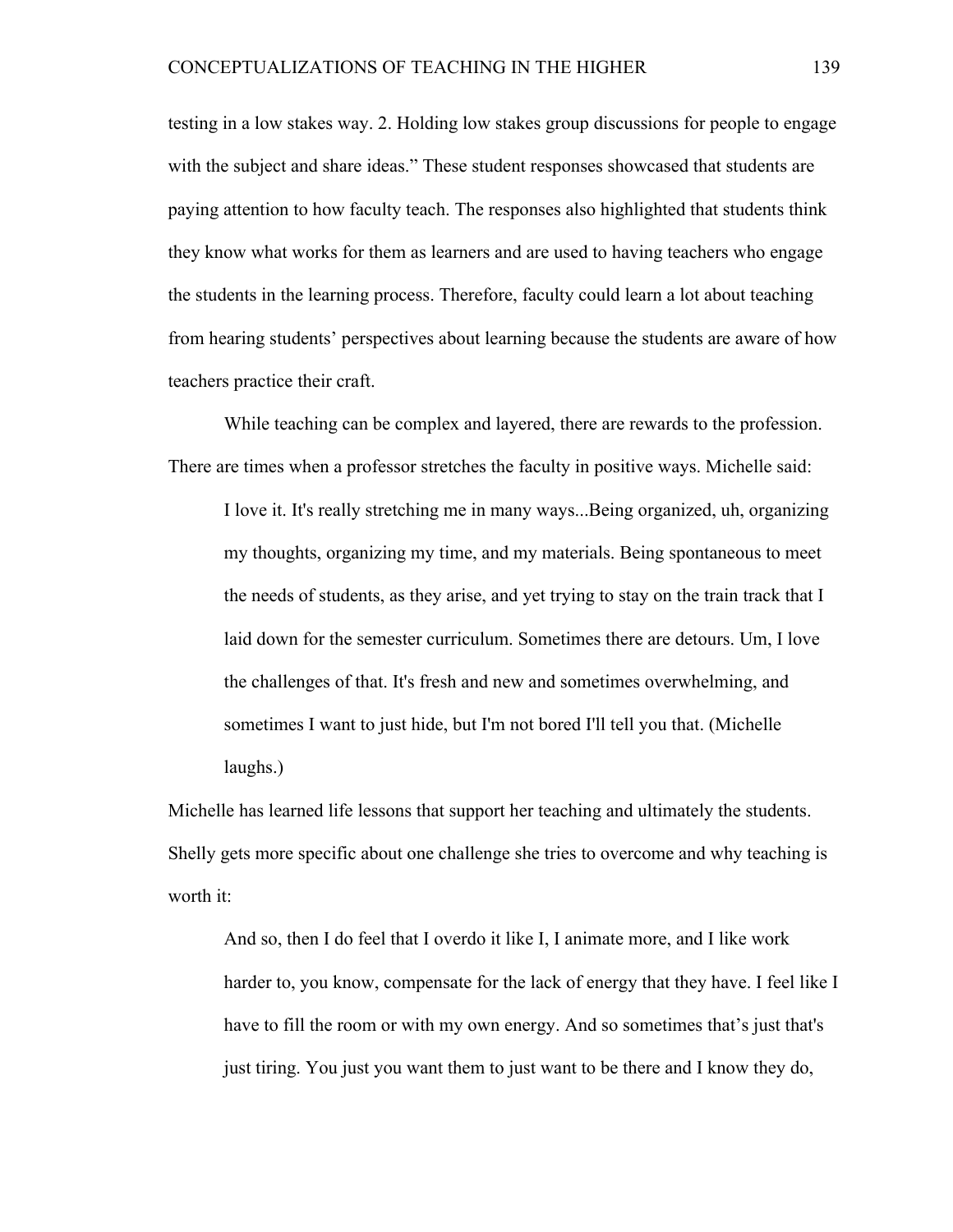but they don't like, overtly show it at that time. But once I get in there, we get going and you have a little spark, even if it's just a moment with each one, that there's something clicks for them, and it's worth it.

Being a professor has stretched the faculty's concepts of teaching. Some participants realized that teaching is more difficult than they knew when they had to learn to balance the various roles faculty have. Other faculty loved the stretch and challenge because it pushed them to be better professors and to strive to do better for the students.

Faculty recognized that being a professor stretches them as people, but it also stretches them professionally. They must be proficient in their fields while also wearing several hats to support learning. Faculty recognized that their conceptualization of teaching (care about the students, want student engagement, and humanize the learning experience) influenced their experiences in the classroom then informed their teaching practice (their lessons, assignment design, syllabi, class structure, and student interactions).

### *Institutional Teaching Support*

When discussing support for faculty preparedness, four faculty discussed institutional support. Will shared how his institution has something called faculty learning communities for first- and second-year faculty which provided teaching strategies. Other faculty felt they were missing important knowledge about how to support students. Shelly mentioned not feeling she has enough knowledge to support students:

And I think as a, as an instructor, you're offering lots of possibilities of ways of learning, so I don't know that I do a really thorough job with this, but helping, I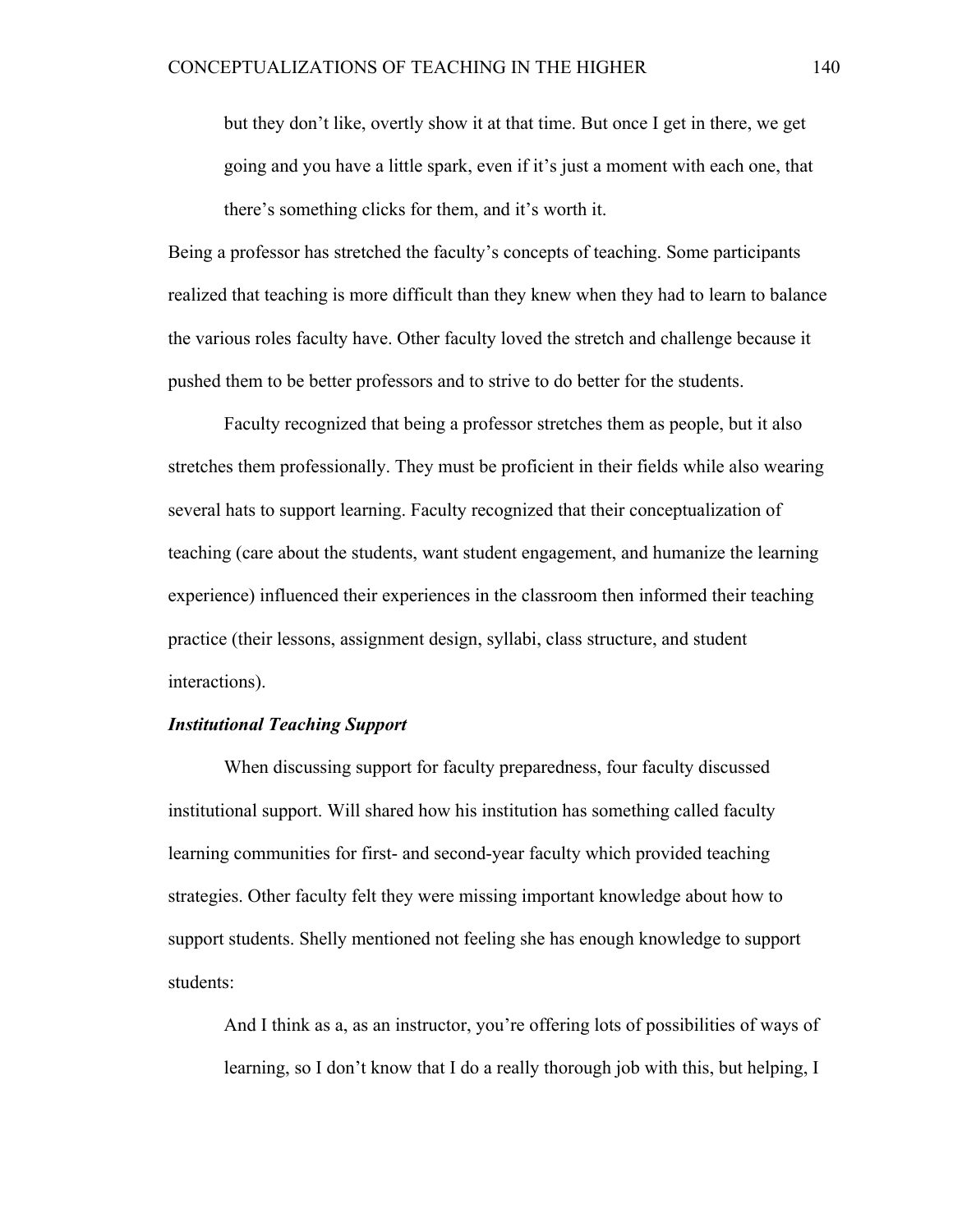feel like I should be better at helping students understand what type of learner they are, so that then the learning is not going to happen if I'm offering it in, in a particular way that that doesn't reach a certain student because they're not an auditory learner or they're not a visual learner, they're not a kinesthetic learner. So then something for them and maybe the learning then won't happen or won't happen as deeply for them. So I think understanding how, how one learns is gotta be a piece of, of how the learning's going to happen, if the learning is going to happen.

To combat this feeling, institutions are beginning to provide more support for teaching. April said there has been "more of an effort at the college to be more systematic about supporting teaching and learning." Will, Dave, Kelly, and Matt all shared how their institution has a Center for Teaching and Learning that supports faculty development, and they shared how they have participated in activities.

Faculty preparedness contributed to how faculty viewed teaching in terms of how they approached their teaching. For example, 11 participants felt that faculty preparedness came from a variety of places: their career experiences, their graduate school teaching opportunities, or their own educational experiences. Faculty shared that being a professor takes a specific skillset, and is a calling, and requires a time commitment. Some faculty felt their graduate school prepared them for their field and expertise more than it program prepared them for teaching. Faculty recognized that teaching is a reflective practice and they appreciated opportunities to reflect on their craft. Four faculty felt that being a teaching stretched them and shared the institutional resources available to them.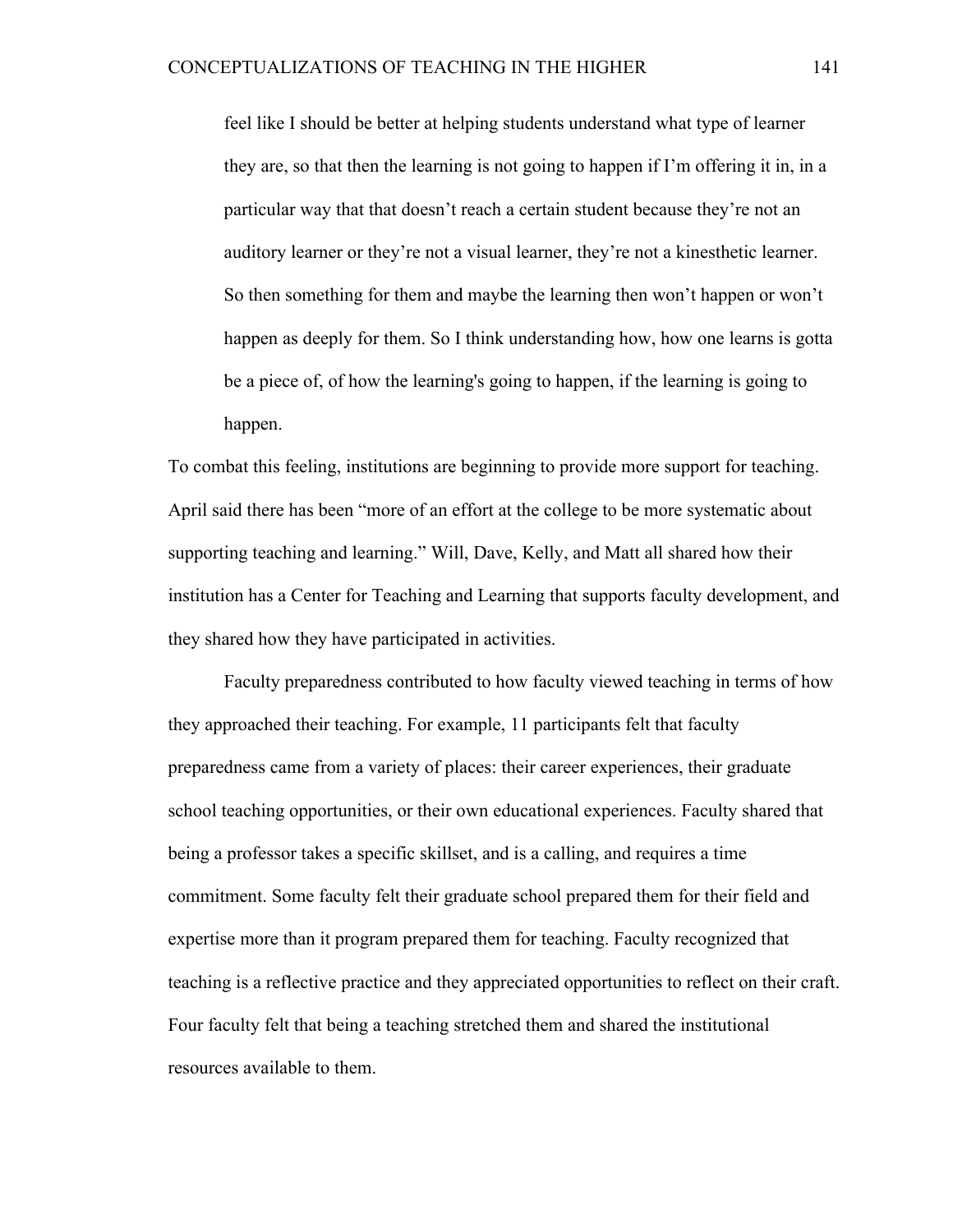### **Learning Conceptualizations**

As Pratt (1992) states, teaching beliefs inform teaching practice, and teaching practice informs teaching beliefs. How faculty conceptualize teaching then informs their teaching practice. Nine participants shared their beliefs of how learning occurs in their classrooms and what they believe about their teaching practice. The participants were unable to dissociate learning and teaching because as they shared their beliefs about teaching, they also shared their beliefs about learning and vice versa. Because participants were unable to distance teaching and learning, the theme learning conceptualizations emerged. This theme had several ideas within it that could help faculty in the classroom: helping students unlearn; providing student support; and learning needs to be accessible.

# *Helping Students Unlearn*

Because learning is an integral part of the classroom and teaching, it is not surprising that how faculty view learning came to light as the data was collected. Six participants identified the need to help students have a new, positive learning experience because faculty recognized that students might not have had a good learning experience and/or that students might need help unlearning a concept, idea, or belief about learning. Sometimes learning experiences can negatively impact the students' desire to learn. Students may need help with unlearning the associations of that bad learning experience so they can be receptive to learning more. This is part of the learning process.

Michelle believes in helping the students unlearn what they have been conditioned to think their entire lives about themselves as learners or about how learning happens or even the motivation behind getting good grades. She said: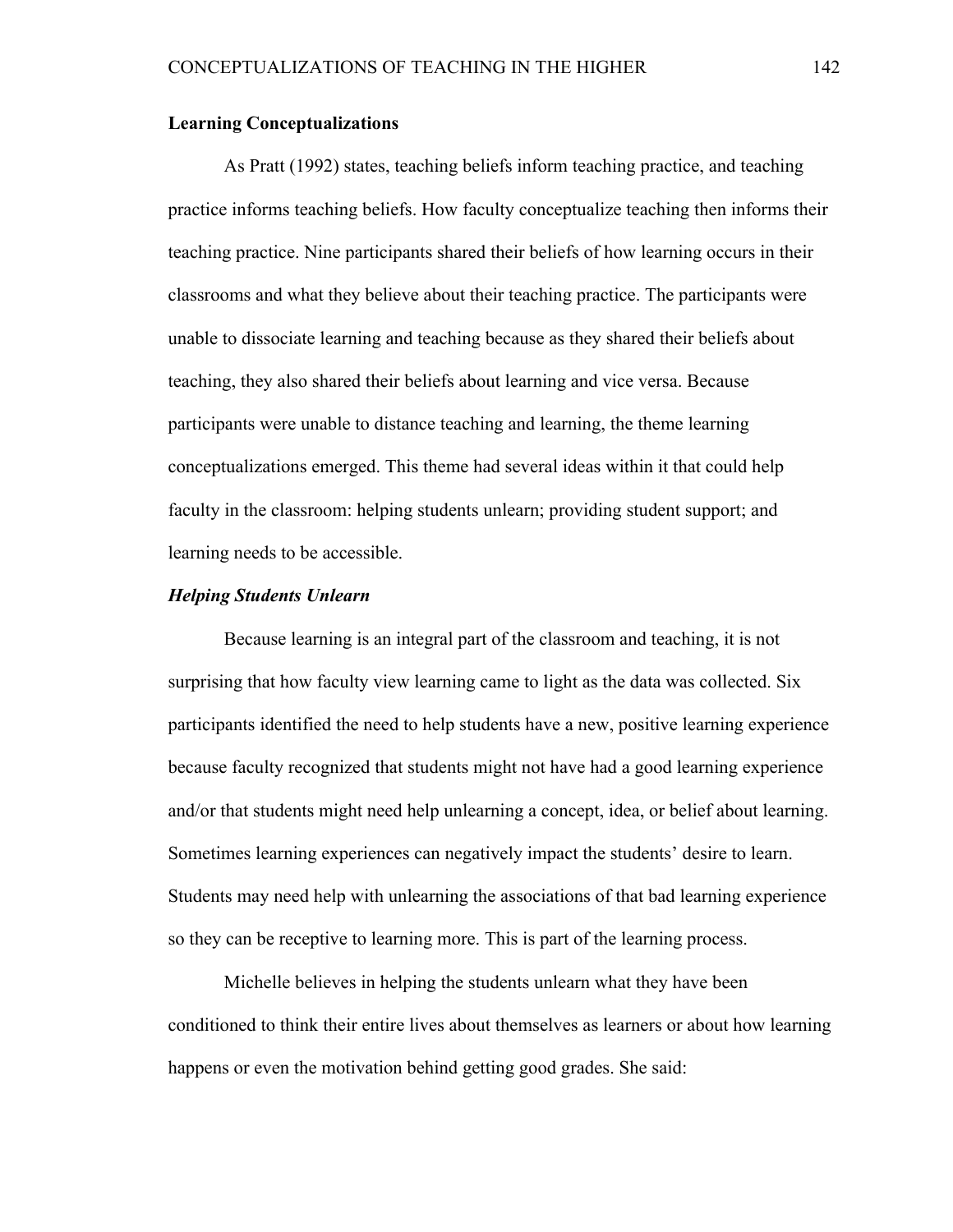So, what I'm trying to do now is inspire students who have been raised from kindergarten to worry about grades and performance and accomplishment, these external things. To say okay yeah that's fine, don't, don't like not care, but don't make that everything. That's not your actual education. Your education is [to] uncover. Educare [the Latin word] is to uncover. Uncovering who you are in there, what motivates you and then like learning that stuff and, and growing it.

Michelle helps the student unlearn by providing opportunities for this in her course. According to her syllabus, the students have weekly lesson reflections where students "follow up each lesson with a Canvas report reflecting the tasks accomplished in the lesson, the take-aways, challenges, and successes." Here, Michelle's conceptualization of teaching translates into her practices of encouraging students to reflect on their learning.

Another perspective to unlearning is to help students learn or know about different perspectives or approaches to concepts, ideas, beliefs, or thoughts. For example, Matt said:

Most students take filmmaking for granted because they had been so immersed in the visual culture that they think they know what they're doing, and they really don't. They know nothing about how this stuff works behind the scenes and how hard it is to get it to a level that's actually at professional standards.

In this example, Matt shares an experience with his students and their assumptions about the discipline. He furthers his point by saying, "So that class sort of pushes them to rethink their own assumptions about digital storytelling, use of audio and then the more advanced production class." When students assume they know about the topic they are about to learn, the faculty realize they need to help the students unlearn these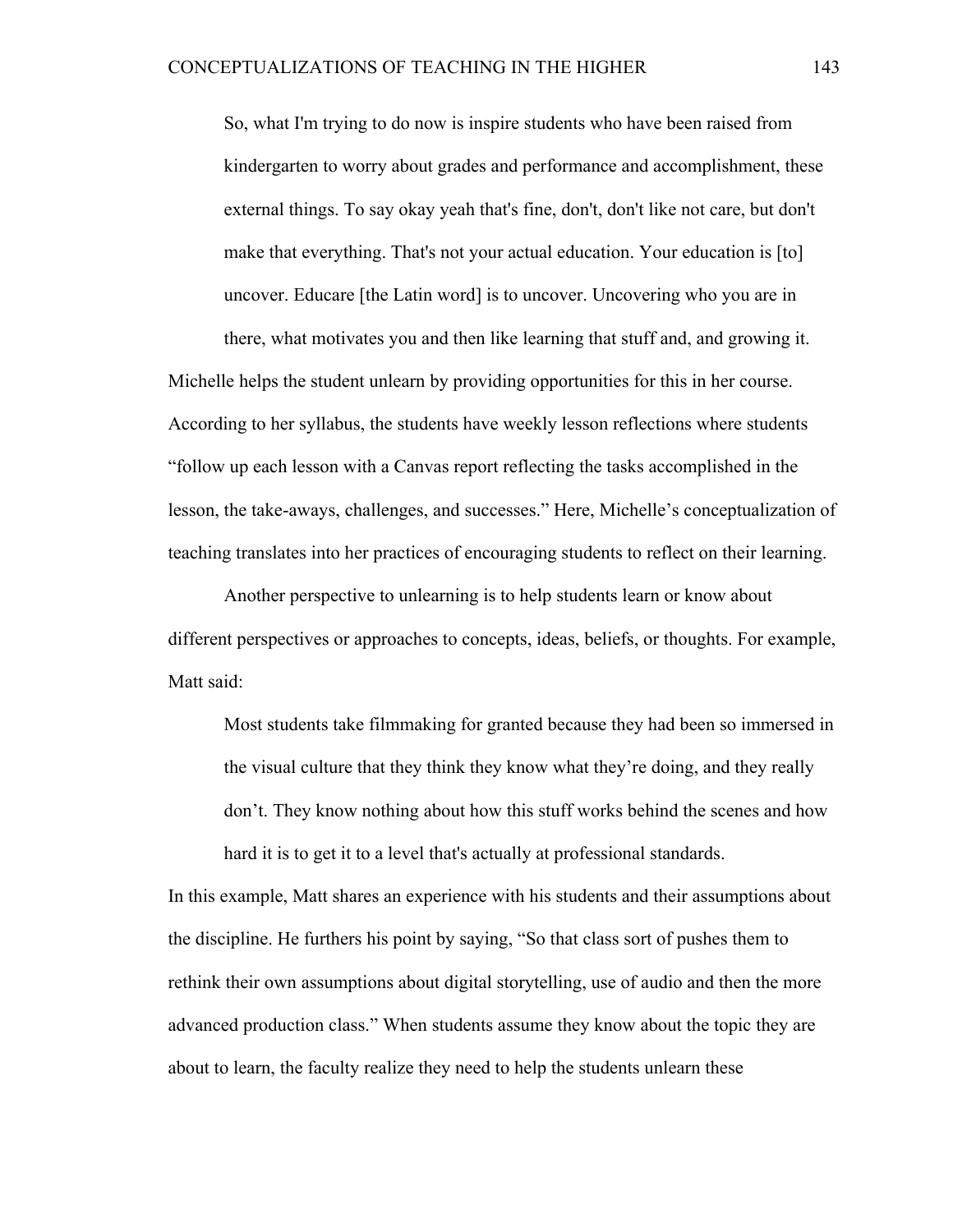assumptions.

Sometimes faculty need to encourage learners who had terrible learning experiences and, therefore, are resistant to the topic or subject. Danielle said, "You have had a bad experience and just, it takes a while to want to learn again." Therefore, faculty need to be aware that some students need help unlearning negative, harmful, or incorrect learning experiences to be more receptive to learning from the faculty. To help students unlearn, faculty must first know what information is incorrect. For example, Kelly said, "sometimes with where [the students are] at there is correcting misinformation. There is realignment with bringing them back and undoing some learning." Kelly refers to those instances when students were taught or learned incorrect information or misunderstood the concepts that were taught. Mike says that teaching in college is more than just getting the students to learn a concept; it is about helping the students to apply but to also let go of past assumptions or application of the concept to allow for new learning to happen. For instance:

Because [students] had a very specific way of writing just sort of carved into them for so long that it becomes just this mechanical process...So I think part of my job is, you know, re-engaging them, showing them that writing can be so much more than this.

Mike explained that teaching is about helping students not get lost in the academic world. Michelle furthers this point by saying to students, "My job as your teacher is to help you figure out who you are, find yourself, uncover, get rid of all the junk that has been put on top of you." Marie also mentions the impact faculty can have on helping students unlearn by "helping students in their awakening as people." She explained that as faculty work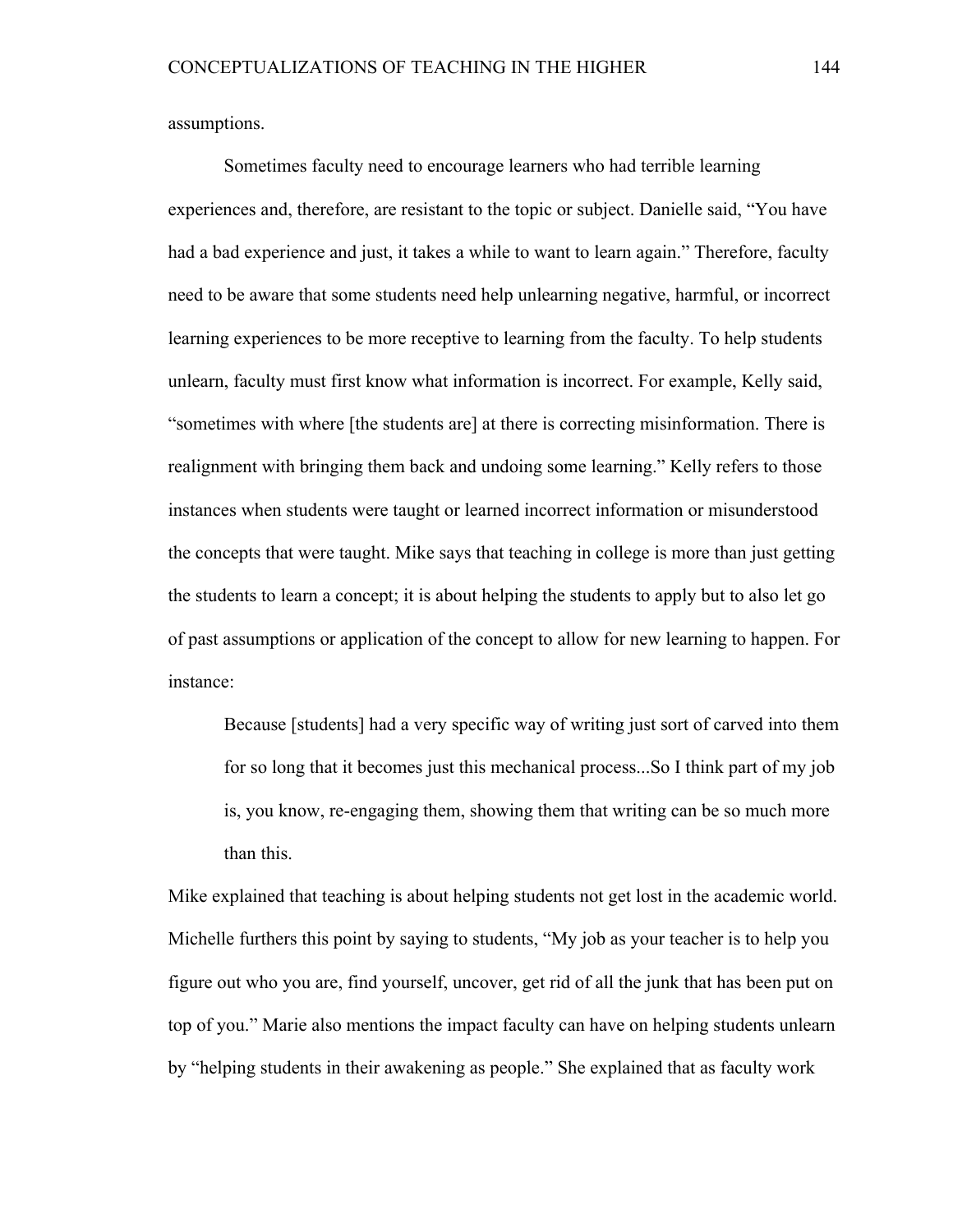with students, the faculty should provide opportunities for students to take ownership of their learning and shared that she encourages this within her courses and the assignments. Hannah believes that the best way to help students unlearn is to provide a safe environment; she said, "people learn best when they're able to take risks and people won't take risks unless they feel safe." Hannah said she consciously does this in her classes by positively reinforcing when students contribute and by providing time and space for the students to share their ideas. Shelly believes that being a faculty member means to help students' growth, and she said, "I think, I think my, my purpose as a professor is to like, provide a space that is safe and non-judgmental." Shelly shared how she provides a safe environment by encouraging students to share their ideas, no matter the answer, and she said that she can connect their ideas to help them safely learn. To aid in the learning process, faculty need to be aware of students' possible needs to unlearn the negative associations with learning and possible misinformation of what the students were taught.

#### *Providing Student Support*

Another layer to how faculty conceptualize learning is to provide student support, and six faculty shared specific examples of how they do this. Faculty want students to grow and learn and want to know how to set students up for this success. When thinking about how best to support students, April identified the importance of knowing what her purpose is for the class session and course. She recognizes that when she provides structure and guidance for the students, they will contribute and learn more. April said:

And I think things go better when I'm, when what I've asked the students do, to prepare is more closely tied to my purpose… And I can tell if I haven't really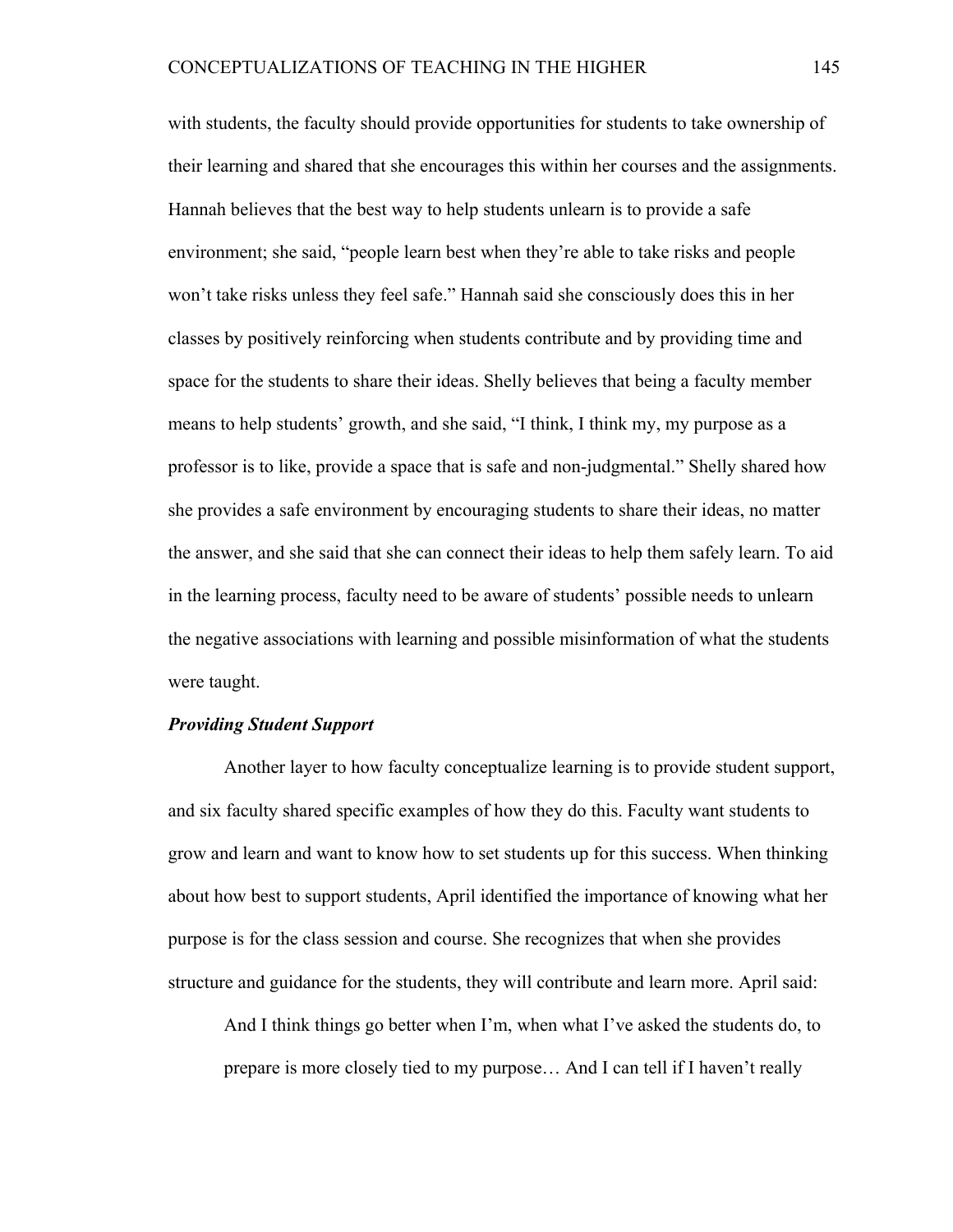given them the preparation. It's more, it's more work to get them to follow what I'm, the point that I'm making. But I always try to have my couple of goals for like at the end of the class, they'll understand this vocabulary, they'll have thought about this equation of connections between forces, you know.

Here, April demonstrates how she conceptualizes teaching and then demonstrates these beliefs in her instructional practice in class.

Faculty want students to grow and learn, and they want students to learn and go out into the world with an understanding of themselves and others. One way to support student success is to be an advocate for the student and care about students. Matt said, "the more I care about the student then I actually call them out on their crappy work." Matt says that when he cares more for a student, then he is more honest with them to provide support to help them grow as learners. Mike believes that if he helps students and cares for them, then they will be more inclined to participate and engage. Mike said, "if they know that I care, then maybe that helps them care a little bit more." Some faculty are aware that students are balancing multiple courses and workloads, so priorities may be different than what the faculty, as academics, usually what the priority to be. When talking about students' workload and how to guide students to prioritize the work for his course, Mike said, "you have four paper requirements in my class, [and] you're also maybe taking four or five other classes that probably also have paper requirements." He conveyed that he recognized students had other courses and assignments, so they would need to plan accordingly. Another participant, Matt, recognized the challenges with student workload when said:

I learned when I was teaching at [previous intuition where he was employed] as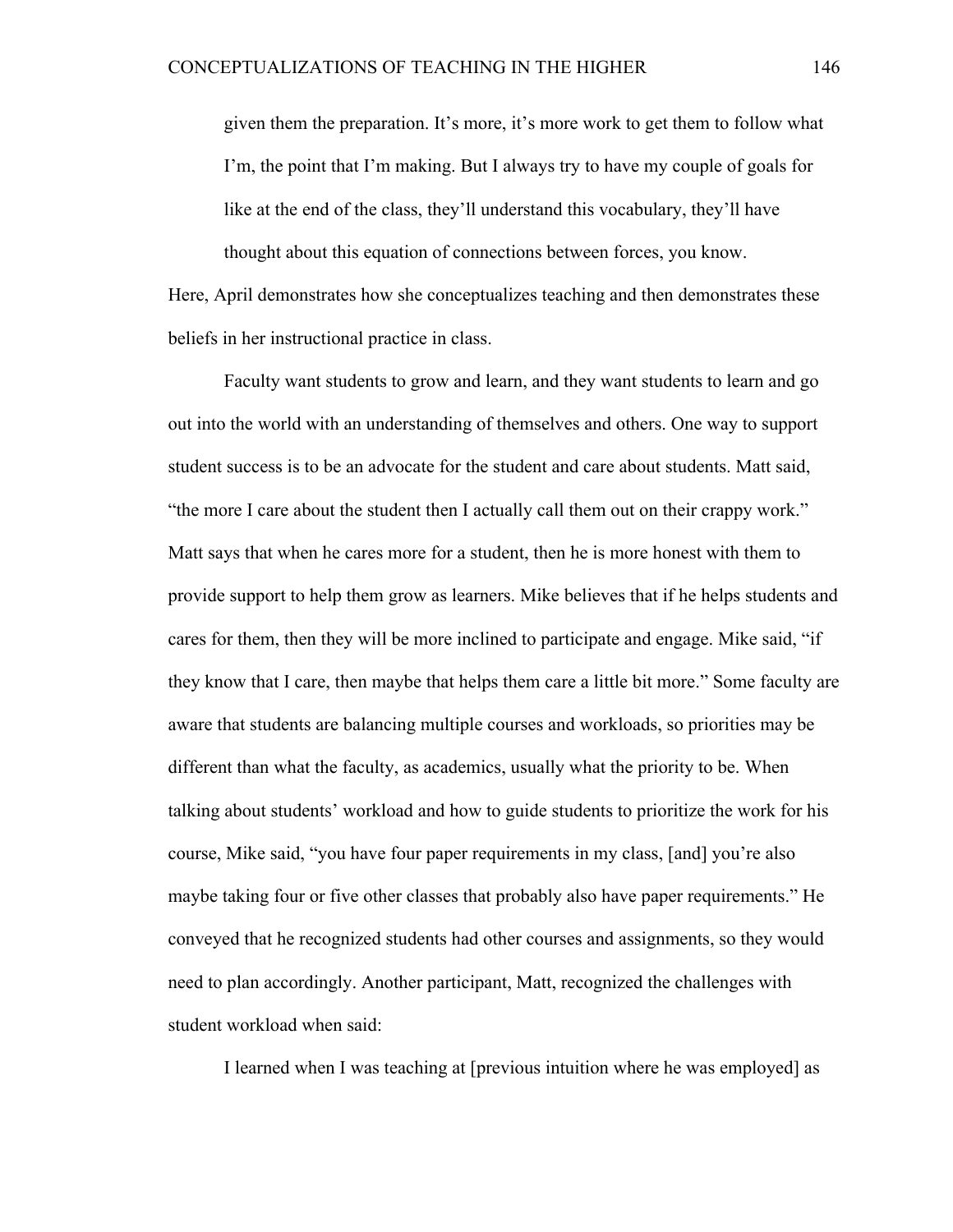an adjunct that most of their energy is on their science classes that they might be taking, might be taking a class on, on, you know, science fiction or Shakespeare and they're in a lab all night, but they have this deadline to let me know they need next time I'll give them that extra week or whatever they need. So, I've learned that we can be a little bit easier for students on deadlines if they're actually trying to do the work.

Matt deals with student workload by being flexible with deadlines.

Providing student support requires first recognizing that students are involved in additional courses or activities beyond the course faculty are teaching. Sometimes student support could mean providing context for a lesson and other times the support would mean recognizing the students are involved in multiple activities. In summary, providing student support is recognizing that the students are learners with various needs and demands that they have and that are placed on the students. How faculty provide student support influences their learning conceptualization because the awareness of the students' needs is then accounted for within the concept of learning.

# *Learning Needs to Be Accessible*

One conceptualization of learning that four faculty identified is that learning needs to be accessible. Hal said, "my purpose is to make the theories of economics accessible and to make them understandable. And, and to make them justified, to justify the trouble of learning them." Hal believes that what he is teaching in his classes needs to be accessible to the students or they will not learn the concepts. Danielle shared her own learning experiences, saying that learning was not accessible to her as a student. She said, "my professor lost me on a course that I would have enjoyed and reveled in, and I always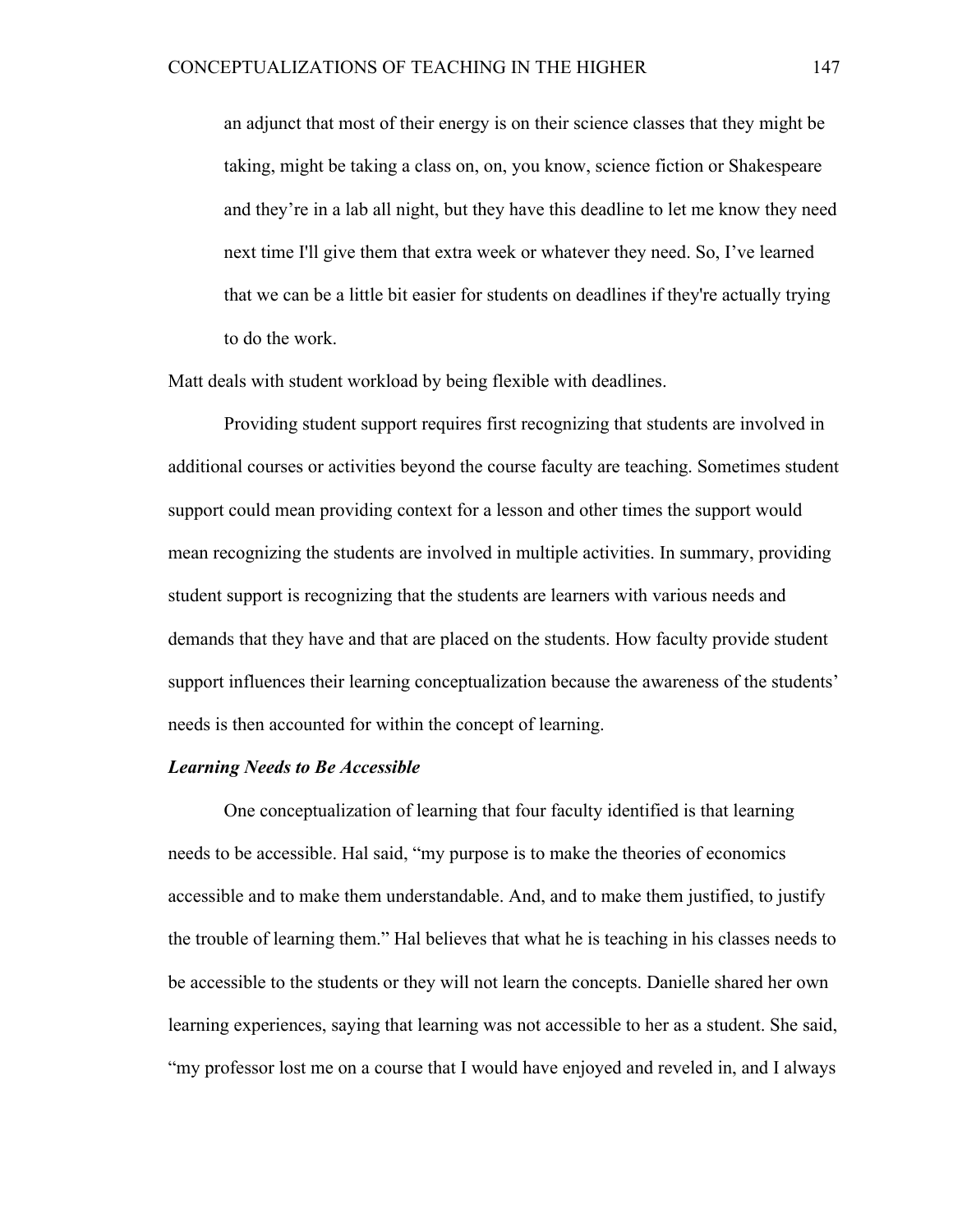remember it and never forget it, which is why my courses are always, my materials are always accessible." When the learning was not accessible for Danielle, she was not as productive in her own learning process. As a result of her own experience, Danielle makes a concerted effort to make the learning accessible, achievable, and attainable for her students in order for them to be a part of the learning process to further their learning development. Under the "Student conduct" section of her syllabus, Danielle states, "Learning best occurs in a supportive and respectful atmosphere. Students are encouraged to make mistakes - any laughter will be with, not at, you. Rude, disruptive behavior is not expected and will not be tolerated." Here, Danielle acknowledges that mistakes are a part of learning and that the learning that will occur in her classroom will be inclusive, loving, and supportive to all students. This is how Danielle says she works to make learning accessible to all students in her course.

One way to make sure learning is accessible is to help students. Mike shared that part of the job is working with students to help them adjust to college and the expectations. He said that with his students "I think a fair amount of my job is helping these people adjust to being a college student and the expectations that come with that." Mike mentioned how he has helped students and how important this is in teaching college-age students. In his syllabus, Mike states:

My goal in our class is [to] create as much of a community as possible. We can accomplish this goal if we always keep the door open to conversation and communication. So, please never hesitate to reach out to me with any concerns, ideas, or comments.

In Eric's syllabus, he communicates the importance of life lessons within the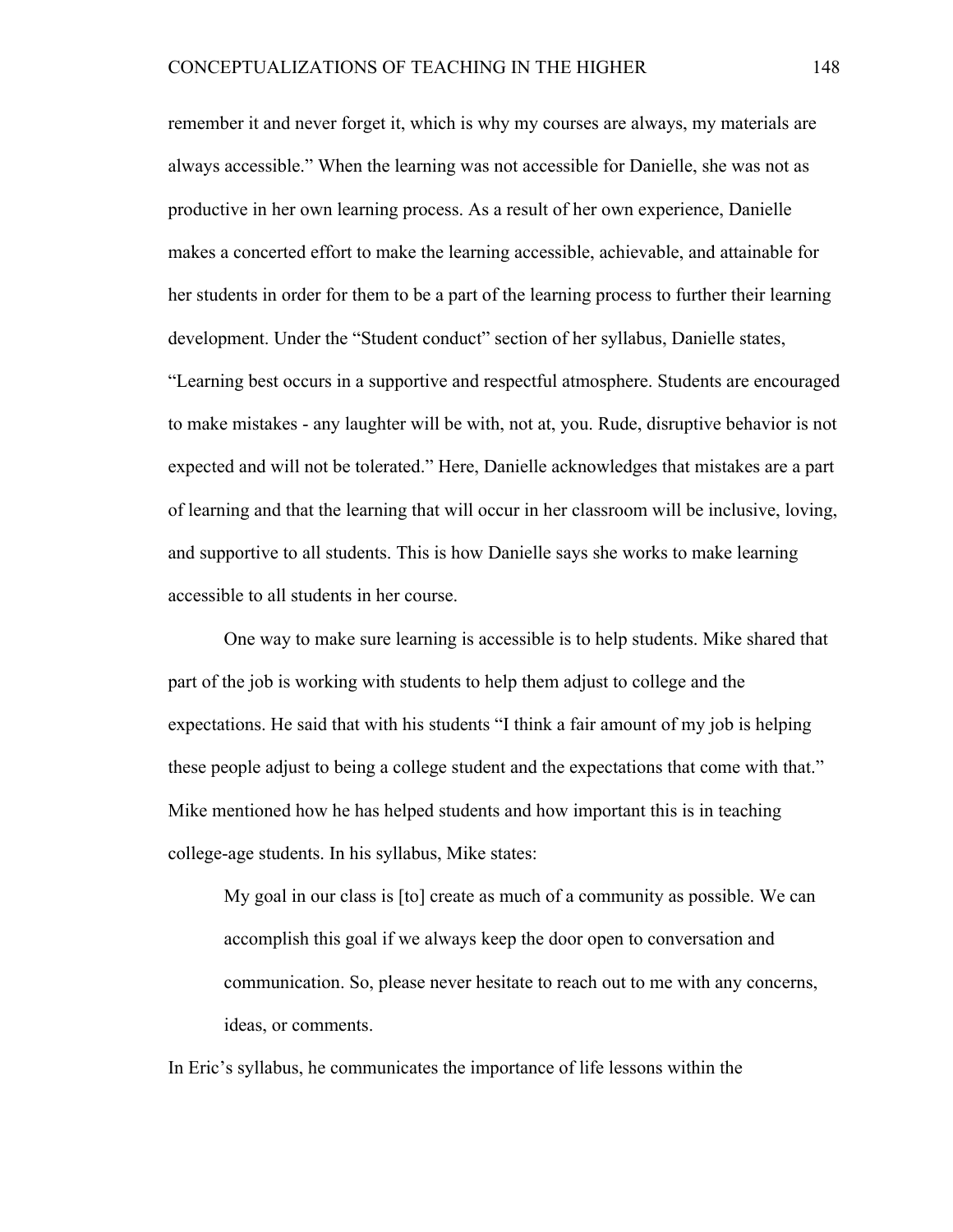expectations of the course. Regarding tardiness, his syllabus states: "Tardiness that is habitual will adversely affect your grade.... So, show up... eighty percent of success is just showing up (Woody Allen); the other twenty percent, however, requires you to do something thoughtful, productive, and worthwhile after you have arrived!" Both Mike's and Eric's syllabi provide examples of how faculty conceptualize teaching and then apply those beliefs to their teaching practices as stated in their syllabi.

Several students shared the importance of learning as being a balance between the concepts and personal growth. For example, one student stated, "To me learning is two factors, the growth of knowledge and the growth of self. Even with simple memorization of facts, a personality, thoughts and habits are being formed." This student shared the realization that learning is about the concepts and about the person, thus reinforcing the need for learning to be accessible to students.

Learning conceptualizations for faculty are complex and layered, but faculty can support, encourage, and promote this process by recognizing the needs of the learners. Faculty are not only teaching their content; they might need to support the students with adjusting to college and life. By helping students adjust to college and life and making the learning accessible to them, faculty support the learning process in the classroom. Additionally, students need to know that learning is interactive, learning needs to be accessible, learning sometimes needs to be unlearned, and learning needs to have support. All these parts to the learning process help the students be engaged in the classroom as well as their learning. When faculty know these ways to support the students, the learning process will unfold in the classrooms.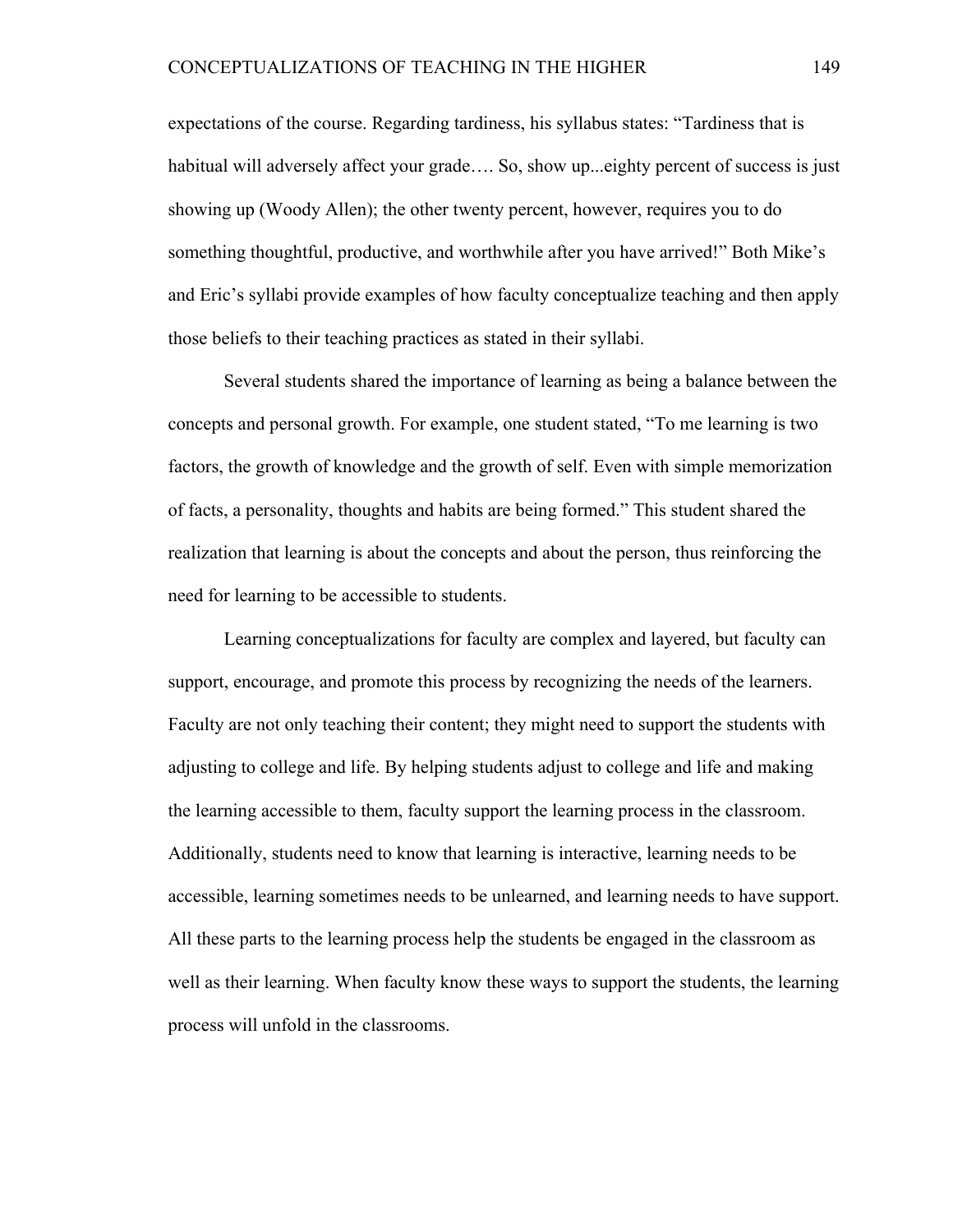# **Conclusion**

The purpose of this chapter was to discuss and analyze the data collected from the ATI survey, interviews, syllabi, and student questionnaires. General conclusions were drawn and explained in this section. There were 15 faculty participants from four different institutions who contributed to the data collection for the ATI responses, interviews, and course syllabi. There were 29 student responses from the student questionnaire that contributed to this section. The research questions for this study were: Given the context of a liberal arts institution, what are faculty members' conceptualizations of teaching? How does the faculty's conceptualization inform their teaching practices?

The conceptualizations of faculty included: being there for the student; helping students uncover who they are as individuals; including the student in the learning process; providing safe and inclusive learning environments; teaching the students content and life skills; meeting the students where they are; sharing passion with the students; learning and growing with the students; and having a balance between content delivery, meeting the students' needs, and being an engaging professor. The practices that faculty shared in their interviews and included in their syllabi were class discussions, interactive learning assignments or projects, lectures, reflective writing assignments, and partner or group projects. The faculty conceptualized teaching in various ways and shared how they practiced their craft. The missing piece was getting to see faculty teach and demonstrate what they believed and shared as important parts of teaching. The focus of the following section will be conclusions and recommendations from the data.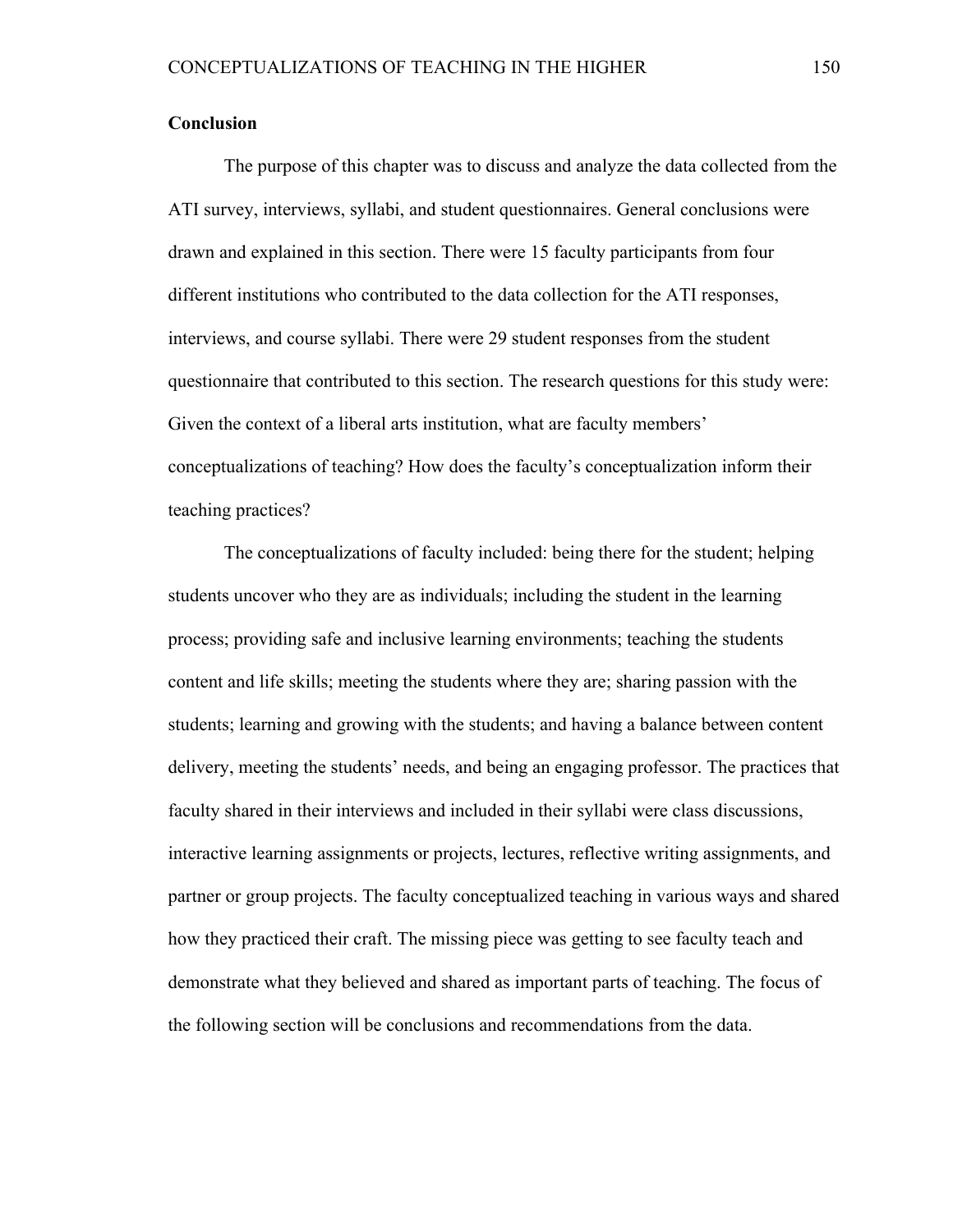#### **Chapter V Conclusions and Recommendations**

This mixed research study used thematic analysis to explore two research questions: Given the context of a liberal arts institution, what are faculty members' conceptualizations of teaching? How does the faculty's conceptualization inform their teaching practices? The results from both the qualitative data and descriptive statistics provided insights into addressing the two research questions. In this chapter I share the key findings from the study, suggested recommendations, and future research.

## **Key Findings**

The study included 15 faculty participants who ranged in degree obtained, age, academic discipline, and years of teaching. The participants were from four different institutions that provide a liberal arts experience. Two of the institutions were private, and two were public.

The first data collection was the Approaches to Teaching Inventory (ATI). The faculty responses to ATI yielded that 12 of the 15 participants identified as studentcentered. While this study focused on individuals who teach at institutions that place emphasis in teaching (Lindholm, 2004; Brownell & Tanner, 2012; Hilton, 2014; Trautwein, 2018), I had assumed that the faculty might not recognize or identify that their main responsibility is to teach. The significance of the ATI findings could show that faculty who teach in higher education, specifically at a liberal arts institution, are aware of student-centered teaching. According to what the faculty shared during their interviews, student-centered teaching meant that faculty cared about the students, wanted student engagement, and humanized the learning experience. Therefore, I hypothesize beyond this data collection that while faculty may know what student-centered teaching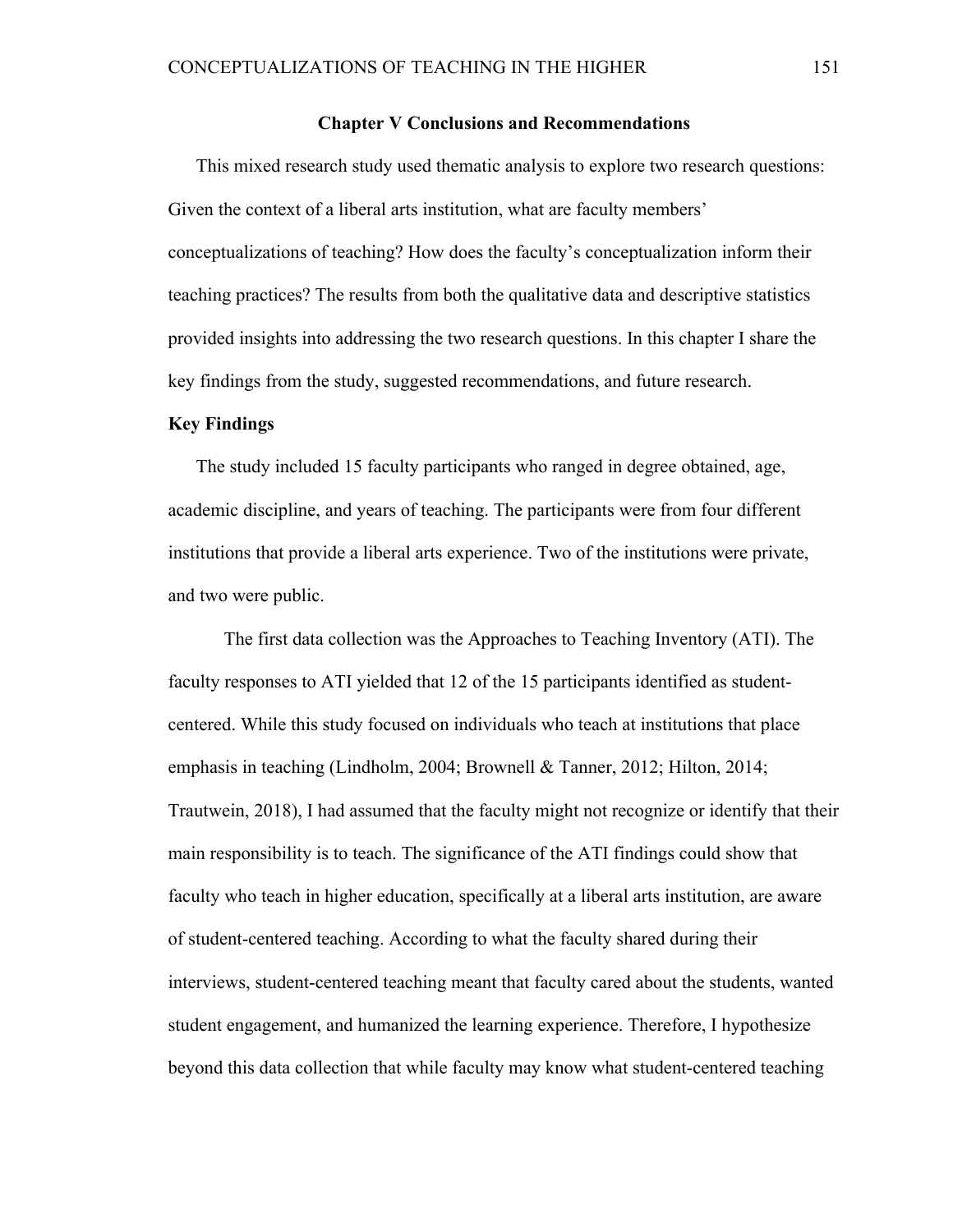is and what it looks like in the classroom, they may not know how to implement or practice it.

From the interview data, four themes emerged: influences to teaching, student engagement, faculty preparedness, and learning conceptualizations. Each theme was addressed by faculty and had subthemes. Influences to teaching was mentioned by all 15 participants and had six subthemes. This theme is about how the faculty's conceptualization of teaching is established and what influences that participant has experienced. Student engagement appeared in 12 faculty interviews and had five subthemes. The faculty expressed that student engagement was the key to teaching and having a productive classroom. Faculty identified that student engagement was imperative in the classroom for better learning and more engagement in topics. However, there was insufficient data to know if faculty knew how to foster and support student engagement or even how to build it if student engagement was not evident. Faculty preparedness was mentioned by 11 participants and had five subthemes. Faculty shared a range of preparedness from feeling adequately prepared in their subject area to recognizing they did not have sufficient preparation for how to teach. Learning conceptualization appeared in nine participant interviews with three subthemes. Faculty participants were unable to dissociate learning and teaching because when they shared their beliefs about teaching, they simultaneously shared their believes about learning. Therefore, the learning conceptualizations theme emerged as faculty talked about their teaching while also discussing learning. Pratt (1992) stated that teaching conceptualizations come from actions, intentions, and beliefs. He also said that teaching is cyclical in that beliefs inform teaching and teaching informs beliefs. Therefore,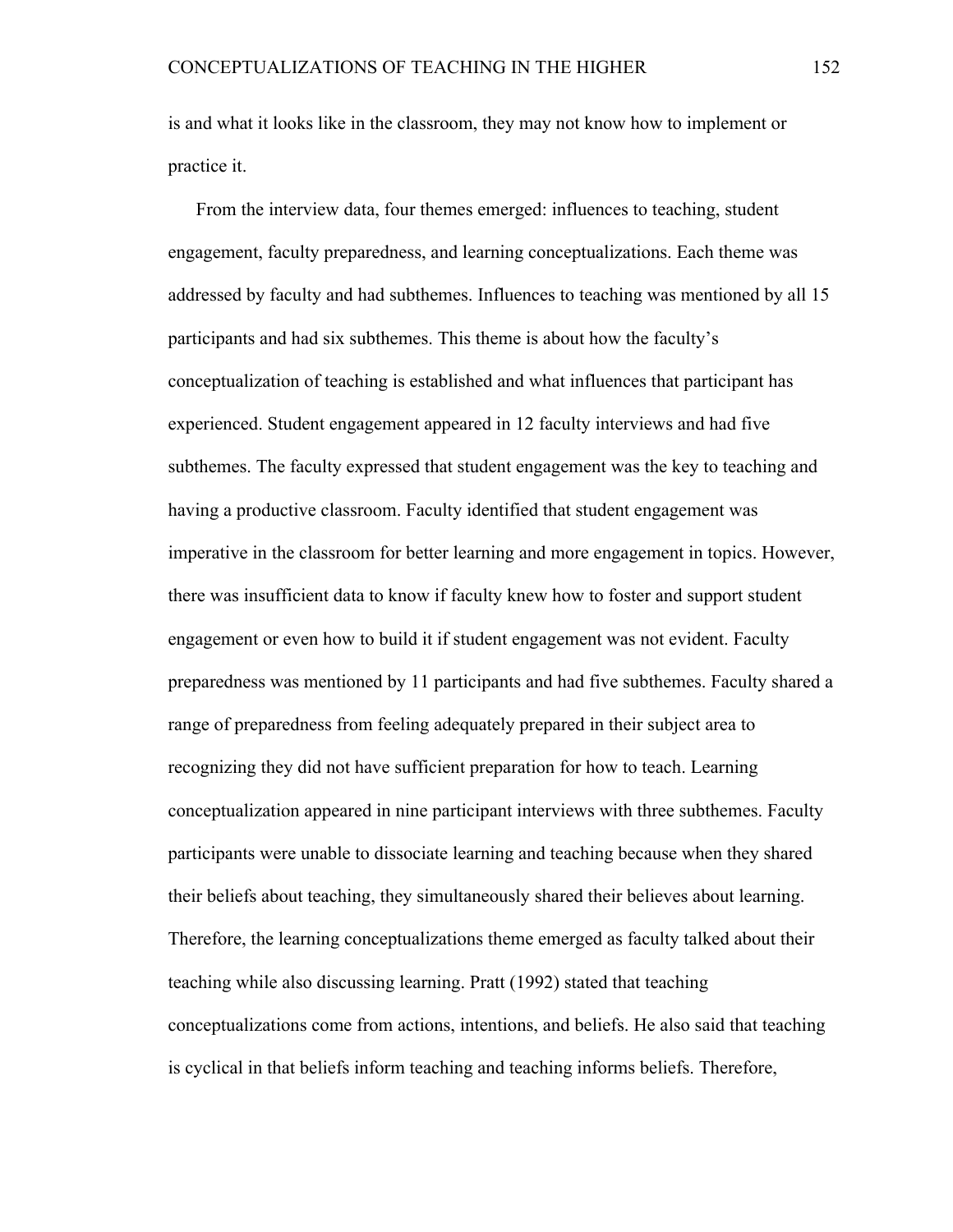teaching beliefs provide the foundation for what informs professors of how to teach. These beliefs can be a messy construct (Pajares, 1992) as there are many influencing factors to belief construction; however, by identifying and recognizing various influences of beliefs, faculty can be more aware of what influences inform how they conceptualize teaching.

As shown throughout the data set and the literature, faculty's conceptualization of teaching informs what they believe about teaching, which, in turn, influences their teaching approach: how faculty conceptualize teaching impacts their teaching practice. There were two takeaways from this study: one that the faculty's teaching philosophy informs the way they teach, and two, that since faculty are not formally trained in how to teach, they heavily rely on their own education and learning experience.

# *Teaching Philosophy Informs Teaching*

The first takeaway from this study is that teaching philosophy informs the way faculty teach and that without an explicitly stated teaching philosophy, faculty are missing the guidance and structure of how to strengthen their teaching. A teaching philosophy, in this context, does not necessarily mean a written philosophy that the faculty member crafted. Instead, I believe that when a faculty member can verbalize what they believe about teaching—which is their teaching philosophy—they will then be able to reflect on what they believe about teaching given time and space. This discourse about their teaching philosophy could help them be more aware of how they could then approach their teaching. For example, if a faculty member believes that learning is about reflective thinking, one might expect this value of reflective thinking to appear on the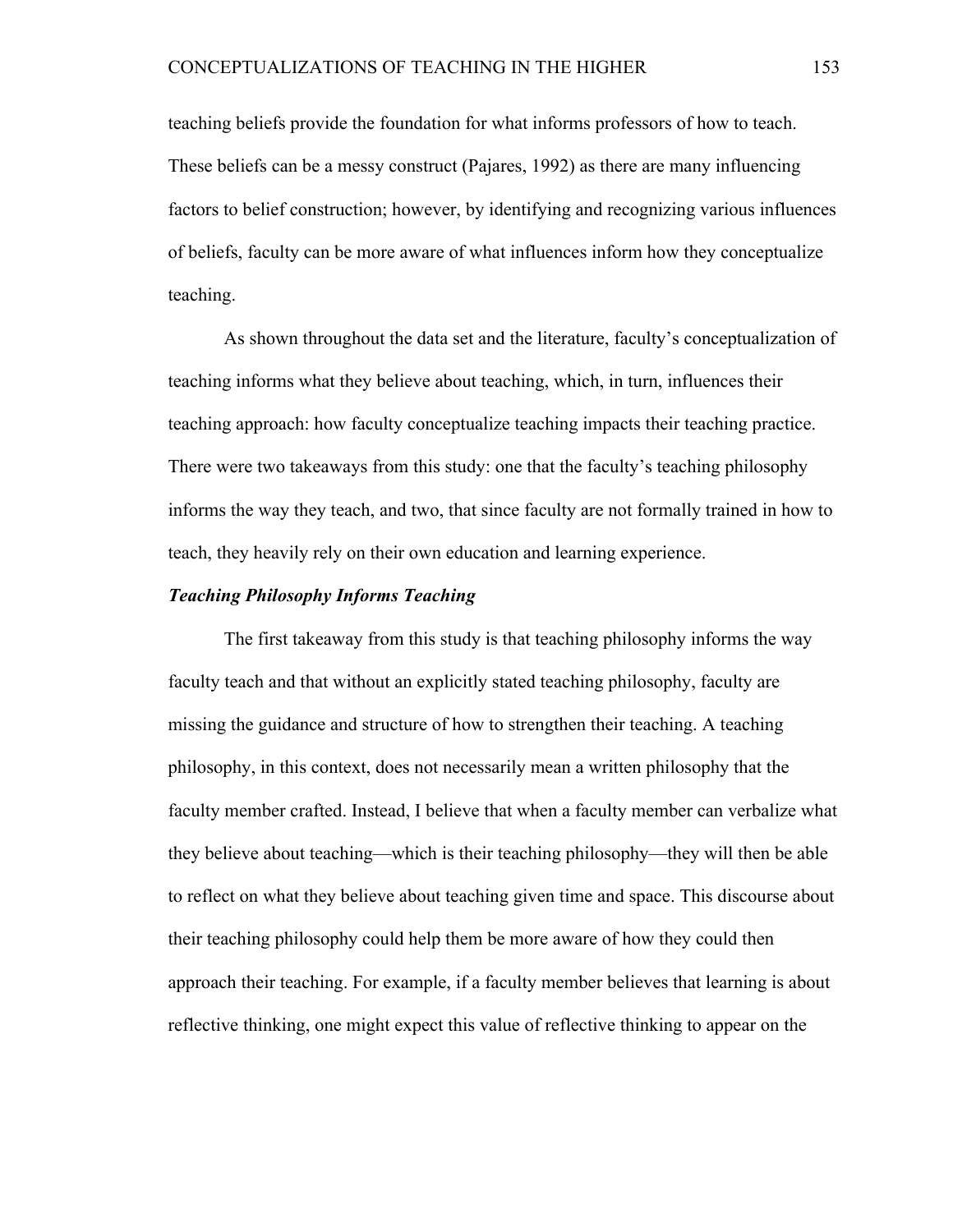course syllabi, show up the design of the course, and be encouraged to happen during classes.

Discourse surrounding teaching philosophy is foundational in Alsup's (2006) work. She argues that when preservice teachers (PST) participant in discourse surrounding their philosophy, that then informs their teaching practice. Alsup (2006) discusses how a professional teaching identity is not fully developed until an individual engages in discourse about their teaching. While one could argue that the interviews for this research engaged the participants in formulating their teaching philosophy, the participants were responding to questions about teaching and learning, but they were not explicitly engaging in discourse about their teaching philosophy to wrestle with the ideas and form their own teaching philosophies.

# *Faculty Rely on Their Own Education and Learning Experience*

A second, key takeaway from this study is faculty heavily rely on their own education and learning experiences to inform their practice and beliefs, especially when they are not formally trained in how to teach. This resonates with the research of Trautwein (2018) and Pratt (1992). This reliance can be both positive and negative depending on how faculty learn how to teach from those who taught them.

The data from all 15 participants showed that faculty were heavily reliant on previous learning and education experiences, believed that teaching and learning are interdependent, and stated that teaching is complex and layered. How the faculty conceptualized their learning informed their lessons, assignment design, syllabi, class structure, and student interactions.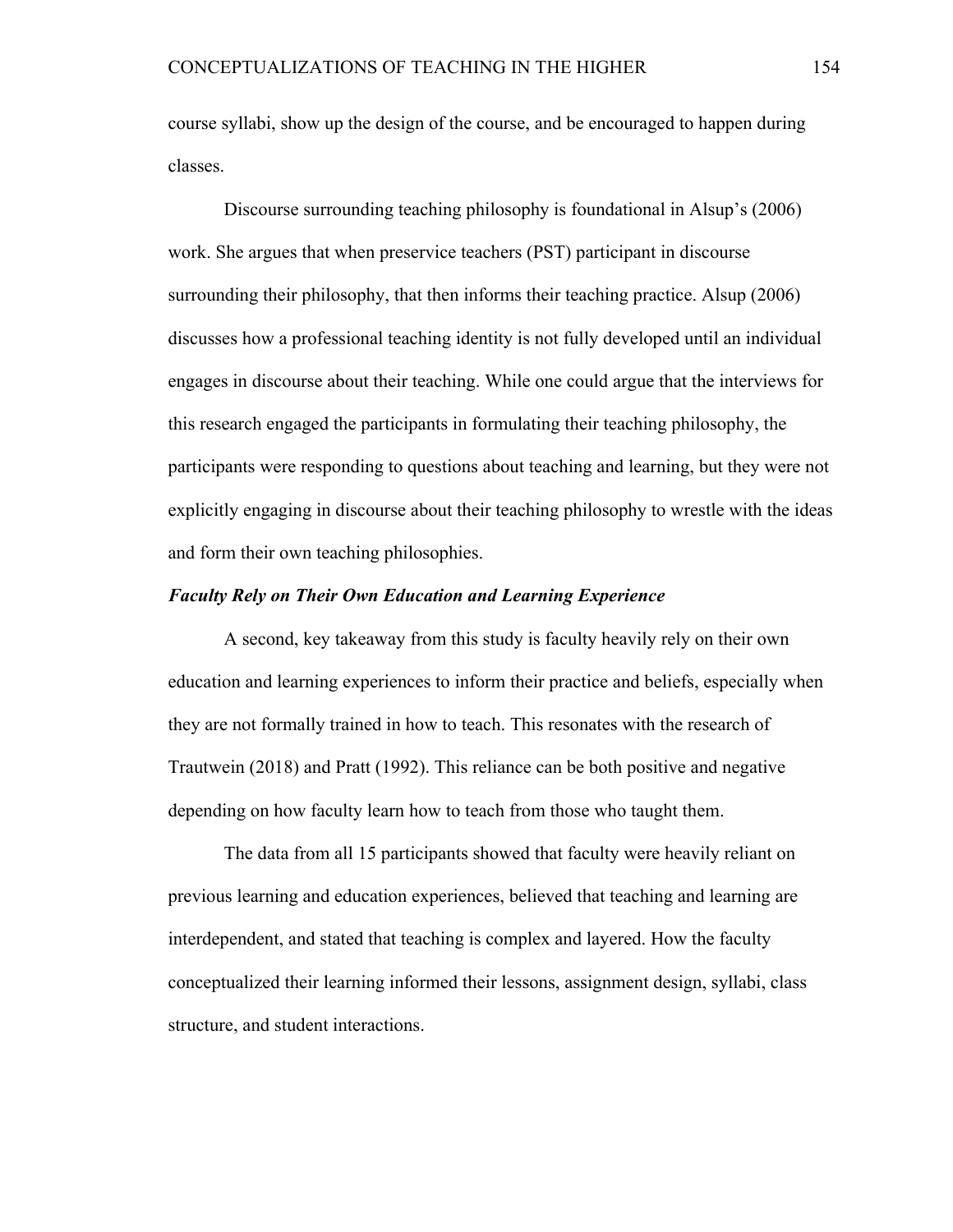The educational and personal experiences that faculty draw on as a foundation for their teaching approach can be explained by several sources. Vygotsky (1986), for example, argues that one learns from their environment and experiences and is then shaped or molded by those experiences. Similarly, Pratt (1992) explicitly states that how faculty teach is influenced by what they experience throughout their lives, whether that is from their families, their disciplines, or their own educational experiences.

It is not bad that faculty are influenced to teach by their own educational and personal experiences; however, it is important for institutions to provide support to faculty by helping them develop their teaching styles and approaches and align them with the needs and expectations of today's students. Helping faculty learn additional teaching methods provides them more opportunities to grow and learn as educators but also encourages them to expand their conceptualizations of teaching.

#### **Recommendations**

Because teaching philosophies inform the way faculty teach, higher education institutions need to provide opportunities for faculty to engage in discourse about their teaching beliefs. For this discourse to happen, I suggest two recommendations. One suggestion for improvement is to encourage faculty to engage in discourse about their teaching philosophy beyond their faculty onboarding. I suggest either semesterly meetings or check-ins with the faculty to encourage discourse about their teaching philosophy and beliefs, regardless of how many years they have been teaching. As noted from at least five participants, their teaching beliefs changed with their years of teaching. Additionally, faculty members should be encouraged to continue to engage with their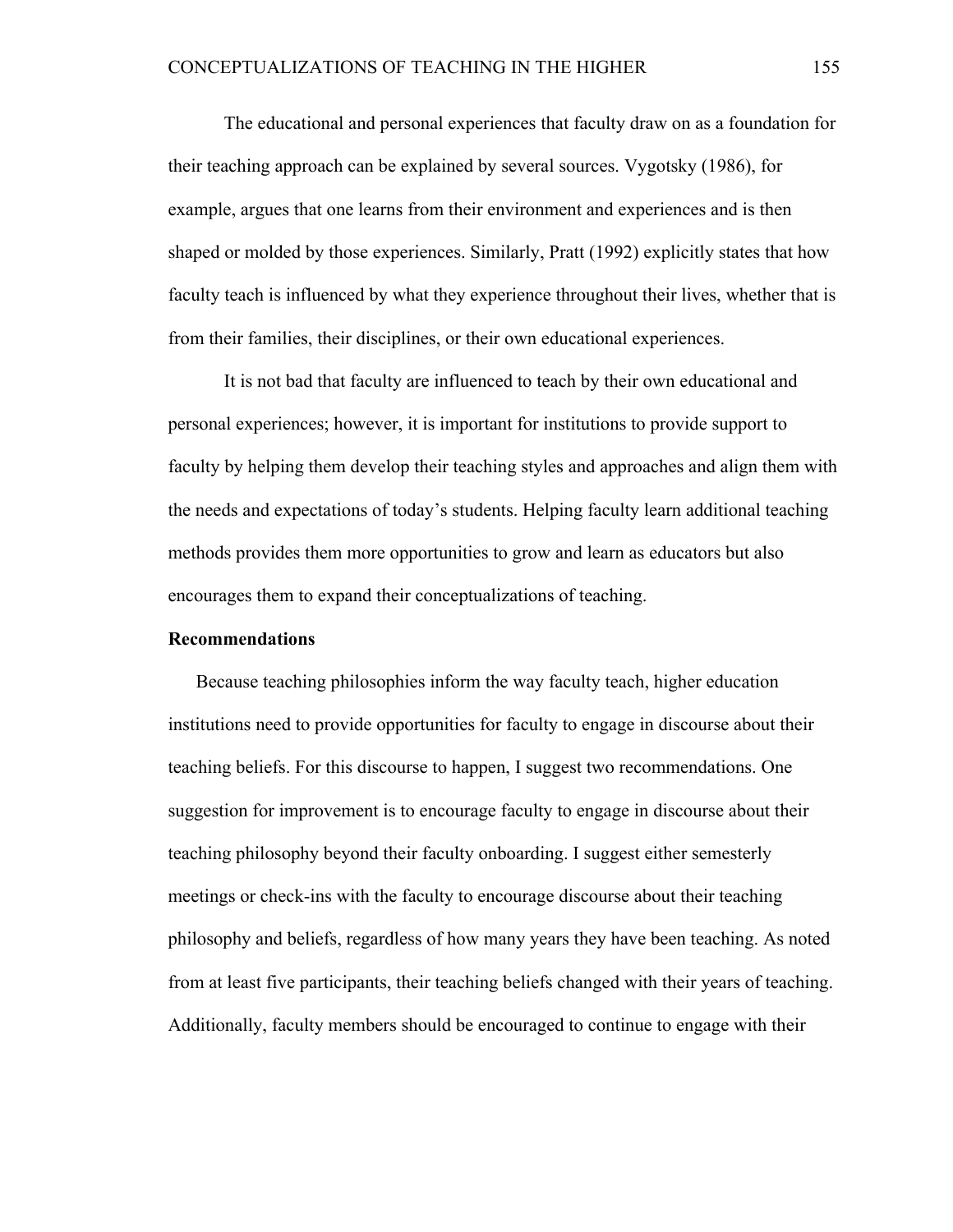colleagues about teaching beliefs and practices to support the discourse surrounding teaching in higher education.

Faculty shared their beliefs about teaching and education and many of these beliefs appeared in their assignment design and syllabi, but four participants explicitly expressed that they had not formally thought about their teaching beliefs. However, a further exploration of this topic could involve observing faculty in their classes. In this present study, faculty could share what they believed about teaching, which can only happen by faculty being interviewed and sharing their teaching beliefs, but it was often unclear how they demonstrated this in their courses or if their self-report was accurate. Being able to observe each faculty member's instruction would have helped this study and would have shown how the participants' voiced beliefs about teaching were/were not apparent in their courses and instruction. However, this in-person observation simply was not possible during the global pandemic.

To support faculty who are learning new approaches to teaching, many institutions provide an onboarding opportunity for them to learn strategies and begin exploring their teaching approach. And since we cannot learn something once and be a master at it, in addition to having an onboarding or orientation-type program, faculty should be involved in a community where they regularly meet to discuss and learn teaching strategies. These meetings would happen for the first several semesters of their time at the institution. Then, as the faculty members becomes established in their teaching career, the institution should provide workshops and other professional development that continues to strengthen the faculty's teaching approaches and beliefs. Therefore, to strengthen their teaching philosophy, faculty need to engage in discourse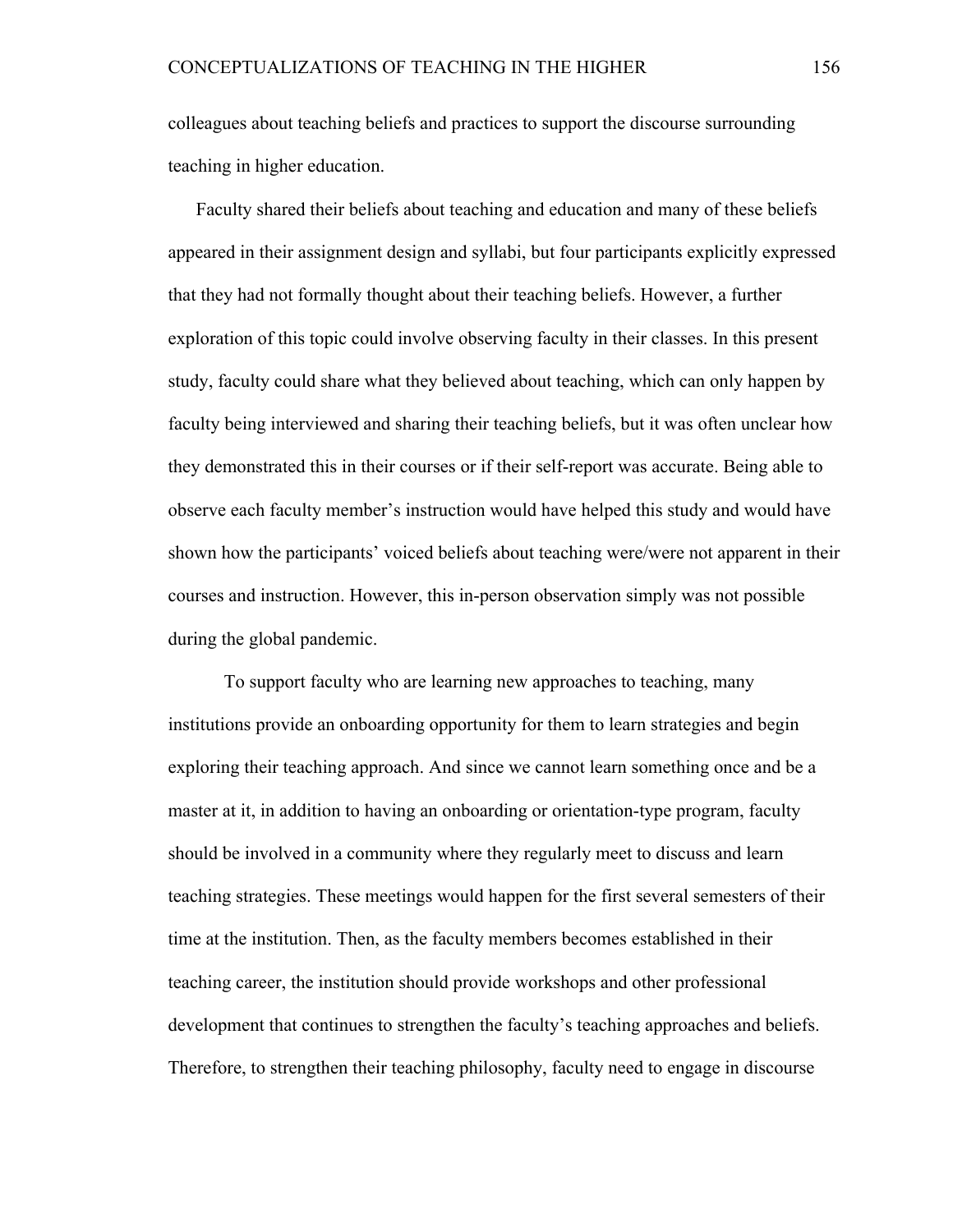about their teaching throughout their entire teaching career and not only in the beginning. Lastly, during an interview one of the participants suggested thinking about having faculty explore and develop a teaching *and learning* philosophy instead of just a teaching philosophy. This participant recognized the symbiotic relationship of teaching and learning, and this relationship would be worth exploring when thinking about creating a teaching and learning philosophy.

The second recommendation to support faculty teaching conceptualization is to provide faculty members with ongoing syllabus development. Since teaching is a cyclical process and beliefs are constantly changing or being influenced by various factors, syllabus modifications are an important part of updating teaching practices. The data showed that faculty ATI responses were not consistent with their beliefs about syllabi. For example, one participant stated that the syllabus was found incongruent with her beliefs about teaching. One could argue that the syllabus is a contract of sorts and thus needs to be explicitly workshopped with faculty to best express their course content and reflect their teaching philosophy. Syllabi are not just documents to check boxes and be done, but rather are documents that lay the foundation for courses. The syllabus is agreement between students and faculty and is not a place to demonstrate power, but it is an invitation to and explanation of the course.

Sometimes when faculty are first learning to teach or prepare for courses, they follow a template to complete the syllabus because they are trying to plan out their courses and assignments and need support in creating the structure and contents of the syllabus. While a syllabi template is helpful for beginning faculty members, there is an opportunity for institutions to engage with faculty more about their teaching style and approach within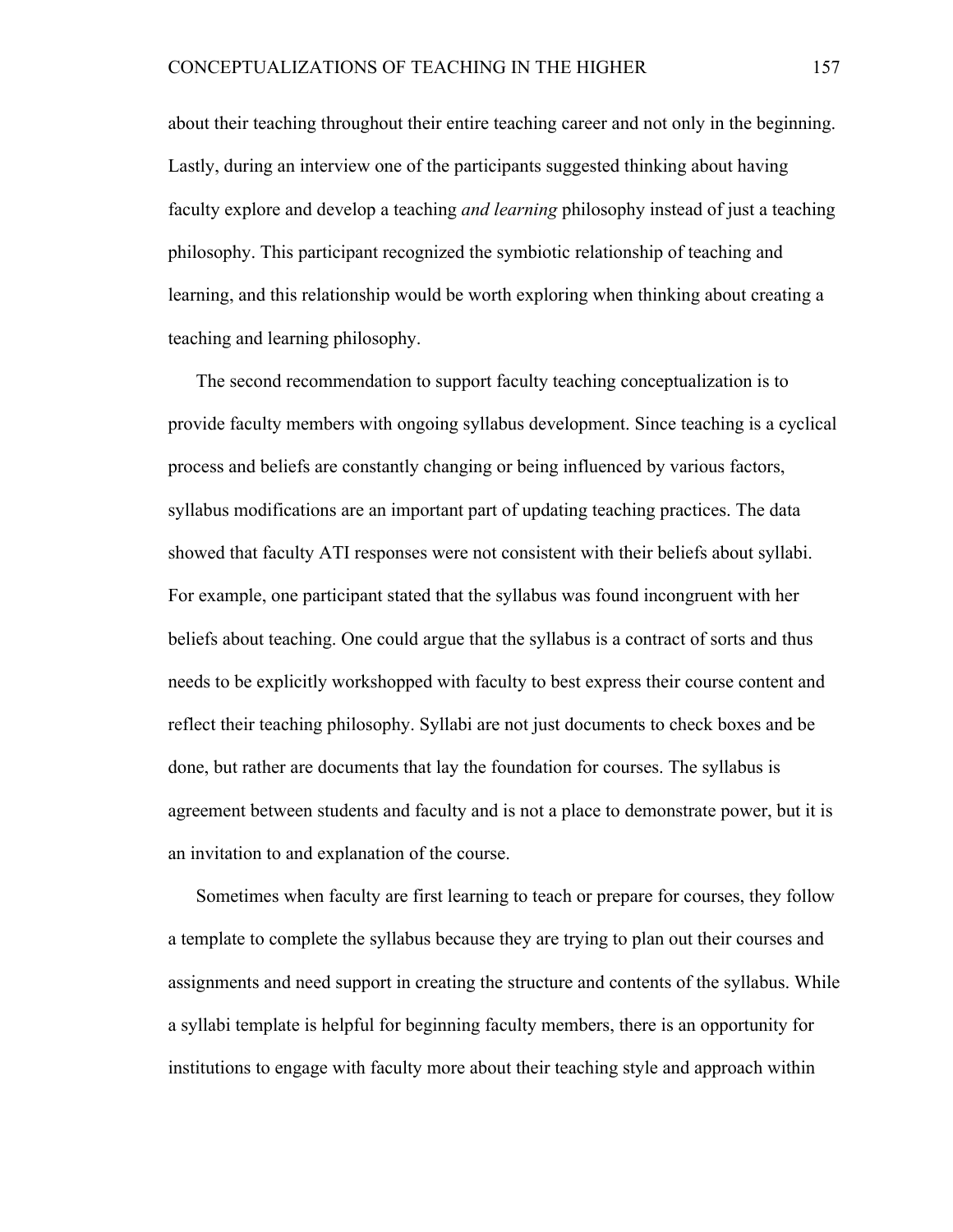this document. The syllabus is a document that needs to reflect teaching practice and philosophy to convey to the students the expectations for the course as well as the faculty member's expectations for the learning. From reading the participants' syllabi, I learned that there needs to be explicit training of the role a syllabus plays in a course that includes setting the foundation of the relationship between the faculty and the students regarding learning in the classroom. Therefore, training on how to revise syllabi—including workshops on ways to make the syllabi more inclusive of the learner and reflective of the faculty's beliefs about teaching—should be explored.

For instance, instead of using a syllabus boilerplate or template and inserting their information, faculty should be encouraged to use language that reflects them as individuals and insert themselves and their philosophy into the document. Perhaps these syllabi trainings and workshops would happen after faculty have been teaching for a few semesters as they learn what has or has not worked, what they believe about teaching, and what ways to include the learner into the document. This could include language changes that are more personal than institutional. For example, when speaking about office hours, instead of listing the words "office hours," faculty members could use the language "student hours," so the students feel more included or invited to the professor's office. Another example of making a syllabus reflective of the faculty's teaching beliefs is including a condensed version of the faculty's teaching philosophy on the syllabus to set the stage for the document and to communicate to the students what the faculty member's expectations and beliefs.

A third recommendation is to host a workshop where faculty learn more about creating lesson plans that reflect what they believe about teaching and learning. These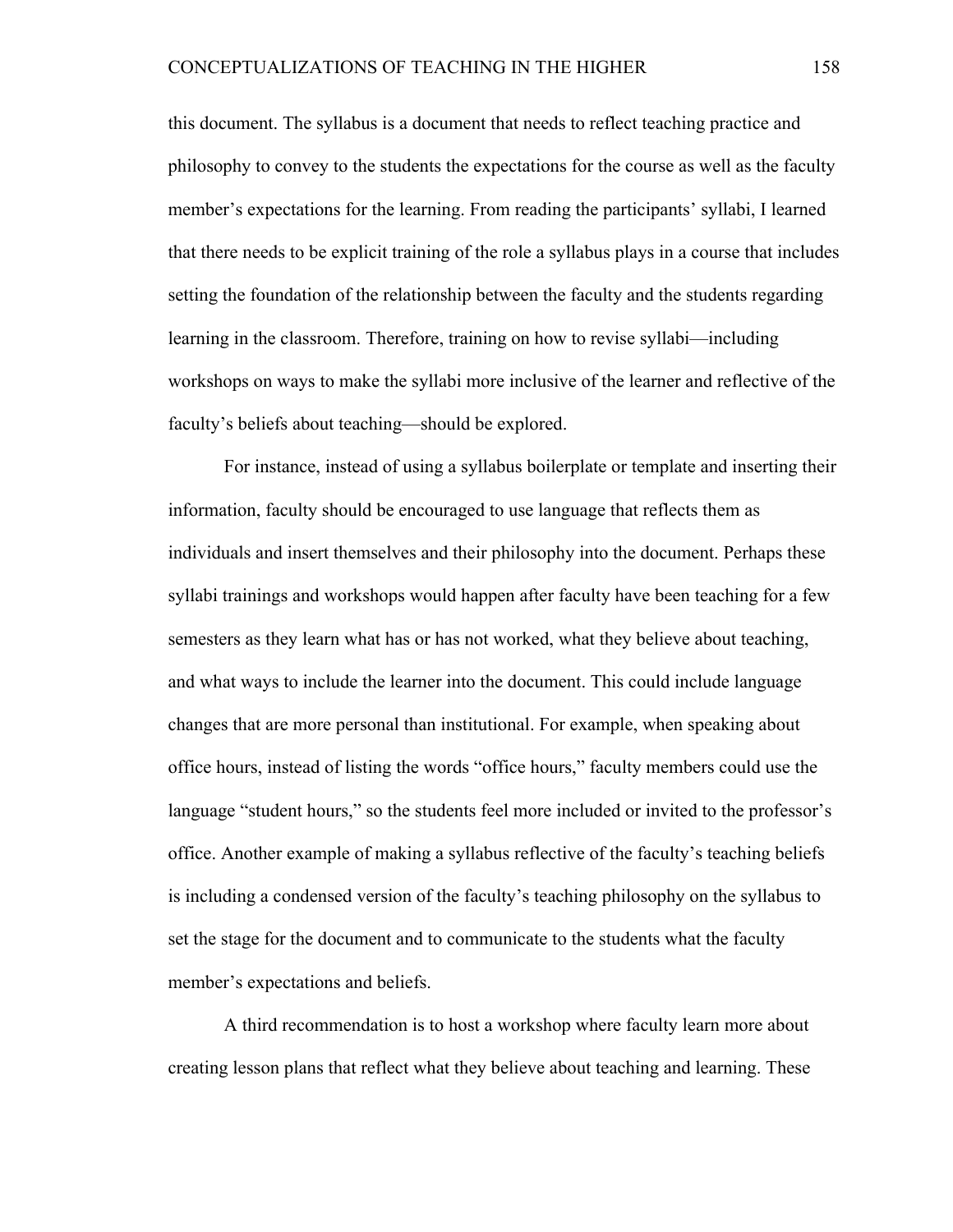workshops could then encourage formal training of how to create lesson plans. Four participants mentioned the role the lesson plans have in their courses, and two expressed the desire to learn more about how lesson plans could help enhance their teaching. While less than half of the participants explicitly discussed lesson plans, I believe that the gaps in the data about lesson plans reinforces the need to explicitly teach faculty about the importance of lesson plans and structure for their classes to also reinforce their teaching beliefs, their learning beliefs, and their content. Lesson plans provide a guide for the faculty to know what they are teaching, why they are teaching the lesson, and how best to support the students as a way to keep them on track. Education training about lesson planning emphasizes the teaching and learning in addition to the content that needs to be covered. By providing the training sessions for faculty, I hypothesis that their teaching could be more effective and better support the needs of the learner.

All three of my recommendations: support for creating and enhancing teaching philosophy, syllabi development and revision, and lesson plan know-how, would better support faculty to be more prepared for the classroom and to best support students. These recommendations would provide faculty with more clarity about their teaching beliefs which would inform their teaching practice.

#### **Future Research**

The purpose of this study was to learn how faculty conceptualize teaching. A part of teaching conceptualizations is beliefs. What faculty believe about teaching can best be learned by interviewing them. The data for this study was collected through interviews, an ATI survey, a student questionnaire, and course syllabi. Since I wanted to know more about faculty teaching beliefs, the data was appropriate as their teaching practices were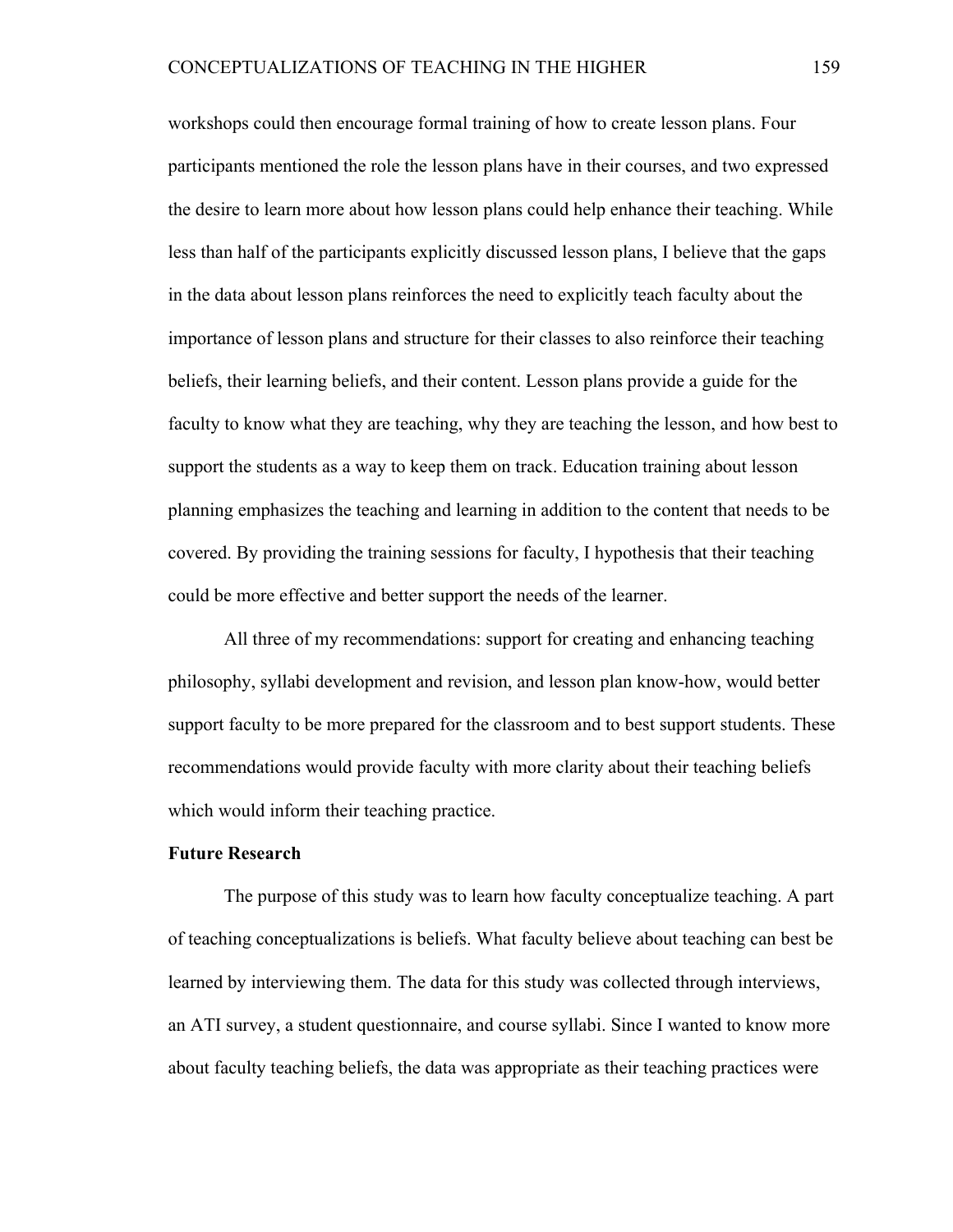self-reported in the interviews and the syllabi. To further this study and learn about how faculty practice their beliefs, I recommend observing faculty in the classroom. Classroom observations are an important element of the teaching story; therefore, future researchers may want to consider this.

Another addition I would add to further my study is to ask faculty to share their lesson plans so I could get a sense of how they structure their courses and/or if faculty plan out their courses and classes. Looking at the lesson plans could also provide me with more of a sense about how faculty structure their classes and learn about the course focused objectives, the learning outcomes, and the class activities. In addition, reviewing the lesson plans could provide a sense of how faculty design their classes for the learner and what classroom management techniques are used.

#### **Conclusion**

Faculty enter the higher education teaching profession of higher education without being required to have formal educational training or background. While institutions are providing resources and support for new faculty, there needs to be explicit training that begins when faculty are first hired and continues as they become more proficient in their craft because one thing that is known in the field of education is that teaching is a reflective and an evolving practice. The more you teach, the more you know and learn, so your practice will reflect that growth. What is needed to support and encourage faculty to better their craft is explicit support in identifying their beliefs in teaching by engaging in discourse about those beliefs and then applying those beliefs to their teaching practice. What faculty believe about teaching informs how they practice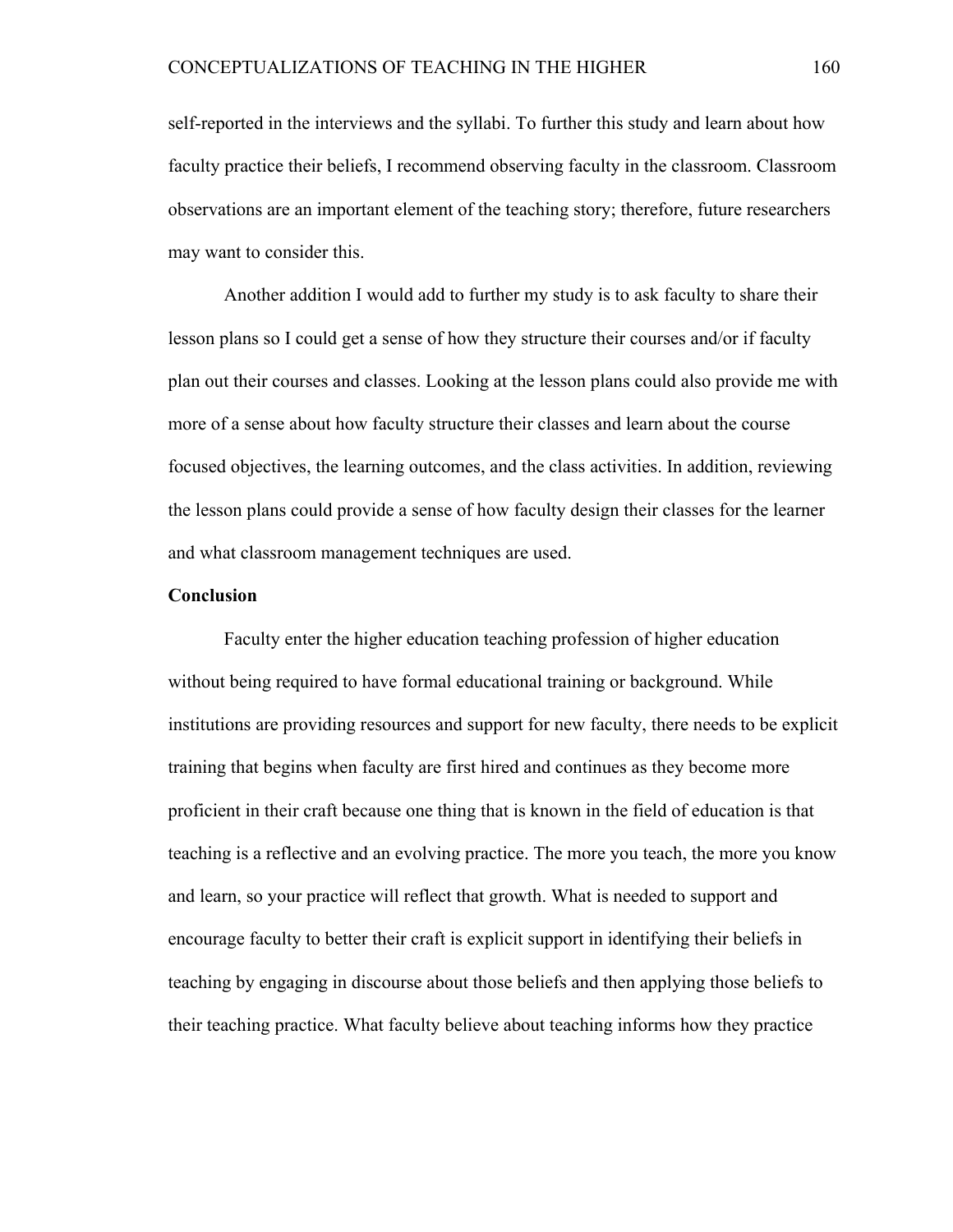their craft in their creation of their courses and syllabi and how they support student learning.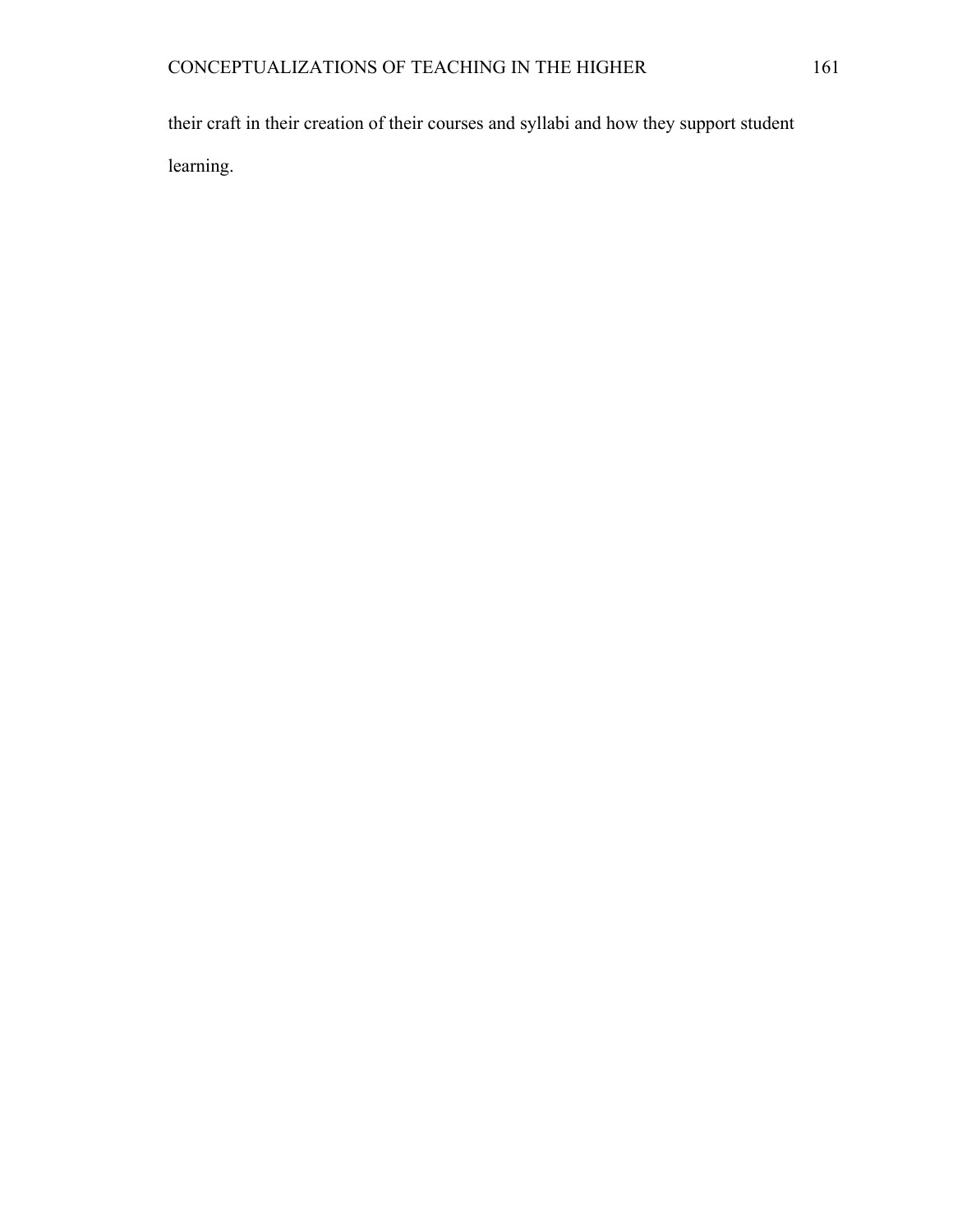## References

- Åkerlind, G. (2003). Growing and developing as a university teacher--variation in meaning. Studies in Higher Education, 28(4), 375-390.
- Alsup, J. (2003). English education students and professional identity development: Using narrative and metaphor to challenge preexisting ideologies. Pedagogy, 3(2), 277-280.
- Alsup, J. (2006). Teacher identity discourses: Negotiating personal and professional spaces. NCTE.
- Austin, A. E. (2002). Preparing the next generation of faculty: Graduate school as socialization to the academic career. The Journal of Higher Education, 73(1), 94- 122.
- Austin, M. (2015). Reading the world: Ideas that matter (3rd ed.). Norton & Company.
- Association of American Colleges & Universities. (2020). Advocacy for liberal education. https://www.aacu.org/advocacy-liberal-education-0
- Braun, V., & Clarke, V. (2006). Using thematic analysis in psychology. Qualitative Research in Psychology, 3(2), 77–101.
- Braun, V., & Clarke, V. (2012). Thematic analysis. In H. Cooper (Ed.), APA Handbook of Research Methods in Psychology: Vol 2 (pp. 57-71). American Psychological Association.
- Chicca, J., & Shellenbarger, T. (2018). Generation Z: Approaches and teaching-learning practices for nursing and professional development practitioners. Journal for Nurses in Professional Development, 14(5), 250-256.

Chism, N. V. N., &; Banta, T. W. (2007). Enhancing institutional assessment efforts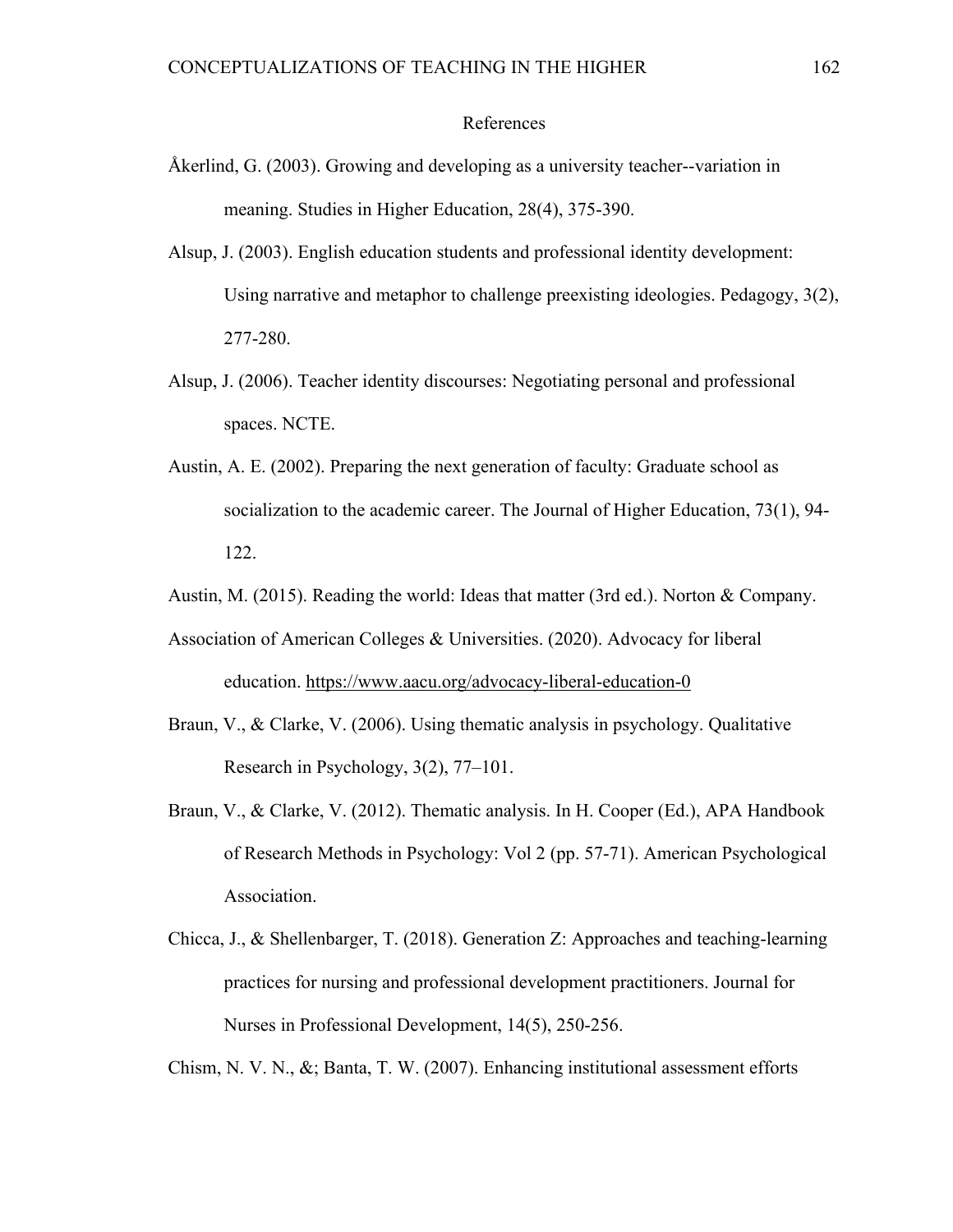through qualitative methods. New Directions for Institutional Research, 2007(136), 15–28.

- Clarke, M., Hyde, A., & Drennan, J. (2013). Professional identity in higher education. In B. M. Kehm & U. Teichler (Eds.), The Academic Profession in Europe: New Tasks and New Challenges (pp. 7–21). Goffman, E. (1968). The presentation of self in everyday life. Doubleday.
- Creswell, J.W. (1994). Research design: Qualitative & quantitative approaches. SAGE.
- Darby, A., & Newman, G. (2014). Exploring faculty members' motivation and persistence in academic service-learning pedagogy. Journal of Higher Education Outreach and Engagement, 18(2), 91–119.
- Dyer, J., & Keller-Cohen, D. (2000). The discursive construction of professional self through narratives of personal experience. Discourse Studies, 2(3), 283–304.
- Fanghanel, J. (2007). Investigating university lecturers' pedagogical constructs in the working context. The Higher Education Academy. https://s3.eu-west-2.amazonaws.com/assets.creode.advancehe-document-

manager/documents/hea/private/fanghanel\_1568036793.pdf

Goffman, E. (1959). The presentation of self in everyday life. Anchor Books.

Gooblar, D. (2019). The missing course. Harvard University Press.

- Gordon, E.E., & Gordon, E.H. (2002). Literacy in America: Historic journey and contemporary solutions. Praeger Publishers.
- Herman, D.M., & Schmid, J.M. (2003). Cogs in the classroom factory: The changing identity of academic labor. Praeger.

Hermanonwicz, J.C. (2016). Faculty perceptions of their graduate education. Higher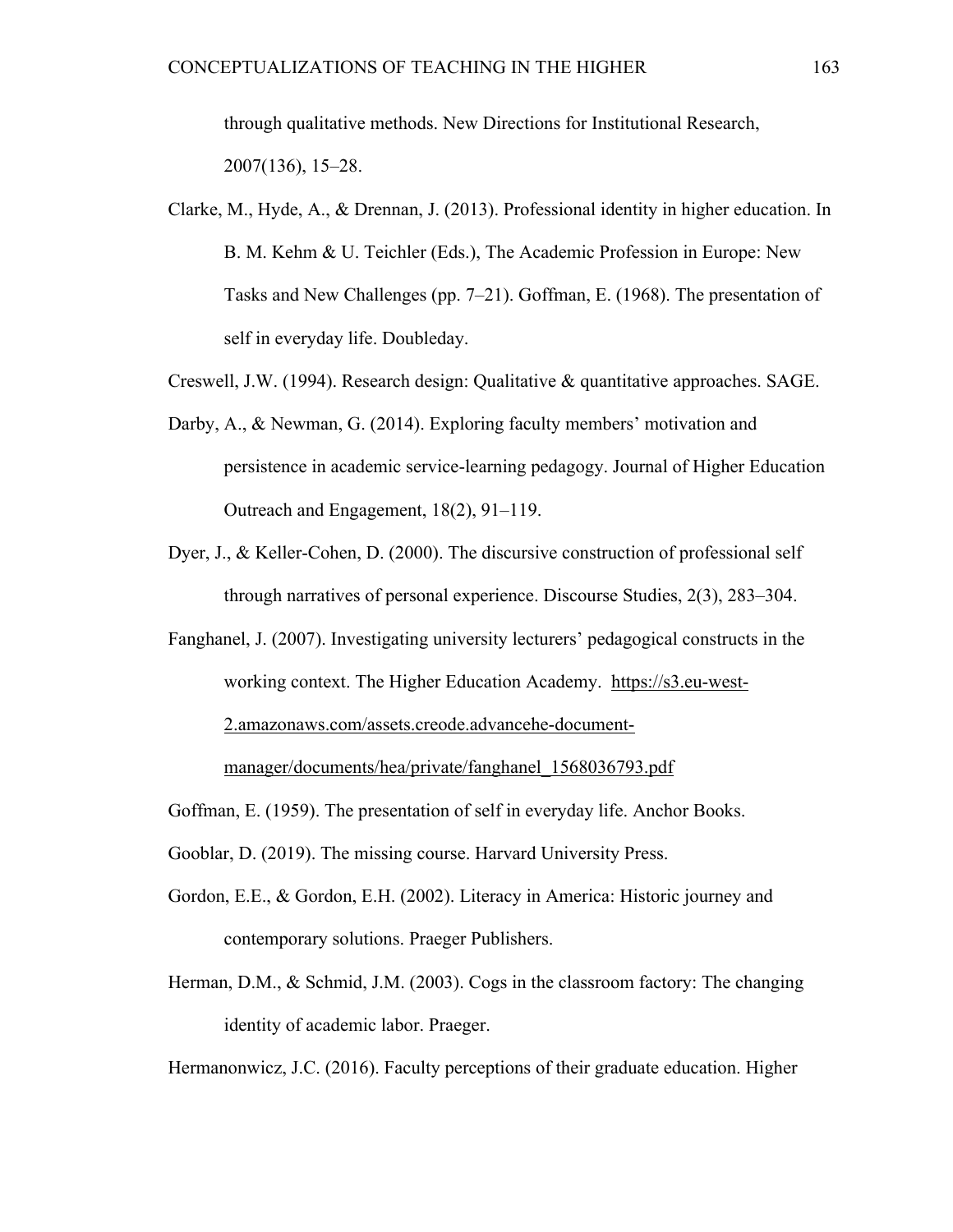Education,72, 291-305,

- Higher Learning Commission. (2019). Policy title: Assumed practices. Number: CRRT.B.10.020. https://www.hlcommission.org/Policies/assumed-practices.html
- Hilton, A. (2014). Teacher to academic: Becoming and belonging. In Being 'in and Out': Providing Voice to Early Career Women in Academia (pp. 31–42).
- Hockings, C., Cooke, C., Yamashita, H., McGinty, S., & Bowl, M. (2009). 'I'm neither entertaining nor charismatic...' negotiating university teacher identity within diverse student groups. Teaching in Higher Education, 14(5), 483-494.
- Holland, D., & Lachicotte, W. (2007). Vygotsky, Mead, and the new sociocultural studies of identity. In H. Daniels, M. Cole, and J.V. Wertsch (Eds.), The Cambridge Companion to Vygotsky (pp. 101-135). Cambridge University Press.
- Hood, J.F. (2009). Improvement in teaching: The impact of a formative assessment strategy on teaching intentions and strategies [Doctoral dissertation, Lewis & Clark College]. ProQuest.
- King, A. (1993). From sage on the stage to guide on the side. College Teaching, 42(1), 30-35.
- Kreber, C. (2010). Academics' teacher identities, authenticity, and pedagogy. Studies in Higher Education, 35(2), 171-194.
- Lattuca, L. R., & Creamer, E. G. (2005). Learning as professional practice. New Directions for Teaching & Learning, 2005(102), 3–11.
- Lindholm, J. A. (2004). Pathways to the professoriate: The role of self, others, and environment in shaping academic career aspirations. The Journal of Higher Education, 75(6), 603–635.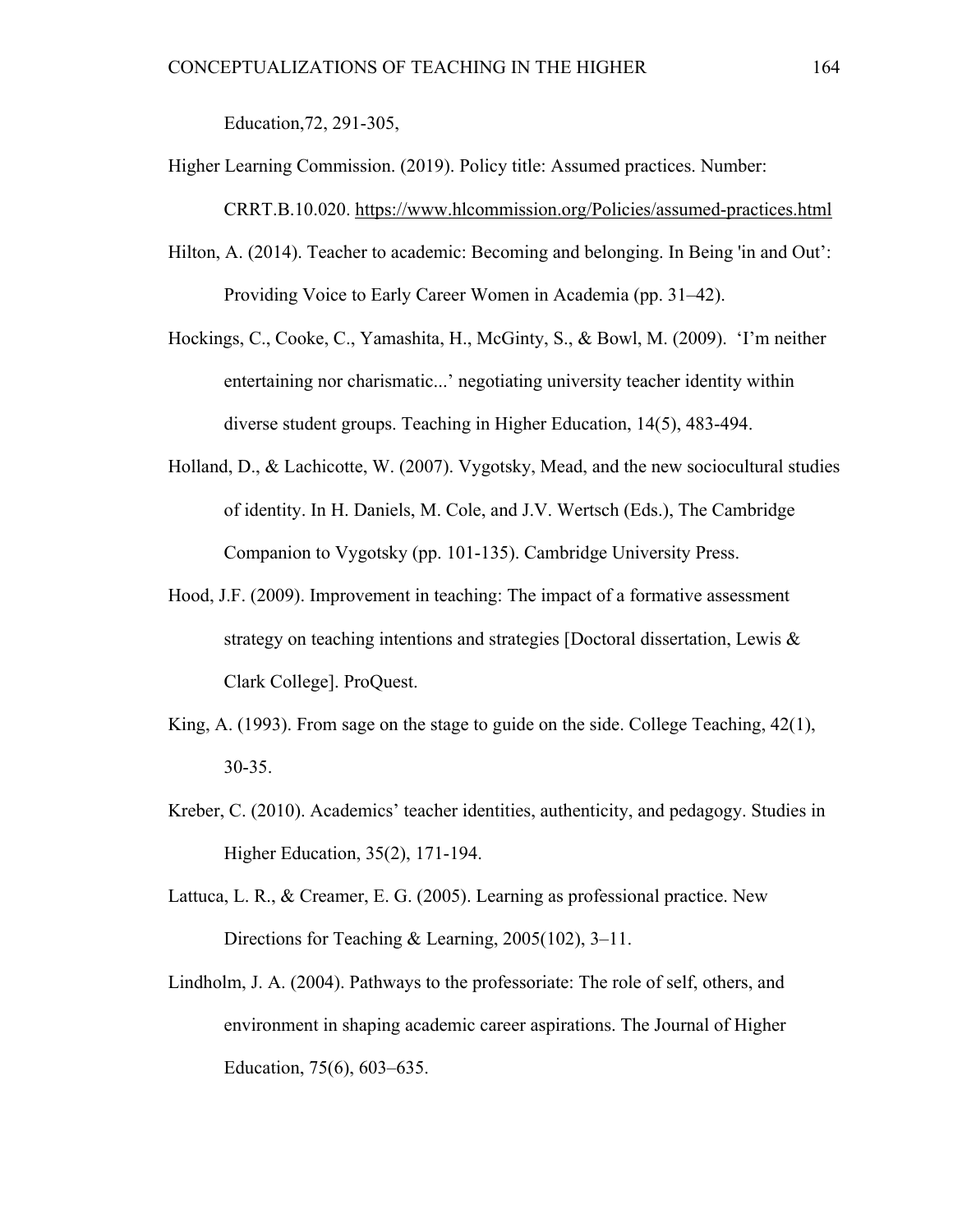- Lindblom-Ylänne, S., Trigwell, K., Nevgi, A., & Ashwin, P. (2006). How approaches to teaching are affected by discipline and teaching context. Studies in Higher Education, 31(3), 285-298.
- Maguire, M., & Delahunt, B. (2017). Doing a thematic analysis: A practical, step-by-step guide for learning and teaching scholars. All Ireland Journal of Teaching and Learning in Higher Education 8(3), 14.
- Marrs, H. (2009). "Perceptions of College Faculty Regarding Outcomes Assessment." International Electronic Journal for Leadership in Learning 13(2), online.
- Matthews, K.E. (2019). Rethinking the problem of faculty resistance to engaging with students as partners in learning and teaching in higher education. International Journal for the Scholarship of Teaching and Learning, 13(2), 1-5.
- McFarland, J., Hussar, B., Zhang, J., Wang, X., Wang, K., Hein, S., Diliberti, M., Forrest Cataldi, E., Bullock Mann, F., and Barmer, A. (2019). The Condition of Education 2019. NCES. Retrieved from

https://nces.ed.gov/pubsearch/pubsinfo.asp?pubid=2019144.

- Merriam, S. B. (2009). Qualitative research: A guide to design and implementation (3rd ed.). Jossey-Bass.
- Merriam, S. B., & Tisdell, E. J. (2016). Qualitative research: A guide to design and implementation (4<sup>th</sup> ed.). Jossey-Bass.
- Mohr, K.A., & Mohr, E.S. (2016). Understanding generation z students to promote a contemporary learning environment. Journal on Empowering Teaching Excellence, 1(1), 84-94.

Morrison, C.D. (2014). From 'sage on the stage' to 'guide on the side': A good start.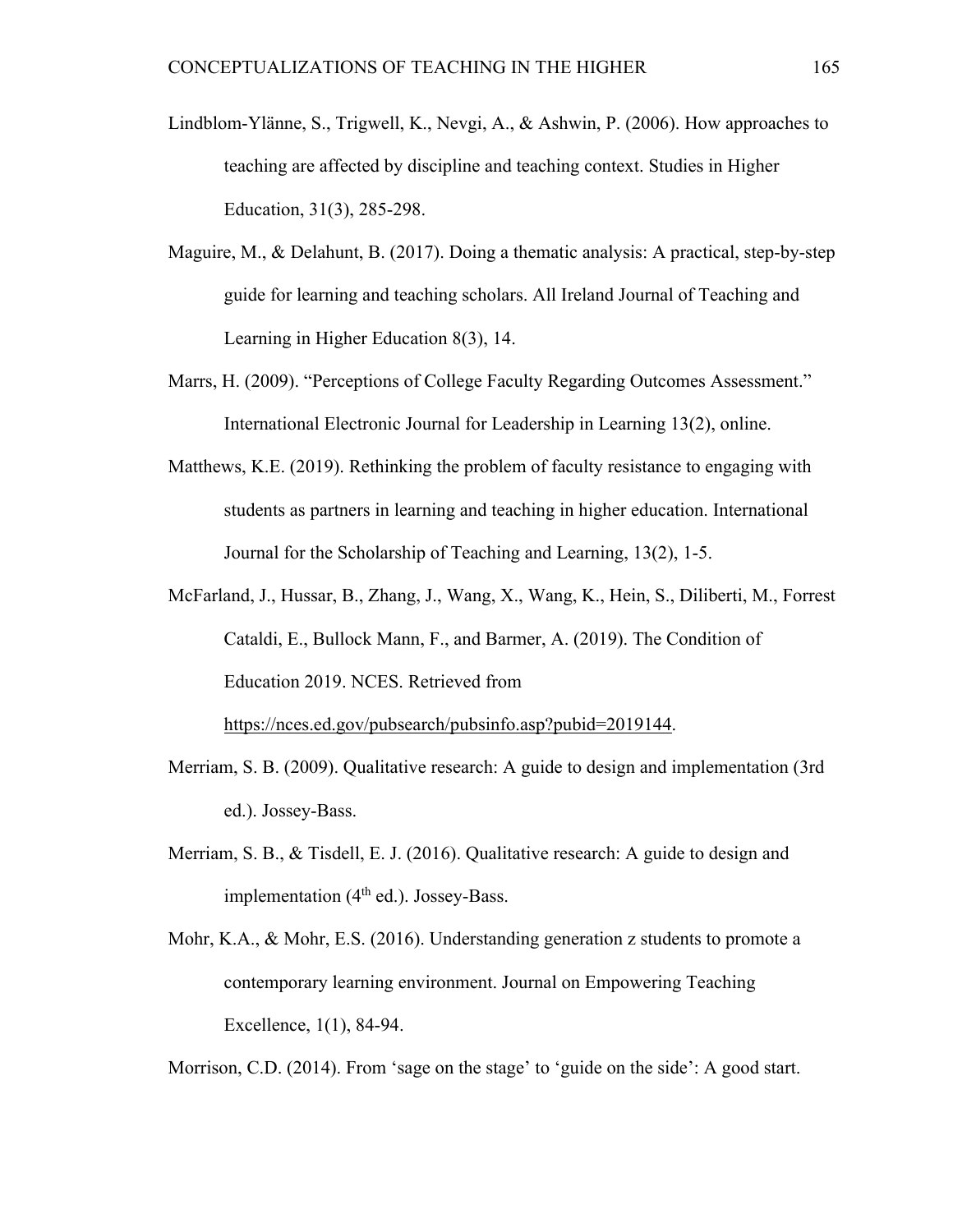International Journal for the Scholarship of Teaching and Learning, 8(1), 1-15.

- National Board for Professional Teaching Standards. (2020). Renewal and maintenance certification. https://www.nbpts.org/national-board-certification/renewal/
- Nesje, K., Canrinus, E.T., Strype, J. (2018). "Trying on teaching for fit"—Development of professional identity among professionals with multiple career opportunities. Teaching and Teacher Education, 69, 131-141.
- Nevgi, A., & Löfström, E. (2015). The development of academics' teacher identity: Enhancing reflection and task perceptions through a university teacher development programme. Studies in Educational Evaluation, 46, 53-60.
- Norton, L., Richardson, J.T., Hartley, J., Newstead, S., & Mayes, J. (2005). Teachers' beliefs and intentions concerning teaching in higher education. Higher Education, 50, 537-571.
- Onwuegbuzie, A.J., Johnson, R.B., & Collins, K.M.T. (2011). Assessing legitimation in mixed research: a new framework. Qual Quant 45, 1253-1271.
- Pajares, F. M., (1992). Teachers' beliefs and educational research: Cleaning up a messy construct. Review of Educational Research 62(3), 307-332.
- Patton, M. Q. (1990). Qualitative evaluation and research methods (2nd ed.). Sage.
- Penuel, W. & Wertsch, J. (1995). Vygotsky and identity formation: A sociocultural approach. Education Psychology, 20(2), 83-92.
- Ponjuan, L., Martin Conley, V., & Trower, C. (2011). Career stages differences in pretenure track faculty perceptions of professional and personal relationships with colleagues. The Journal of Higher Education, 82(3), 319-346.

Postareff, L., Lindblom-Ylänne, S., & Nevgi, A. (2007). The effect of pedagogical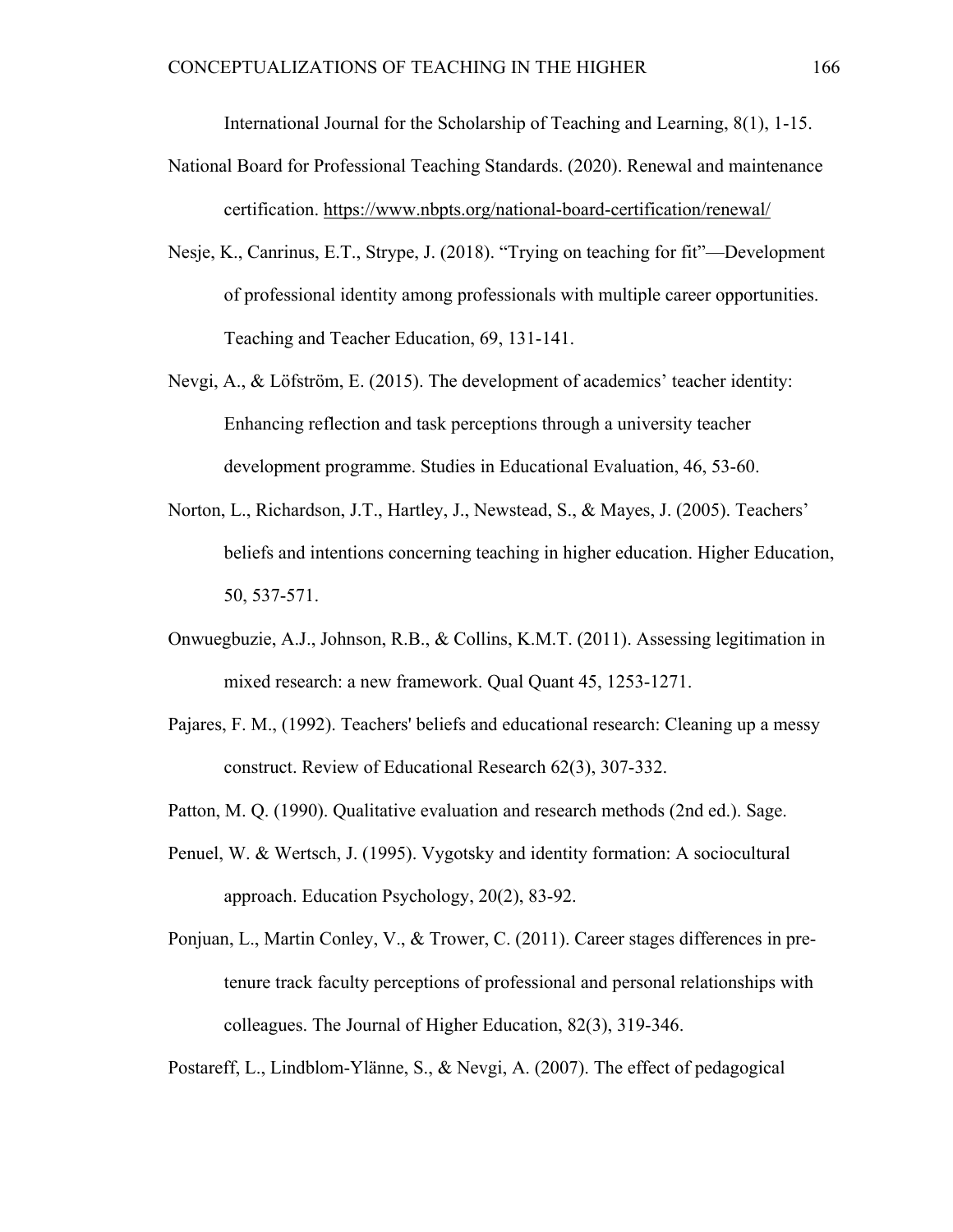training on teaching in higher education. Teaching and Teacher Education, 23(5), 557-571.

Pratt, D.D. (1992). Conceptions of teaching. Adult Education Quarterly, 42(4), 203-220.

- Ramsden, P. (1984). The context of learning in academic departments. In F. Marton, D. Hounsell, & N.J. Entwistle (Eds.), The experience of learning (pp. 191-216).
- Reybold, L.E. (2003). Pathways to the professorate: The development of faculty identity in education. Innovative Higher Education, 27(4), 235- 252.
- Roberts, C. & Hyatt, L. (2019). The dissertation journey: A practical and comprehensive guide to planning, writing, and defending your dissertation  $(3<sup>rd</sup>$  ed.). Sage.
- Samuelowicz, K. & Bain, J.D. (2001). Revising academics' beliefs about teaching and learning. Higher Education, 41, 299-325.
- Scartezini, R. A., & Monereo, C. (2018). The development of university teachers' professional identity: A dialogical study. Research Papers in Education, 33(1), 42–58.
- Seemiller, C. (2017). Curbing digital distraction in the classroom. Contemporary Education Technology, 8(3), 214-231
- Seemiller, C. & Grace, M. (2017). Generation Z: Educating and engaging the next generation of students. About Campus, 22(3), 21- 26.
- Seemiller, C., Grace, M., Dal Bo Campagnolo, P., Mara Da Rosa Alves, I., & Severo De Borba, G. (2019). How Generation Z college students prefer to learn: A comparison of U.S. and Brazil students. Journal of Education Research and Practice, 9(1), 349-368.

Seidman, I. (2013). Interviewing as qualitative research: A guide for researchers in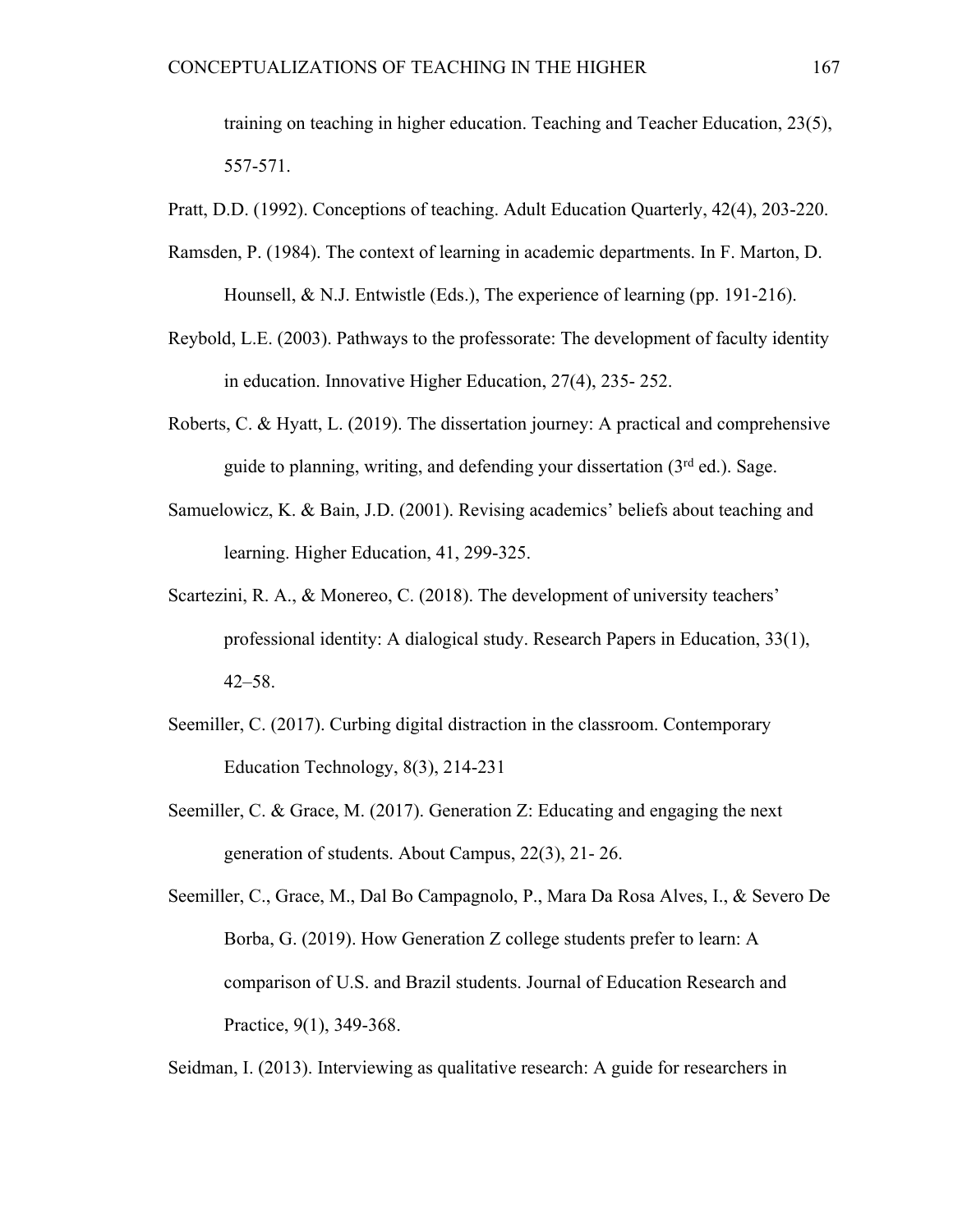education and the social sciences (4th ed). Teachers College Press.

- Severs, E. (2017). Fostering professional growth: models to support developmental educators. Journal of Developmental Education, 40(3), 29–31.
- Shulman, L.S. (1986). Those who understand: Knowledge growth in teaching. Educational Researcher, 15(2), 4-14.
- Shuman, L. (1987). Knowledge and teaching: Foundations of the new reform. Harvard Educational Review, 57(1), 1-21.
- Shulman, L.S. (2005). Pedagogies. Liberal Education, 91(1), 18-25.
- Shulman, L.S. & Shulman, J.H. (2004). How and what teachers learn: A shifting perspective. Journal of Curriculum Studies, 36(2), 257-271.
- Steinert, Y., Cruess, S., Cruess, R., & Snell, L. (2005). Faculty development for teaching and evaluating professionalism: from programme design to curriculum change. Medical Education 39(2), 127-136.
- Sutherland, L., & Markauskaite, L. (2012). Examining the role of authenticity in supporting the development of professional identity: An example from teacher education. Higher Education (00181560), 64(6), 747–766.
- Tierney, W. (1988). Organizational culture in higher education: Defining the essentials. The Journal of Higher Education, 59(1), 2-21.
- The Chronicle of Higher Education. (2018). The new generation of students: How colleges can recruit, teach, and serve Gen Z.
- Trautwein, C. (2018). Academics' identity development as teachers. Teaching in Higher Education, 23(8), 995-1010.

Trigwell, K., & Prosser, M. (2004). Development and use of the approaches to teaching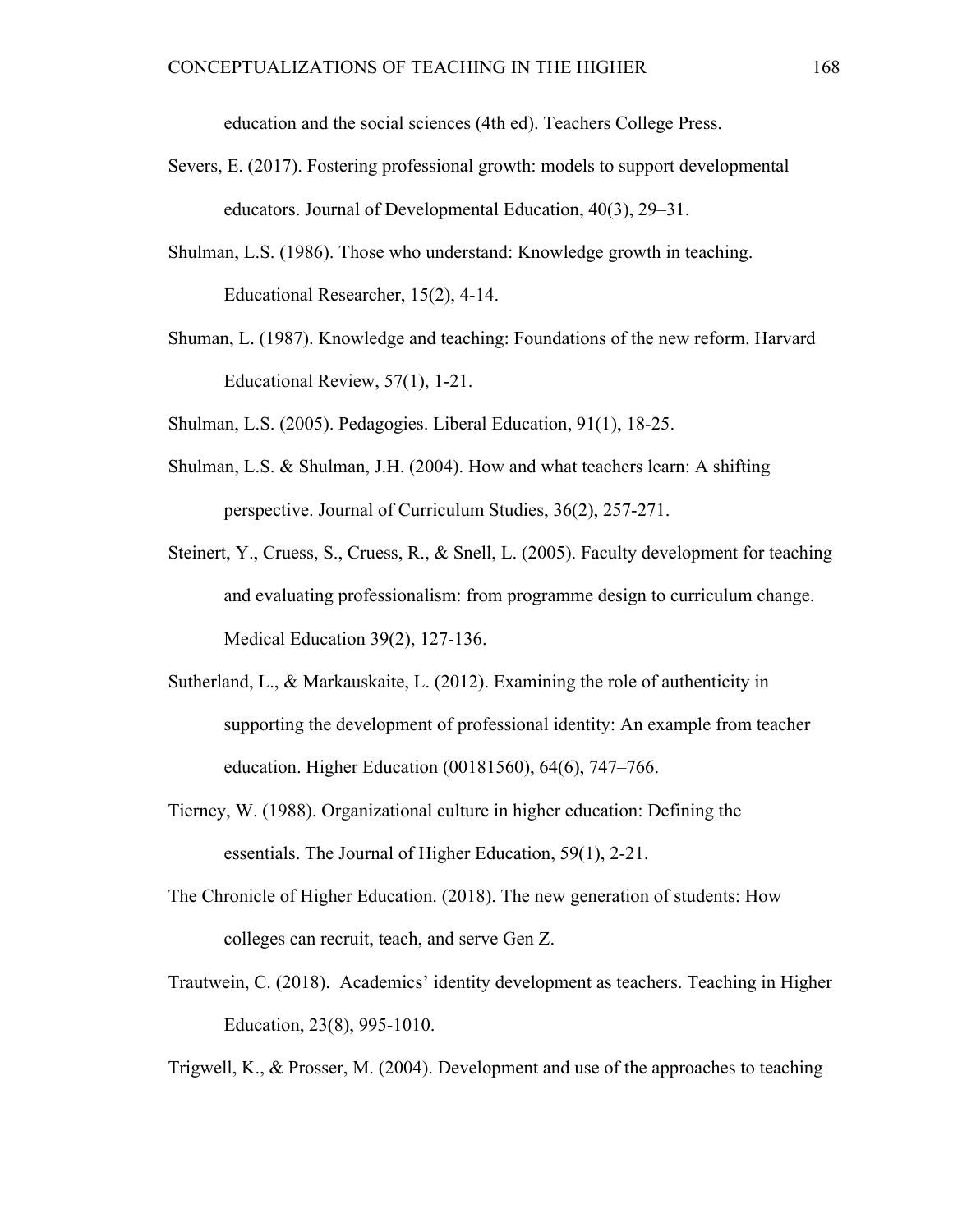inventory. Educational Psychology Review, 16(4), 409-424.

- Trigwell, K., Prosser, M., & Waterhouse, F. (1999). Relations between teachers' approaches to teaching and students' approaches to learning. Higher Education, 37, 57-70.
- Trowler, P., & Cooper, A. (2002). Teaching and learning regimes: Implicit theories and recurrent practices in the enhancement of teaching and learning through education development programmes. Higher Education Research and Development, 21(1), 57-70.
- Vygotsky, L. S. (1978). Mind in society: The development of higher psychological processes In M. Cole, V. John-Steiner, S. Scribner, & E. Souberman (Eds.). Harvard University Press.
- Vygotsky, L. S. (1986). Thought and language (Translation newly rev. and edited; A. Kozulin, Ed.). MIT Press.
- Weimer, M. (2013). Learner-Centered Teaching: Five Key Changes to Practice (2<sup>nd</sup> ed.). Jossey-Bass.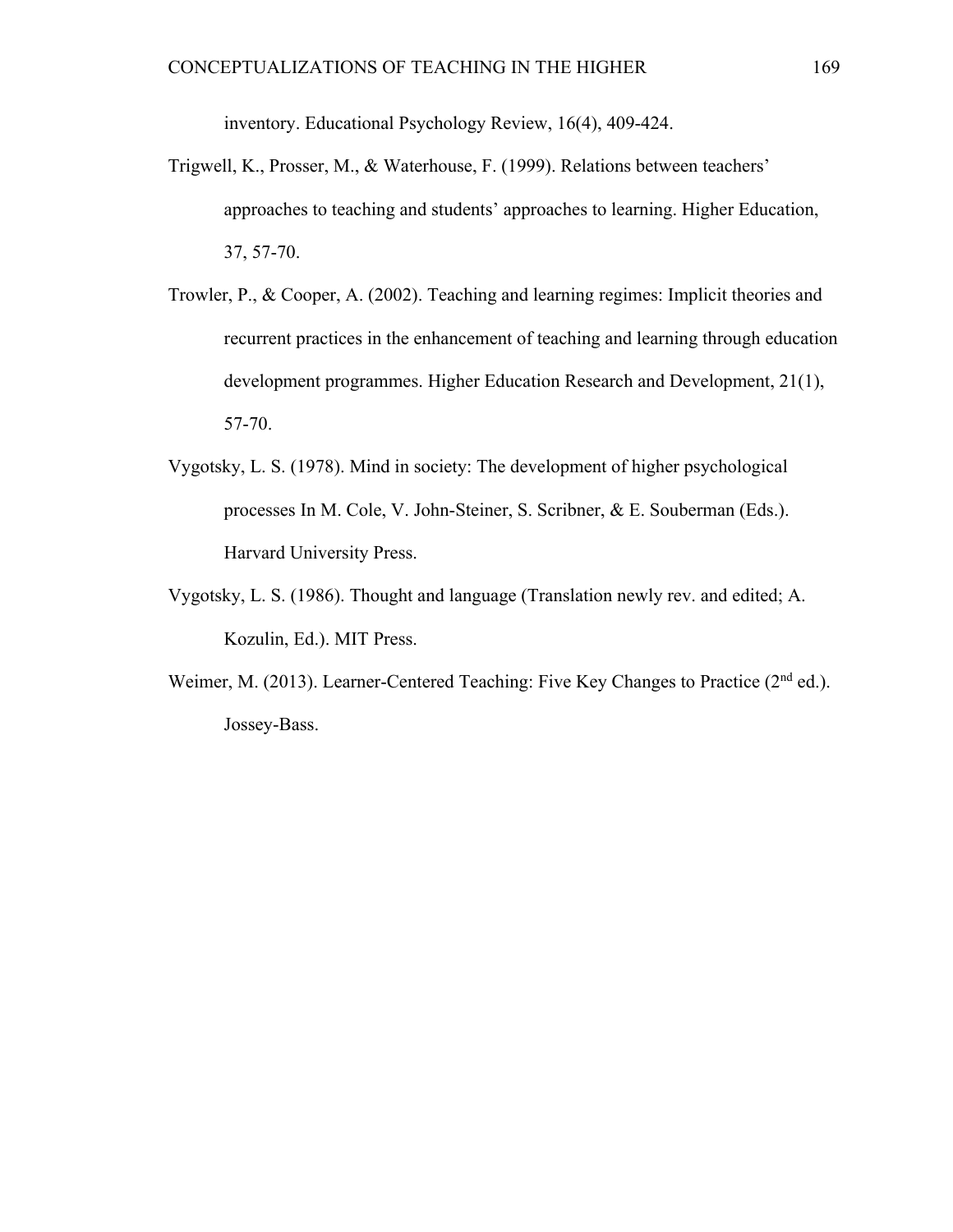Approaches to Teaching Inventory

This inventory is designed to explore the way that academics go about teaching in a specific context or subject or course. This may mean that your responses to these items in one context may be different to the responses you might make on your teaching in other contexts or subjects. For this reason, I ask you to describe your context.

Please describe the subject/year of your response here:

For each item, please circle one of the numbers (1-5). The numbers stand for the following responses:

- 1 this item was only rarely true for me in this subject.
- 2 this item was sometimes true for me in this subject.
- 3 this item was true for me about half the time in this subject.
- 4 this item was frequently true for me in this subject.
- 5 this item was almost always true for me in this subject.

Please answer each item. Do not spend a long time on each: your first reaction is probably the best one.

|                |                                                                                                                                                                                   | $\left( \right)$<br>nl<br>V<br>ra<br>rel<br>v |   |   |   | A1<br>m<br><b>OS</b><br>al<br>W<br>ay |
|----------------|-----------------------------------------------------------------------------------------------------------------------------------------------------------------------------------|-----------------------------------------------|---|---|---|---------------------------------------|
| 1              | I design my teaching in this subject with the assumption that most of<br>the students have very little useful knowledge of the topics to be<br>covered.                           | 1                                             | 2 | 3 | 4 |                                       |
| $\overline{2}$ | I feel it is important that this subject should be completely described in<br>terms of specific objectives relating to what students have to know for<br>formal assessment items. | 1                                             | 2 | 3 |   |                                       |
| 3              | In my interactions with students in this subject I try to develop a<br>conversation with them about the topics we are studying.                                                   | 1                                             | 2 | 3 | 4 |                                       |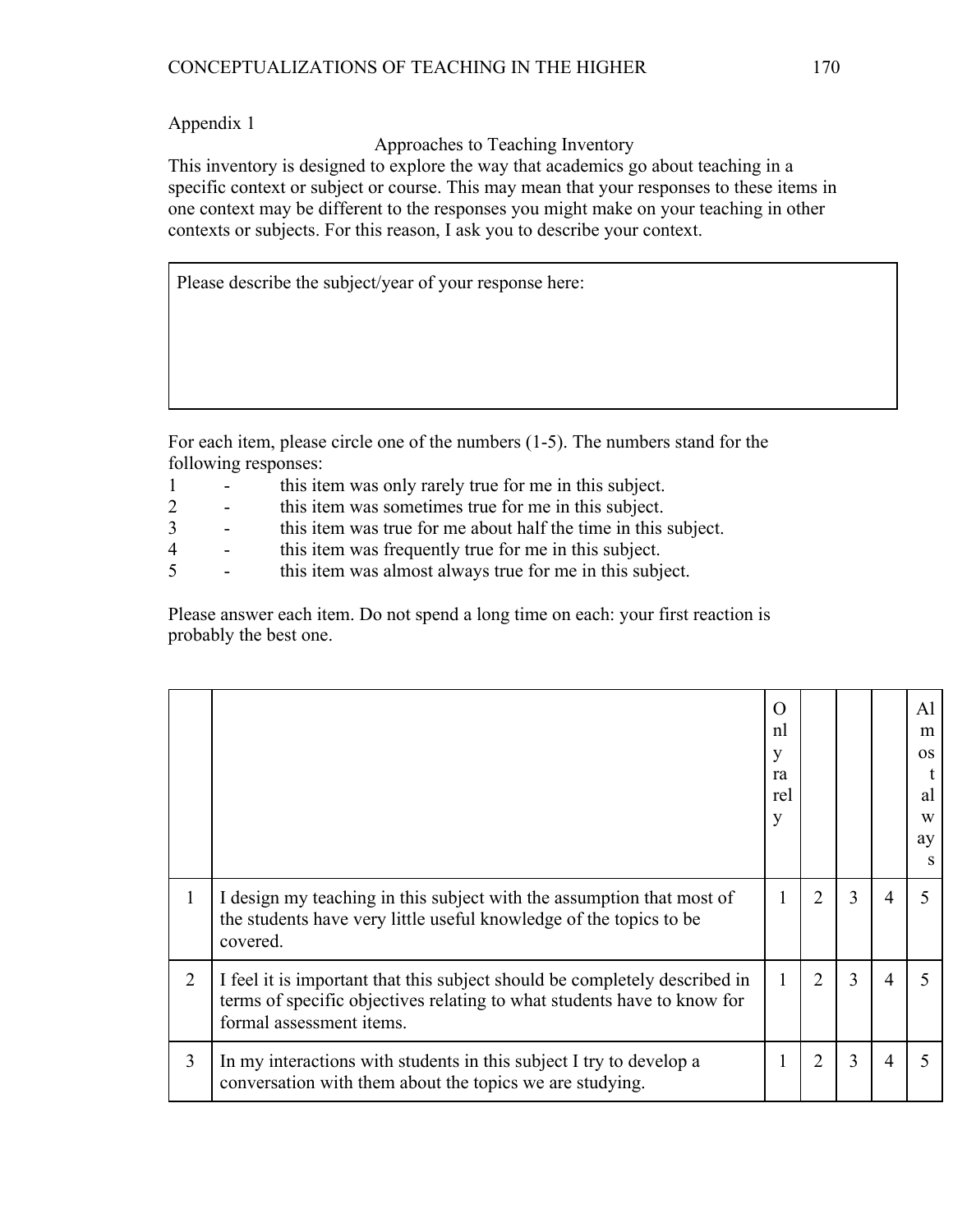| $\overline{4}$ | I feel it is important to present a lot of facts to students so that they<br>know what they have to learn for this subject.                             |              | $\overline{2}$ | 3              | 4              | 5 |
|----------------|---------------------------------------------------------------------------------------------------------------------------------------------------------|--------------|----------------|----------------|----------------|---|
| 5              | I feel that the assessment in this subject should be an opportunity for<br>students to reveal their changed conceptual understanding of the<br>subject. |              | $\overline{2}$ | 3              | $\overline{4}$ | 5 |
| 6              | I set aside some teaching time so that the students can discuss, among<br>themselves, the difficulties that they encounter studying this subject.       |              | $\overline{2}$ | $\overline{3}$ | $\overline{4}$ | 5 |
| $\overline{7}$ | In this subject I concentrate on covering the information that might be<br>available from a good textbook.                                              |              | $\overline{2}$ | $\overline{3}$ | $\overline{4}$ | 5 |
| 8              | I encourage students to restructure their existing knowledge in terms of<br>the new way of thinking about the subject that they will develop.           |              | $\overline{2}$ | $\overline{3}$ | 4              | 5 |
| 9              | In teaching sessions for this subject, I use difficult or undefined<br>examples to provoke debate.                                                      |              | $\overline{2}$ | $\overline{3}$ | 4              | 5 |
| 10             | I structure this subject to help students to pass the formal assessment<br>items.                                                                       |              | $\overline{2}$ | 3              | $\overline{4}$ | 5 |
| 11             | I think an important reason for running teaching sessions in this subject<br>is to give students a good set of notes.                                   |              | $\overline{2}$ | $\overline{3}$ | $\overline{4}$ | 5 |
| 12             | In this subject, I only provide the students with the information they<br>will need to pass the formal assessments.                                     |              | $\overline{2}$ | $\overline{3}$ | $\overline{4}$ | 5 |
| 13             | I feel that I should know the answers to any questions that students may<br>put to me during this subject.                                              |              | $\overline{2}$ | $\overline{3}$ | 4              | 5 |
| 14             | I make available opportunities for students in this subject to discuss<br>their changing understanding of the subject.                                  |              | $\overline{2}$ | $\overline{3}$ | $\overline{4}$ | 5 |
| 15             | I feel that it is better for students in this subject to generate their own<br>notes rather than always copy mine.                                      | $\mathbf{1}$ | $\overline{2}$ | $\overline{3}$ | $\overline{4}$ | 5 |
| 16             | I feel a lot of teaching time in this subject should be used to question<br>students' ideas.                                                            |              | $\overline{2}$ | 3              | 4              | 5 |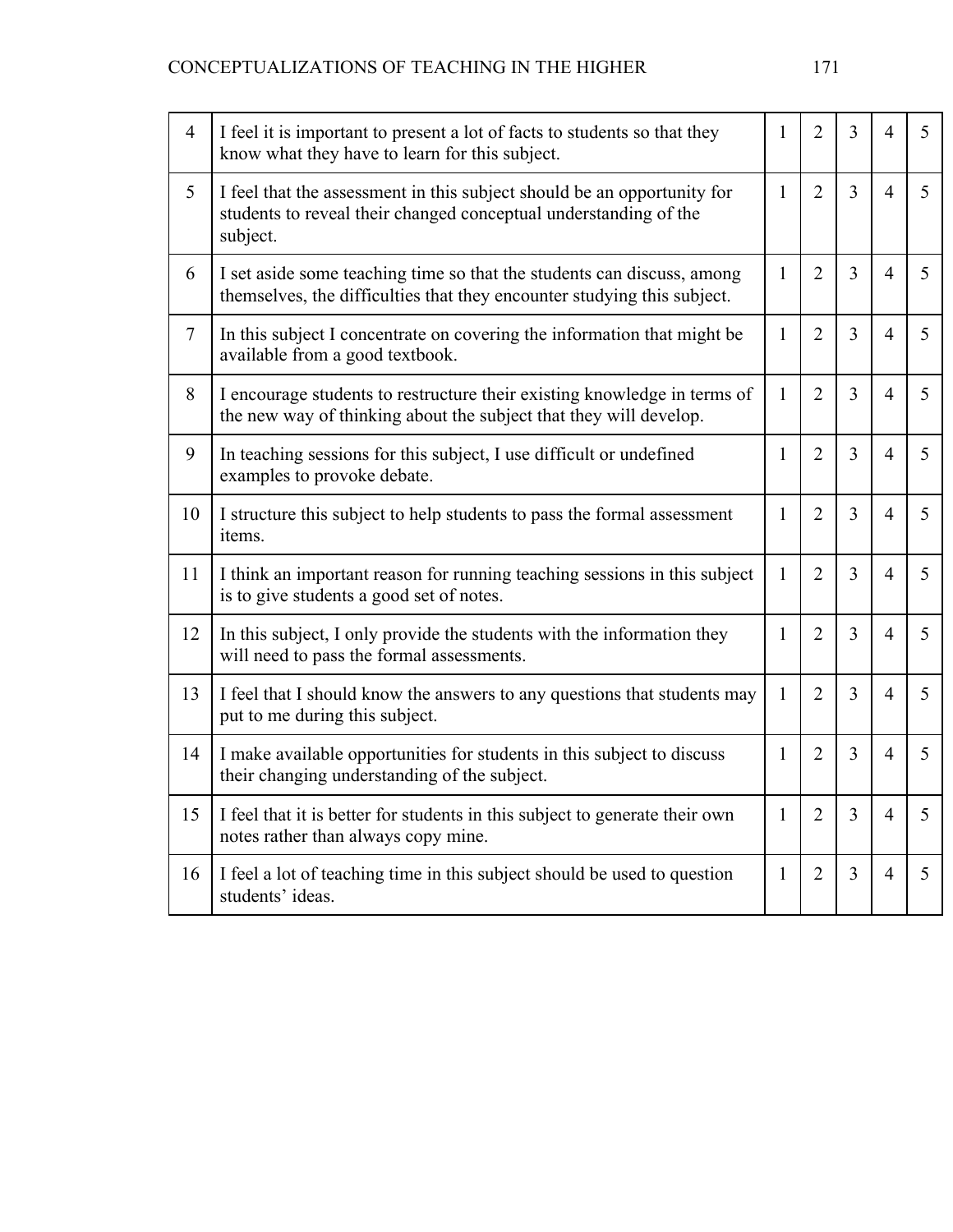| Interview<br>Purpose of the<br>round $(3 \times 30)$<br>interview<br>min) |                                                                                                                                               | Questions (aim for 5-6 questions for 30 minutes session)                                                                                                                                                                                                                                                                                                                                                                                                                                                                                                                        |  |  |  |
|---------------------------------------------------------------------------|-----------------------------------------------------------------------------------------------------------------------------------------------|---------------------------------------------------------------------------------------------------------------------------------------------------------------------------------------------------------------------------------------------------------------------------------------------------------------------------------------------------------------------------------------------------------------------------------------------------------------------------------------------------------------------------------------------------------------------------------|--|--|--|
| #1                                                                        | Background--the<br>purpose of this<br>interview is to get<br>to know the<br>participant and<br>learn more about<br>them, their<br>institution | Tell me a little bit about you, your interests, and<br>passions.<br>Tell me a little bit about where you work.<br>Tell me why you became a professor.<br>$\bullet$<br>Why do you work in higher education?<br>How did you get into higher education?<br>Tell me about a teacher or professor that you<br>found most memorable or was your favorite.<br>Why?                                                                                                                                                                                                                     |  |  |  |
| #2                                                                        | Teaching                                                                                                                                      | What does teaching in higher education mean to<br>$\bullet$<br>you?<br>Where do you get your resources for teaching?<br>What or who influences your teaching style?<br>What is your teaching style?<br>Have you faced struggles being an academic? If<br>so, what struggles have you faced?<br>What does the word "teacher" mean to you?<br>Do you consider yourself a teacher? Tell me more.<br>What is the research environment/expectation in<br>your field for scholarship? Since you began<br>teaching, have you published more or less? Why?                              |  |  |  |
| # $3$                                                                     | Learning                                                                                                                                      | What does it mean to be a learner?<br>How do you think learning happens in the<br>classroom?<br>What do you believe is your main purpose as a<br>professor?<br>What do you believe is your main role in the<br>classroom?<br>Tell me about a positive experience that you have<br>had with a student in the classroom.<br>Tell me about a negative experience that you have<br>$\bullet$<br>had with a student in the classroom.<br>What is the hardest part about working with<br>college-aged students? What is the easiest part<br>about working with college-aged students? |  |  |  |

Faculty Interview Protocol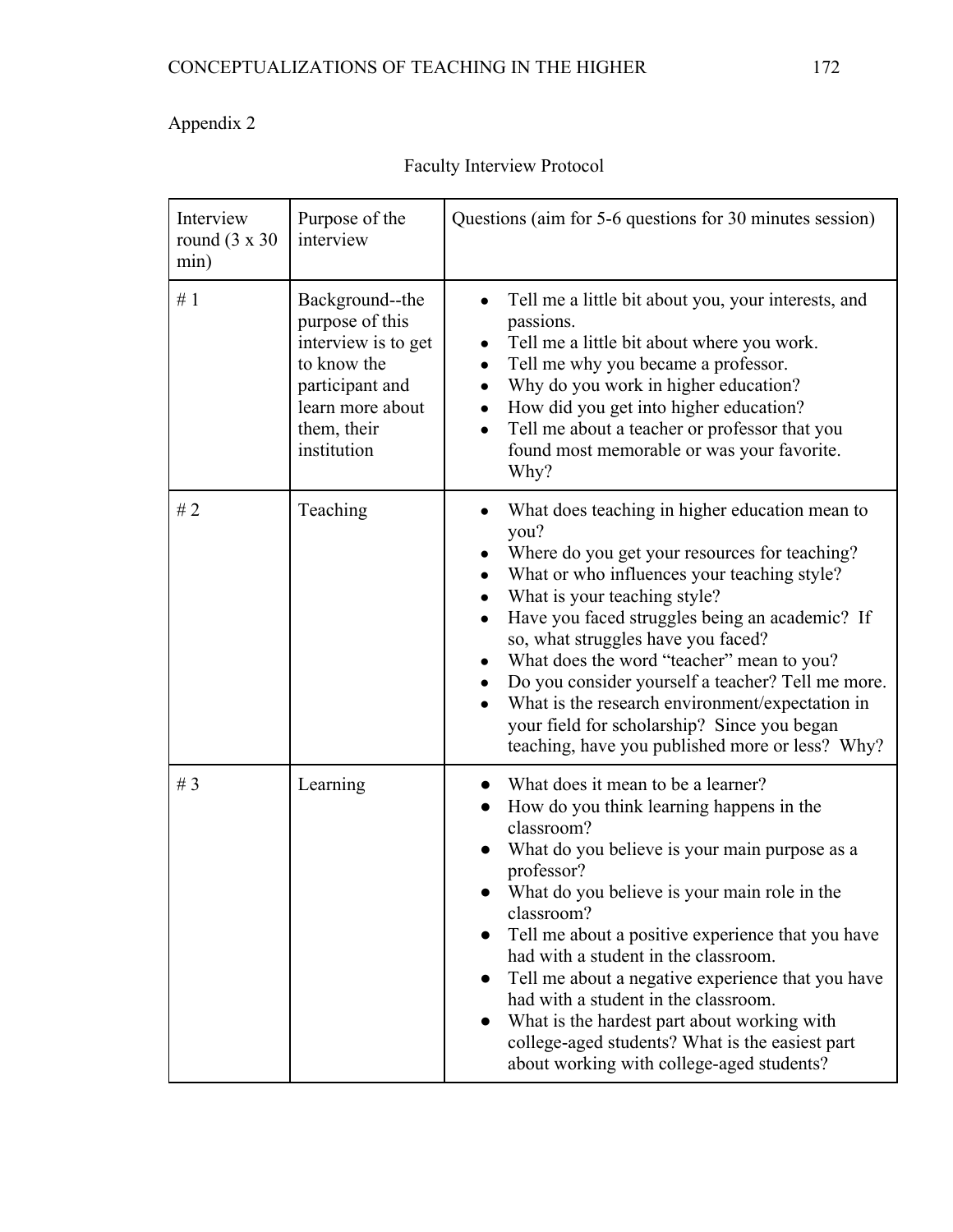# Student Questionnaire

The following questionnaire will be sent to students to learn about their perspectives of learning and education.

Thank you for completing this questionnaire. The answers to your questions are to help aid in Molly Broere's research for her dissertation. Please answer as honestly as you feel comfortable and know that any identifying information (your name, institution, a professor named, etc.) will be removed before the data when it is shared. When you answer the questions, use your perspectives about learning in a classroom or school setting.

- ❏ Clicking below indicates that I have read the description of the study and I agree to participate in the study.
- ❏ I am 18 years or older.
- 1. Explain a memorable teacher. Why are they memorable?
- 2. What does learning mean to you?
- 3. How do you learn in school?
- 4. What have teachers done that has helped you learn best?
- 5. What have teachers done that has not helped you learn?
- 6. Why have you continued to attend school after high school?
- 7. What year are you in college?
- 8. What is your major?

This will be sent electronically for anonymity. This means that there is no guarantee that the participants who complete this survey are current students since this will be sent out electronically, I will not be able to guarantee that only students will complete this questionnaire, but I will do my best to ensure that this questionnaire is shared with current college students.